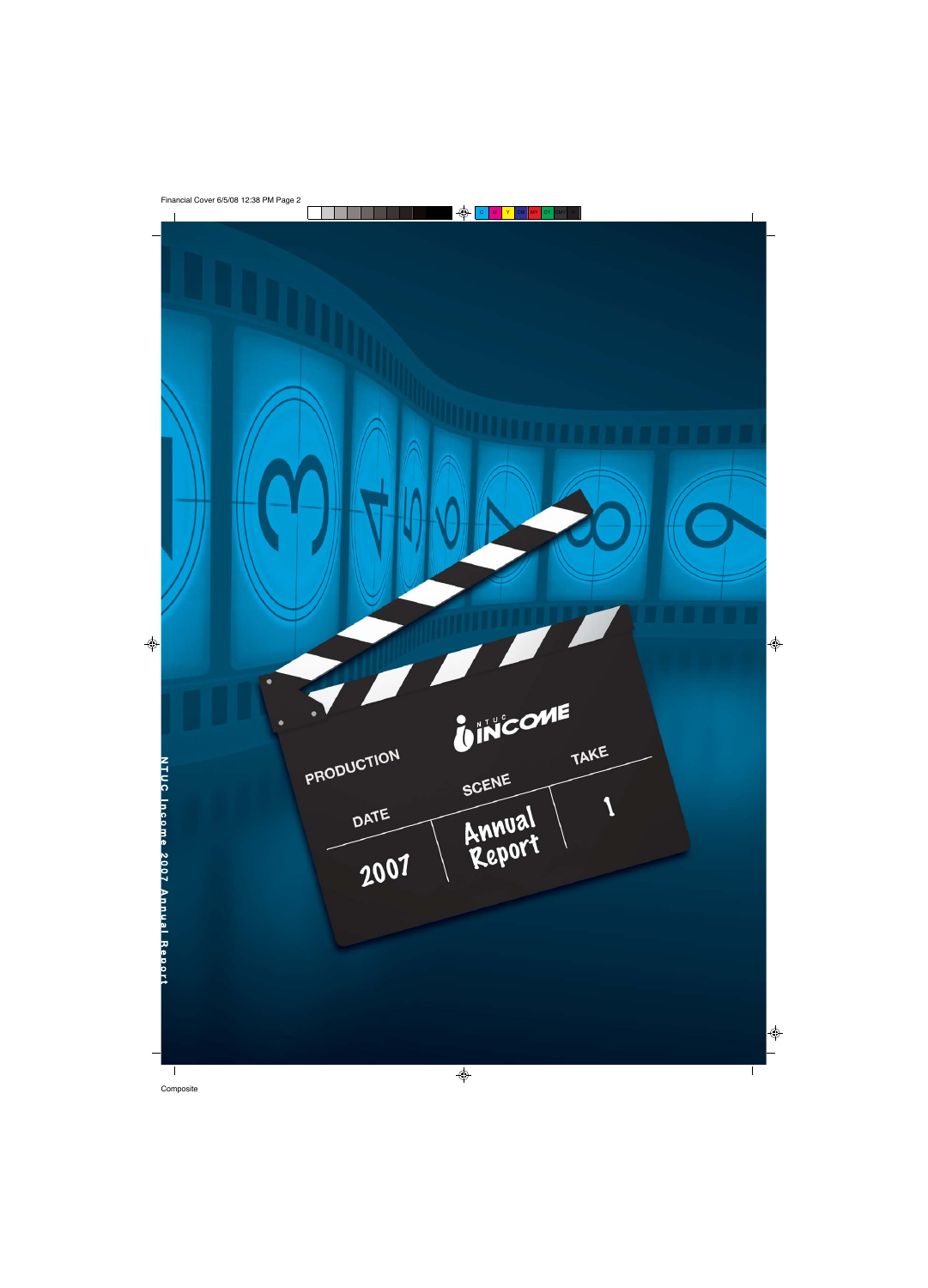## **Contents**

**Northern College Property College Property** 

| Directors' Report                          | 1  |
|--------------------------------------------|----|
| Corporate Governance                       | 5  |
| Appointed Actuary's Report                 | 17 |
| <b>Statement by Directors</b>              | 22 |
| Independent Auditor's Report               | 23 |
| <b>Balance Sheet</b>                       | 24 |
| <b>Profit and Loss Account</b>             | 26 |
| Statement of Changes in Equity             | 28 |
| <b>Cash Flow Statement</b>                 | 29 |
| Notes to the Financial Statements          | 30 |
| <b>Founder &amp; Institutional Members</b> | 92 |
| Notice of Annual General Meeting           | 93 |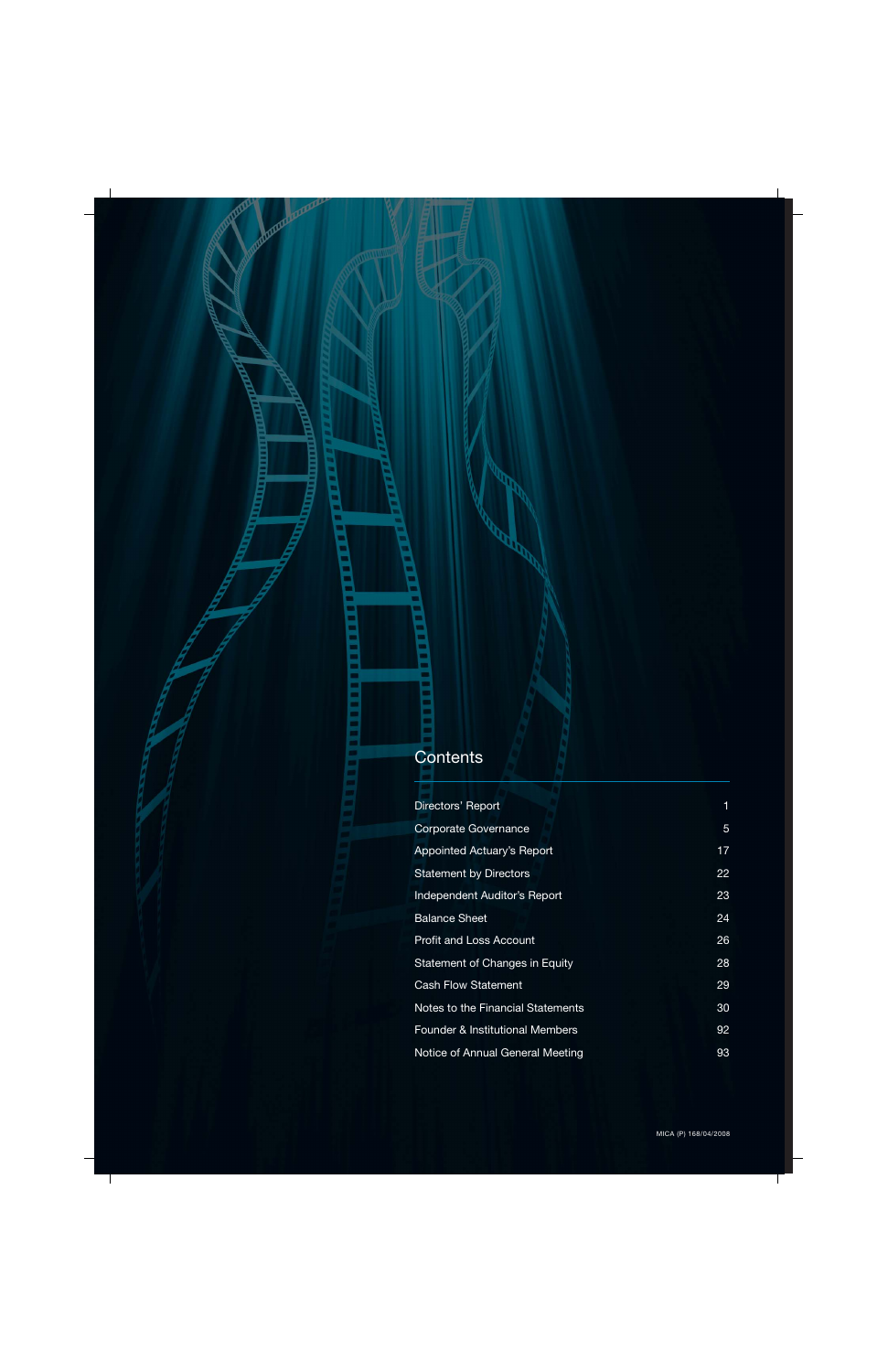For the financial year ended 31 December 2007



### **1. Overview**

Your Directors are pleased to submit their report together with the audited accounts of NTUC Income for the financial year ended 31 December 2007.

The Singapore economy grew 7.7% in 2007. The insurance industry likewise experienced good growth. Life insurance grew 34% in new single premium business and 28% in regular premium, while the general insurance sector saw a 7% growth in gross premium.

We made significant progress in our life business. Annual premium grew 55% as compared to 2006 to register an all-time high of \$119 million in 2007. Our annual premium grew about twice as fast as the industry's. Our single premium grew 92% to \$1.05 billion, nearly three times the industry's growth of 34%. In annuities, we continue to be the market leader with a 65% market share.

Our market share for life insurance new business was 13.3% in weighted premium, a significant increase from the 10.2% market share in 2006.

Our general insurance market share in 2007 was 10.9%. Our general insurance business amounted to \$251 million which reflected a growth of 11%.

Insurance premium revenue for the year was \$2.5 billion, an increase of \$417.9 million or 20% compared to the previous year.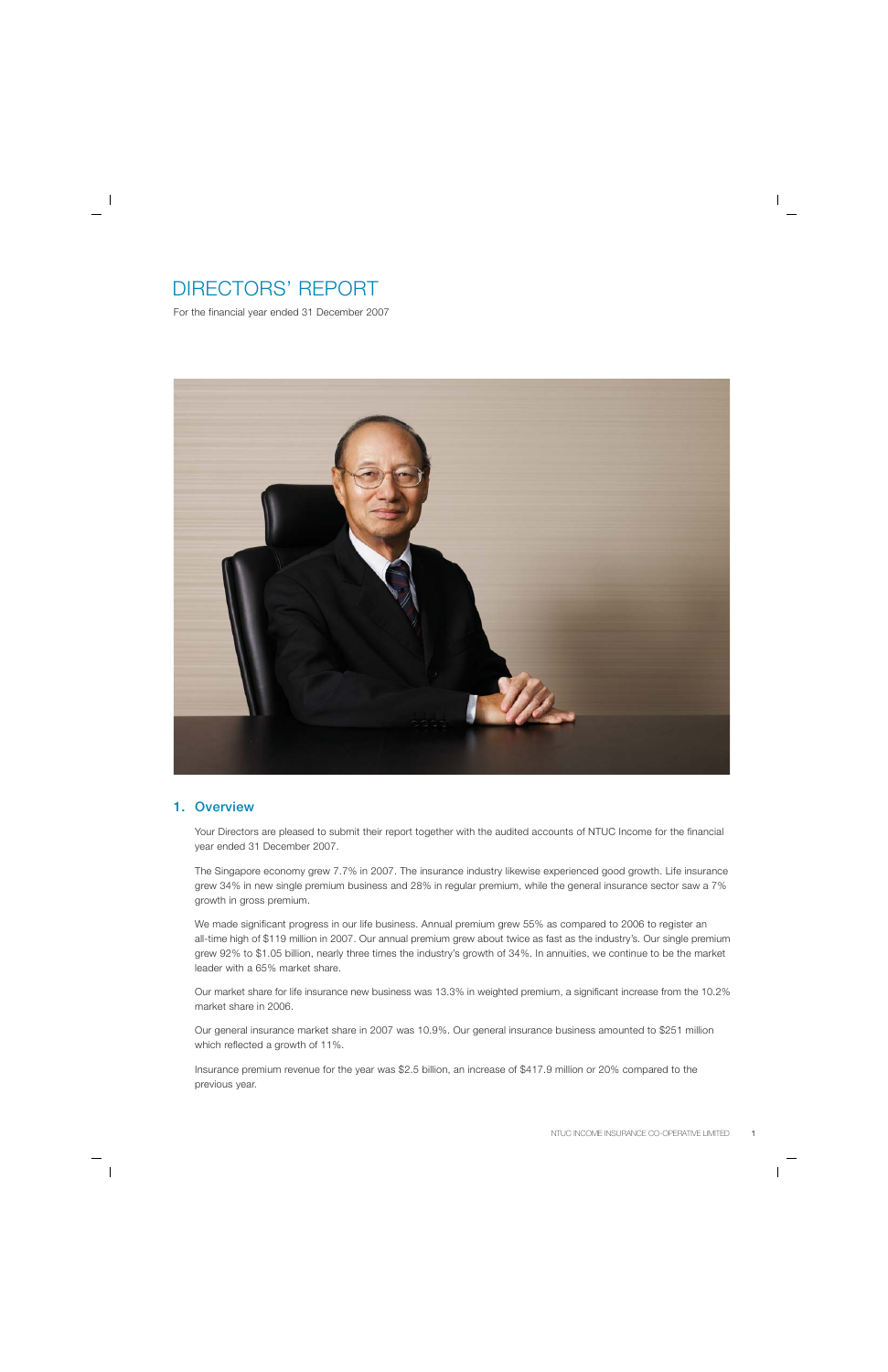For the financial year ended 31 December 2007

Total assets under management grew by 14% to \$21.3 billion.

The net surplus for the year was \$48.2 million, lower than 2006's \$196.2 million. The lower net surplus in 2007 was largely attributed to a lower net surplus in our general insurance business and a once-off restitution of \$72.3 million expense against the general insurance fund.

We serve 1.8 million policyholders and have a total of 3.2 million policies comprising life, general and health insurance.

 We have been awarded an "AA" rating by Standards and Poor's since 1999, the highest credit rating among all domestic insurers in Asia. This rating reflects our strong financial profile, flexibility and capacity to meet new challenges.

### **2. Life Insurance**

Gross premium increased by 23% to \$2,328 million comprising \$1,115 million in regular premium and \$1,213 million in single premium. This includes group and health insurance premium.

Revosave, an innovative and flexible saving plan was launched in August 2007. Featuring various reinvestment options for the coupons received, the product achieved an impressive result of \$13.8 million in premiums since its launch.

Our life insurance termination rate of 4% is low when compared to the industry. This reflects the good quality of our inforce business and excellent customer satisfaction. We maintained healthy margins by continuing with our core operating strategy of keeping costs low.

The Board has accepted the recommendation of the Appointed Actuary to declare \$279 million of the surplus as bonus for participating policyholders. The Board has further accepted the recommendation to transfer a total of \$7 million from the Life Insurance to the Shareholders' Fund, comprising \$5.6 million in surplus from the Participating Fund and \$1.4 million from the Non Participating Fund.

### **3. General Insurance**

Gross premium for general insurance increased by 11% to \$251 million. Our motor insurance sales showed a positive sign of recovery in 2007, arresting 2 years of decline. Gross premium for motor insurance grew by 4% to \$173.2 million. Motor insurance continues to be our largest business class, contributing to 69% of our total premium. The premium of other classes grew by 28% to \$78.0 million.

The general insurance business earned a net surplus of \$66.2 million, before the once-off restitution of management expenses.

### **4. Dividend**

Taking into account the net surplus achieved for the year, the Directors propose that a dividend of 6% amounting to \$26.1 million be paid to members in respect of the financial year ended 31 December 2007.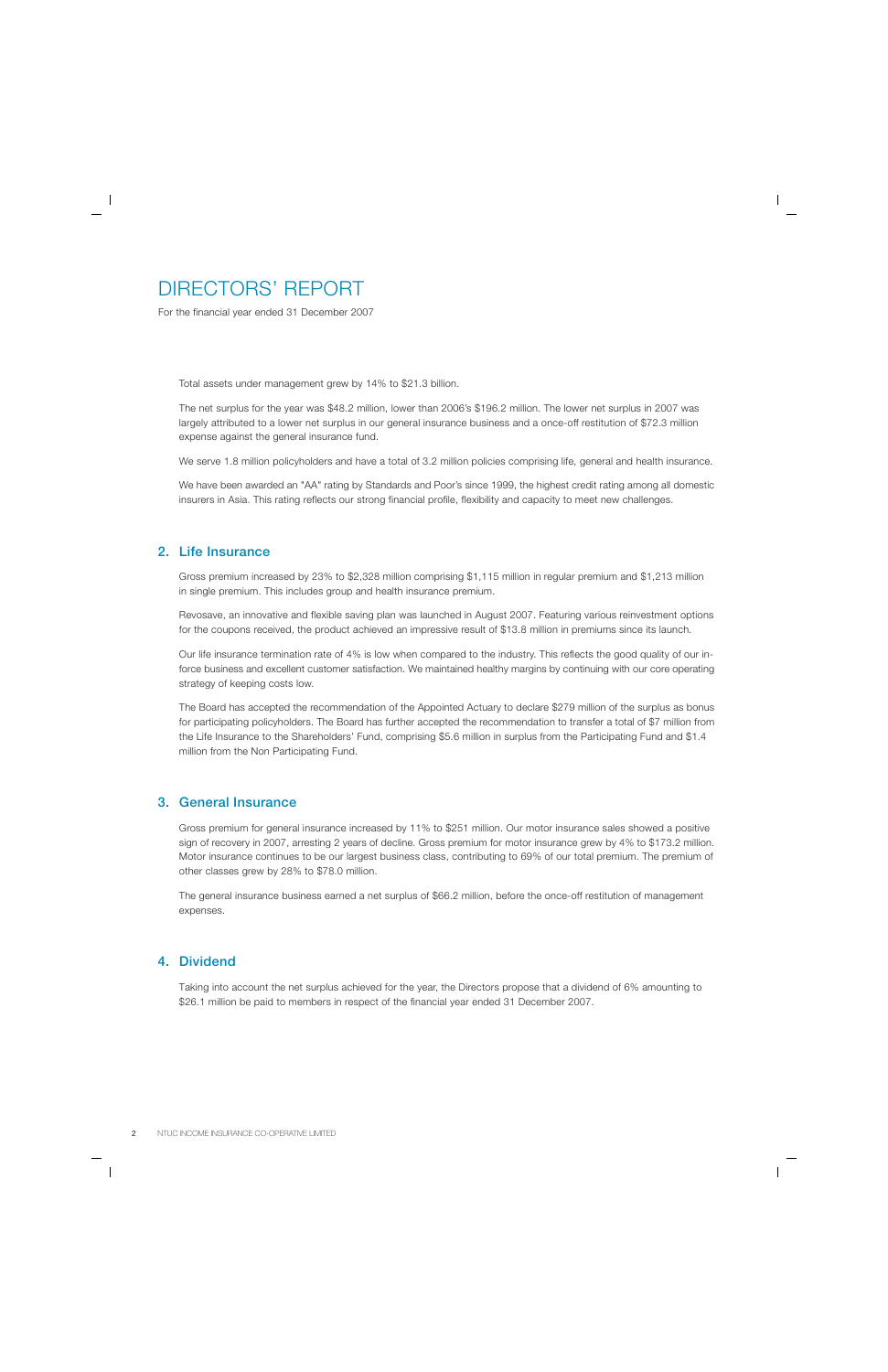For the financial year ended 31 December 2007



#### **Members of the Board of Directors**

*(front row, from left to right)* Mr Tan Suee Chieh (Chief Executive), Mr Ng Kee Choe (Chairman), Mr Matthias Yao (Deputy Chairman) *(back row, from left to right)* Mr Tan Cheng Han, Mr Tan Peng Heng, Mr Gabriel Teo, Mr Ron Foo Siang Guan, Mr Soh Kim Soon, Mr Lee Mun Hou

### **5. Contributions to Community**

Each year, we continue to play an active social role by contributing towards national community projects and worthy causes. In 2007, we made a total contribution of \$2.04 million in support of charities, programmes of the labour movement, sports and the arts.

### **6. Corporate Developments**

The new Chief Executive, Mr Tan Suee Chieh assumed duties in February 2007. New appointments were made at the leadership level as part of the management renewal process and to broaden and deepen management benchstrength as well.

Mr Tan Soon Heng, General Manager of the Sales Division retired at the end of 2007, after 29 years of illustrious service. He continues to serve us as a Consultant. On behalf of the Board and management, I thank Soon Heng for his dedicated service and significant contributions to the success of NTUC Income.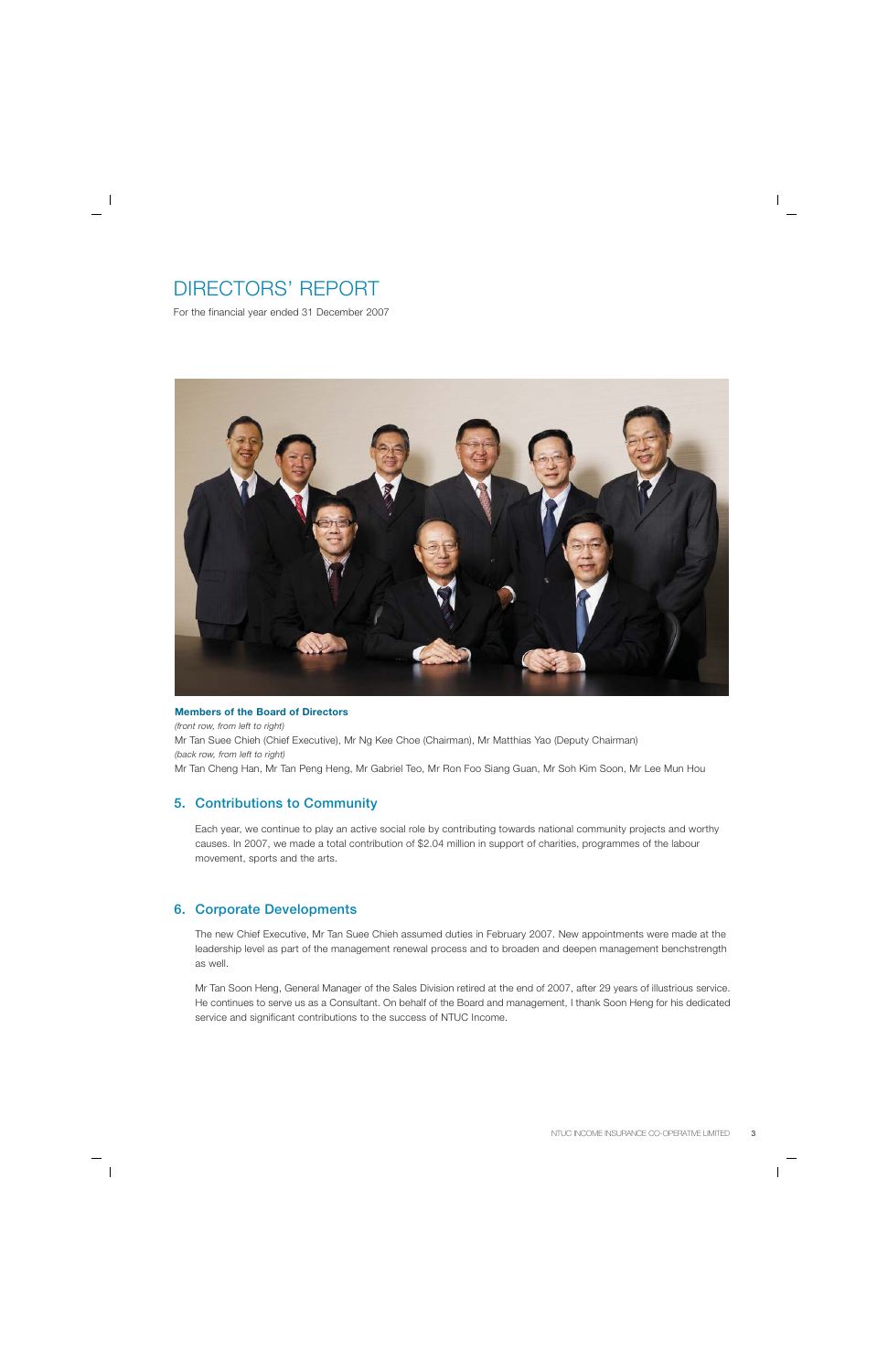For the financial year ended 31 December 2007

Several strategic projects were initiated to transform NTUC Income to a more performance-oriented organisation, focusing on our core business of life, general and health insurance. A series of initiatives which include customer service, staff development and process improvements have been rolled out with the aim to transforming NTUC Income to a more dynamic enterprise. These initiatives are necessary to enable our organisation to proactively respond to the increasingly competitive environment and to meet the changing needs of our customers. The Board will continue to work closely with the management and staff to build on the momentum of the corporate renewal process. Over the course of the year, NTUC Income will be undergoing an organisational re-branding exercise.

### **7. Conclusion**

We deeply value and appreciate the support given to us by the National Trades Union Congress and its affiliated unions and co-operatives. We are also grateful to our business partners for their continued support and commitment, and our clients for their valuable patronage. We would also like to thank all staff including our sales personnel for their dedication and contribution to NTUC Income's success.

For and on behalf of the Board of Directors

**Ng Kee Choe** Chairman

Singapore, 25 March 2008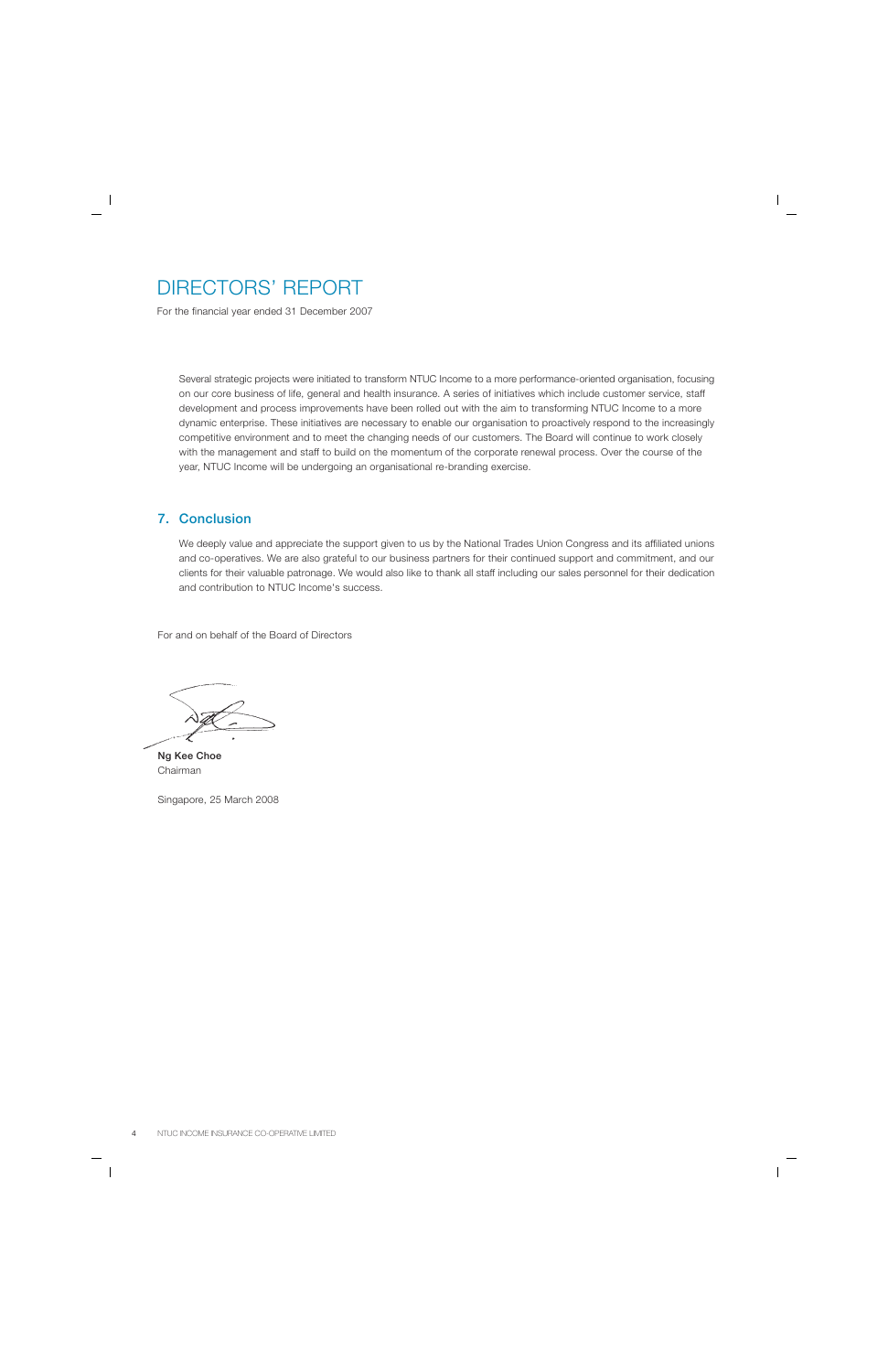For the financial year ended 31 December 2007

NTUC Income is committed to maintaining the highest standards of corporate governance.

It is guided in its corporate governance practices by the Guidelines on Corporate Governance and the Insurance (Corporate Governance) Regulations 2005 issued by the Monetary Authority of Singapore (MAS).

The Board of Directors recognises that good governance is the cornerstone of a well-managed organisation and is essential to sustain the organisation's business performance as well as safeguard the interests of its stakeholders. The promotion of corporate transparency, integrity, fairness and accountability at all levels of the organisation is led by a highly qualified independent Board and aided by an experienced senior management team.

## **Board Role and Responsibility**

The Board of Directors oversees the affairs of the Co-operative, including setting its strategic direction and long term goals, and reviewing its performance.

Matters that require Board approval include corporate and financial risk taking, material acquisition and disposal of business assets, share issuance, dividend and bonus declarations, investments and risks exceeding limits delegated, and all other matters as required under the Co-operative's by-laws.

The Board exercises stewardship in directing the Co-operative towards achieving its objectives. It ensures that the Cooperative adopts sound corporate governance practices, complies with applicable laws and regulations, and the necessary measures are in place to achieve its objectives. It emphasises professionalism and honesty in all dealings, and at all levels in the organisation so as to sustain the Co-operative's standing, image and reputation.

## **Board Size and Composition**

The present board size of nine members is appropriate for the current size and the scope of operations. It allows for efficiency and encourages active dialogue among members.

The members of the Board as at 1 Mar 2008 are as follows:

| Chairman        | Mr Ng Kee Choe                      |
|-----------------|-------------------------------------|
| Deputy Chairman | Mr Matthias Yao                     |
| <b>Members</b>  | Mr Tan Suee Chieh (Chief Executive) |
|                 | Mr Gabriel Teo                      |
|                 | Mr Lee Mun Hou                      |
|                 | Mr Tan Peng Heng                    |
|                 | Mr Tan Cheng Han                    |
|                 | Mr Soh Kim Soon                     |
|                 | Mr Ron Foo                          |
|                 |                                     |

The Corporate Governance Guidelines and the Insurance (Corporate Governance) Regulations advocate a strong and independent element on the Board so that it is able to exercise objective judgment independently from management and substantial shareholders. NTUC Income has more than met this requirement. With the exception of the Chief Executive, all members of the Board are independent non-executive directors.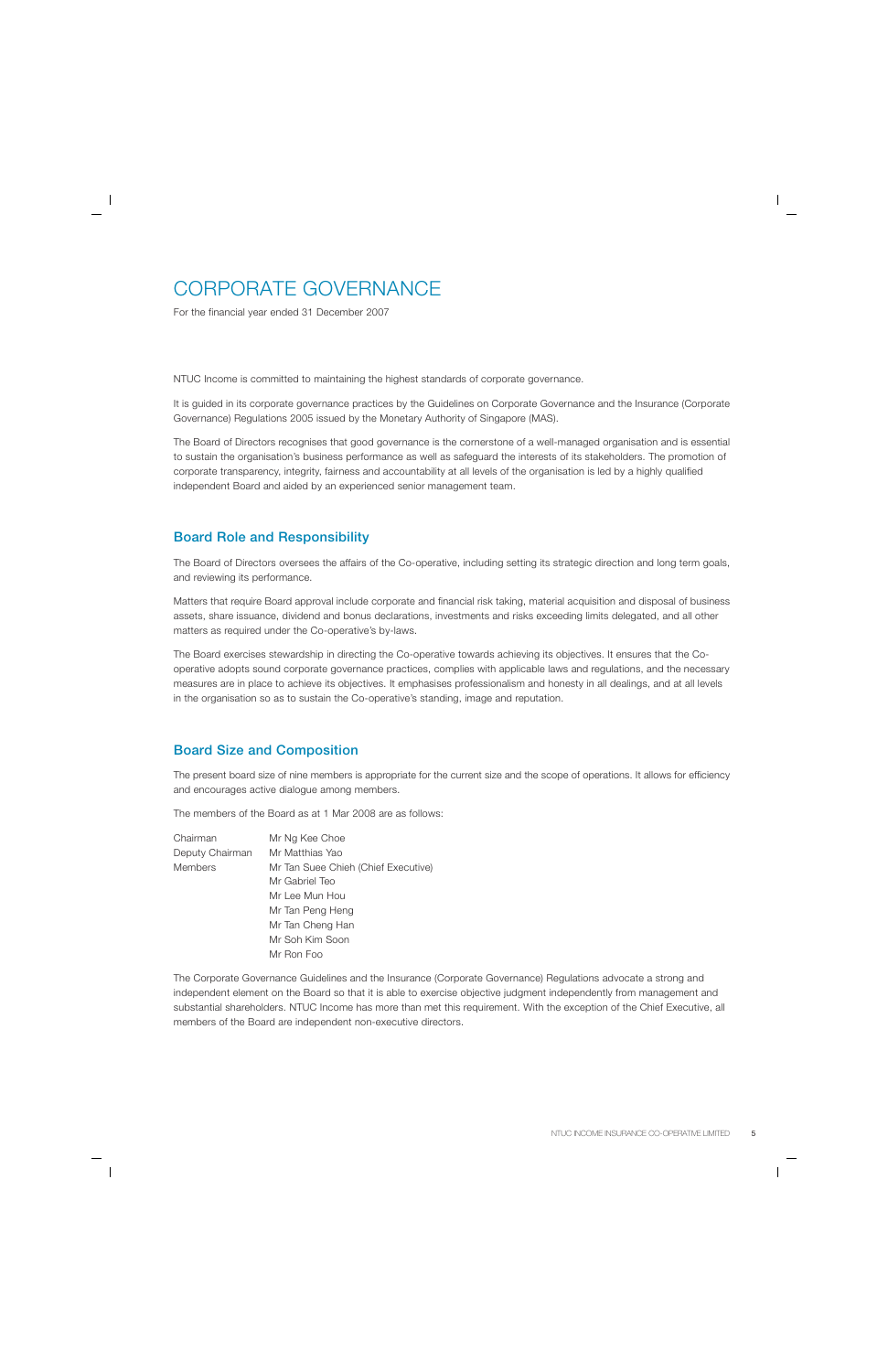For the financial year ended 31 December 2007

Members of the Board are appointed by the Founder Member, or elected by institutional or individual members of the Cooperative at the annual general meeting. The Nominating Committee assists the Board to evaluate the suitability of candidates for appointment to the Board. It reviews and recommends all director appointments. It also ensures that the composition of the Board comprises a diverse range of expertise so that management can draw on the knowledge and experience of board members.

In keeping with good corporate governance, all directors are subject to re-nomination once every three years. In addition, all appointments and re-appointments require the approval of the Monetary Authority of Singapore. Although some directors have multiple board representations, the Nominating Committee is satisfied that these directors have been able to devote adequate time and attention to fulfill their duties as directors of the Co-operative.

## **Board Meetings and Attendance**

The Board conducts five scheduled board meetings a year. At these meetings, the Board reviews the Co-operative's financial performance, corporate strategy, business plans, strategic or significant operational issues and significant matters attended to by Board committees. The Board also reviews the long term corporate strategy and business plans, including major issues and challenges that the Co-operative may face in the future.

In addition, ad-hoc meetings are held when necessary to discuss specific issues. Board approval may also be obtained through written resolutions approved by circulation.

The directors attend the annual general meeting, Board meetings and meetings of the Board Committees on which they serve. Materials and information important for the understanding of the matters to be reviewed during the meetings are distributed to the directors in a timely manner, in advance of the meetings.

The directors possess a wide spectrum of core competencies such as banking, accounting, insurance, investment, legal, and risk management. With their broad knowledge, expertise and experience, Board members provide valuable insight and advice during Board and Board Committee discussions, and are able to discharge their duties effectively.

|                  | <b>Board</b>    |                 | <b>Audit Committee</b> |                 | <b>Risk Management Committee</b> |                 |
|------------------|-----------------|-----------------|------------------------|-----------------|----------------------------------|-----------------|
| Name of Director | No. of meetings |                 | No. of meetings        |                 | No. of meetings                  |                 |
|                  | <b>Held</b>     | <b>Attended</b> | <b>Held</b>            | <b>Attended</b> | <b>Held</b>                      | <b>Attended</b> |
| Ng Kee Choe      | 5               | 5               |                        |                 |                                  |                 |
| Matthias Yao     | 5               | 5               | 4                      | 3               | $\overline{4}$                   | 4               |
| Gabriel Teo      | 5               | 5               |                        |                 | $\overline{4}$                   | 4               |
| Tan Suee Chieh   | 5               | 5               |                        |                 | $\overline{4}$                   | 3               |
| Lee Mun Hou      | 5               | $\overline{4}$  |                        |                 | $\overline{\phantom{a}}$         |                 |
| Tan Peng Heng    | 5               | 5               | 4                      | 4               | $\overline{4}$                   | 4               |
| Tan Cheng Han    | 5               | 5               | 4                      | $\overline{2}$  | $\overline{\phantom{a}}$         |                 |
| Soh Kim Soon     | 5               | $\overline{4}$  |                        |                 | $\overline{4}$                   | 3               |
| Ron Foo          | 5               | 3               | 4                      | 4               | $\overline{\phantom{a}}$         |                 |
| Tan Kin Lian*    | 5               |                 |                        |                 |                                  |                 |

## **Directors' Attendance at Board and Board Committee Meetings in 2007**

*\* Resigned as director wef 20 Feb 2007*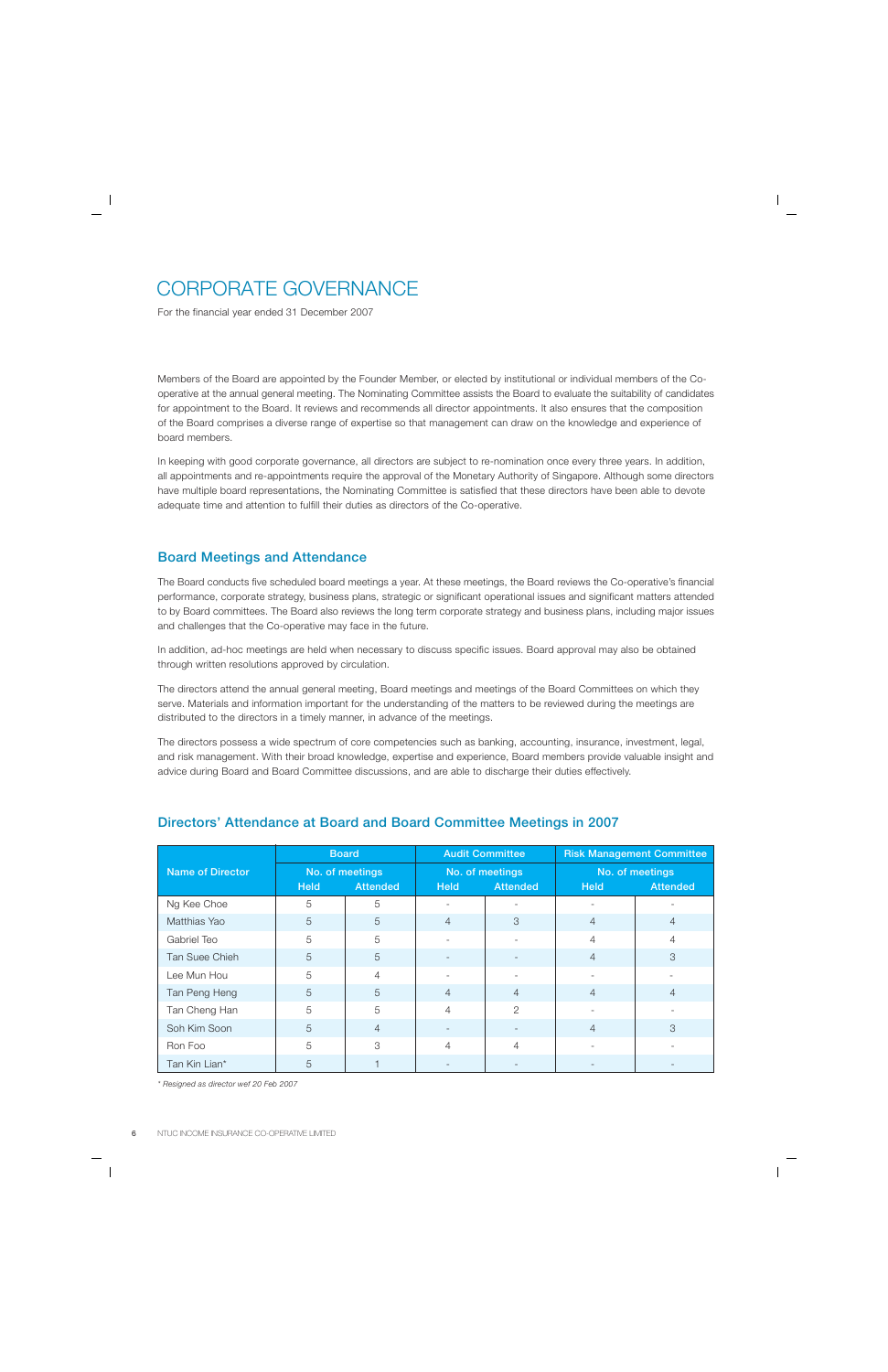For the financial year ended 31 December 2007

|                         | <b>Investment Committee</b> |                          | <b>Human Resource &amp;</b><br><b>Remuneration Committee</b> |                 | <b>Nominating Committee®</b> |                 |
|-------------------------|-----------------------------|--------------------------|--------------------------------------------------------------|-----------------|------------------------------|-----------------|
| <b>Name of Director</b> | No. of meetings             |                          |                                                              | No. of meetings |                              | No. of meetings |
|                         | <b>Held</b>                 | <b>Attended</b>          | <b>Held</b>                                                  | <b>Attended</b> | <b>Held</b>                  | <b>Attended</b> |
| Ng Kee Choe             |                             |                          | 8                                                            | 8               | $\overline{0}$               |                 |
| Matthias Yao            | $\overline{\phantom{a}}$    | $\overline{\phantom{a}}$ | 8                                                            | 8               | $\overline{\phantom{a}}$     |                 |
| Gabriel Teo             | 8                           | 8                        | 8                                                            | 8               | $\overline{\phantom{a}}$     |                 |
| Tan Suee Chieh          | 8                           | 8                        |                                                              |                 | $\overline{\phantom{a}}$     |                 |
| Lee Mun Hou             | $\overline{\phantom{0}}$    |                          | 8                                                            | 8               | $\Omega$                     | O               |
| Tan Peng Heng           |                             |                          |                                                              |                 |                              |                 |
| Tan Cheng Han           |                             |                          |                                                              |                 | $\Omega$                     | $\Omega$        |
| Soh Kim Soon            | $\overline{\phantom{a}}$    |                          |                                                              |                 | $\overline{\phantom{a}}$     |                 |
| Ron Foo                 |                             |                          |                                                              |                 |                              |                 |
| Tan Kin Lian*           |                             |                          |                                                              |                 |                              |                 |

## **Directors' Attendance at Board and Board Committee Meetings in 2007**

*\* Resigned as director wef 20 Feb 2007*

*@ Approvals from NC were obtained via circulation.*

## **Chairman and Chief Executive**

In NTUC Income, the Chairman and Chief Executive (CEO) positions are held by separate individuals. The Chairman, Mr Ng Kee Choe, is a non-executive director, while the CEO, Mr Tan Suee Chieh, is an executive director. Mr Tan Suee Chieh took over as the Chief Executive of NTUC Income from 21 February 2007.

The Chairman manages and leads the Board in its oversight over management. He ensures that active and comprehensive discussions are held on matters brought up to the Board and steers the Board in making sound decisions.

At annual general meetings, the Chairman plays a pivotal role in fostering constructive dialogue between the members of the Co-operative, Board and management. The members' questions and concerns are adequately attended to and addressed at the annual general meetings.

The CEO is the most senior executive and assumes executive responsibility for the Co-operative's business. He oversees the execution of Income's corporate and business strategy and is ultimately responsible for managing its day-to-day operations.

## **Board Training**

New directors are provided with relevant materials on the Co-operative and on their role and responsibilities. They are also briefed on the Co-operative's corporate profile, key performance measures and operations.

Management ensures that the Board receives regular reports on the Co-operative's financial performance and operations, and that the Board is provided with relevant information to facilitate discussions on specific matters and issues. The Board is also regularly briefed on accounting and regulatory changes, as well as on major industry and market developments.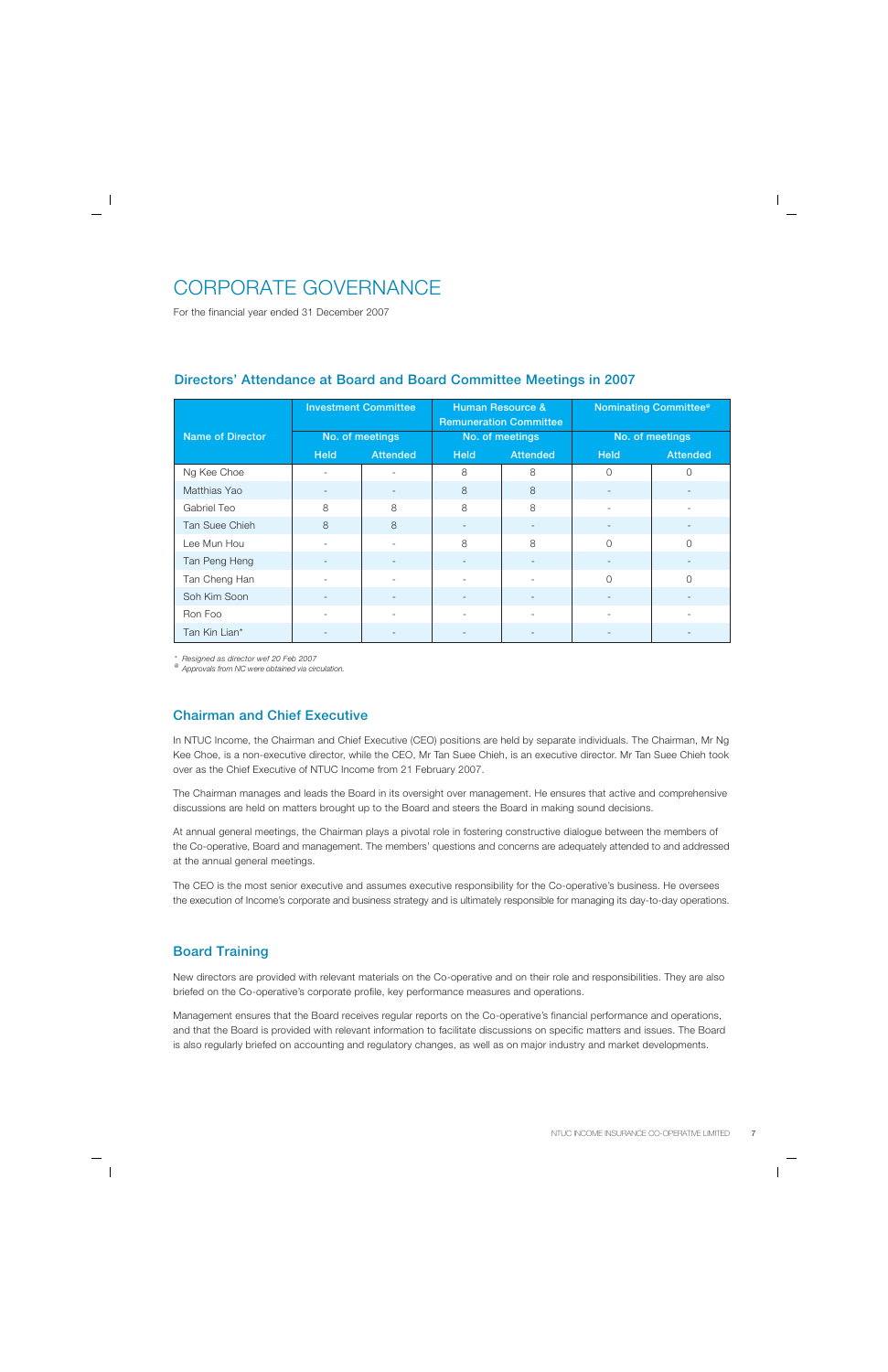For the financial year ended 31 December 2007

### **Board Performance**

The Board has implemented an annual evaluation process to be carried out by the Nominating Committee to assess the performance and effectiveness of the Board as a whole. All directors participate in the evaluation which is conducted through confidential completion of a questionnaire. The feedback is provided to the Chairman of the Nominating Committee who is also the Chairman of the Board. The results of the evaluation exercise are presented to the Board.

### **Board Committees**

The Board has established five Board Committees to assist it in discharging its responsibilities and to enhance the Cooperative's corporate governance framework. The Board Committees comprise the Audit, Human Resource and Remuneration, Risk Management, Nominating, and Investment Committees. The composition of the Board Committees satisfies the independence requirements stipulated in the Guidelines on Corporate Governance and the Insurance (Corporate Governance) Regulations.

Each of the Committees has its own written terms of reference which describe its responsibilities. The minutes of all Board Committee meetings are circulated to the Board.

### **Audit Committee**

The Audit Committee (AC) comprises four independent non-executive directors. The members of the AC are as follows:

Chairman Mr Ron Foo Members Mr Matthias Yao Mr Tan Peng Heng Mr Tan Cheng Han

The AC operates within the Board-approved written terms of reference which set out the AC's authority and responsibilities as prescribed in the Code of Corporate Governance issued by Monetary Authority of Singapore in 2005 for all major insurers.

The functions of the AC include the following:

- Review the scope and results of audit and its cost-effectiveness, and the independence and objectivity of the external auditors;
- Review significant accounting and financial reporting issues;
- Review with Management and the external auditors all matters required to be communicated to the Committee under generally accepted auditing standards;
- Review the adequacy and effectiveness of the Co-operative's material financial controls, operational and compliance controls;
- Review the effectiveness of the Co-operative's internal audit function; and
- Make recommendations to the Board on the appointment, re-appointment and removal of external auditors and approving the remuneration and terms of engagement of the external auditors.

In the financial year 2007, the AC met four times. Internal auditors, the Chief Executive and certain senior management executives attended these meetings. The external auditors attended two of these meetings.

The AC recommended the appointment and audit fees of new external auditors, PricewaterhouseCoopers in 2007.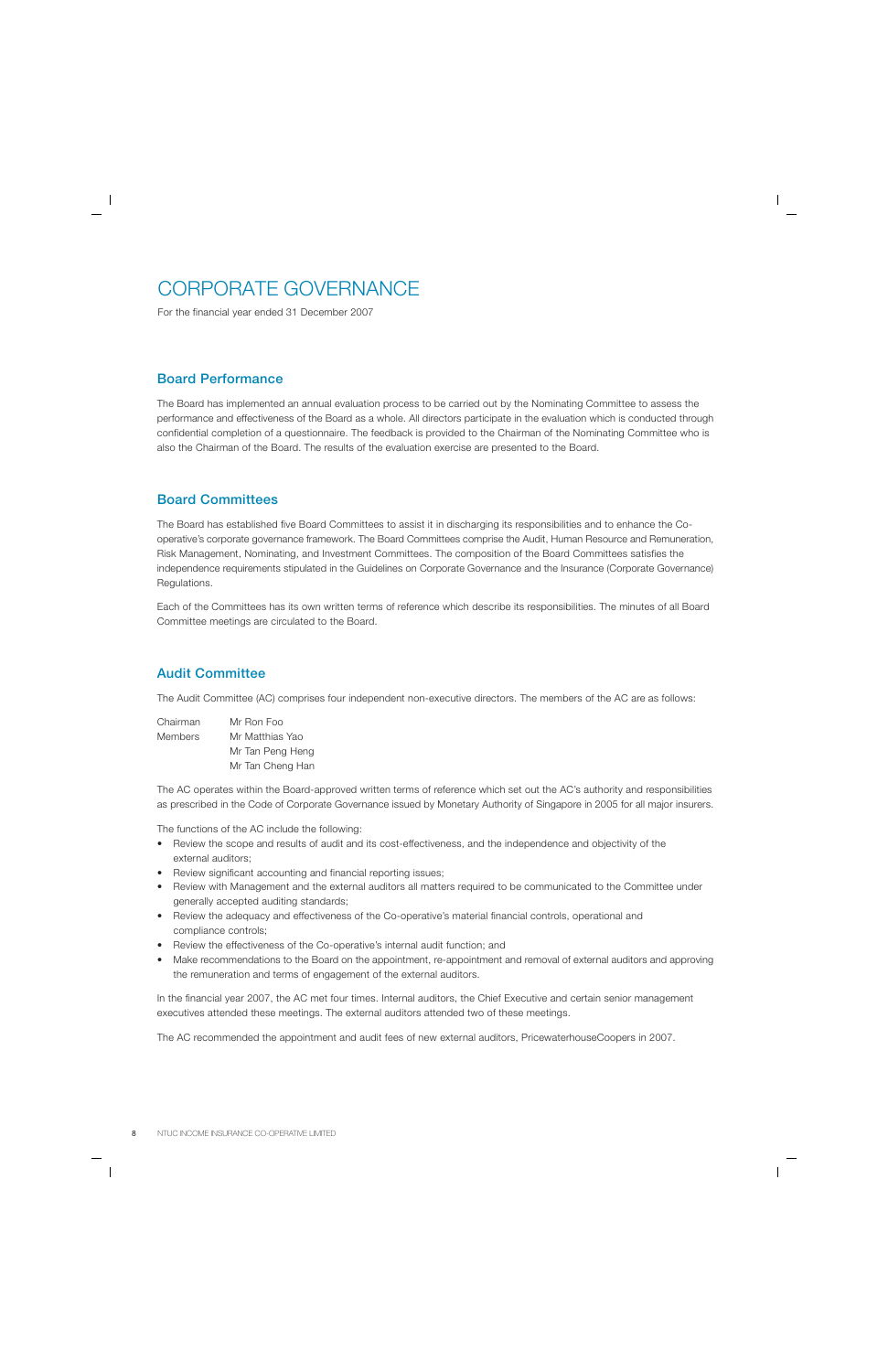For the financial year ended 31 December 2007

During the year, the AC reviewed with management the quarterly management reports, financial statements, significant accounting policies and estimates. The external auditors' audit plan, the management letter and management's response were presented to the AC and discussed with both the management and the external auditors. The AC also reviewed the internal audit plan, scope of internal audit functions and reports of internal audits and follow up reviews performed by internal audit. The AC ensures that there are processes in placed for ensuring that recommendations made in internal audit and external audit reports are effectively dealt with on a timely manner.

The Audit Committee believes that, in the absence of evidence to the contrary, the system of internal controls maintained by the Company's Management and which was in place throughout the financial year up to the date of this report provides reasonable, but not absolute, assurance against material financial misstatements or loss, and include the safeguarding of assets, the maintenance of proper accounting records, the reliability of financial information, compliance with appropriate legislation, regulation and best practices, and the identification and containment of financial risk. The Audit Committee notes that no system of internal control could provide absolute assurance against the occurrence of material errors, poor judgment in decision-making, human error, losses, fraud or other irregularities.

### **Human Resource & Remuneration Committee**

The Human Resource & Remuneration Committee (HRRC) comprises four members as follows:

| Chairman       | Mr Ng Kee Choe  |
|----------------|-----------------|
| <b>Members</b> | Mr Matthias Yao |
|                | Mr Gabriel Teo  |
|                | Mr Lee Mun Hou  |

The Chairman and members of the HRRC are independent non-executive directors.

The role of the HRRC is to:

- approve the remuneration policy and plans for senior executives;
- recommend to the Board a remuneration package for the Chief Executive;
- approve and review succession plans for key positions;
- approve appointments and terminations to key positions; and
- have oversight of talent management and development of senior executives.

In 2007, the HRRC met with the CEO on several occasions to discuss and decide on important issues including the interview of candidates for key senior management positions. The decisions taken were recorded and endorsed by the Chairman of the Committee.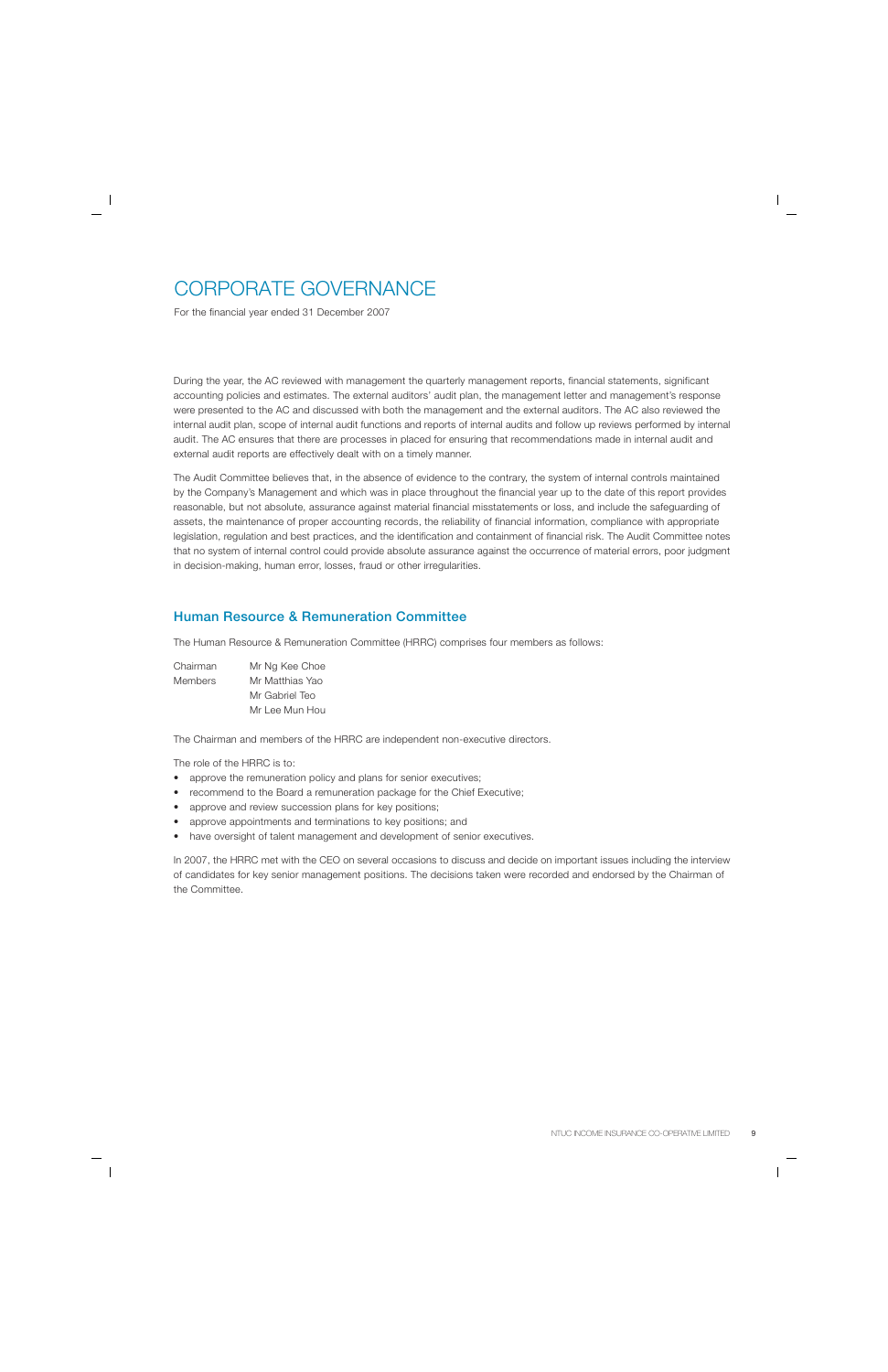For the financial year ended 31 December 2007

## **Risk Management Committee**

The Risk Management Committee (RMC) comprises six members as follows:

Chairman Mr Matthias Yao Members Mr Gabriel Teo Mr Tan Peng Heng Mr Soh Kim Soon Mr Tan Suee Chieh Mr Ken Ng (Chief Risk Officer)

The Chairman of the RMC is an independent non-executive director. The Board delegates its risk review and oversight function to the RMC while retaining the ultimate authority.

The role of the RMC is to:

- assist the Board in its oversight of the Co-operative's business activities and associated risks;
- ensure management has established adequate system for risk management, to identify, monitor, control and report such risks;
- bring to the Board's attention issues of concern on key business risks;
- comment on the adequacy of the company's risk management processes in the annual report; and
- meet on a quarterly basis to review the Chief Risk Officer's report and discuss risk issues.

The Chief Risk Officer, who heads the Risk Management Unit, reports to the Chief Executive. He assists the Chief Executive in managing risk.

Specifically, the role is to:

- establish and implement an organisation wide framework for enterprise risk management;
- monitor the key business risks regularly, through entity wide key risk register and indicators, and provide a quarterly report to the RMC and Risk and Compliance Committee (RCC);
- work with operating departments to identify the key business risks and ensure that these risks are properly monitored and proactively managed;
- bring to the attention of the RMC and RCC any issue of major concern;
- keep abreast of developments in the field of Risk Management and relevant practices in other organisations so as to benchmark risk management practices and standards;
- identify the best practices that are appropriate to NTUC Income; and
- communicate regularly to staff and management on risk management practices to create a risk awareness culture, foster an environment where staff and management are encouraged to identify and manage risk, or know whom to escalate to.

The Risk Management Statement issued by the RMC is attached to this report.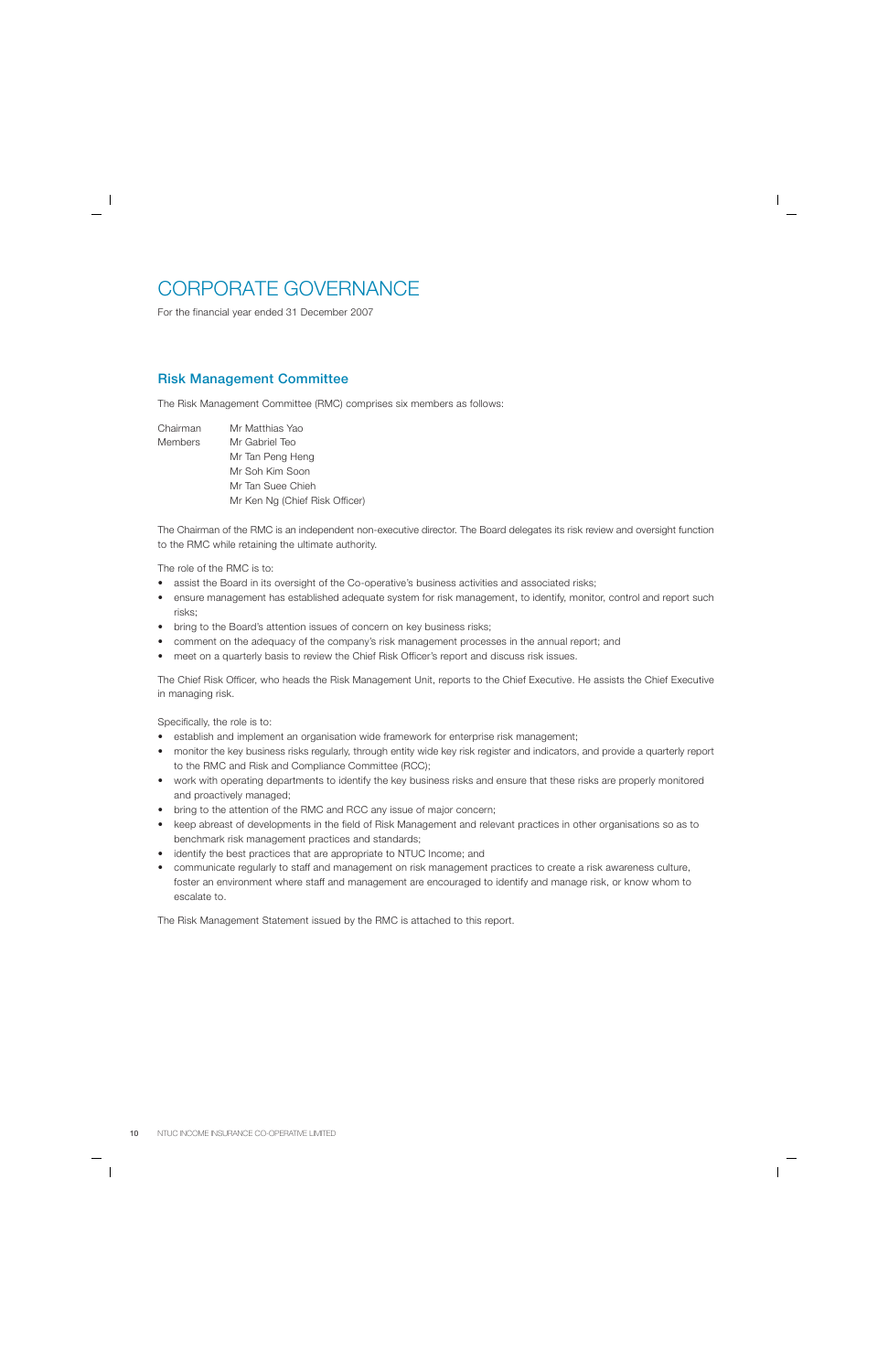For the financial year ended 31 December 2007

## **Nominating Committee**

The Nominating Committee (NC) comprises three members as follows:

| Chairman       | Mr Ng Kee Choe   |
|----------------|------------------|
| <b>Members</b> | Mr Lee Mun Hou   |
|                | Mr Tan Cheng Han |

The Chairman and members of the NC are independent non-executive directors.

The role of the NC is to:

- determine the criteria to be applied in identifying suitable candidates for appointment to the Board and Board Committees;
- decide how the Board's performance may be evaluated and propose performance criteria for the Board's approval;
- determine annually the independence of each director;
- ensure that all directors submit themselves for re-nomination once every three years; and
- determine whether a director who serves on multiple boards is able to and has been discharging his duties adequately.

Regulations issued by the MAS require the NC to identify suitable candidates and to review all nominations for the appointment, re-appointment, election or re-election of directors to the Board and Board Committees. The NC ensures that competent and qualified individuals capable of contributing to the success of the organisation are appointed to the Board. This is based on a set of formalised selection criteria and guidelines.

The NC assesses the independence of the directors based on criteria set out in the MAS Guidelines and Regulations. The NC considers a director independent if he is not related to a substantial shareholder or to senior management, and if he does not have significant business relationships with the Co-operative and its subsidiaries.

The NC has established that, with the exception of Mr Tan Suee Chieh, who is also the Chief Executive, the remaining eight directors are independent.

### **Investment Committee**

The Investment Committee (IV Committee) comprises six members as follows:

| Chairman       | Mr Gabriel Teo                               |
|----------------|----------------------------------------------|
| <b>Members</b> | Mr Tan Suee Chieh (Chief Executive)          |
|                | Mr Ken Ng (Chief Actuary)                    |
|                | Mr Liong Tong Kap (Chief Investment Officer) |
|                | Dr Audrey Chin (Independent Member)          |
|                | Mr Lau Wing Tat (Independent Member)         |

The Chairman of the Investment Committee is an independent non-executive director.

The role of the IV Committee is to:

- review the investment policy on a regular basis;
- ensure that the investment policy of the participating fund is consistent with the bonus and/or dividend policy;
- review the adequacy of internal control systems to support investment activities; and
- ensure resources dedicated to the investment activities are sufficient to implement and manage the approved investment policy and any other activities requested by the Board.

In 2007, the Committee considered a number of specific and major investment proposals, including property investment proposals. In addition, the IV Committee also reviewed the investment policy and guidelines, fixed income investment strategy, private equity investment strategy and forex management. The Committee allocated additional funds for investments in private equity and infrastructure funds.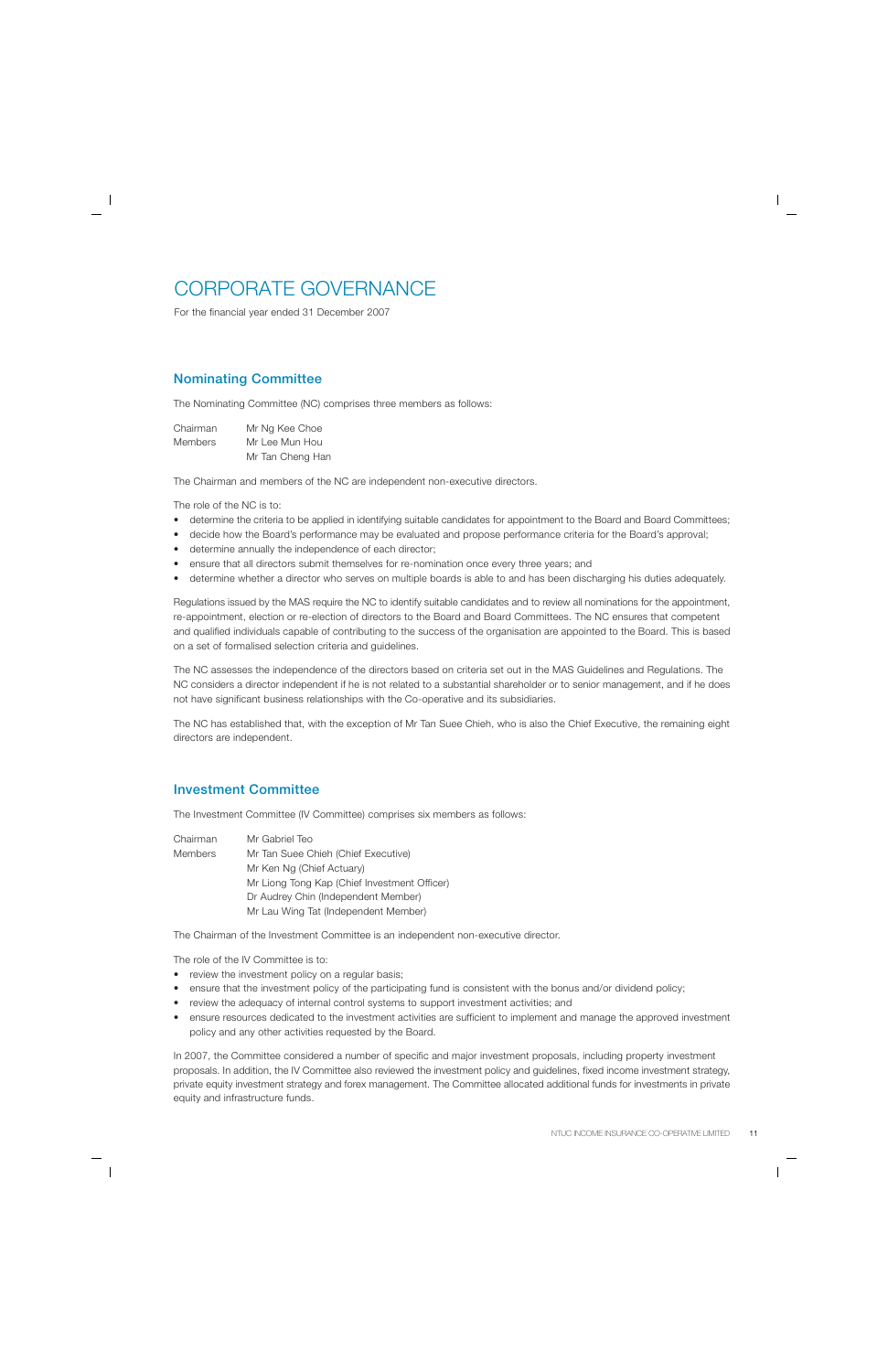For the financial year ended 31 December 2007

## **Remuneration Policy**

#### **Employees' Remuneration**

The objective of the Co-operative's remuneration policy is to attract, motivate, reward and retain quality staff. The total compensation package for employees comprises basic salary, fixed and variable bonuses, deferred incentive payment as well as other staff benefits. To ensure that its remuneration package is competitive, the Co-operative regularly reviews its base salary ranges and benefits package based on market data.

### **Remuneration of Non-Executive Directors**

The remuneration of non-executive directors is based on a fee structure recommended by the National Trades Union Congress ("the NTUC") as Founder Member of the NTUC Group of Co-operatives. The structure is approved by the Registrar of Co-operative Societies and final approval is by members at the annual general meeting.

In 2007, the approved remuneration structure for non-executive directors was as follows:

\$25,000 per annum to Chairman

\$18,750 per annum to Deputy Chairman / Chairmen of Board Committees

\$12,500 per annum to other directors.

In addition, a sum of \$50 was paid per attendance at Board meetings.

#### **Directors' Remuneration in 2007**

| <b>Name of Director</b> | <b>Directors' Fees</b> | <b>Fees for attendance</b><br>at Board meetings | <b>Total Remuneration</b> |
|-------------------------|------------------------|-------------------------------------------------|---------------------------|
| Ng Kee Choe             | \$25,000               | \$250                                           | \$25,250                  |
| Matthias Yao            | \$18,750               | \$250                                           | \$19,000                  |
| Tan Suee Chieh*         | \$1,746.58             | \$50                                            | \$1,796.58                |
| Lee Mun Hou             | \$12,500               | \$200                                           | \$12,700                  |
| Gabriel Teo             | \$18,750               | \$250                                           | \$19,000                  |
| Tan Peng Heng           | \$12,500               | \$250                                           | \$12,750                  |
| Tan Cheng Han           | \$12,500               | \$250                                           | \$12,750                  |
| Soh Kim Soon            | \$12,500               | \$200                                           | \$12,700                  |
| Ron Foo                 | \$18,750               | \$150                                           | \$18,900                  |

*\* Pro-rated for the period 1 Jan to 20 Feb 2007*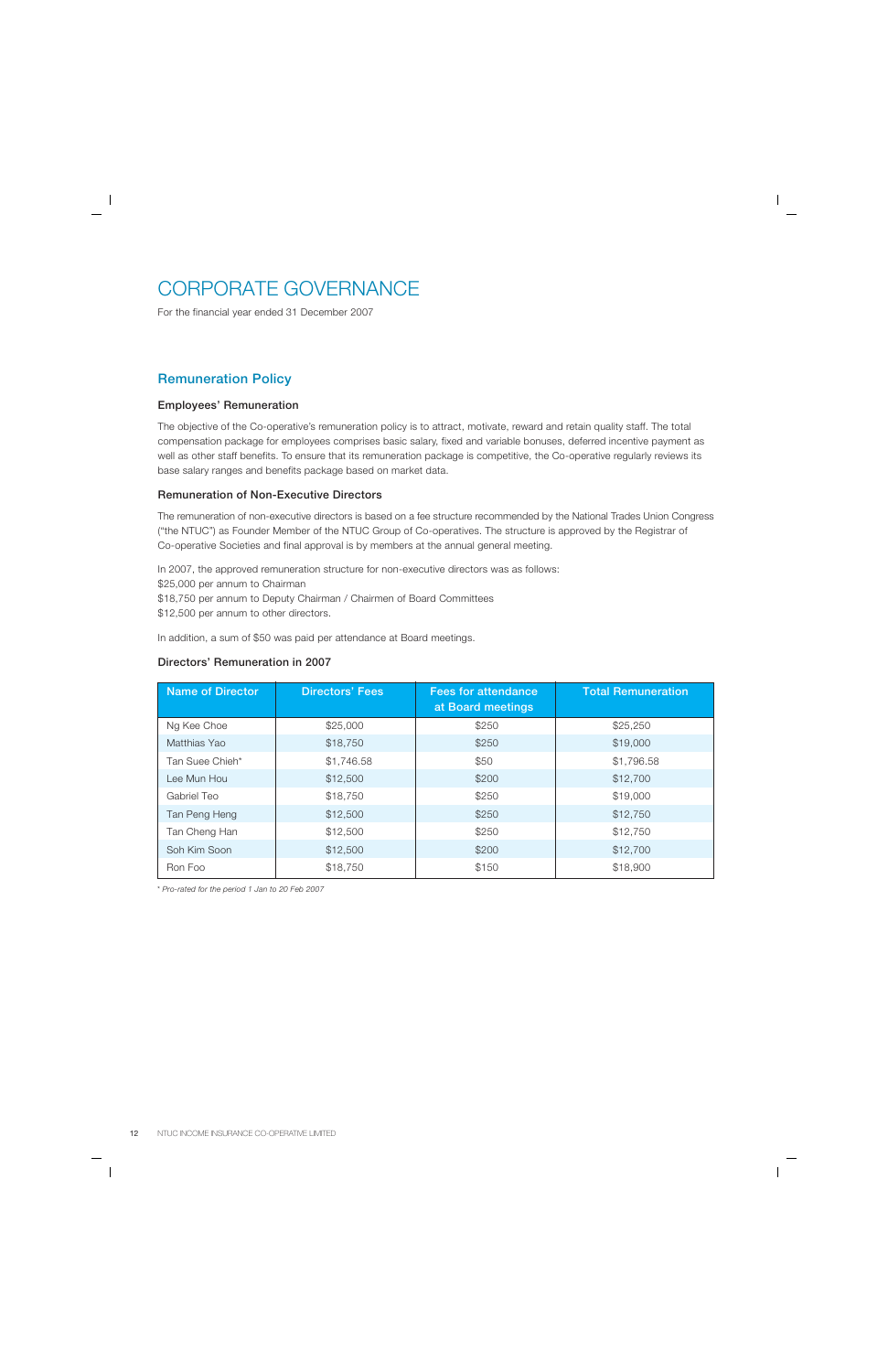For the financial year ended 31 December 2007

#### **Immediate Family Member of Director**

The Co-operative did not employ any immediate family members of directors in 2007.

#### **Remuneration of Top 5 Key Executives**

The Code recommends that the remuneration of at least the top five key executives be disclosed within bands of \$250,000. However, the Board has considered this carefully and has decided against such disclosure. It believes that disclosure of the remuneration of individual executives is disadvantageous to the Co-operative's interests for the time being.

#### **Communication with Shareholders**

Shareholders can access relevant information on the Co-operative at its website. Shareholders are also given the opportunity to participate actively at the Co-operative's annual general meetings where they can ask questions and communicate their views. The directors as well as the external auditors are present at these meetings to address any queries or concerns raised by shareholders.

## **RISK MANAGEMENT STATEMENT**

### **Risk Management Overview**

As an insurer, it is our business to accept the risks from our customers and to manage risks implicit in our business.

We charge an adequate premium rate for the risks and manage our exposures, through pooling of risk and reinsurance protection, to ensure that the business can produce a positive outcome in each year or over a period of years.

The Board of Directors pays special attention to our efforts to deal with following category of risks:

- a. Pricing risk
- b. Investment risks
- c. Catastrophic risk
- d. Operational risks
- e. Integrity and ethics risk
- f. Reputation risk

We also ensure that the Co-operative is able to meet the risk-based capital that is required by the regulators.

## **Pricing risk**

We use actuarial techniques to get the right premium for the risks that are insured by us. The pricing assumptions such as claim rates, mortality rates etc are in line with our actual experience.

We study the trends in the claim rate and the severity of claims. This allows us to make a fairly accurate estimate of the cost of claims.

We also study our expenses in distributing the products and in managing the business. We operate efficiently and keep our expense at a low level, to give us a competitive edge.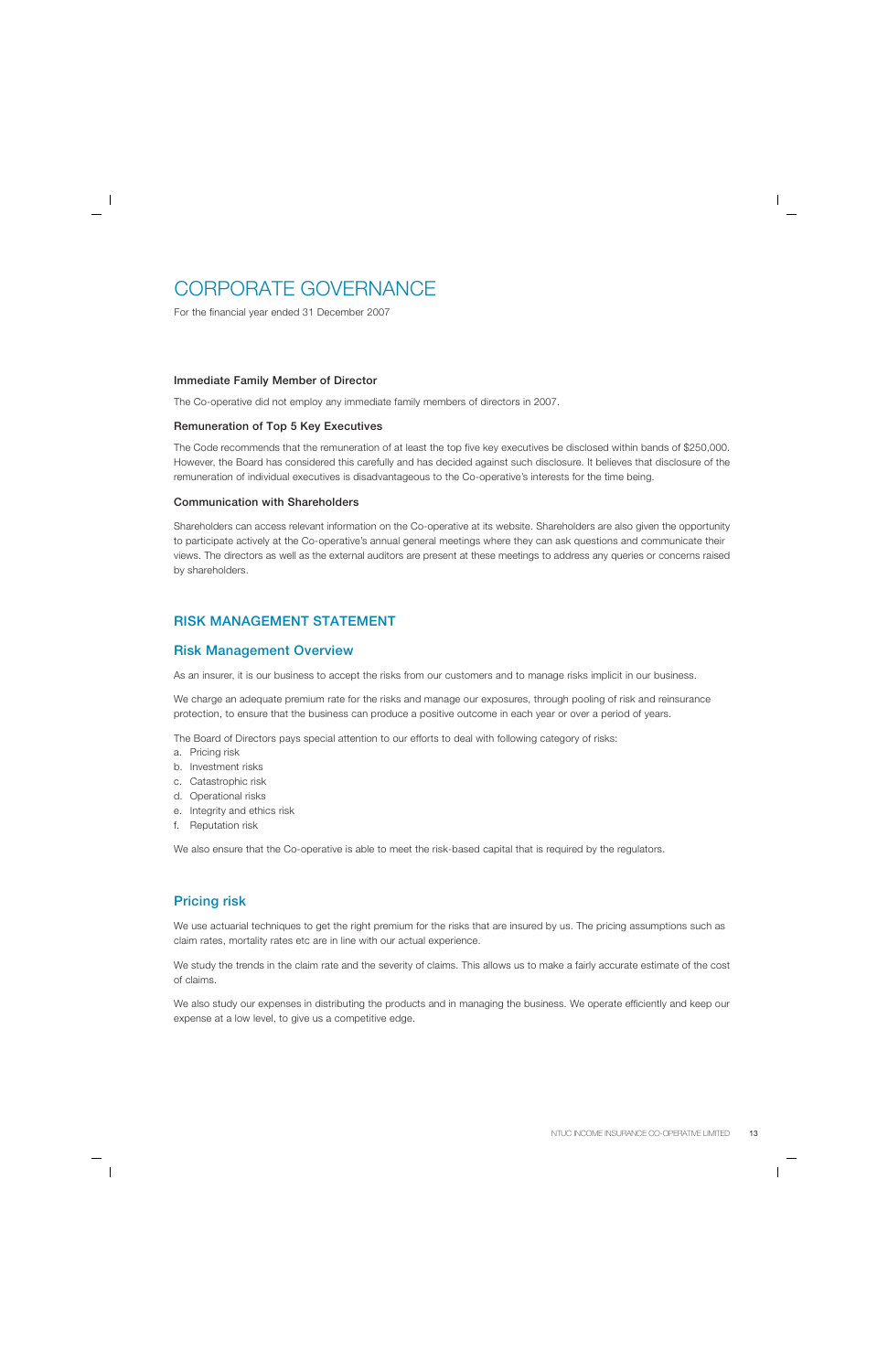For the financial year ended 31 December 2007

We review our experience annually and make adjustment to our premium rates, where required, to ensure that the premiums are adequate.

We monitor risk-free investment yields, and make necessary adjustments to ensure the adequacy and competitiveness of premiums charged for long term contracts.

Where possible, we avoid giving a long term guarantee on the premium rates. This allows us to adjust the premium rate according to the claim experience and expenses.

### **Investment risks**

The investment risks are managed by managers in the Investment department, supported by the Middle Office.

Our investment risks include market risks, currency risks, credit risks and liquidity risks.

The investment policy is decided by the Board of Directors, and reviewed at yearly intervals.

The policy, as approved by the Board, is to achieve an attractive rate of return over the long term, after taking into consideration the risk and reward.

Within the framework of the investment policy and asset/liability management policy, the Investment Committee of the Board reviews and decides on the asset allocation and investment limits regularly.

The Investment Committee also provides oversight of the asset/liability management process, to ensure that the investment policy is consistent with its business liabilities. It reviews the appropriateness of the asset structure for respective insurance funds and decides on suitable changes to be made to the asset allocation.

Where the assets cannot be fully matched against liability, we adopt a cautious approach to ensure that the volatility can be kept within our solvency margin.

The investment managers handle the transactions within the guidelines and limits approved by the Investment Committee. The Middle Office reviews and ensures compliance with the investment limits for the various categories of assets.

### **Catastrophic risk**

We have adequate reinsurance protection to protect our portfolio against large losses due to catastrophic events.

Senior management regularly monitors the major risks to ensure that they are adequately reinsured.

The retentions and reinsurance protections are approved by the Board of Directors.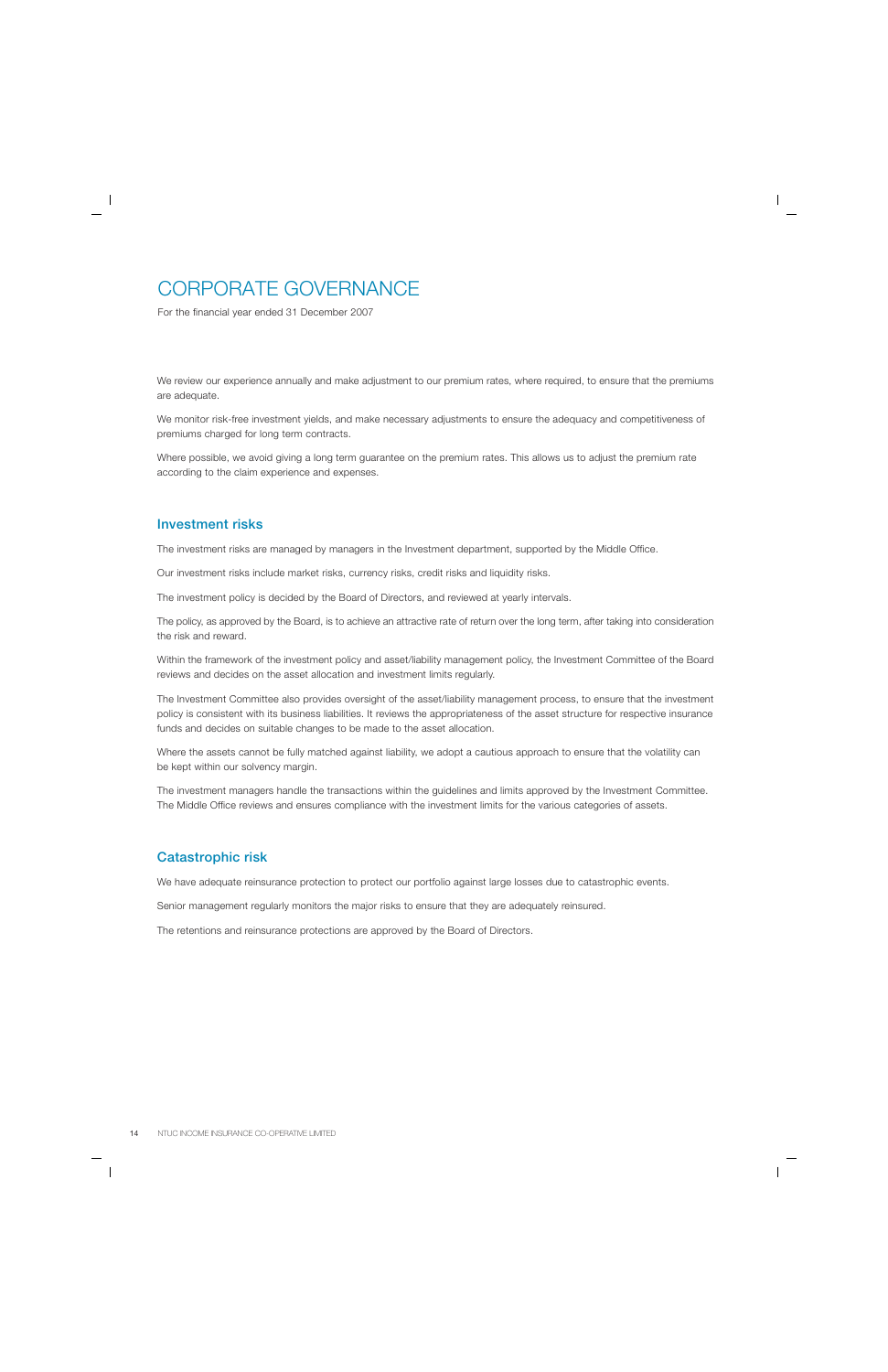For the financial year ended 31 December 2007

### **Operational risks**

The key risk register of key operational risks is maintained and actions taken to mitigate is tracked, discussed and reported regularly to the Risk Compliance Committee and Risks Management Committees. We have in place periodic review of risk management practices in key operational areas as such investment and information technology.

Our Information Technology risks encompass security, integrity, confidentiality and availability of systems that support the organisation's operations. IT Risk Management procedures are in place to identify, assess, prioritise, control, mitigate and monitor IT related risks.

Compliance Unit monitors our compliance with various aspects of insurance regulations and guidelines set by the insurance associations. Proposed changes to regulations are communicated to managers and discussions held to study the potential impact. Appropriate steps will be put in place to ensure compliance, after managers have agreed on the most cost effective measures.

### **Integrity and ethics risks**

We observe high standard of integrity and ethics.

We expect our employees to act with integrity. They are reminded about it regularly. We also carry out regular audit to ensure that any unusual decision is explained. We believe in trust with accountability.

We monitor the transactions handled by our employees regularly and identify unusual trends that need to be investigated.

We have system generated weekly and daily reports which will pick up any aberration and raise red flags.

We have in place control measures such as segregation of duties and approval limits for various levels of staff to minimise incidence of fraud.

We have a corporate wide confidante and whistle blowing program. All new staff are briefed on joining. Existing staff are reminded yearly.

### **Reputation risk**

Reputation is one of the most valuable assets and is safeguarded with increased scrutiny. It is the responsibility of every employee and representative to conduct their business activities in a manner that protects and enhances the Co-operative's reputation.

The trust of our customers is paramount. We build this trust by acting in their best interest at all times, and by communicating this actively. We are open, transparent and honest.

We survey the public on their perception of NTUC Income, through their personal encounter and from the way we manage incidences reported in the press.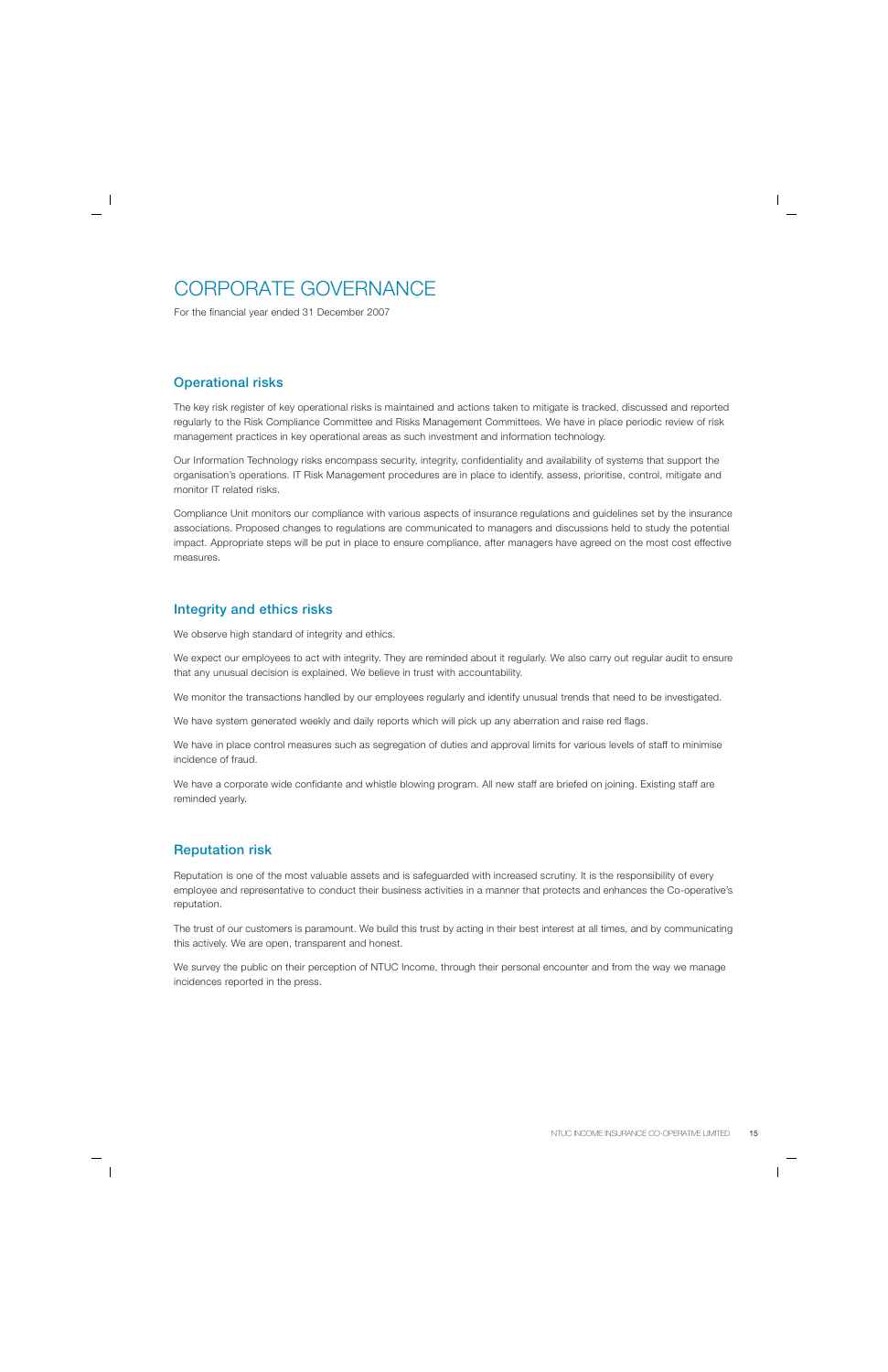For the financial year ended 31 December 2007

## **Risk Management Framework**

NTUC Income places a high emphasis on risk management.

We have developed an integrated Enterprise Risk Management Framework. It involves the following levels:

- A Risk Management Committee of the Board
- A Risk and Compliance Committee
- A Risk Management Team led by the Chief Risk Officer
- Involvement of the entire senior management
- A Key Risk Register to identify the areas that need priority attention and tracking of actions taken to mitigate these risks
- Action plan for risk treatment / mitigation
- Regular monitoring and review

Two new senior management committees were formed in 2007. They are:

### **a) Risk and Compliance Committee (RCC)**

- acts as the primary executive committee responsible for risk management and compliance. It updates the Board and Board Risk Management Committee on compliance with risk policy and significant deviations
- operationalises the risk policies set by the Board and ensure operational procedures and processes are in place with sufficient resources and expertise to carry out these duties
- discusses key issues brought up pertaining to risk management and compliance functions
- reviews policies and procedures on risk management and compliance and where appropriate make recommendations to RMC and the Board
- sets policies and procedures on compliance issues and ensure there is general awareness and adequate controls are in place to ensure compliance

#### **b) Information Technology Steering Committee**

The primary purpose of the Information Technology Steering Committee (ITSC) is to further the organisation's goals through the effective and efficient use of integrated information technologies.

- sets strategic direction and priorities for Information Management in alignment with business objectives and priorities
- approves all major IT initiatives and projects; and sets annual IT plan and budget
- prioritises competing IT initiatives and projects when there are conflicting or competing priorities
- reviews and approves recommendations for Information Management standards, policies and procedures
- monitors IT performance and delivery against plan

Risks are handled within the approved authority limits of the managers and escalated to the next higher level, if they exceed the authority limits. A large majority of risks are handled at the operating level.

The adoption of the framework allows us to be more pro-active and entrepreneurial in managing our risks and to expand our business.

The framework is reviewed annually to ensure its relevance to the organisation.

## **Assessment by the Board**

The Board of Directors and the Risk Management Committee are satisfied with the framework, and that the relevant issues have been escalated to the Risk Management Committee and the Board during the past year.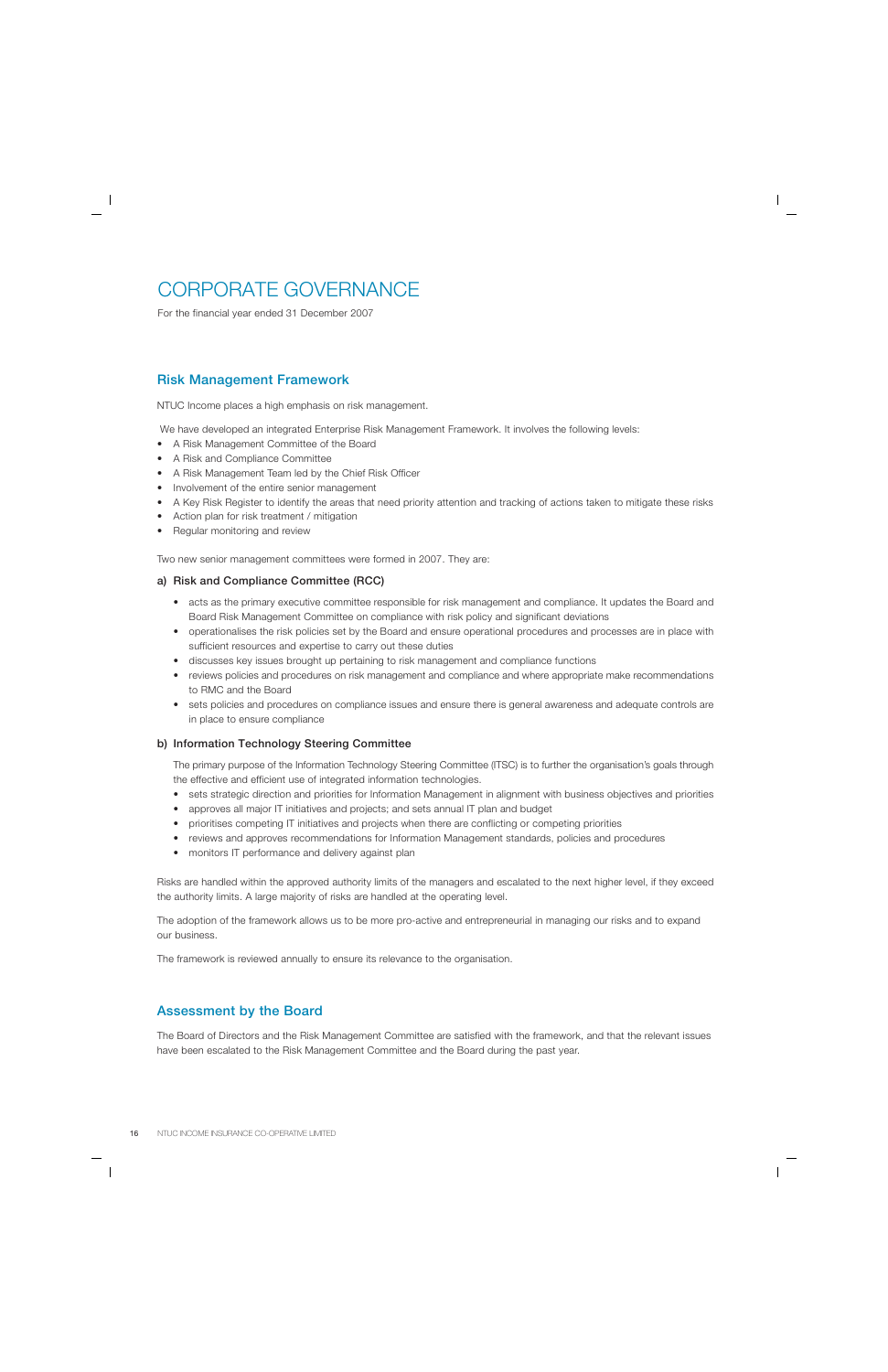For the financial year ended 31 December 2007

I am pleased to submit my report on the financial health of the Co-operative.

For the year 2007, the overall growth in our assets is \$2.5 billion and in our insurance contract provisions is \$2.4 billion.

| <b>Insurance Funds</b>       | * Net Assets (\$mil) |           |          | <b>Insurance Contract Provisions (\$mil)</b> |           |          |
|------------------------------|----------------------|-----------|----------|----------------------------------------------|-----------|----------|
|                              | 31-Dec-06            | 31-Dec-07 | % change | 31-Dec-06                                    | 31-Dec-07 | % change |
| Life Insurance Funds         |                      |           |          |                                              |           |          |
| Participating Fund           | 14.624               | 16.714    | 14.3%    | 14.571                                       | ** 16.635 | 14.2%    |
| Non-Participating Fund       | 1.075                | 1.262     | 17.4%    | 696                                          | *** 851   | 22.3%    |
| Investment-Linked Fund       | 1.084                | 1.286     | 18.6%    | 1.084                                        | 1.286     | 18.6%    |
| General Insurance Fund       | 980                  | 999       | 1.9%     | 436                                          | 456       | 4.6%     |
| <b>Total Insurance Funds</b> | 17,763               | 20.261    | 14.1%    | 16.787                                       | 19,228    | 14.5%    |

*\* Net Assets is the assets net of other liabilities.*

*\*\* Includes Investment contract liabilities of \$249 million.*

*\*\*\* Includes a reclassification of reserves, please see Notes to the Financial Statements - 19. Reserves for Future Distribution.*

The insurance contract provisions are based on statutory risk-based capital (RBC) liability valuation, taking account of all contractual liabilities. For the Life Insurance Participating Fund, total insurance contract provisions include non-guaranteed policy liabilities and an allowance for future bonuses. This year, we have reshaped our bonus structure and updated the mortality used for annuitants. The net effect of these changes has been to increase the insurance contract provisions by \$55 million.

One of my duties as the Appointed Actuary is to recommend to the Board, the bonus rates to be allocated to the Co-operative's participating policyholders. In making these recommendations, I follow a set of principles based on fairness and sustainability of bonus rates. These principles are unchanged from previous years.

This year's recommendation includes a reshaping of bonus structure from reversionary bonus towards terminal bonuses (further details are set out in Appendix A). The objective of this change is to increase the flexibility of investment policy with the potential to translate to better benefits in the long term. The terminal bonuses applicable in 2008 have increased compared to 2007, and the level of policy payouts on death, maturities and surrenders will be maintained or marginally increased for some policies. Under the same expectation of future investment performance, I expect the terminal bonus scale to increase gradually each year to restore the effect of lower reversionary bonuses. The yields for policies maturing in 2008 continue to be attractive, especially when compared to bank savings rates.

Despite the market turmoil, the total return on the Life Insurance Participating Fund in 2007 was healthy at 10.7%. The return for the short to medium term is uncertain and interest rates remain very low. However, as we are long term investors, we do look to average the performance over the long term horizon and it is this which drives our bonus allocation. Short term fluctuations will be smoothed out. The average total return earned during the last 10 years has been around 7%, and the current financial conditions are such that the prospective yield over the long term is still expected to be around 5.25%.

The bonus rates I have recommended are set out in Appendix A, and the total cost of the bonus I recommended this year amounted to \$279 million (\$309 million in 2006). This includes a \$24 million bonus paid in anticipation of surplus for terminating policies in year 2007.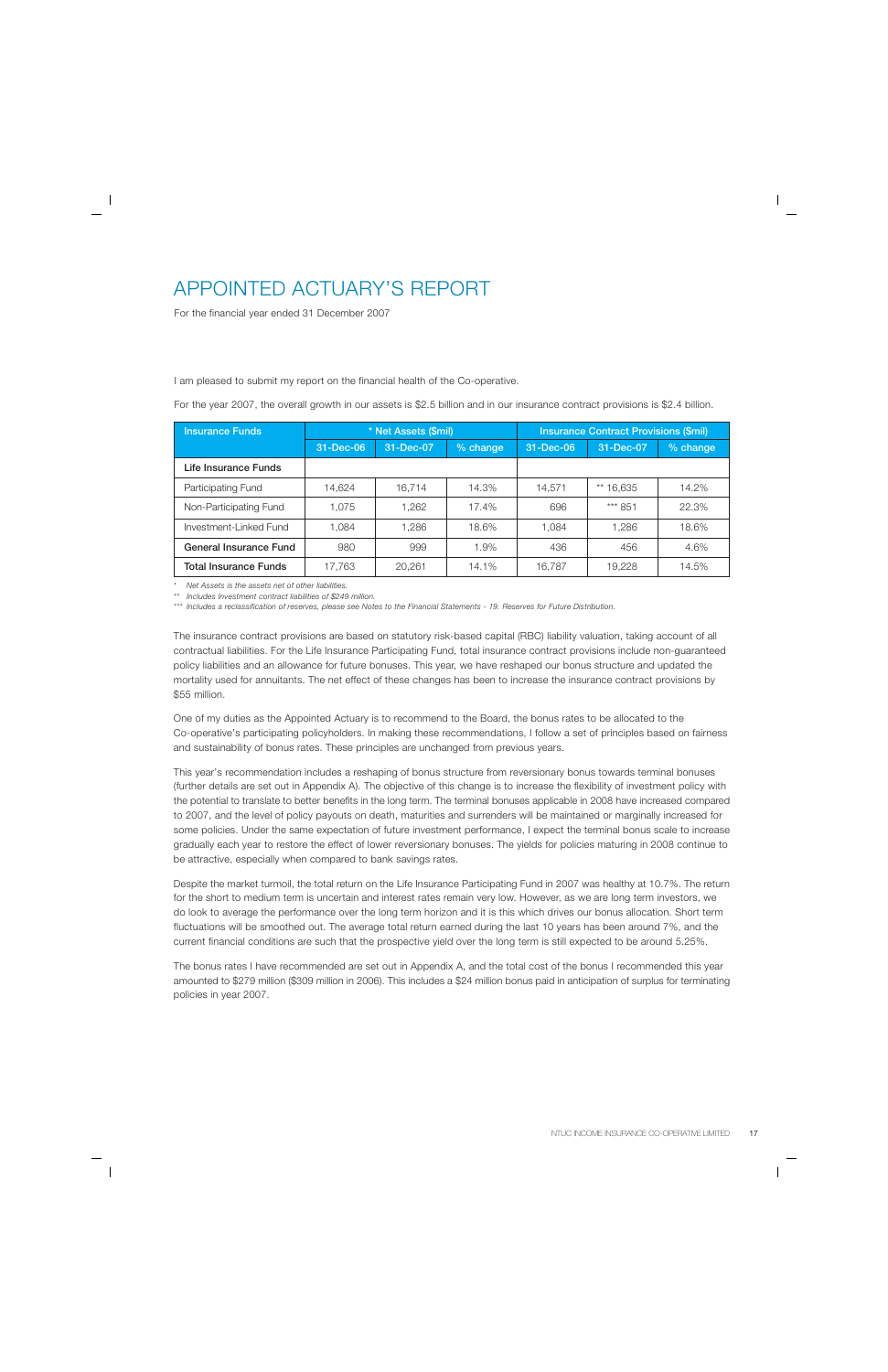For the financial year ended 31 December 2007

A summary of the financials after taking account of the cost of bonus:

| (in \$ million)                                                  | Life Insurance<br><b>Participating Fund</b> | Life Insurance<br><b>Non-Par Fund</b> | General<br><b>Insurance Fund</b> |
|------------------------------------------------------------------|---------------------------------------------|---------------------------------------|----------------------------------|
| Accumulated Surplus held in<br>Insurance Funds as at 31 Dec 2006 | $52.3*$                                     | 80.2                                  | 524.9                            |
| Add Investment Income from<br>Surplus Account                    | 1.0                                         | <b>NA</b>                             | <b>NA</b>                        |
| Add Net Surplus for the year**                                   | 30.9                                        | 7.0                                   | $-6.1$                           |
| Less transfer to Shareholders' Fund                              | 5.6                                         | 1.4                                   | 0.0                              |
| Accumulated Surplus held in<br>Insurance Funds as at 31 Dec 2007 | 78.6*                                       | 85.8                                  | 518.8                            |

*\* Balance in the participating fund Surplus Account belongs to the participating fund policyholders.*

*\*\* Net of Allocation of management expenses and Surplus for future distribution.*

I recommended to the Board of Directors a transfer of one-ninth of the total cost of bonus, or \$30.9 million, to the Life Insurance Participating Fund Surplus Account. I also recommended we continue to transfer 18% of this amount (or \$5.6 million) to the Shareholders' Fund.

This year, I recommend a transfer to the Shareholders' Fund of \$1.4 million from the Life Insurance Non-Participating Fund.

In 2007, a reassessment of the management expense allocation basis was conducted by an independent third party. The assessment concluded that for the allocation to be fair, \$72.3 million, representing the difference between the cumulative management expenses allocated on the previous basis and the revised basis, is transferred from the General Insurance Fund to the Life Insurance Participating Fund. The General Insurance Fund has a healthy cushion of accumulated surpluses and hence neither the financial position of the Fund nor NTUC Income as a whole is significantly affected by the revised allocation. As a result of this one-off transfer, the General Insurance Funds show a deficit of \$6.1 million. Therefore, I recommend no transfer from the General Insurance Fund to the Shareholders' Fund for 2007.

Ken Ng FIA, FSAS Appointed Actuary

Singapore, 25 March 2008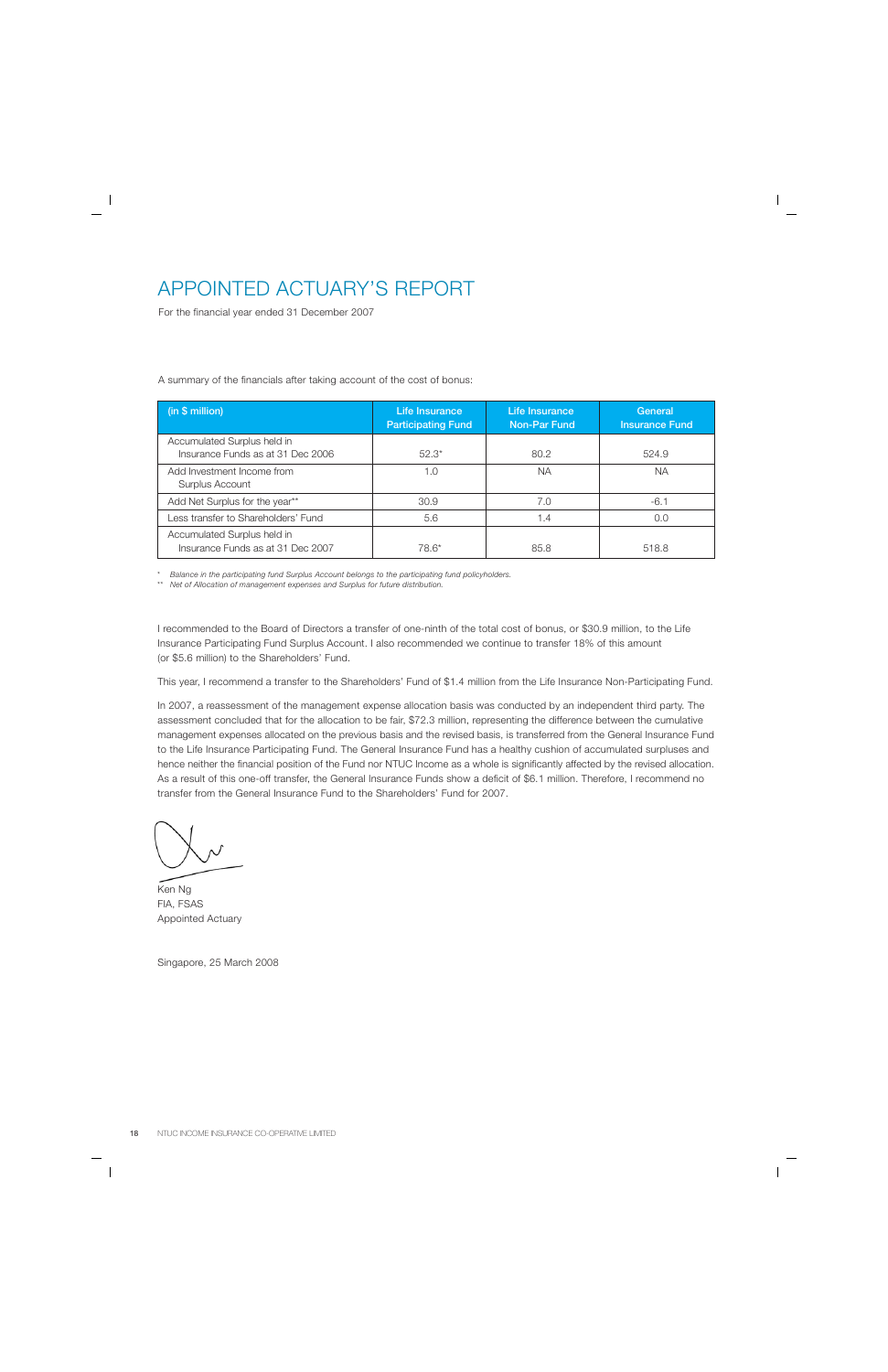For the financial year ended 31 December 2007

### **Appendix A**

### **Bonus Rates**

#### **a) Annual bonus rates**

| <b>Bonus Series</b>                     | 2006 Bonus Rates | 2007 Bonus Rates | Change over 2006 |
|-----------------------------------------|------------------|------------------|------------------|
| EV - Ltd Pay Living/Protection (LPLP)   | <b>NA</b>        | \$25             | <b>NA</b>        |
| EV - PayMyUni                           | <b>NA</b>        | \$26             | <b>NA</b>        |
| EV - Revosave                           | <b>NA</b>        | \$13             | <b>NA</b>        |
| LP - Whole Life Policy                  | \$23             | \$13             | $-$ \$ 10        |
| LP - Harvest Policy (Ver 1)             | \$17             | \$11             | $-$ \$6          |
| LP - Growth Policy                      | \$16             | \$10             | $-$ \$6          |
| LP - Endowment & Harvest Policy (Ver 2) | \$20             | \$13             | $-$ \$7          |
| CB - Whole Life Policy                  | \$30             | \$30             | No Change        |
| CB - Others                             | \$27             | \$27             | No Change        |
| DP - Whole Life Policy                  | \$16             | \$16             | No Change        |
| DP - Others                             | \$13             | \$13             | No Change        |
| SB - Whole Life Policy                  | \$26             | \$26             | No Change        |
| SB - Others                             | \$23             | \$23             | No Change        |
| AD                                      | \$40             | \$40             | No Change        |
| Annuity - Y                             | 0.50%            | 0.50%            | No Change        |
| Annuity - H                             | 1.50%            | 1.50%            | No Change        |
| Annuity - K                             | 3.00%            | 3.00%            | No Change        |
| Paid-up policies                        | \$0              | \$0              | No Change        |

*Note:*

*• Annual bonus rates are quoted per \$1000 sum assured. For participating annuities, they are quoted as percentage addition to monthly annuity payment.*

*• There are special features for some plans and bonus series.*

These bonuses will be declared on policies in force as at 31 December 2007. They will vest on 1 April 2008 or the second policy anniversary of the policy, whichever is later. For regular premium policies, it is subject to payment of the full year's premium to the policy anniversary in 2007. For annuities, bonus is added on their policy anniversaries from 1 April 2008 to 31 March 2009.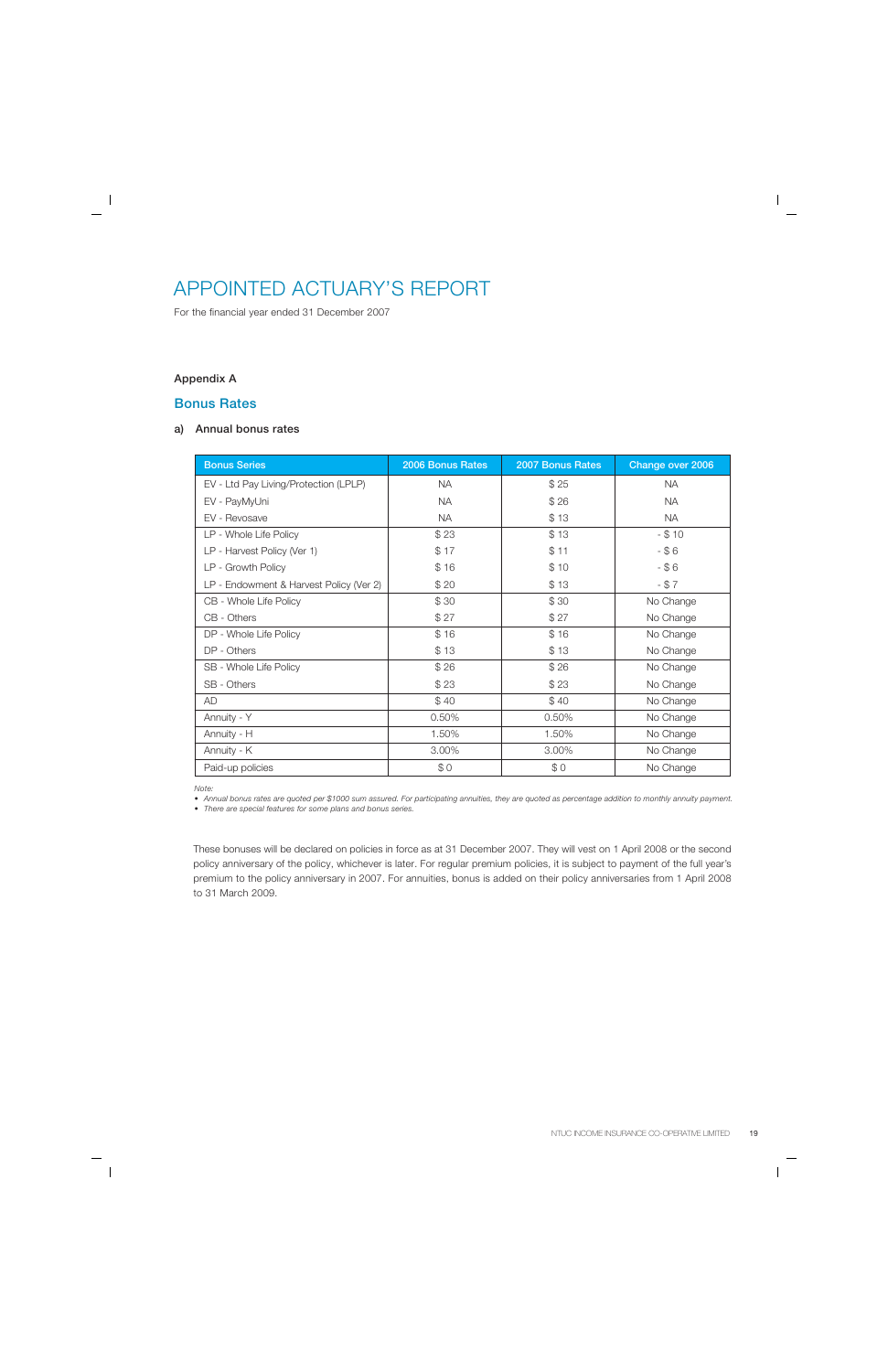For the financial year ended 31 December 2007

### **b) Compounding rates**

| <b>Bonus Series</b>                     | <b>2006 Rates</b> | <b>2007 Rates</b> | Change over 2006 |
|-----------------------------------------|-------------------|-------------------|------------------|
| EV - Ltd Pay Living/Protection (LPLP)   | <b>NA</b>         | 2.75%             | <b>NA</b>        |
| EV - PayMyUni                           | <b>NA</b>         | 2.70%             | <b>NA</b>        |
| EV - Revosave                           | NA.               | 1.30%             | NA.              |
| LP - Whole Life Policy                  | 2.30%             | 1.30%             | $-1.00\%$        |
| LP - Harvest Policy (Ver 1)             | 1.60%             | 1.10%             | $-0.50%$         |
| LP - Growth Policy                      | 1.50%             | 1.00%             | $-0.50\%$        |
| LP - Endowment & Harvest Policy (Ver 2) | 2.00%             | 1.30%             | $-0.70\%$        |
| CB, DP and SB - Whole Life              | 2.10%             | 2.10%             | No Change        |
| CB, DP and SB - Others                  | 1.80%             | 1.80%             | No Change        |
| Paid-up policies                        | $0.00\%$          | $0.00\%$          | No Change        |

Bonus compounding rates above are quoted a percentage of current accumulated bonus.

### **c) Terminal Bonus**

LP Series on Death/Maturity

|                       | 2007 terminal          | 2008 terminal bonus scale |        |                           |                                      |                                   |               |  |  |  |
|-----------------------|------------------------|---------------------------|--------|---------------------------|--------------------------------------|-----------------------------------|---------------|--|--|--|
| <b>Policy</b><br>Year | bonus scale            | <b>Whole Life</b>         |        |                           | <b>Endowment, Harvest</b><br>(Ver 2) | Harvest (Ver 1),<br><b>Growth</b> |               |  |  |  |
|                       | <b>Death/ Maturity</b> | Death/<br><b>Maturity</b> | Change | Death/<br><b>Maturity</b> | Change                               | Death/<br><b>Maturity</b>         | <b>Change</b> |  |  |  |
|                       | 25%                    | 122%                      | $+97%$ | 93%                       | $+68%$                               | 100%                              | $+75%$        |  |  |  |
| 5                     | 25%                    | 50%                       | $+25%$ | 43%                       | $+18%$                               | 45%                               | $+20%$        |  |  |  |
| 10                    | 25%                    | 37%                       | $+12%$ | 34%                       | $+9\%$                               | 34%                               | $+9\%$        |  |  |  |
| 15                    | 25%                    | 32%                       | $+7%$  | 31%                       | $+6\%$                               | 31%                               | $+6\%$        |  |  |  |
| 20                    | 25%                    | 32%                       | $+7\%$ | 30%                       | $+5\%$                               | 30%                               | $+5%$         |  |  |  |
| 25                    | 25%                    | 31%                       | $+6\%$ | 29%                       | $+4%$                                | 29%                               | $+4%$         |  |  |  |
| 30                    | 25%                    | 30%                       | $+5%$  | 29%                       | $+4%$                                | 29%                               | $+4%$         |  |  |  |
| 35                    | 25%                    | 30%                       | $+5%$  | 28%                       | $+3\%$                               | 28%                               | $+3\%$        |  |  |  |
| 40                    | 25%                    | 29%                       | $+4%$  | 28%                       | $+3\%$                               | 28%                               | $+3\%$        |  |  |  |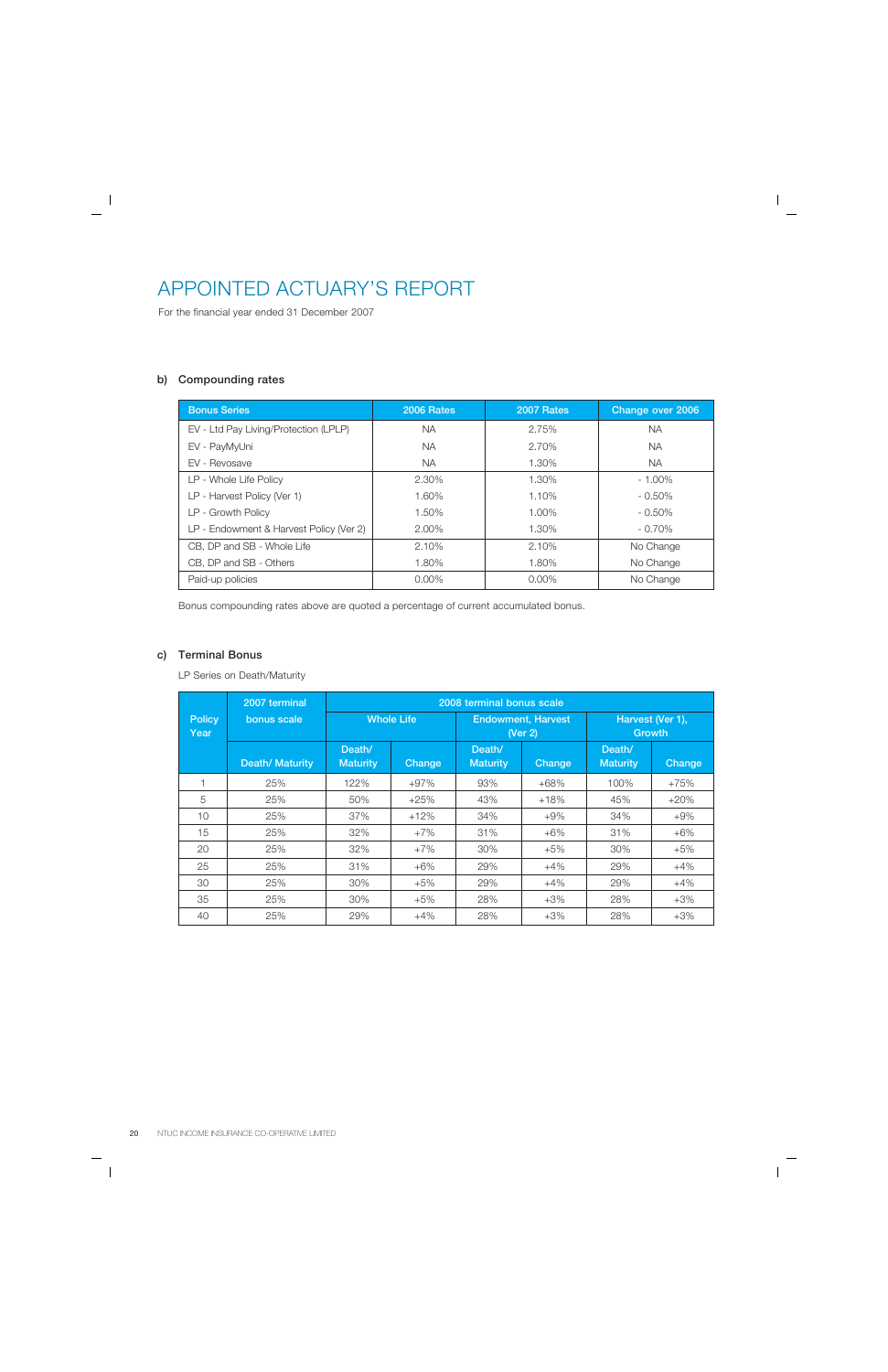For the financial year ended 31 December 2007

#### LP Series on Surrender

|                       | 2007 terminal | 2008 terminal bonus scale |        |                  |                                      |                            |        |  |  |  |
|-----------------------|---------------|---------------------------|--------|------------------|--------------------------------------|----------------------------|--------|--|--|--|
| <b>Policy</b><br>Year | bonus scale   | <b>Whole Life</b>         |        |                  | <b>Endowment, Harvest</b><br>(Ver 2) | Harvest (Ver 1),<br>Growth |        |  |  |  |
| <b>Surrender</b>      |               | <b>Surrender</b>          | Change | <b>Surrender</b> | Change                               | Surrender                  | Change |  |  |  |
|                       | $0\%$         | 77%                       | $+77%$ | 54%              | $+54%$                               | 60%                        | $+60%$ |  |  |  |
| 5                     | $0\%$         | 20%                       | $+20%$ | 14%              | $+14%$                               | 16%                        | $+16%$ |  |  |  |
| 10                    | 15%           | 26%                       | $+11%$ | 23%              | $+8\%$                               | 24%                        | $+9\%$ |  |  |  |
| 15                    | 15%           | 23%                       | $+8%$  | 21%              | $+6%$                                | 21%                        | $+6\%$ |  |  |  |
| 20                    | 25%           | 32%                       | $+7%$  | 30%              | $+5\%$                               | 30%                        | $+5%$  |  |  |  |
| 25                    | 25%           | 31%                       | $+6%$  | 29%              | $+4%$                                | 29%                        | $+4%$  |  |  |  |
| 30                    | 25%           | 30%                       | $+5%$  | 29%              | $+4%$                                | 29%                        | $+4%$  |  |  |  |
| 35                    | 25%           | 30%                       | $+5%$  | 28%              | $+3\%$                               | 28%                        | $+3\%$ |  |  |  |
| 40                    | 25%           | 29%                       | $+4%$  | 28%              | $+3\%$                               | 28%                        | $+3\%$ |  |  |  |

#### EV Series

|                    | 2007 terminal bonus scale |                  | 2008 terminal bonus scale |           |  |  |
|--------------------|---------------------------|------------------|---------------------------|-----------|--|--|
| <b>Policy Year</b> | Death/Maturity            | <b>Surrender</b> | Death/Maturity            | Surrender |  |  |
|                    | 25%                       | 0%               | 0%                        | 0%        |  |  |
| 5                  | 25%                       | 0%               | 80%                       | 30%       |  |  |
| 10                 | 25%                       | 0%               | 150%                      | 105%      |  |  |
| 15                 | 25%                       | 0%               | 165%                      | 125%      |  |  |
| 20                 | 25%                       | 20%              | 175%                      | 145%      |  |  |
| 25                 | 25%                       | 20%              | 185%                      | 165%      |  |  |

#### Other Series

|                                                              |                       | 2007 terminal bonus scale      | 2008 terminal bonus scale |                                |  |  |
|--------------------------------------------------------------|-----------------------|--------------------------------|---------------------------|--------------------------------|--|--|
| <b>Bonus Series</b>                                          | <b>Death/Maturity</b> | <b>Surrender</b>               | <b>Death/Maturity</b>     | <b>Surrender</b>               |  |  |
| EV Series - Ltd Pay Living /<br>Protection (LPLP) & PayMyUni | ΝA                    | <b>NA</b>                      | 25%                       | Policy year 20 &<br>after: 20% |  |  |
| CB, DP, SB & AD Series                                       | 25%                   | Policy year 10-19:<br>15%      | 25%                       | Policy year 10-19:<br>15%      |  |  |
|                                                              |                       | Policy year 20 &<br>after: 25% |                           | Policy year 20 &<br>after: 25% |  |  |

Special bonus above is calculated as a percentage of accumulated bonus, and applicable to the policies reaching the specified events above during year 2008.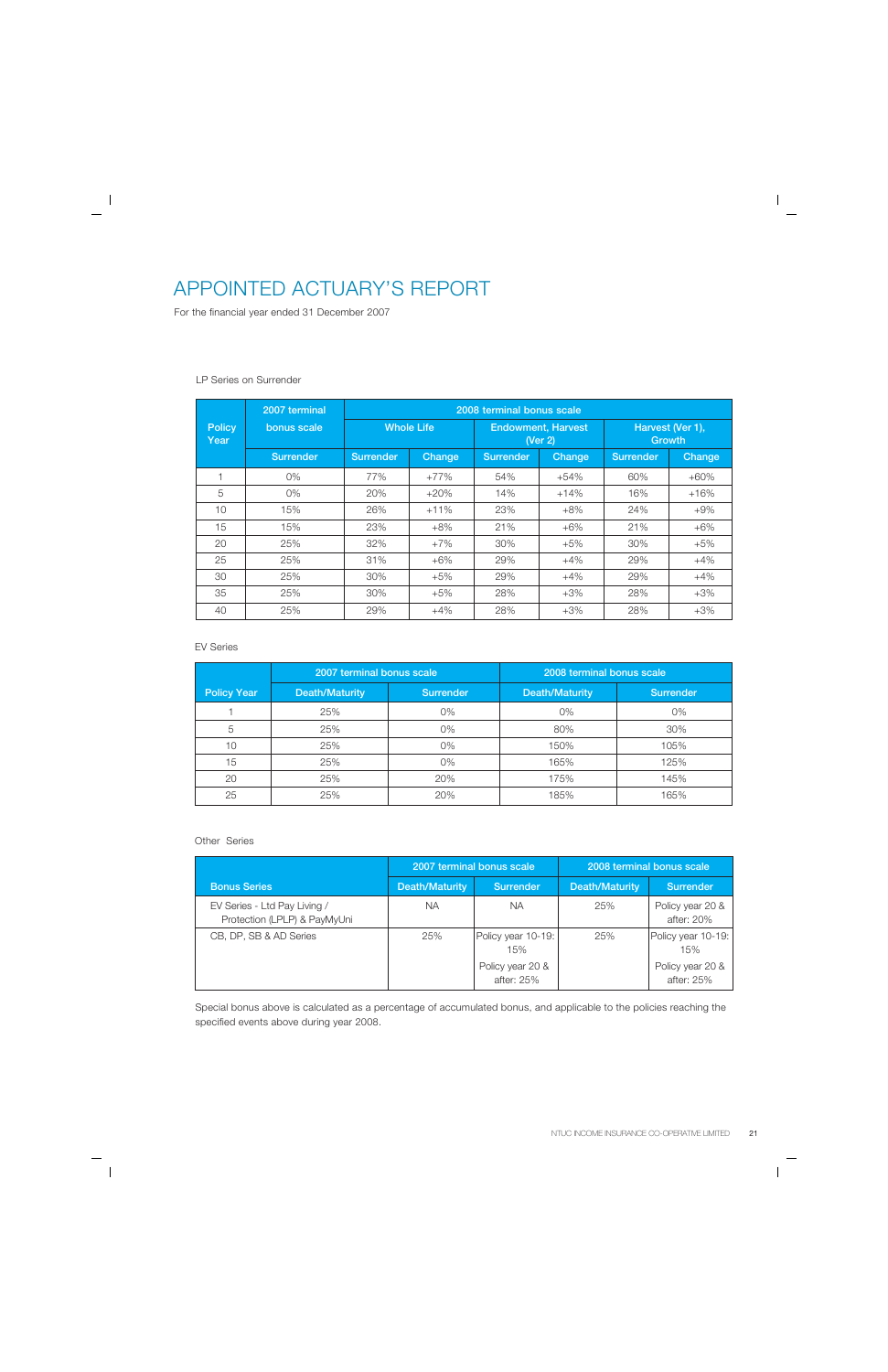# STATEMENT BY DIRECTORS

For the financial year ended 31 December 2007

In the opinion of the directors,

- (a) the financial statements of the Co-operative as set out on pages 24 to 91 are drawn up so as to give a true and fair view of the state of affairs of the Co-operative as at 31 December 2007 and of the results of the business, changes in equity and cash flows of the Co-operative for the financial year ended 31 December 2007.
- (b) at the date of this statement, there are reasonable grounds to believe that the Co-operative will be able to pay its debts as and when they fall due.

On behalf of the Board of Directors

25 March 2008

**Ng Kee Choe Ron Foo Siang Guan Tan Suee Chieh** Chairman **Director** Director **Principal Officer** 

ment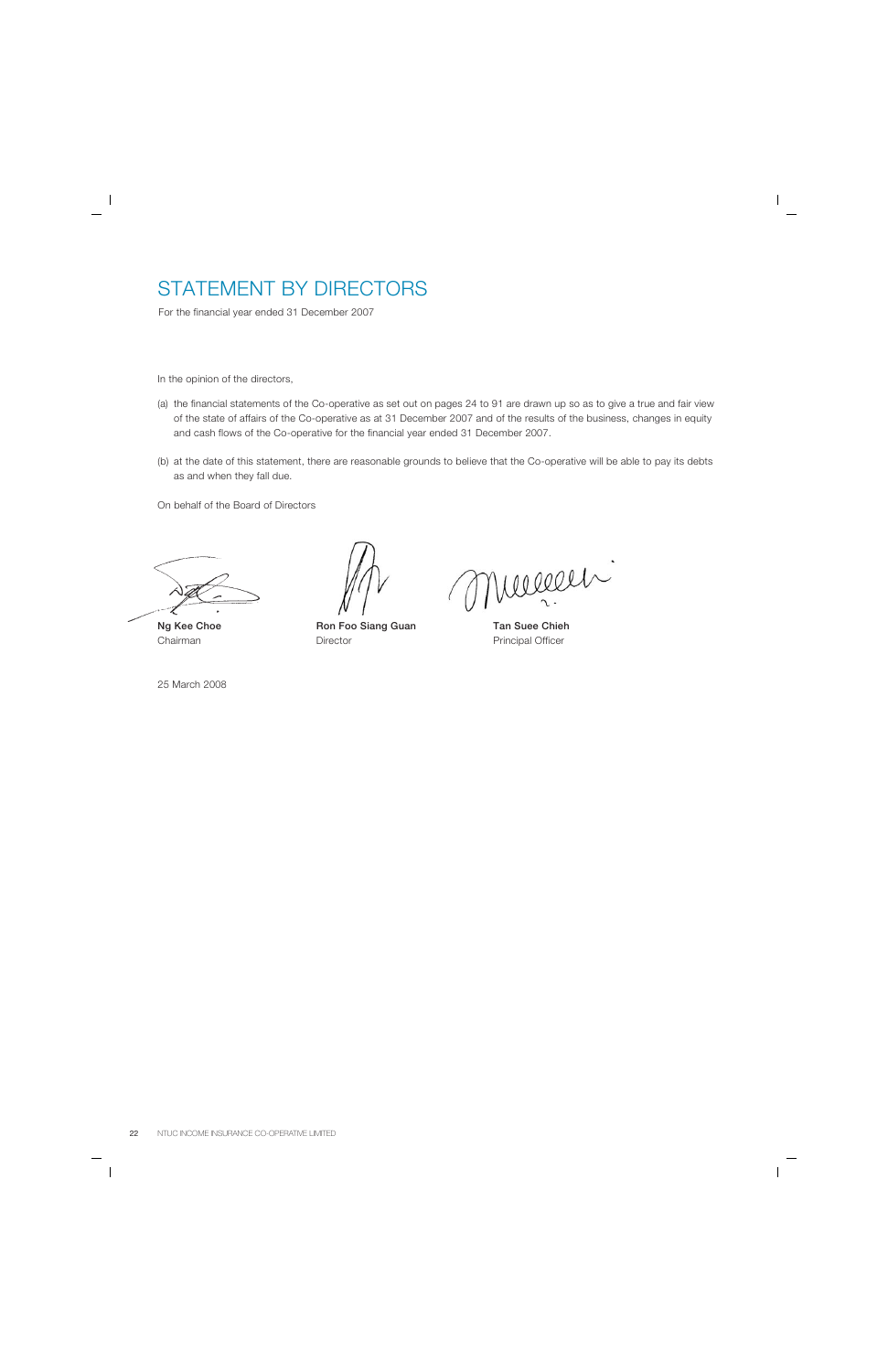# INDEPENDENT AUDITOR'S REPORT TO THE SHAREHOLDERS OF NTUC INCOME INSURANCE CO-OPERATIVE LIMITED

We have audited the financial statements of NTUC Income Insurance Co-operative Limited ("Co-operative") set out on pages 24 to 91, which comprise the balance sheet as at 31 December 2007, the profit and loss account, statement of changes in equity and cash flow statement for the year then ended, and a summary of significant accounting policies and other explanatory notes.

#### **Management's Responsibility for the Financial Statements**

Management is responsible for the preparation and fair presentation of these financial statements in accordance with Singapore Financial Reporting Standards. This responsibility includes :

- (a) devising and maintaining a system of internal accounting control sufficient to provide reasonable assurance that assets are safeguarded against loss from unauthorised use or disposition; and transactions are properly authorised and that they are recorded as necessary to permit the preparation of true and fair profit and loss accounts and balance sheets and to maintain accountability of assets;
- (b) selecting and applying appropriate accounting policies; and
- (c) making accounting estimates that are reasonable in the circumstances.

#### **Auditor's Responsibility**

Our responsibility is to express an opinion on these financial statements based on our audit. We conducted our audit in accordance with Singapore Standards on Auditing. Those Standards require that we comply with ethical requirements and plan and perform the audit to obtain reasonable assurance as to whether the financial statements are free from material misstatement.

An audit involves performing procedures to obtain audit evidence about the amounts and disclosures in the financial statements. The procedures selected depend on the auditor's judgement, including the assessment of the risks of material misstatement of the financial statements, whether due to fraud or error. In making those risk assessments, the auditor considers internal control relevant to the entity's preparation and fair presentation of the financial statements in order to design audit procedures that are appropriate in the circumstances, but not for the purpose of expressing an opinion on the effectiveness of the entity's internal control. An audit also includes evaluating the appropriateness of accounting policies used and the reasonableness of accounting estimates made by management, as well as evaluating the overall presentation of the financial statements.

We believe that the audit evidence we have obtained is sufficient and appropriate to provide a basis for our audit opinion.

#### **Opinion**

As stated in Note 18 of the financial statements, the paid-up share capital of the Co-operative do not qualify as equity in accordance with the provisions of Financial Reporting Standards 32, Financial Instruments : Presentation, and should instead be classified as financial liabilities. Had it been done, the total share capital and reserves of \$1,493,965,000 (2006 : \$1,453,810,000) would be reflected as liabilities, and dividends paid of \$34,721,000 (2006 : \$25,071,000) would be reflected as a finance cost instead of a distribution to participating members.

In our opinion,

- (a) except for the presentation of the paid-up share capital as equity, the financial statements of the Co-operative are properly drawn up in accordance with Singapore Financial Reporting Standards so as to give a true and fair view of the state of affairs of the Co-operative as at 31 December 2007, and the results, changes in equity and cash flows of the Co-operative for the financial year ended on that date;
- (b) proper accounting and other records have been kept; and
- (c) the receipts, expenditure and investment of monies and the acquisition of assets by the Co-operative during the financial year have been in accordance with the By-laws of the Co-operative and the provisions of the Co-operative Societies Act, Chapter 62.

The financial statements for the preceding financial year were reported on by auditors other than PricewaterhouseCoopers. The auditor's report dated 23 March 2007 issued by the predecessor auditors on the financial statements for the financial year ended 31 December 2006 was unqualified, except for the presentation of the paid-up share capital as equity.

PricewaterhouseCoopers Public Accountants and Certified Public Accountants

Singapore, 25 March 2008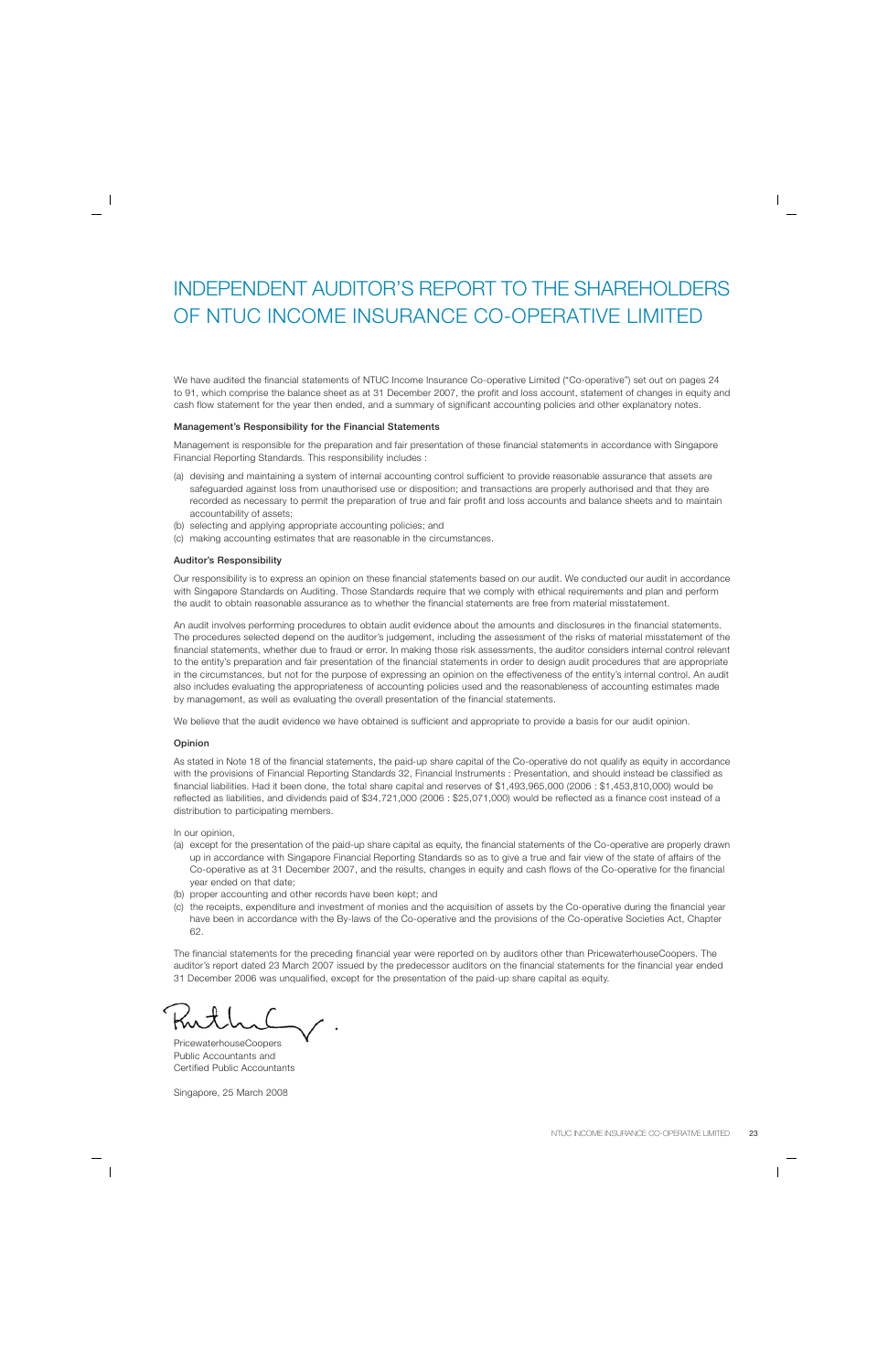# BALANCE SHEET

As at 31 December 2007

|                                                       | 2007           |                                                      |                                                          |                                                            |                                                     |                                                  |                       |  |
|-------------------------------------------------------|----------------|------------------------------------------------------|----------------------------------------------------------|------------------------------------------------------------|-----------------------------------------------------|--------------------------------------------------|-----------------------|--|
|                                                       | <b>Note</b>    | Life<br><b>Insurance</b><br><b>Par Fund</b><br>\$000 | Life<br><b>Insurance</b><br><b>Non-Par Fund</b><br>\$000 | <b>Investment</b><br><b>Linked</b><br><b>Fund</b><br>\$000 | General<br><b>Insurance</b><br><b>Fund</b><br>\$000 | <b>Share</b><br>holders'<br><b>Fund</b><br>\$000 | <b>Total</b><br>\$000 |  |
| <b>ASSETS</b>                                         |                |                                                      |                                                          |                                                            |                                                     |                                                  |                       |  |
| Property, plant and equipment                         | 5              | 17,764                                               |                                                          |                                                            |                                                     |                                                  | 17,764                |  |
| Intangible assets                                     | 6              | 5,893                                                |                                                          |                                                            |                                                     |                                                  | 5,893                 |  |
| Investment properties                                 | $\overline{7}$ | 1,124,464                                            |                                                          |                                                            |                                                     |                                                  | 1,124,464             |  |
| Investment in subsidiaries                            | 8              | 518                                                  |                                                          |                                                            |                                                     | 1,200                                            | 1,718                 |  |
| Investment in associates                              | 9              | 84,127                                               |                                                          |                                                            | 20,000                                              |                                                  | 104,127               |  |
| Other financial assets                                | 10             | 13,971,331                                           | 1,180,157                                                | 1,249,598                                                  | 885,341                                             | 462,971                                          | 17,749,398            |  |
| Loans                                                 | 11             | 828,618                                              |                                                          |                                                            | 2,088                                               | 41                                               | 830,747               |  |
| Derivative financial instruments                      | 12             | 169,338                                              | 1,253                                                    | 4,183                                                      | 838                                                 | 1,650                                            | 177,262               |  |
| Reinsurers' share of insurance<br>contract provisions | 13             |                                                      |                                                          |                                                            | 24,982                                              |                                                  | 24,982                |  |
| Insurance and other receivables                       | 15             | 186,489                                              | 36,797                                                   | 13,944                                                     | 30,293                                              | 10,831                                           | 278,354               |  |
| Cash and cash equivalents                             | 16             | 760,774                                              | 94,979                                                   | 56,405                                                     | 72,200                                              | 34,767                                           | 1,019,125             |  |
|                                                       |                | 17,149,316                                           | 1,313,186                                                | 1,324,130                                                  | 1,035,742                                           | 511,460                                          | 21,333,834            |  |
| <b>LIABILITIES</b>                                    |                |                                                      |                                                          |                                                            |                                                     |                                                  |                       |  |
| Insurance contract provisions                         | 13             | 16,386,303                                           | 851,174                                                  | 1,285,752                                                  | 480,558                                             |                                                  | 19,003,787            |  |
| Investment contract liabilities                       | 14             | 248,686                                              |                                                          |                                                            |                                                     |                                                  | 248,686               |  |
| Derivative financial instruments                      | 12             | 65,847                                               | 32                                                       | 2,494                                                      |                                                     | 759                                              | 69,132                |  |
| Insurance and other payables                          | 17             | 369,896                                              | 50,848                                                   | 35,884                                                     | 36,404                                              | 25,232                                           | 518,264               |  |
|                                                       |                | 17,070,732                                           | 902,054                                                  | 1,324,130                                                  | 516,962                                             | 25,991                                           | 19,839,869            |  |
| <b>NET ASSETS</b>                                     |                | 78,584                                               | 411,132                                                  |                                                            | 518,780                                             | 485,469                                          | 1,493,965             |  |
| <b>SHARE CAPITAL AND RESERVES</b>                     |                |                                                      |                                                          |                                                            |                                                     |                                                  |                       |  |
| Share capital                                         | 18             |                                                      |                                                          |                                                            |                                                     | 438,800                                          | 438,800               |  |
| Treasury shares                                       | 18             |                                                      |                                                          |                                                            |                                                     | (13,699)                                         | (13,699)              |  |
| Reserves for future distribution                      | 19             |                                                      | 325,302                                                  |                                                            |                                                     |                                                  | 325,302               |  |
| Accumulated surplus<br>- shareholders' fund           |                |                                                      |                                                          |                                                            |                                                     | 60,368                                           | 60,368                |  |
| Accumulated surplus<br>- insurance funds              |                | 78,584                                               | 85,830                                                   | $\overline{a}$                                             | 518,780                                             |                                                  | 683,194               |  |
|                                                       |                | 78,584                                               | 411,132                                                  | ä,                                                         | 518,780                                             | 485,469                                          | 1,493,965             |  |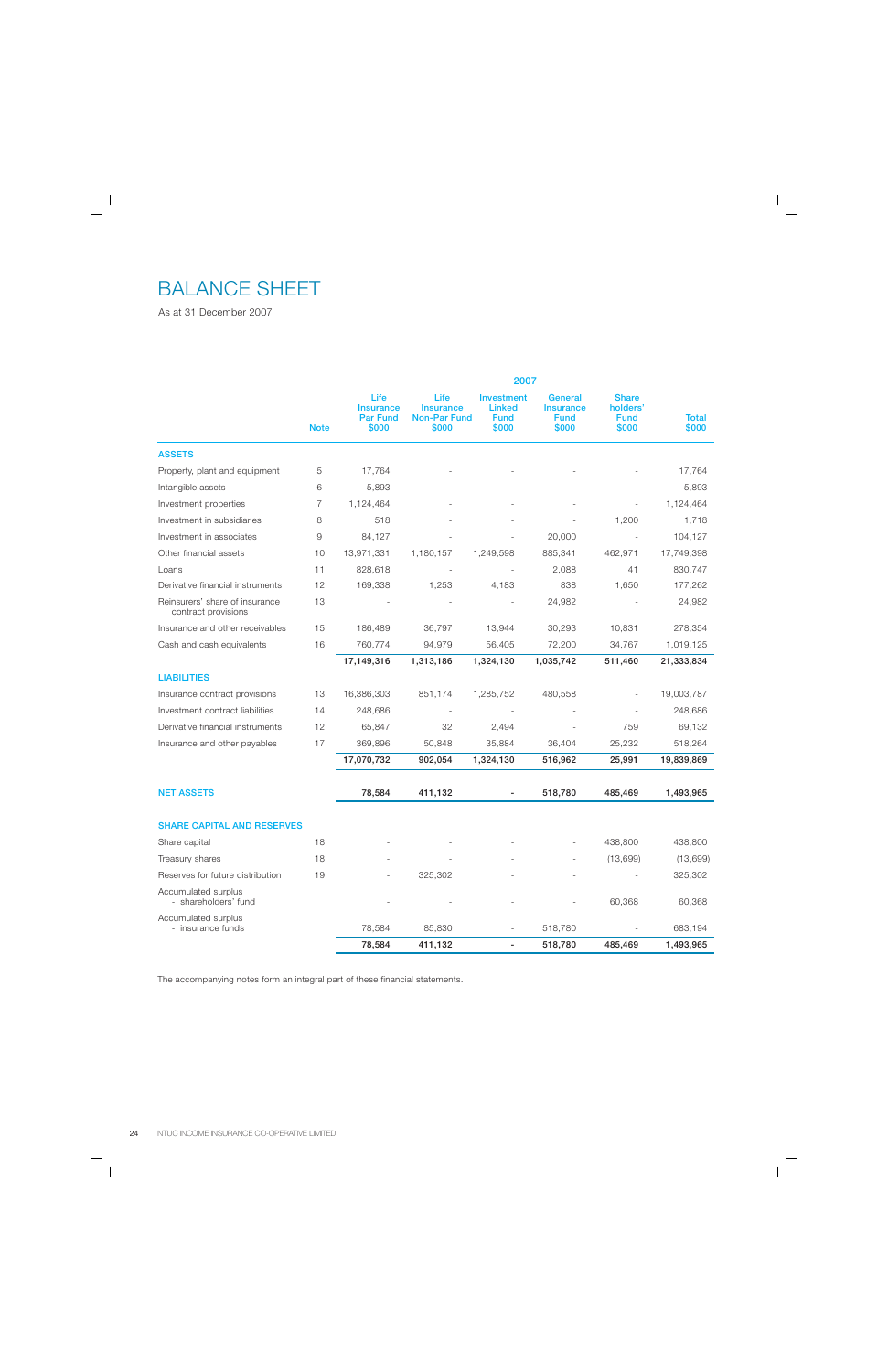# BALANCE SHEET

As at 31 December 2007 (continued)

|                                                       | 2006           |                                                      |                                                          |                                                            |                                                     |                                                  |                |
|-------------------------------------------------------|----------------|------------------------------------------------------|----------------------------------------------------------|------------------------------------------------------------|-----------------------------------------------------|--------------------------------------------------|----------------|
|                                                       | <b>Note</b>    | Life<br><b>Insurance</b><br><b>Par Fund</b><br>\$000 | Life<br><b>Insurance</b><br><b>Non-Par Fund</b><br>\$000 | <b>Investment</b><br><b>Linked</b><br><b>Fund</b><br>\$000 | General<br><b>Insurance</b><br><b>Fund</b><br>\$000 | <b>Share</b><br>holders'<br><b>Fund</b><br>\$000 | Total<br>\$000 |
| <b>ASSETS</b>                                         |                |                                                      |                                                          |                                                            |                                                     |                                                  |                |
| Property, plant and equipment                         | 5              | 110,458                                              |                                                          |                                                            |                                                     |                                                  | 110,458        |
| Intangible assets                                     | 6              | 5,829                                                |                                                          |                                                            |                                                     |                                                  | 5,829          |
| Investment properties                                 | $\overline{7}$ | 728,879                                              |                                                          |                                                            |                                                     |                                                  | 728,879        |
| Investment in subsidiaries                            | 8              | 518                                                  |                                                          |                                                            |                                                     | 3,275                                            | 3,793          |
| Investment in associates                              | 9              | 93,627                                               |                                                          |                                                            | 20,000                                              |                                                  | 113,627        |
| Other financial assets                                | 10             | 12,468,051                                           | 955,674                                                  | 1,065,890                                                  | 860,029                                             | 449,064                                          | 15,798,708     |
| Loans                                                 | 11             | 842,639                                              |                                                          |                                                            | 12,871                                              | 10,788                                           | 866,298        |
| Derivative financial instruments                      | 12             | 78,642                                               | 768                                                      | 3,440                                                      | 485                                                 | 307                                              | 83,642         |
| Reinsurers' share of insurance<br>contract provisions | 13             |                                                      |                                                          |                                                            | 18,859                                              |                                                  | 18,859         |
| Insurance and other receivables                       | 15             | 74,988                                               | 24,693                                                   | $\mathbf{1}$                                               | 24,024                                              | 45,790                                           | 169,496        |
| Cash and cash equivalents                             | 16             | 621,495                                              | 130,939                                                  | 33,010                                                     | 83,736                                              | 24,302                                           | 893,482        |
|                                                       |                | 15,025,126                                           | 1,112,074                                                | 1,102,341                                                  | 1,020,004                                           | 533,526                                          | 18,793,071     |
| <b>LIABILITIES</b>                                    |                |                                                      |                                                          |                                                            |                                                     |                                                  |                |
| Insurance contract provisions                         | 13             | 14,411,275                                           | 696,097                                                  | 1,083,893                                                  | 454,989                                             |                                                  | 16,646,254     |
| Investment contract liabilities                       | 14             | 160,185                                              |                                                          |                                                            |                                                     |                                                  | 160,185        |
| Derivative financial instruments                      | 12             | 59,337                                               | 101                                                      | 2,707                                                      |                                                     |                                                  | 62,145         |
| Insurance and other payables                          | 17             | 342,036                                              | 36,807                                                   | 15,741                                                     | 40,142                                              | 35,951                                           | 470,677        |
|                                                       |                | 14,972,833                                           | 733,005                                                  | 1,102,341                                                  | 495,131                                             | 35,951                                           | 17,339,261     |
| <b>NET ASSETS</b>                                     |                | 52,293                                               | 379,069                                                  |                                                            | 524,873                                             | 497,575                                          | 1,453,810      |
| <b>SHARE CAPITAL AND RESERVES</b>                     |                |                                                      |                                                          |                                                            |                                                     |                                                  |                |
| Share capital                                         | 18             |                                                      |                                                          |                                                            |                                                     | 435,795                                          | 435,795        |
| Treasury shares                                       | 18             |                                                      |                                                          |                                                            |                                                     | (10, 931)                                        | (10, 931)      |
| Reserves for future distribution                      | 19             |                                                      | 298,850                                                  |                                                            |                                                     |                                                  | 298,850        |
| Accumulated surplus<br>- shareholders' fund           |                |                                                      |                                                          |                                                            |                                                     | 72,711                                           | 72,711         |
| Accumulated surplus<br>- insurance funds              |                | 52,293                                               | 80,219                                                   |                                                            | 524,873                                             |                                                  | 657,385        |
|                                                       |                | 52,293                                               | 379,069                                                  | ä,                                                         | 524,873                                             | 497,575                                          | 1,453,810      |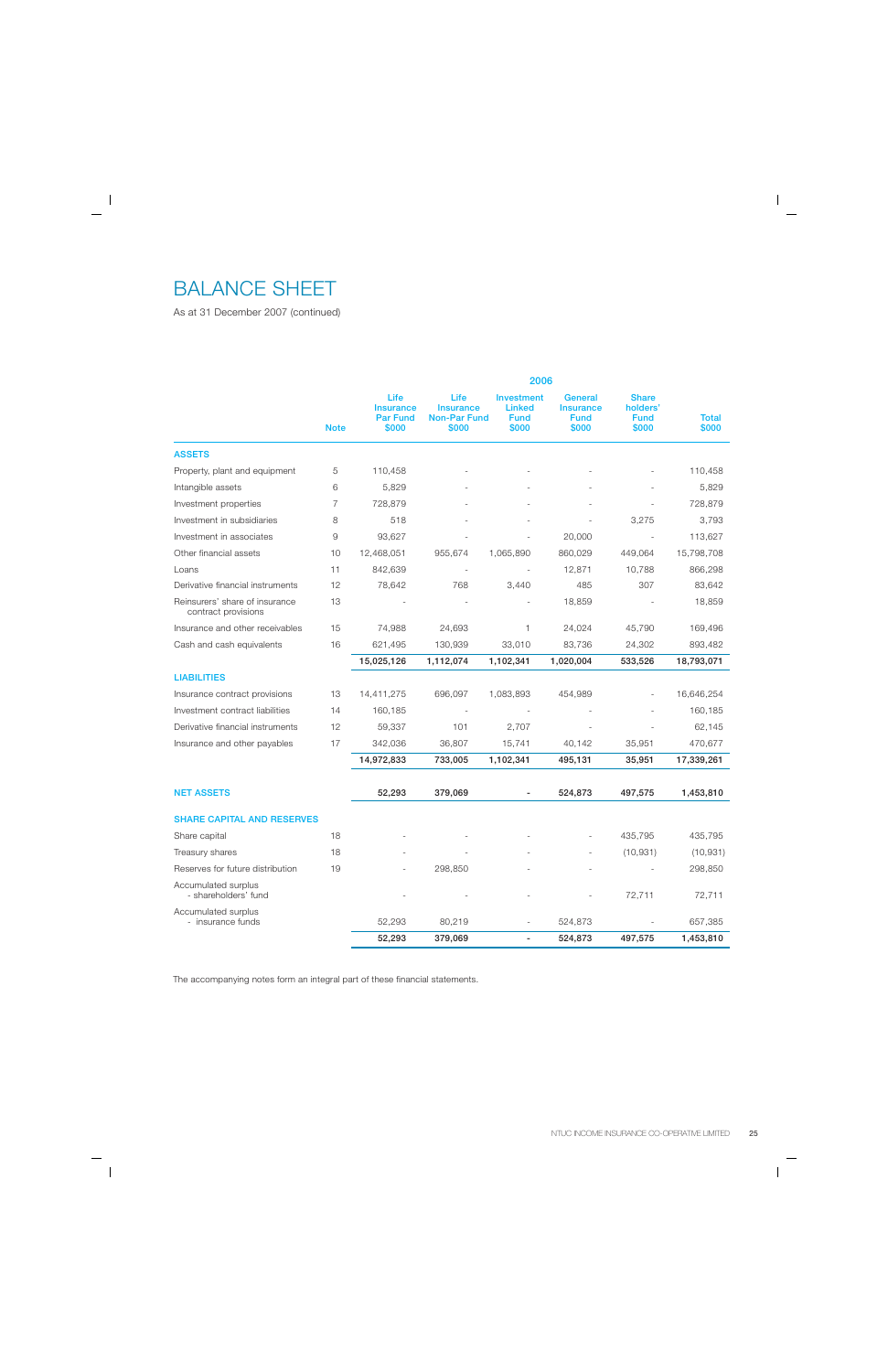# PROFIT AND LOSS ACCOUNT

For the financial year ended 31 December 2007

|                                                                  |             |                                                      |                                                          | 2007                                                |                                                     |                                                  |                       |
|------------------------------------------------------------------|-------------|------------------------------------------------------|----------------------------------------------------------|-----------------------------------------------------|-----------------------------------------------------|--------------------------------------------------|-----------------------|
|                                                                  | <b>Note</b> | Life<br><b>Insurance</b><br><b>Par Fund</b><br>\$000 | Life<br><b>Insurance</b><br><b>Non-Par Fund</b><br>\$000 | Investment<br><b>Linked</b><br><b>Fund</b><br>\$000 | General<br><b>Insurance</b><br><b>Fund</b><br>\$000 | <b>Share</b><br>holders'<br><b>Fund</b><br>\$000 | <b>Total</b><br>\$000 |
| Insurance premium revenue                                        | 20          | 1,509,863                                            | 338,216                                                  | 457,476                                             | 231,060                                             | $\overline{a}$                                   | 2,536,615             |
| Insurance premium ceded<br>to reinsurers                         | 20          | (9,028)                                              | (64, 657)                                                | ÷                                                   | (21, 461)                                           | -                                                | (95, 146)             |
| Insurance premium revenue<br>after reinsurance                   |             | 1,500,835                                            | 273,559                                                  | 457,476                                             | 209,599                                             | $\overline{\phantom{0}}$                         | 2,441,469             |
| Fee and commission income                                        | 21          | 30,333                                               | 8,472                                                    |                                                     | 5,790                                               |                                                  | 44,595                |
| Net investment income and<br>fair value gains                    | 22          | 1,580,360                                            | 88,542                                                   | 86,090                                              | 94,324                                              | 25,091                                           | 1,874,407             |
| Net income before insurance<br>benefits, claims and expenses     |             | 3,111,528                                            | 370,573                                                  | 543,566                                             | 309,713                                             | 25,091                                           | 4,360,471             |
| Gross claims, surrenders and<br>annuities                        | 23          | 1,057,782                                            | 190,578                                                  | 316,925                                             | 181,650                                             |                                                  | 1,746,935             |
| Bonus to policyholders                                           | 13          | 254,590                                              |                                                          |                                                     |                                                     |                                                  | 254,590               |
| Increase in insurance contract<br>provisions                     | 13          | 1,648,138                                            | 132,582                                                  | 201,859                                             | 5,003                                               |                                                  | 1,987,582             |
| Gross insurance benefits and claims                              |             | 2,960,510                                            | 323,160                                                  | 518,784                                             | 186,653                                             | $\overline{a}$                                   | 3,989,107             |
| Reinsurers' share of insurance<br>benefits and claims            |             | (1,930)                                              | (32, 527)                                                |                                                     | (5, 255)                                            |                                                  | (39, 712)             |
| Net insurance benefits and claims                                |             | 2,958,580                                            | 290,633                                                  | 518,784                                             | 181,398                                             |                                                  | 3,949,395             |
| Selling expenses                                                 |             | 60,285                                               | 10,737                                                   | 12,535                                              | 21,843                                              |                                                  | 105,400               |
| Management expenses                                              | 24          | 60,772                                               | 35,738                                                   | 12,247                                              | 40,265                                              | 4,250                                            | 153,272               |
| Insurance benefits, claims<br>and expenses                       |             | 3,079,637                                            | 337,108                                                  | 543,566                                             | 243,506                                             | 4,250                                            | 4,208,067             |
| Net surplus before levy and allocation<br>of management expenses |             | 31,891                                               | 33,465                                                   |                                                     | 66,207                                              | 20,841                                           | 152,404               |
| Allocation of management expenses                                | 25          | 72,300                                               |                                                          |                                                     | (72, 300)                                           |                                                  |                       |
| Transfer to insurance contract<br>provisions                     | 13          | (72,300)                                             |                                                          |                                                     |                                                     |                                                  | (72, 300)             |
| Surplus for future distribution                                  | 19          |                                                      | (26, 452)                                                |                                                     |                                                     |                                                  | (26, 452)             |
| Transfer to Shareholders' Fund                                   |             | (5,600)                                              | (1, 402)                                                 |                                                     |                                                     | 7,002                                            |                       |
| Contribution to Central<br>Co-operative Fund                     |             |                                                      |                                                          |                                                     |                                                     | (25)                                             | (25)                  |
| Contribution to Singapore<br>Labour Foundation                   |             |                                                      |                                                          |                                                     |                                                     | (5,440)                                          | (5,440)               |
| Net surplus for the year                                         |             | 26,291                                               | 5,611                                                    | -                                                   | (6,093)                                             | 22,378                                           | 48,187                |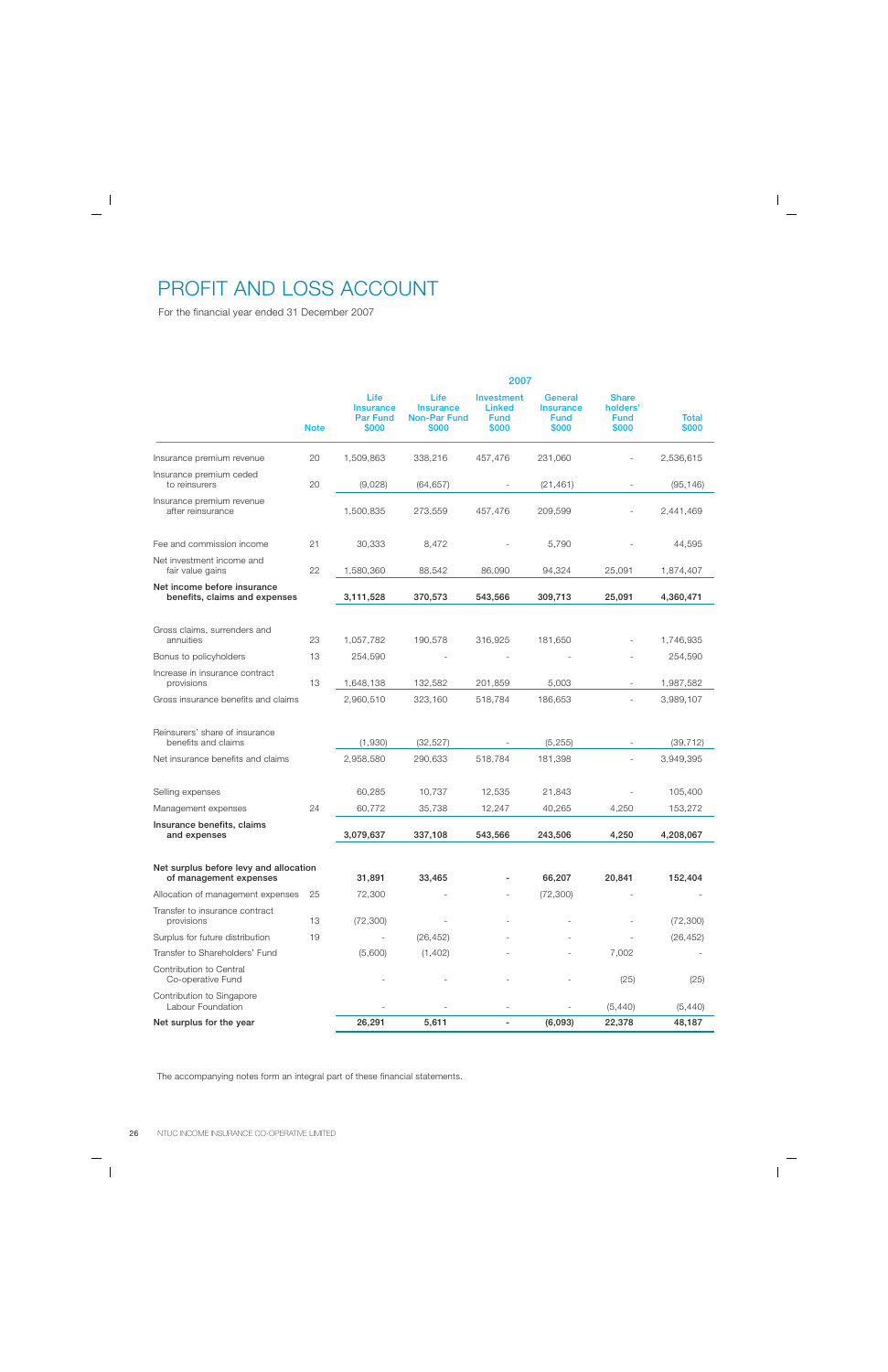# PROFIT AND LOSS ACCOUNT

For the financial year ended 31 December 2007 (continued)

|                                                              | 2006        |                                               |                                                          |                                                            |                                                     |                                                  |                       |  |
|--------------------------------------------------------------|-------------|-----------------------------------------------|----------------------------------------------------------|------------------------------------------------------------|-----------------------------------------------------|--------------------------------------------------|-----------------------|--|
|                                                              | <b>Note</b> | Life<br>Insurance<br><b>Par Fund</b><br>\$000 | Life<br><b>Insurance</b><br><b>Non-Par Fund</b><br>\$000 | <b>Investment</b><br><b>Linked</b><br><b>Fund</b><br>\$000 | General<br><b>Insurance</b><br><b>Fund</b><br>\$000 | <b>Share</b><br>holders'<br><b>Fund</b><br>\$000 | <b>Total</b><br>\$000 |  |
| Insurance premium revenue                                    | 20          | 1,110,993                                     | 492,297                                                  | 282,937                                                    | 232,449                                             |                                                  | 2,118,676             |  |
| Insurance premium ceded<br>to reinsurers                     | 20          | (7, 106)                                      | (85,038)                                                 | $\overline{\phantom{a}}$                                   | (18, 848)                                           | $\overline{\phantom{a}}$                         | (110, 992)            |  |
| Insurance premium revenue<br>after reinsurance               |             | 1,103,887                                     | 407,259                                                  | 282,937                                                    | 213,601                                             |                                                  | 2,007,684             |  |
| Fee and commission income                                    | 21          | 20,899                                        | (5,320)                                                  |                                                            | 3,349                                               |                                                  | 18,928                |  |
| Net investment income and<br>fair value gains                | 22          | 1,403,437                                     | 68,759                                                   | 119,915                                                    | 92,290                                              | 36,407                                           | 1,720,808             |  |
| Net income before insurance<br>benefits, claims and expenses |             | 2,528,223                                     | 470,698                                                  | 402,852                                                    | 309,240                                             | 36,407                                           | 3,747,420             |  |
| Gross claims, surrenders and<br>annuities                    | 23          | 949,588                                       | 182,008                                                  | 375,786                                                    | 160,653                                             |                                                  | 1,668,035             |  |
| Bonus to policyholders                                       | 13          | 293,553                                       |                                                          |                                                            |                                                     |                                                  | 293,553               |  |
| Increase in insurance contract<br>provisions                 | 13          | 1,157,674                                     | 195,756                                                  | 8,423                                                      | (18, 415)                                           |                                                  | 1,343,438             |  |
| Gross insurance benefits and claims                          |             | 2,400,815                                     | 377,764                                                  | 384,209                                                    | 142,238                                             |                                                  | 3,305,026             |  |
| Reinsurers' share of insurance<br>benefits and claims        |             | (1, 128)                                      | (30, 690)                                                |                                                            | (4,045)                                             |                                                  | (35, 863)             |  |
| Net insurance benefits and claims                            |             | 2,399,687                                     | 347,074                                                  | 384,209                                                    | 138,193                                             |                                                  | 3,269,163             |  |
| Selling expenses                                             |             | 42,280                                        | 6,606                                                    | 8,727                                                      | 19,577                                              |                                                  | 77,190                |  |
| Management expenses                                          | 24          | 51,763                                        | 27,906                                                   | 9,916                                                      | 51,662                                              | 1,947                                            | 143,194               |  |
| Insurance benefits, claims<br>and expenses                   |             | 2,493,730                                     | 381,586                                                  | 402,852                                                    | 209,432                                             | 1,947                                            | 3,489,547             |  |
| Net surplus before levy                                      |             | 34,493                                        | 89,112                                                   |                                                            | 99,808                                              | 34,460                                           | 257,873               |  |
| Surplus for future distribution                              |             |                                               | (47, 975)                                                |                                                            |                                                     |                                                  | (47, 975)             |  |
| Transfer to Shareholders' Fund                               |             | (6,200)                                       | (8, 227)                                                 |                                                            | (19,962)                                            | 34,389                                           |                       |  |
| Contribution to Central<br>Co-operative Fund                 |             |                                               |                                                          |                                                            |                                                     | (25)                                             | (25)                  |  |
| Contribution to Singapore<br>Labour Foundation               |             |                                               |                                                          |                                                            |                                                     | (13,670)                                         | (13, 670)             |  |
| Net surplus for the year                                     |             | 28,293                                        | 32,910                                                   | $\overline{\phantom{0}}$                                   | 79,846                                              | 55,154                                           | 196,203               |  |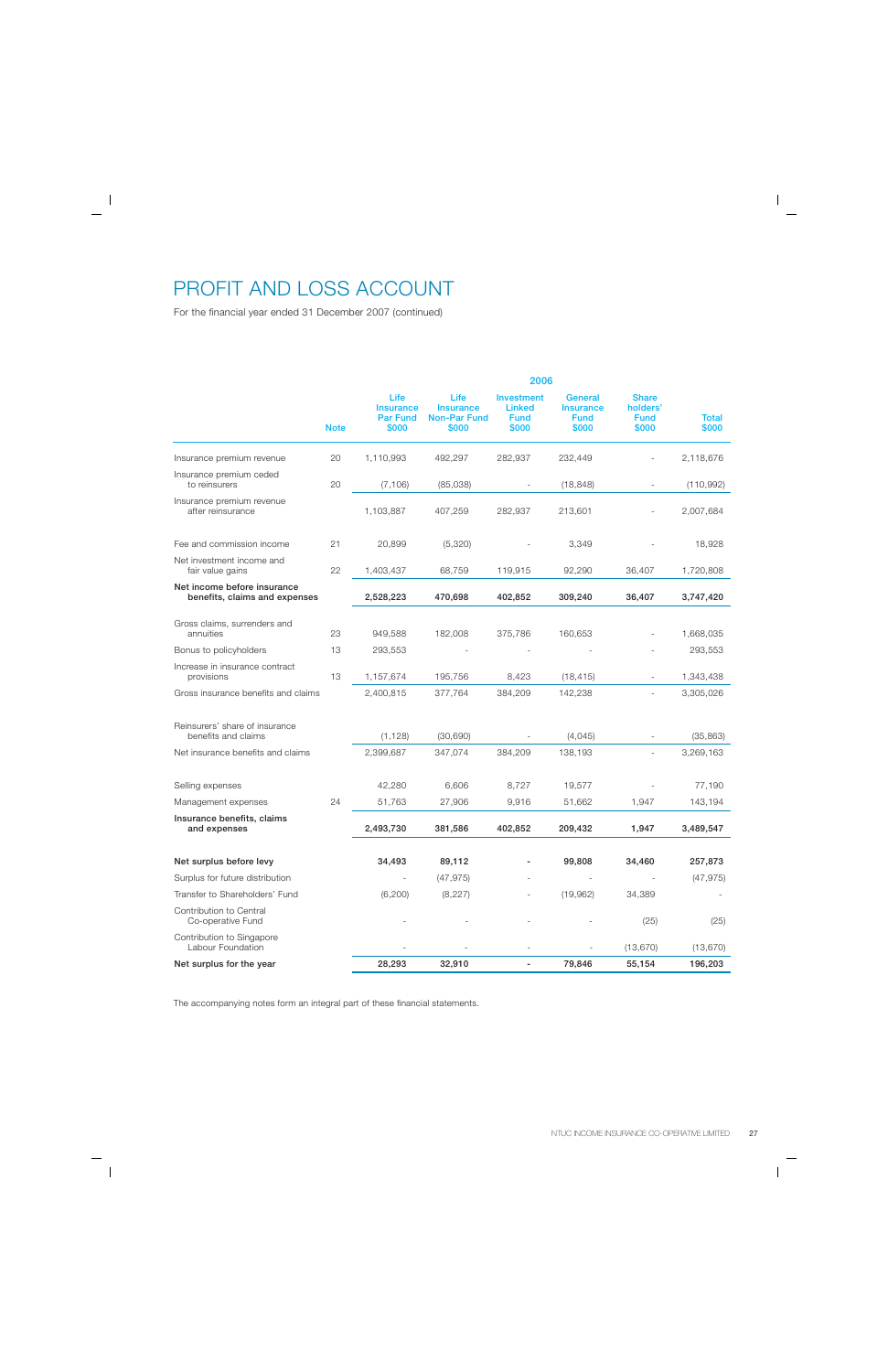# STATEMENT OF CHANGES IN EQUITY

For the financial year ended 31 December 2007

|                                             | <b>Note</b> | Life<br><b>Insurance</b><br><b>Par Fund</b><br>\$000 | Life<br><b>Insurance</b><br><b>Non-Par Fund</b><br>\$000 | General<br><b>Insurance</b><br><b>Fund</b><br>\$000 | <b>Share</b><br>holders'<br><b>Fund</b><br>\$000 | <b>Total</b><br>\$000 |
|---------------------------------------------|-------------|------------------------------------------------------|----------------------------------------------------------|-----------------------------------------------------|--------------------------------------------------|-----------------------|
| <b>Share capital</b>                        |             |                                                      |                                                          |                                                     |                                                  |                       |
| At 1 January 2006                           |             |                                                      |                                                          |                                                     | 432,518                                          | 432,518               |
| Issuance of participating shares            | 18          |                                                      |                                                          |                                                     | 4,816                                            | 4,816                 |
| Redemption of participating shares          | 18          |                                                      |                                                          |                                                     | (1,539)                                          | (1,539)               |
| At 31 December 2006                         |             | $\overline{\phantom{a}}$                             | $\overline{\phantom{a}}$                                 | ÷,                                                  | 435,795                                          | 435,795               |
| At 1 January 2007                           |             |                                                      |                                                          |                                                     | 435,795                                          | 435,795               |
| Issuance of participating shares            | 18          |                                                      |                                                          |                                                     | 4,679                                            | 4,679                 |
| Redemption of participating shares          | 18          |                                                      |                                                          |                                                     | (1,674)                                          | (1,674)               |
| At 31 December 2007                         |             | $\overline{\phantom{a}}$                             | $\overline{\phantom{a}}$                                 | $\overline{\phantom{0}}$                            | 438,800                                          | 438,800               |
| <b>Accumulated surplus</b>                  |             |                                                      |                                                          |                                                     |                                                  |                       |
| At 1 January 2006                           |             | 24,000                                               | 47,309                                                   | 445,027                                             | 42,628                                           | 558,964               |
| Surplus for the year                        |             | 28,293                                               | 32,910                                                   | 79,846                                              | 55,154                                           | 196,203               |
| Dividends for 2005 paid                     |             |                                                      |                                                          |                                                     | (25, 071)                                        | (25,071)              |
| At 31 December 2006                         |             | 52,293                                               | 80,219                                                   | 524,873                                             | 72,711                                           | 730,096               |
| At 1 January 2007                           |             | 52,293                                               | 80,219                                                   | 524,873                                             | 72,711                                           | 730,096               |
| Surplus for the year                        |             | 26,291                                               | 5,611                                                    | (6,093)                                             | 22,378                                           | 48,187                |
| Dividends for 2006 paid                     | 27          |                                                      |                                                          |                                                     | (34, 721)                                        | (34, 721)             |
| At 31 December 2007                         |             | 78,584                                               | 85,830                                                   | 518,780                                             | 60,368                                           | 743,562               |
| <b>Surplus for future distribution</b>      |             |                                                      |                                                          |                                                     |                                                  |                       |
| At 1 January 2006 as previously reported    |             |                                                      |                                                          |                                                     |                                                  |                       |
| Transfer from insurance contract provisions | 13          |                                                      | 250,875                                                  |                                                     |                                                  | 250,875               |
| At 1 January 2006 as restated               |             |                                                      | 250,875                                                  |                                                     |                                                  | 250,875               |
| Surplus for the year                        |             |                                                      | 47,975                                                   |                                                     |                                                  | 47,975                |
| At 31 December 2006                         |             | $\qquad \qquad \blacksquare$                         | 298,850                                                  | ÷                                                   | $\blacksquare$                                   | 298,850               |
| At 1 January 2007                           |             |                                                      | 298,850                                                  |                                                     |                                                  | 298,850               |
| Surplus for the year                        |             |                                                      | 26,452                                                   |                                                     |                                                  | 26,452                |
| At 31 December 2007                         |             |                                                      | 325,302                                                  | ٠                                                   |                                                  | 325,302               |
| <b>Treasury shares</b>                      |             |                                                      |                                                          |                                                     |                                                  |                       |
| At 1 January 2006 as previously reported    |             |                                                      |                                                          |                                                     |                                                  |                       |
| Issuance of treasury shares                 |             |                                                      |                                                          |                                                     | (8, 311)                                         | (8, 311)              |
| At 1 January 2006 as restated               |             |                                                      |                                                          |                                                     | (8, 311)                                         | (8, 311)              |
| Issuance of treasury shares                 | 18          |                                                      |                                                          |                                                     | (2,620)                                          | (2,620)               |
| At 31 December 2006                         |             |                                                      |                                                          | ÷,                                                  | (10, 931)                                        | (10, 931)             |
| At 1 January 2007                           |             |                                                      |                                                          |                                                     | (10, 931)                                        | (10, 931)             |
| Issuance of treasury shares                 | 18          |                                                      |                                                          |                                                     | (2,768)                                          | (2,768)               |
| At 31 December 2007                         |             | $\qquad \qquad \blacksquare$                         | $\blacksquare$                                           | $\overline{\phantom{0}}$                            | (13,699)                                         | (13,699)              |
| At 31 December 2006                         |             | 52,293                                               | 379,069                                                  | 524,873                                             | 497,575                                          | 1,453,810             |
| At 31 December 2007                         |             | 78,584                                               | 411,132                                                  | 518,780                                             | 485,469                                          | 1,493,965             |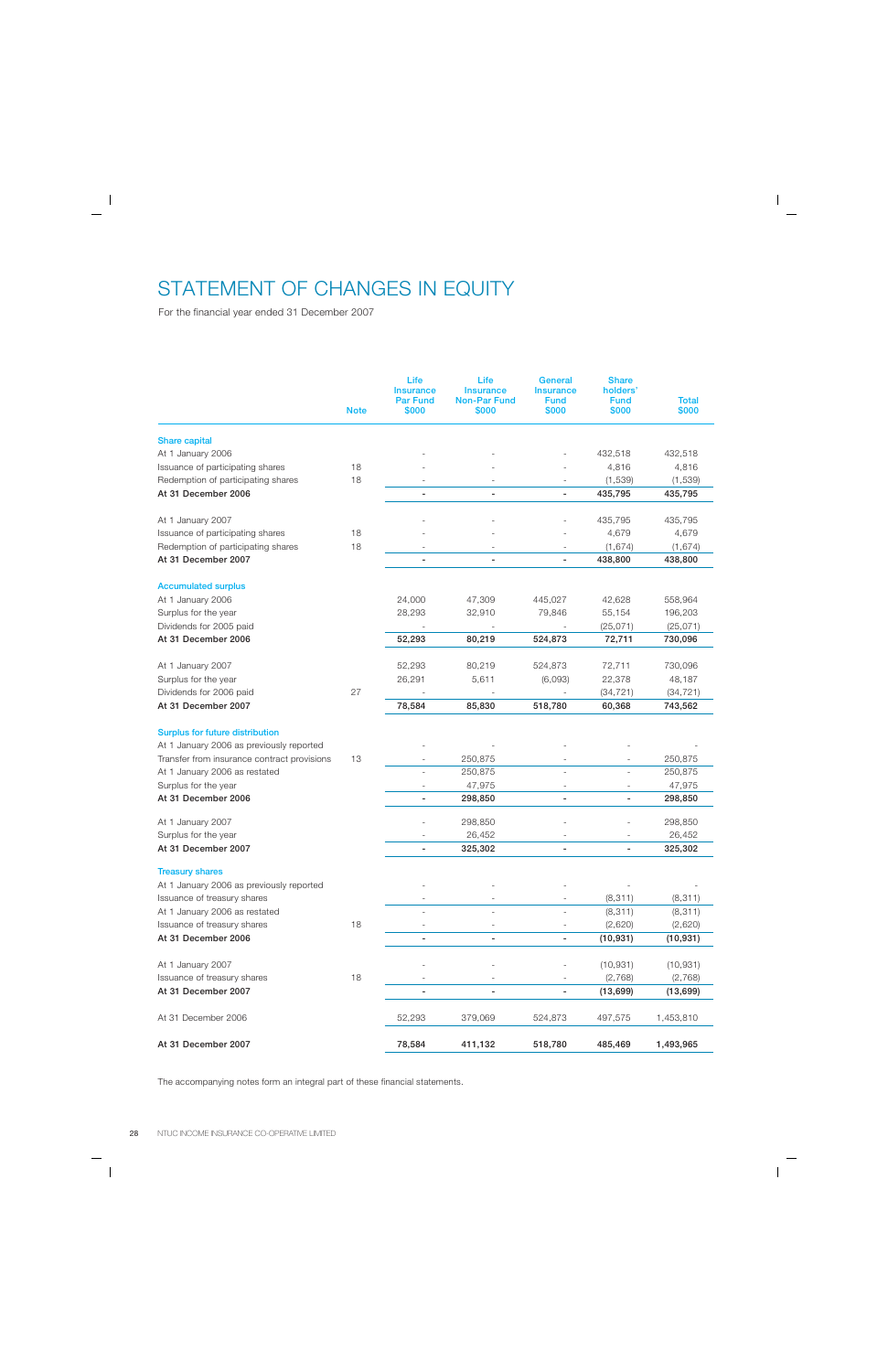# CASH FLOW STATEMENT

For the financial year ended 31 December 2007

|                                                                               |             | 2007              | 2006       |
|-------------------------------------------------------------------------------|-------------|-------------------|------------|
|                                                                               | <b>Note</b> | \$000             | \$000      |
| <b>Operating activities</b>                                                   |             |                   |            |
| Net surplus after levy                                                        |             | 48,187            | 196,203    |
| Adjustments for:                                                              |             |                   |            |
| Contribution to Central Co-operative Fund and Singapore Labour Foundation     |             | 5,465             | 13,695     |
| Depreciation of property, plant and equipment                                 |             | 2,945             | 5,353      |
| Amortisation of intangible assets                                             |             | 3,490             | 149        |
| Loss/(gain) on disposal of property, plant and equipment                      |             | 2                 | (56)       |
| Interest income                                                               |             | (62, 267)         | (408, 377) |
| Dividend income                                                               |             | (302, 580)        | (247, 124) |
| Gains on changes in fair value of other financial assets                      |             | (1, 231, 282)     | (986, 360) |
| Gains in fair value of investment properties                                  |             | (292, 676)        | (60, 194)  |
| Loss on disposal of subsidiaries                                              |             | 2,136             |            |
| Gain on disposal of an associate                                              |             | (29, 338)         |            |
| Allowance for doubtful loans                                                  |             |                   | 21         |
| Allowance for doubtful loans written back                                     |             | (2, 775)          | (790)      |
| Loans written off                                                             |             | 6,589             |            |
| Allowance for doubtful receivables                                            |             | 1,929             | 1,297      |
|                                                                               |             |                   | 293,553    |
| Bonus to policyholders                                                        |             | 254,590<br>36,938 |            |
| Increase in provision for unexpired risks                                     |             |                   | 5,418      |
| Increase in insurance contract provisions                                     |             | 2,086,334         | 1,391,036  |
| Operating cash flows before changes in working capital                        |             | 527,687           | 203,824    |
| Changes in working capital:                                                   |             |                   |            |
| Insurance and other receivables                                               |             | (110, 788)        | (43, 192)  |
| Insurance and other payables                                                  |             | 47,587            | 87,290     |
| Investment contract liabilities                                               |             | 88,502            | 160,185    |
| Cash generated from operations                                                |             | 552,988           | 408,107    |
| Contributions to Singapore Labour Foundation                                  |             | (13, 670)         | (9,676)    |
| Contributions to Central Co-operative Fund                                    |             | (25)              | (25)       |
| Cash flows from operating activities                                          |             | 539,293           | 398,406    |
| <b>Investing activities</b>                                                   |             |                   |            |
| Purchase of property, plant and equipment                                     |             | (13, 321)         | (34, 618)  |
| Purchase of intangible assets                                                 |             | (3, 554)          | (1,439)    |
| Proceeds from disposal of property, plant and equipment and intangible assets |             | 159               | 966        |
| Proceeds from disposal of subsidiaries                                        |             | 519               |            |
| Proceeds from disposal of an associate                                        |             | 38,838            |            |
| Interest received                                                             |             | 62,283            | 410,327    |
| Dividends received                                                            |             | 301,689           | 247,124    |
| Increase in investments (net)                                                 |             | (820, 373)        | (879, 653) |
| Decrease in Ioans (net)                                                       |             | 51,826            | 92,117     |
| Cash flows from investing activities                                          |             | (381, 934)        | (165, 176) |
| <b>Financing activities</b>                                                   |             |                   |            |
| Proceeds from issuance of participating shares                                |             | 3,005             | 3,277      |
| Dividends paid to participating members                                       |             | (34, 721)         | (25,071)   |
| Cash flows from financing activities                                          |             | (31, 716)         | (21, 794)  |
|                                                                               |             |                   |            |
| Net increase in cash and cash equivalents                                     |             | 125,643           | 211,436    |
| Cash and cash equivalents at beginning of the year                            |             | 893,482           | 682,046    |
| Cash and cash equivalents at end of the year                                  | 16          | 1,019,125         | 893,482    |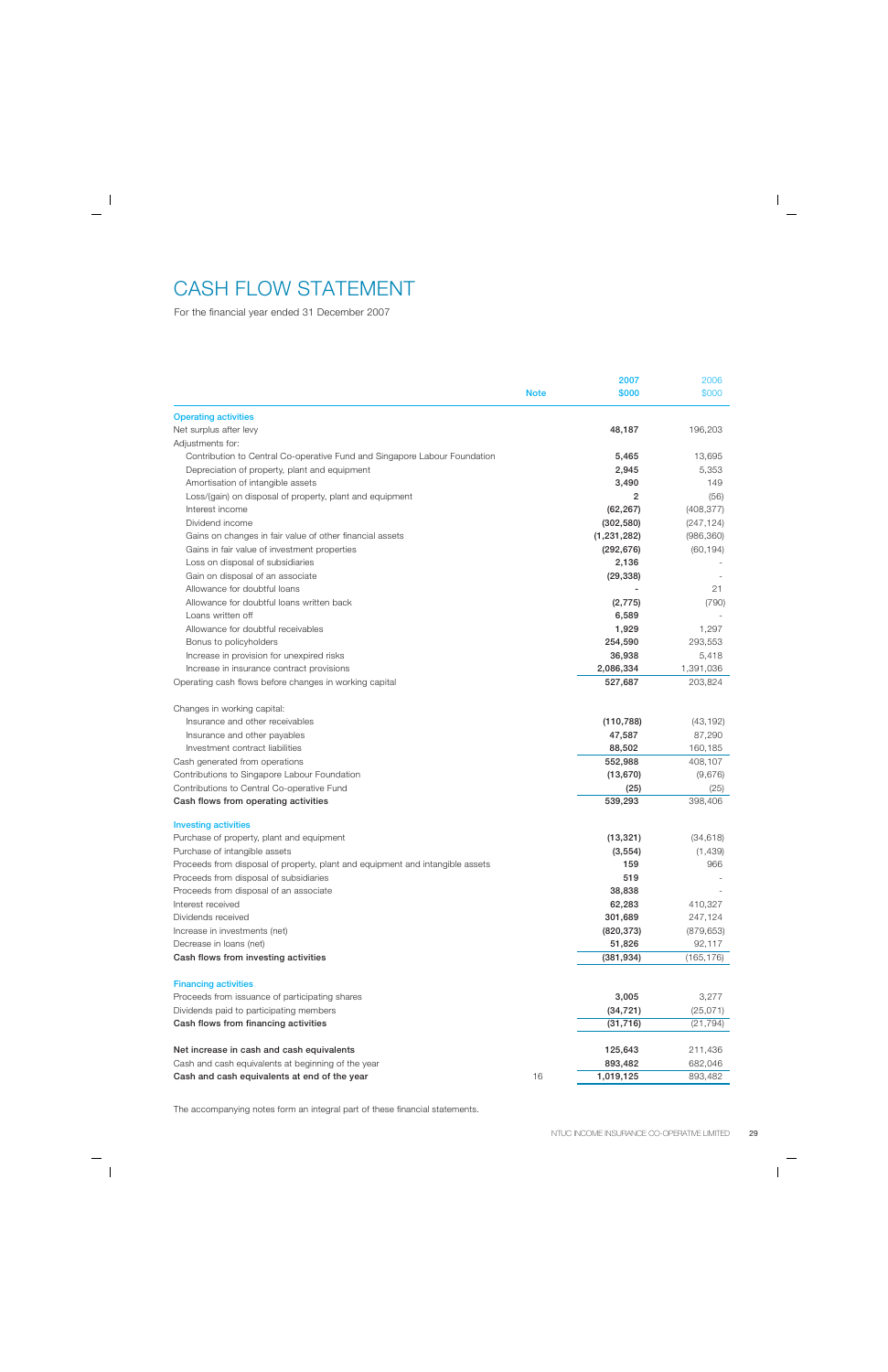For the financial year ended 31 December 2007

These notes form an integral part of the financial statements.

### **1. General**

NTUC Income Insurance Co-operative Limited (the "Co-operative") is domiciled in Singapore and constituted under the Co-operative Societies Act (Chapter 62). The address of the Co-operative's registered office is 75 Bras Basah Road, NTUC Income Centre, Singapore 189557.

The principal activities of the Co-operative consist of the underwriting of life and general insurance business, and carrying out investment activities incidental to its business.

### **2. Significant accounting policies**

#### **(a) Basis of preparation**

The financial statements are prepared in accordance with Singapore Financial Reporting Standards ("FRS").

The financial statements have been presented in Singapore dollars and rounded to the nearest thousand, unless otherwise stated. They are prepared under the historical cost basis except as disclosed in the accounting policies below.

The preparation of financial statements in conformity with Singapore FRS requires management to exercise its judgement in the process of applying the Co-operative's accounting policies. It also requires the use of certain critical accounting estimates and assumptions.

The estimates and underlying assumptions are reviewed on an ongoing basis. Revisions to accounting estimates are recognised in the year in which the estimate is revised, if the revision affects only that year, or in the year of the revision and future years, if the revision affects both current and future years.

The areas involving a higher degree of judgement or complexity, or areas where assumptions and estimates are significant to the financial statements are disclosed in Note 3.

The assets and liabilities of the Co-operative which relate to the insurance business carried out in Singapore are subject to the requirements of the Insurance Act. Such assets and liabilities are accounted for in the books of the respective insurance funds established under Section 17 of the Insurance Act. All other assets and liabilities are accounted for in the books of the "Shareholders' Fund". The net assets of the Co-operative held in the insurance funds and in the Co-operative as a whole must be sufficient to meet the solvency requirements stipulated in Section 18 of the Insurance Act at all times.

The assets and liabilities are presented in the balance sheet in order of liquidity. Assets are classified as current when expected to be realised within one year and all other asse ts are classified as non-current. Liabilities are classified as current when expected to be settled within one year and all other liabilities are classified as non-current.

The following balances are generally classified as current: cash and cash equivalents, insurance and other receivables and payables, and derivative financial instruments. The following balances are generally classified as non-current: property, plant and equipment, intangible assets, investment properties, investments in subsidiaries and associates, other financial assets and insurance contract provisions.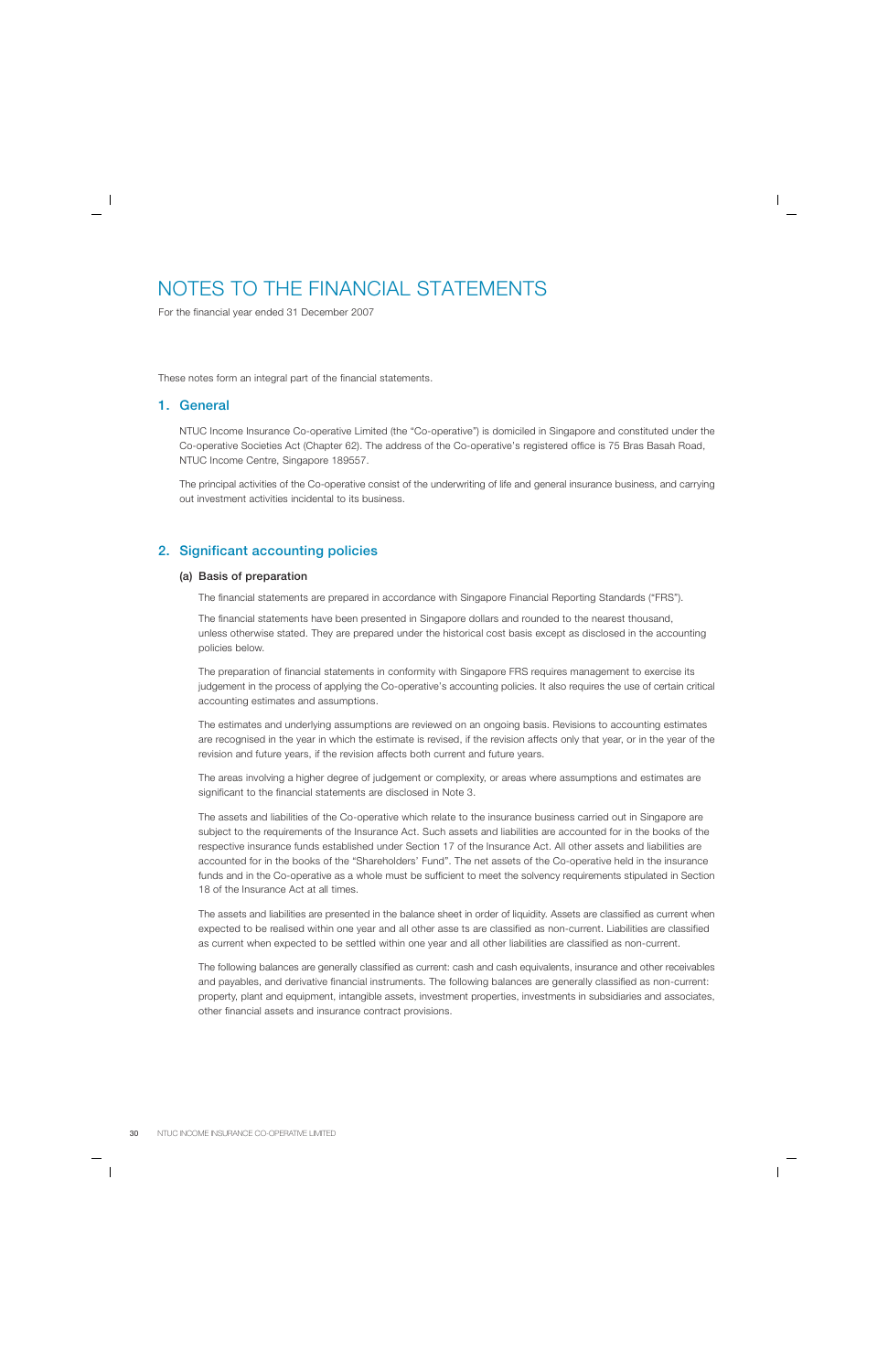For the financial year ended 31 December 2007

## **2. Significant accounting policies (continued)**

#### **(b) Fund accounting**

#### Life Insurance Par Fund

The Life Insurance Par Fund contains all the individual participating life insurance contracts and certain nonparticipating life insurance contracts.

Participating life insurance contracts are contracts that contain a discretionary participating feature ("DPF"). This feature entitles the policyholders to receive additional benefits in the form of annual and terminal bonuses. The amount or timing of the bonus declaration is not guaranteed, and is at the sole discretion of the Co-operative.

#### Life Insurance Non-Par Fund

The Life Insurance Non-Par Fund contains the health insurance and group term insurance businesses. It also includes the IncomeShield plans, ElderShield Scheme and the Dependants' Protection Scheme.

#### Investment Linked Fund

The Investment Linked Fund contains the business of all investment-linked insurance contracts.

#### General Insurance Fund

The General Insurance Fund contains the business of all the general insurance contracts.

#### Shareholders' Fund

The Shareholders' Fund contains the capital contributions made by shareholders, net of transfers to and from the insurance funds and net assets relating to other non-insurance businesses.

#### **(c) Classification of insurance and investment contracts**

The Co-operative issues contracts that transfer insurance risk or financial risk, or both.

Financial risk is the risk of a possible change in one or more of the following: a specified interest rate, security price, commodity price, foreign exchange rate, index of prices or rates, credit rating or credit index or other variable, provided in the case of non-financial variable, that the variable is not specific to a party to the contract.

Insurance contracts are those contracts that transfer significant insurance risk. An insurance contract is a contract under which one party (the insurer) accepts significant insurance risk from another party (the policyholder) by agreeing to compensate the policyholder if a specified uncertain future event (the insured event) adversely affects the policyholder. Such contracts may also transfer financial risks. Insurance risk is significant if, and only if, an insured event could cause the Co-operative to pay significant additional benefits.

Investment contracts are those contracts that transfer financial risk without significant insurance risk.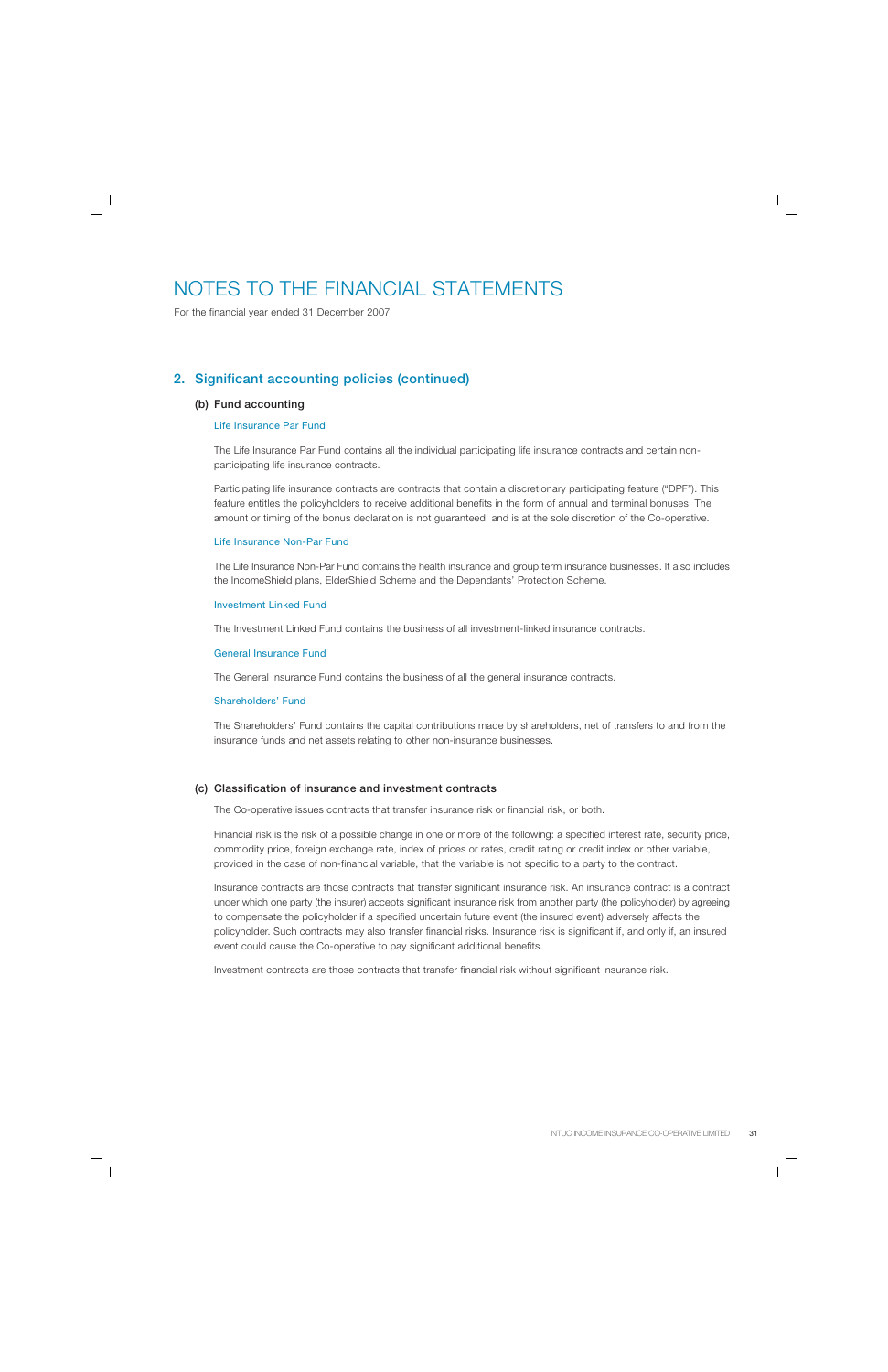For the financial year ended 31 December 2007

## **2. Significant accounting policies (continued)**

#### **(d) Insurance contracts**

#### (i) Recognition and measurement

#### Life Insurance Contracts

#### *Premium revenue*

Premiums from life insurance in-force insurance contracts, including annuities, are recognised as revenue on the due date. Premiums not received on due date are included as revenue. The outstanding premiums are included in "Insurance and other receivables" in the balance sheet.

Premiums received in advance before the due dates are not recognised as revenue. They are recorded as advance premiums and included in "Insurance and other payables" in the balance sheet until they are recognised as revenue when they fall due.

#### *Claims*

Claims include maturities, annuities, surrenders and death claims. Maturity and annuity claims are recognised as an expense when due for payment. Surrender claims are recognised when paid. Death claims are recognised when notified.

All expense charges (including policy fee, bid-offer spread and annual management charge) deducted from the investment linked life insurance contracts are paid into the Life Insurance Par Fund as income. Administrative expenses of the investment linked policies are charged to the Life Insurance Par Fund. If the insurance benefit arising from a death claim exceeds the surrender value of an investment linked policy, the additional benefit exceeding the surrender value is paid out of the Life Insurance Par Fund.

#### *Bonuses to policyholders*

All participating life insurance contracts have discretionary participating feature. This feature entitles the policyholders to receive, as a supplement to guaranteed benefits, additional benefits or bonuses. Reversionary bonuses and cash dividends declared are based on the results of annual actuarial valuations in accordance with Insurance Regulations as advised by the appointed Actuary. The amount or timing of the bonus declaration is not guaranteed, and is at the sole discretion of the Co-operative. The Board of Directors approves the amount of bonus declared to policyholders of participating plans every year.

#### *Insurance contract provisions - Life Insurance Par Fund*

Provision for future participating and certain non-participating benefits in the Life Insurance Par Fund are established using a discounted prospective cash-flow method. It includes the current best estimate of future contractual premiums, expected claims, provisions for adverse deviation and the costs of maintaining the contracts and future renewal expenses.

#### *Insurance contract provisions - Life Insurance Non-Par Fund*

Insurance contract provisions in the Life Insurance Non-Par Fund include provisions for future non-participating benefits, claims and loss adjustment expenses, provisions for adverse deviation and unexpired risks. Provision for future non-participating benefits is established based on the same approach used in the Life Insurance Par Fund. Provisions for claims and loss adjustment expenses and unexpired risks are established based on the same approach used in the General Insurance Fund. For the individual health products which contain a guaranteed renewal feature, an additional provision has been set aside to provide for deteriorating experience in the future.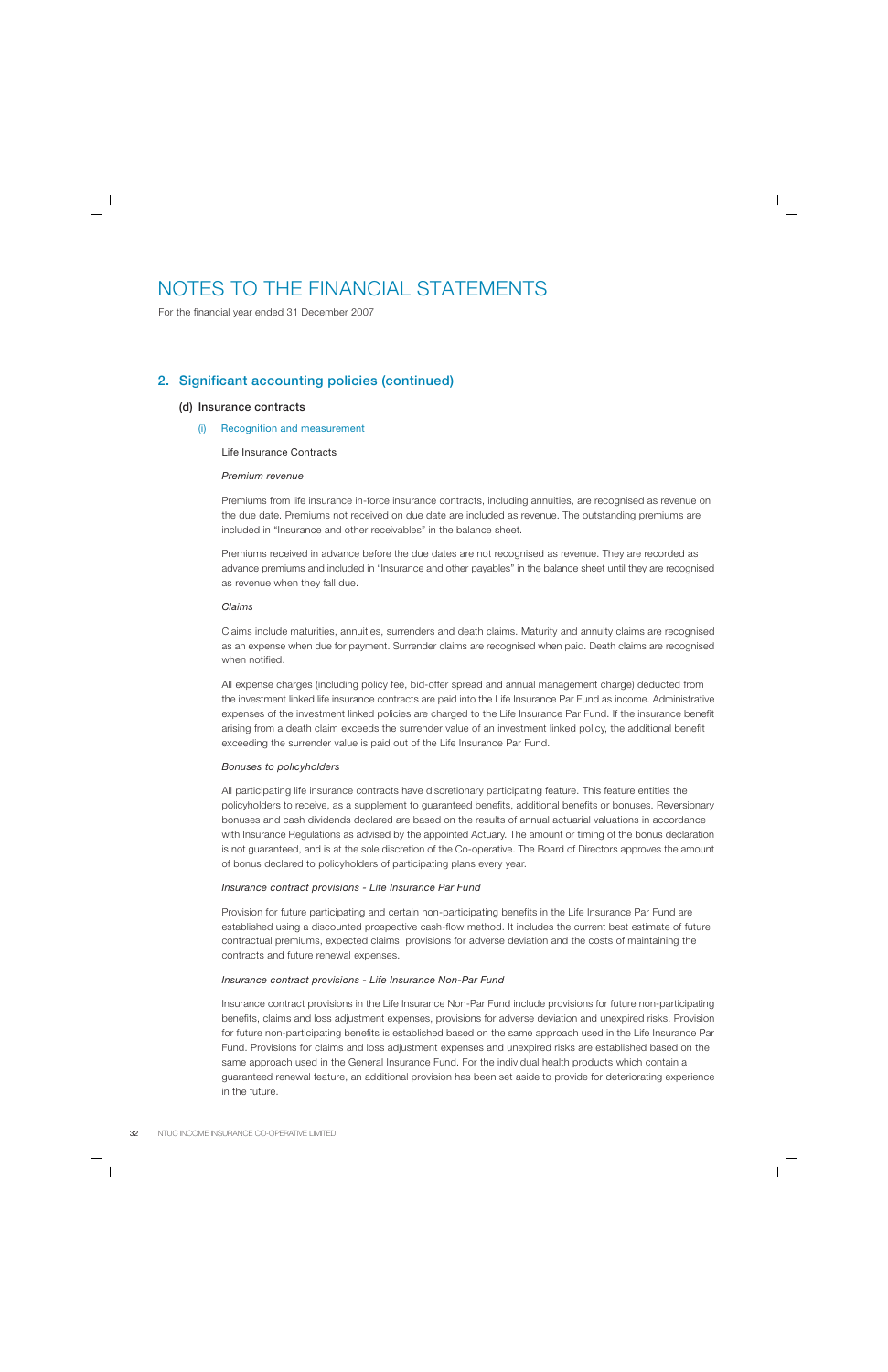For the financial year ended 31 December 2007

### **2. Significant accounting policies (continued)**

#### **(d) Insurance contracts (continued)**

(i) Recognition and measurement (continued)

#### Life Insurance Contracts (continued)

#### *Insurance contract provisions - Investment Linked Fund*

Provision for investment linked insurance contracts is based on the carrying amount of the net assets of the Investment Linked Fund at the reporting date.

#### General Insurance Contracts

#### *Premium revenue*

Premiums are recognised as revenue from the commencement date of insurance cover.

Written premiums are reported in the financial statements on a gross basis, inclusive of commission payable to intermediaries. Premiums attributable to financial periods outside the financial reporting period are adjusted to provision for unexpired risks.

#### *Claims*

Claims incurred comprise claims paid during the financial year, net of salvage and subrogation recoveries, and changes in provision for insurance claims.

#### *Salvage and subrogation reimbursements*

Some insurance contracts permit the Co-operative to sell salvaged property (salvage) or sue liable third parties (subrogation) in recovering the cost of losses.

Reasonable estimates of the salvage recoveries or subrogation reimbursements are included as an allowance in the measurement of the insurance liability for claims, and recognised in other assets when the liability is settled.

#### *Insurance contract provisions - General Insurance Fund*

#### *Provision for unexpired risks*

Provision for unexpired risks includes provision for unearned premiums and a provision for premium deficiency.

Provision for unearned premiums is determined by taking the written premiums for the financial period that falls outside the financial reporting period.

Additional provision for premium deficiency is made where the expected future claim costs and expenses and a provision for adverse deviation exceed the provision for unearned premiums.

#### *Provision for insurance claims*

Provision is made for all outstanding claims as at the balance sheet date. This provision includes all unpaid claims, claims incurred but not reported, the anticipated direct and indirect costs of settling these claims and a provision for adverse deviation.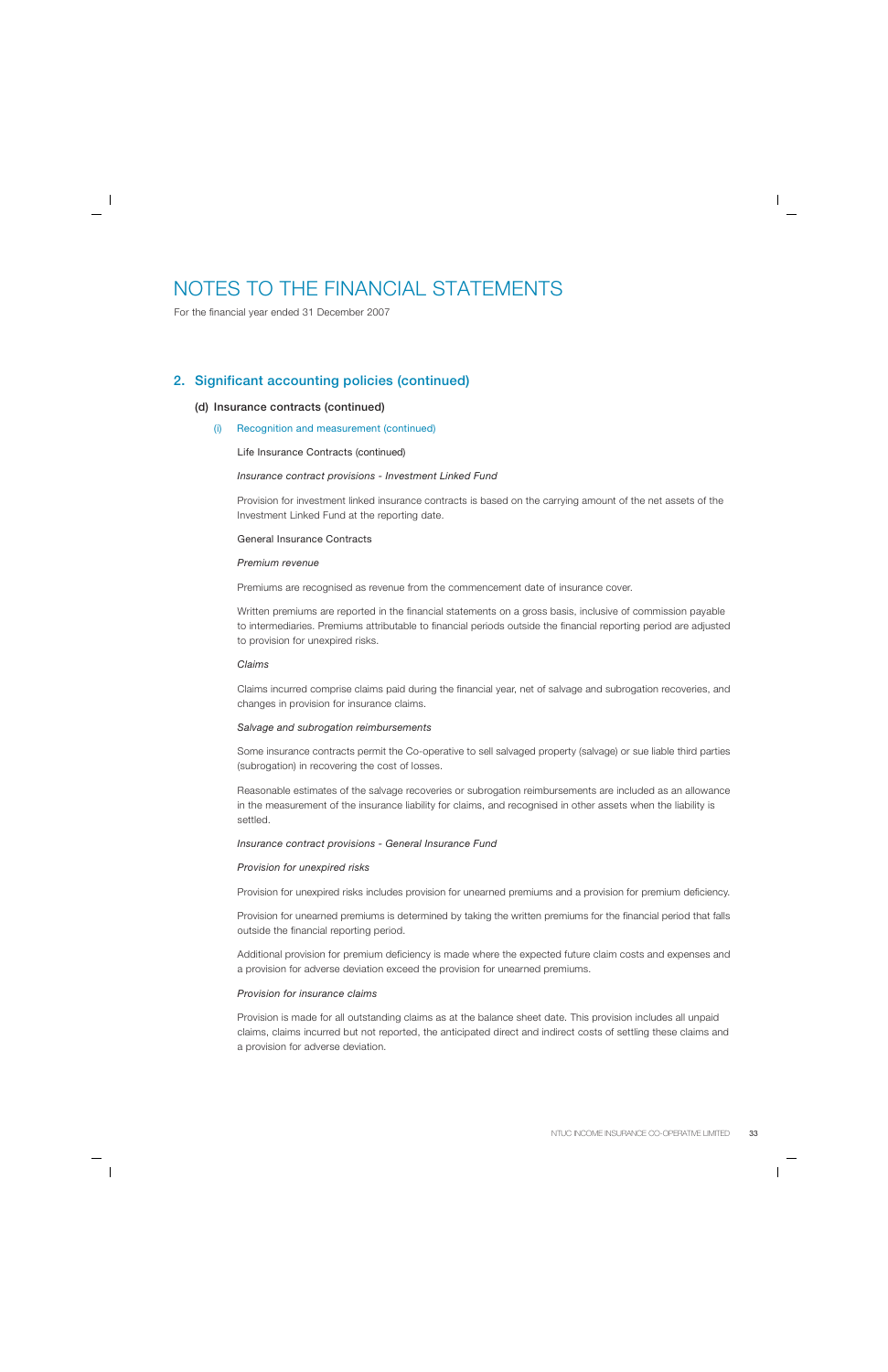For the financial year ended 31 December 2007

### **2. Significant accounting policies (continued)**

#### **(d) Insurance contracts (continued)**

(i) Recognition and measurement (continued)

#### Investment Contracts

Amounts collected on investment contracts, which primarily involve the transfer of financial risk are accounted for using deposit accounting. The amounts collected less directly attributable transaction costs are credited directly to the balance sheet as investment contract liabilities to the policyholders. Claim and/or benefit settlement is adjusted directly against the fair value of investment contract liabilities.

#### (ii) Embedded derivatives in insurance contracts

The Co-operative does not need to separately measure at fair value the policyholder's option to surrender an insurance contract for a fixed amount (or for an amount based on a fixed amount and an interest rate), even if the exercise price differs from the carrying amount of the host insurance liability. This is in accordance with FRS 14 - Insurance Contracts.

Options and guarantees inherent in some insurance contracts which are closely related to the host contract issued by the Co-operative are not required to be separated and measured at fair value.

All revenue, benefit payments, expenses and valuation of future benefits payments including investment components are recognised through the profit and loss account.

#### (iii) Accumulated surplus - Life Insurance Par Fund

The accumulated surplus within the Life Insurance Par Fund represents the maximum amount of the surplus arising from the Life Insurance Par Fund that could be transferred to the Shareholders' Fund each year. It has been the Co-operative's practice that only a portion of the surplus will be transferred to the Shareholders' Fund.

#### (iv) Reinsurance

The Co-operative enters into reinsurance contracts in the normal course of business to diversify its risks and limit its net loss potential. Assets, liabilities, income and expense arising from the reinsurance contracts are presented separately from the assets, liabilities, income and expense from the related insurance contracts.

Amounts recoverable under reinsurance contracts are assessed for impairment at each balance sheet date. Such assets are deemed impaired if there is objective evidence that the Co-operative may not recover all amounts due from the reinsurer.

#### (v) Investment contract liabilities

Investment contract liabilities are measured at fair value. For these contracts, transaction costs that are directly attributable to the issue of the investment contract liability are deducted from the fair value of the consideration received when determining its initial measurement.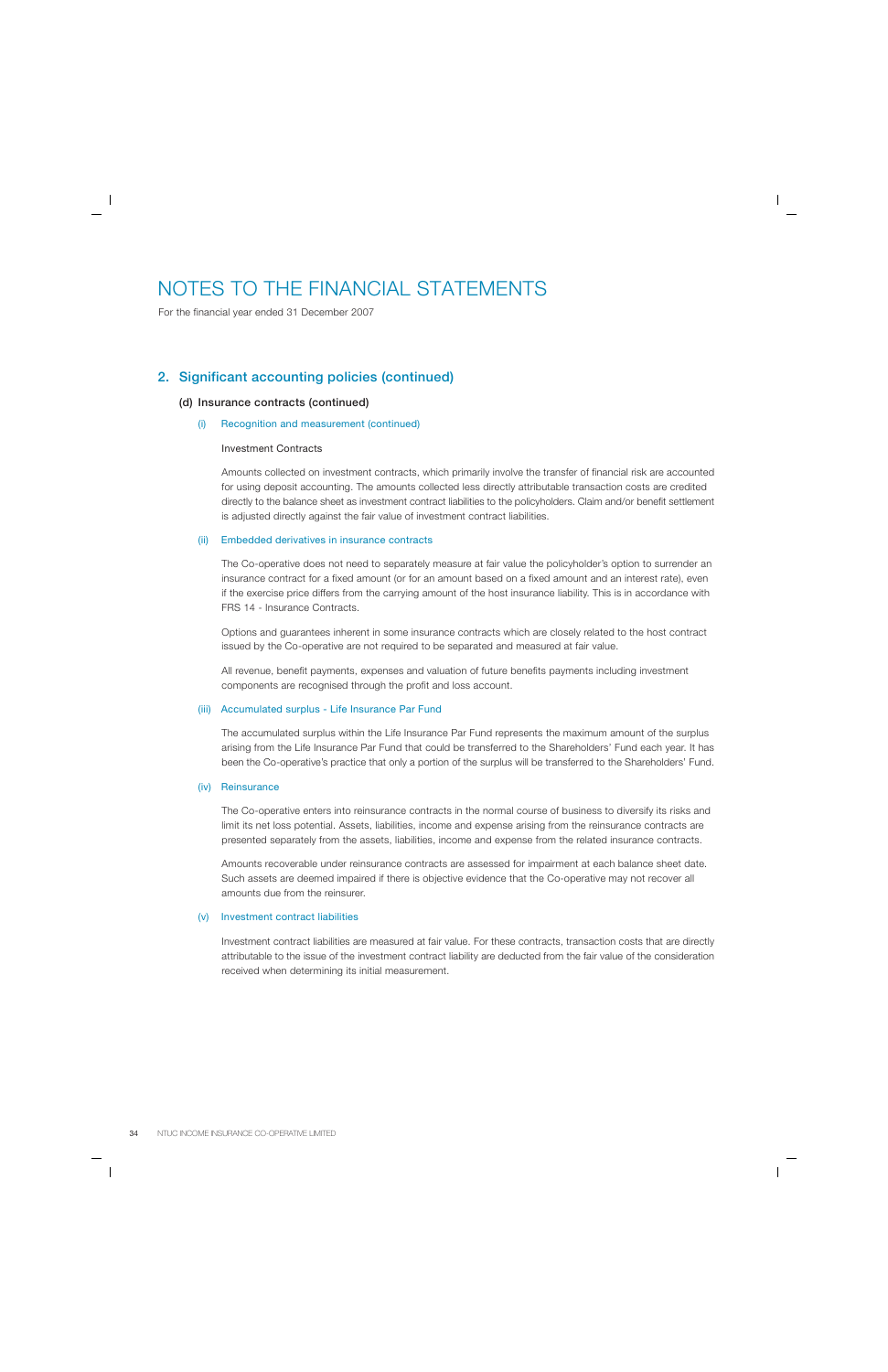For the financial year ended 31 December 2007

# **2. Significant accounting policies (continued)**

## **(d) Insurance contracts (continued)**

## (vi) Liability adequacy tests

At each balance sheet date, liability adequacy tests are performed to ensure the adequacy of the insurance liabilities estimates. Current best estimates of future contractual cash flow, expected future claims handling, acquisition and administration costs, if any, are projected at best estimate assumptions, and discounted at rates that are close to the Co-operative's prospective investment return. Any deficiency is charged to the profit and loss account.

### **(e) Revenue**

#### Insurance premium revenue

The accounting policy for the recognition of insurance premium revenue is disclosed in note 2(d)(i).

#### Fee and commission income

Fee and commission income comprises reinsurance commission income (including reinsurance profit commission income) and fund management fees relating to the provision of investment management services to the Investment Linked Fund.

Reinsurance commission income is recognised as revenue on a basis that is consistent with the recognition of the costs incurred on the acquisition of underlying insurance contracts (see note 2(d)).

Reinsurance profit commission income is recognised based on the terms of the underlying reinsurance contract, and when the amount of revenue and related cost of the reinsurance transaction can be reliably measured.

Fund management fees are recognised as revenue on an accrual basis over the period the service is provided.

#### Investment income

Investment income comprises of rental income from investment properties, dividend and interest income from financial assets and interest income on loans and bank deposits.

Rental income from investment properties is recognised as revenue on an accrual basis over the term of the operating lease.

Interest income on financial assets that are not classified at fair value through profit or loss nor available-for-sale is recognised using the effective interest method. When a receivable is impaired, the Co-operative reduces the carrying amount to its recoverable amount, being the estimated future cash flow discounted at the original effective interest rate of the instrument and continues unwinding the discount as interest income.

Dividend income is recognised when the right to receive payment is established.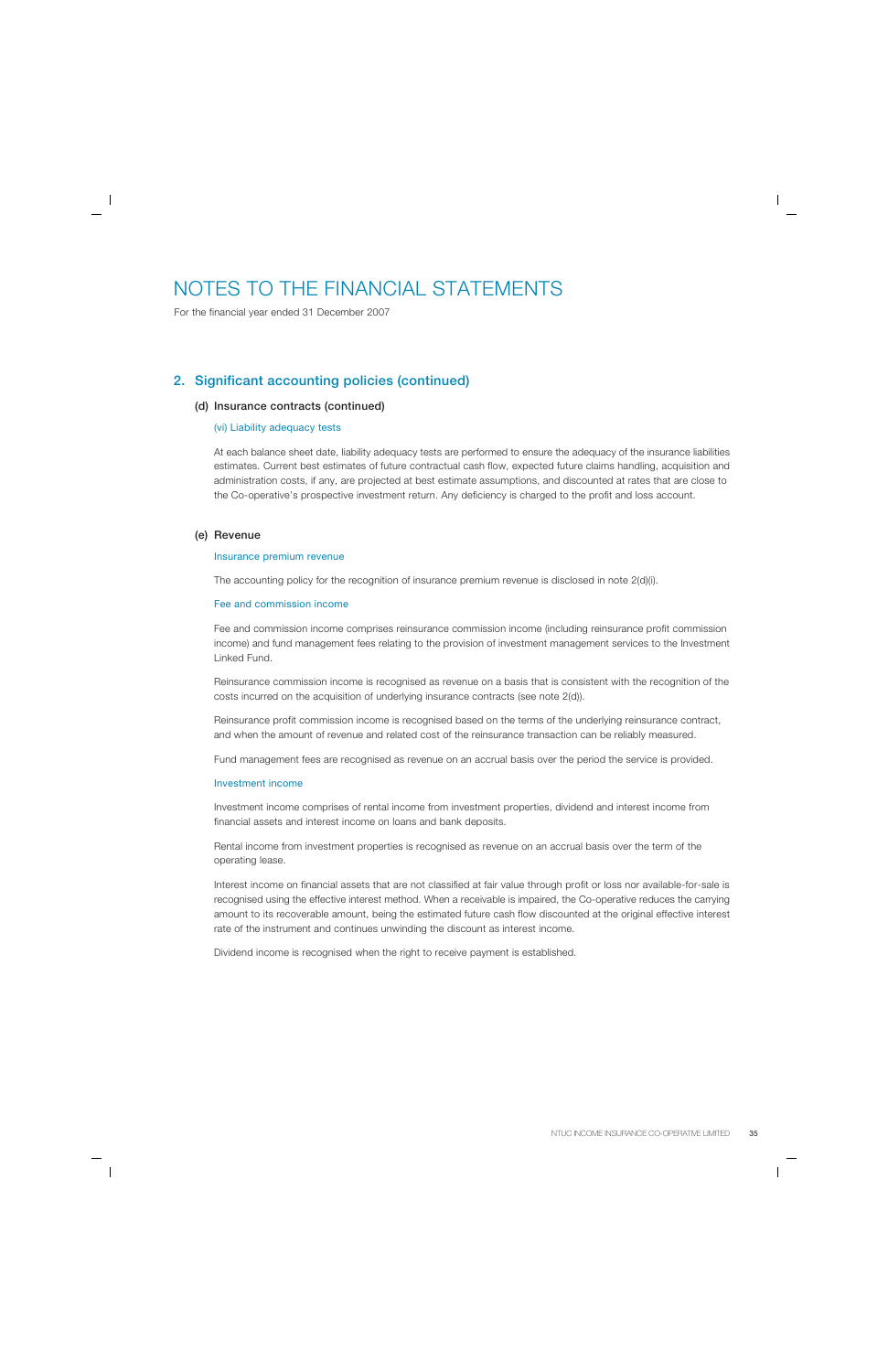For the financial year ended 31 December 2007

# **2. Significant accounting policies (continued)**

## **(f) Employee benefits**

## Defined contribution plans

Defined contribution plans are post-employment benefit plans under which the Co-operative pays fixed contributions into separate entities such as the Central Provident Fund on a mandatory, contractual or voluntary basis. The Cooperative has no further payment obligations once the contributions have been paid. The Co-operative's contributions are recognised as employee compensation expense when they are due, unless they can be capitalised as an asset.

### Deferred incentive scheme

The Co-operative grants its employees with shares which will vest after a certain number of years of service. At each balance sheet date, the Co-operative revises its estimates of the number of shares that are expected to be exercisable. This scheme was terminated in 2007.

The consideration payable for the purchase by the Co-operative of its own shares is treated as treasury shares as at balance sheet date, and shown as a deduction from shareholders' funds in the Statement of Changes in Equity.

### Employee leave entitlements

Employee entitlements to annual leave are recognised when they accrue to employees. A provision is made for the estimated liability for annual leave as a result of services rendered by the employees up to the balance sheet date.

# **(g) Contributions to Central Co-operative Fund and Singapore Labour Foundation**

Under the Co-operative Societies Act, the surplus of a Co-operative society is subject to a levy payable to the Central Co-operative Fund (the "CCF") or the Singapore Labour Foundation (the "SLF"). A levy of 5% of the first \$500,000 of surplus is payable to the CCF. A levy of 20% of the surplus for amounts above \$500,000 is payable to either the SLF or CCF.

In the case of an insurance Co-operative, the surplus excludes the portion that is used for declaration of bonus to policyholders or retained in the insurance fund and, accordingly, no provision for levy has been made for any surplus retained in any insurance fund. Such surpluses are designated as surpluses retained within insurance funds on the balance sheet.

# **(h) Foreign currency translation**

Foreign currency transactions are translated into Singapore dollars using the exchange rates prevailing at the dates of the transactions. Foreign exchange gains and losses resulting from settlement of such transactions and from the translation at year-end exchange rates of monetary assets and liabilities denominated in foreign currencies are recognised in the profit and loss account.

Translation differences on non-monetary items, such as equities held at fair value through profit or loss, are reported as part of the fair value gain or loss.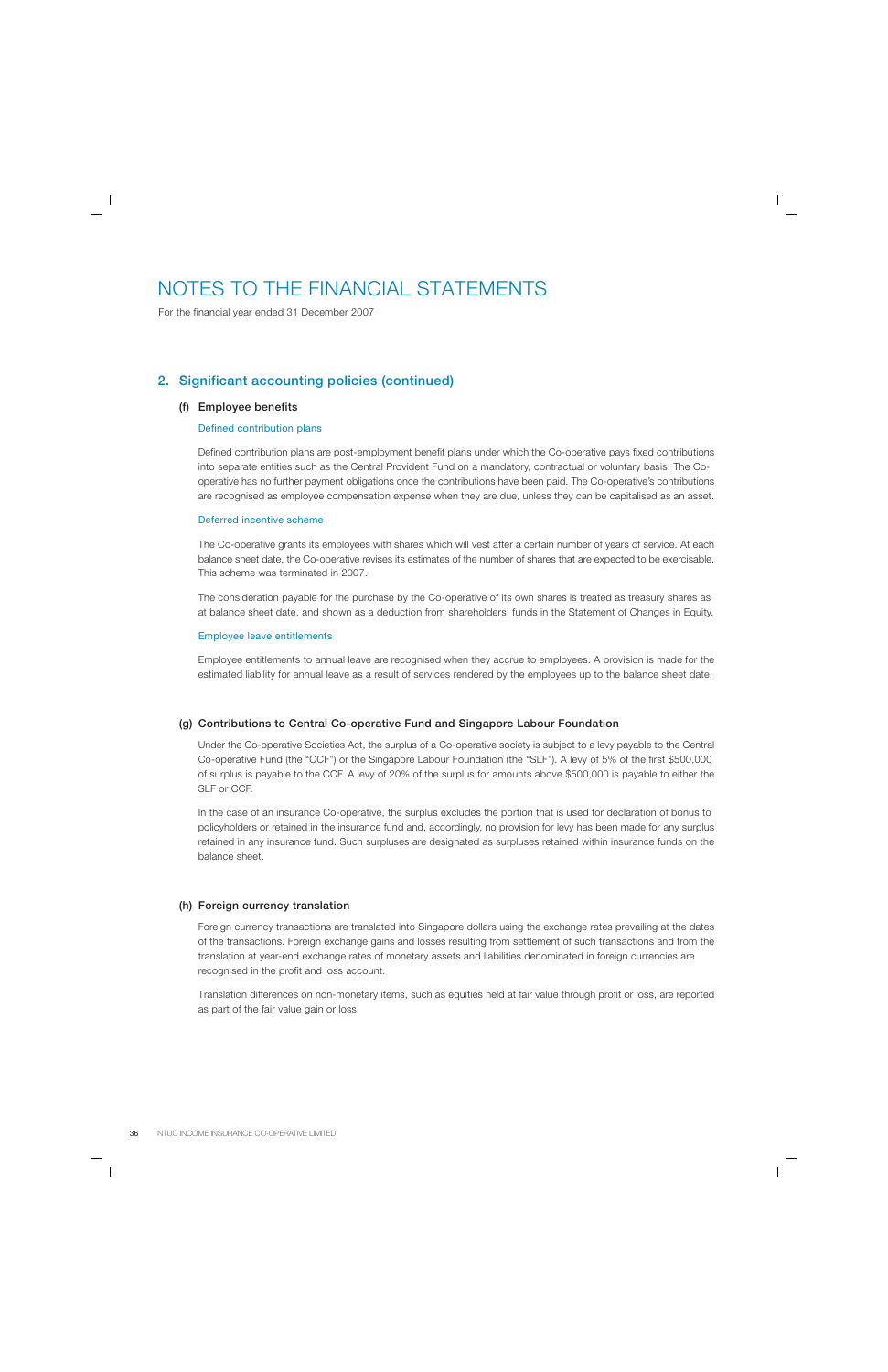For the financial year ended 31 December 2007

# **2. Significant accounting policies (continued)**

## **(i) Property, plant and equipment**

Property under development is an investment property being constructed or developed for future rental. They are carried at cost less accumulated impairment losses until construction or development is completed, at which time they are reclassified to be accounted for as investment properties. Cost capitalised includes cost of land and other directly related development expenditure.

All other property, plant and equipment are initially recognised at cost and subsequently carried at cost less accumulated depreciation and accumulated impairment losses. The cost of an item of property, plant and equipment initially recognised includes its purchase price and any cost that is directly attributable to bringing the asset to the location and condition necessary for it to be capable of operating in the manner intended by management.

Depreciation on other property, plant and equipment is calculated on a straight-line basis to allocate their depreciable amounts to their residual values over their estimated useful lives as follows:

Office equipment 5 years Furniture and fittings 5 years Motor vehicles 5 years Renovation 5 years Computer equipment 5 years

The residual values, estimated useful lives and depreciation method of property, plant and equipment are reviewed, and adjusted as appropriate, at each balance sheet date. The effects of any revision are recognised in the profit and loss account when the changes arise.

An asset's carrying amount is written down immediately to its recoverable amount if the asset's carrying amount is greater than its estimated recoverable amount.

On disposal of an item of property, plant and equipment, the difference between the disposal proceeds and its carrying amount is recognised in the profit and loss account.

# **(j) Intangible assets**

Intangible assets include cost of computer software acquired.

Acquired computer software licenses are initially capitalised at cost which includes the purchase price (net of any discounts and rebates) and other directly attributable cost of preparing the asset for its intended use. Direct expenditure which enhances or extends the performance of computer software beyond its specifications and which can be reliably measured is added to the original cost of the software. Costs associated with maintaining computer software are recognised as an expense when incurred.

Computer software licenses are subsequently carried at cost less accumulated amortisation and accumulated impairment losses. These costs are amortised to the profit and loss account using the straight-line method over their estimated useful lives of 5 years.

The amortisation period and amortisation method of intangible assets are reviewed at least at each balance sheet date. The effects of any revision are recognised in the profit and loss account when the changes arise.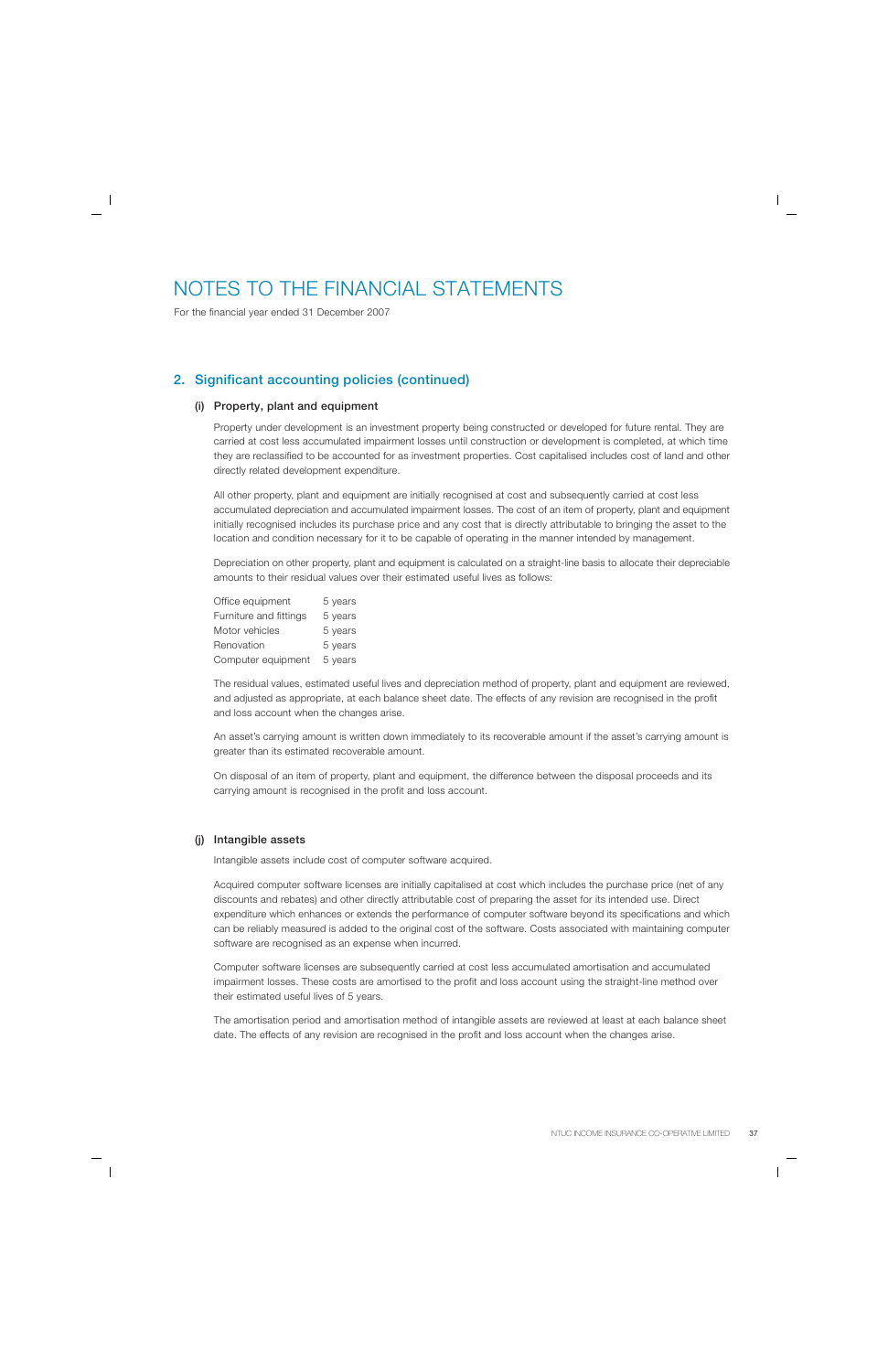For the financial year ended 31 December 2007

# **2. Significant accounting policies (continued)**

## **(k) Investment properties**

Investment properties are stated at fair value. Fair value is based on active market prices, adjusted, if necessary, for any difference in the nature, location or condition of the specific asset. If this information is not available, the Co-operative uses alternative methods such as discounted cash flow projections or recent prices in less active markets. These valuations are reviewed annually by an independent professional valuer. Changes in fair values are recorded in the profit and loss account.

Investment properties under construction or development are accounted for as property, plant and equipment. Upon completion of construction or development, they are reclassified to be accounted for as investment properties.

All properties are held as investment properties within the Life Insurance Par Fund for investment purposes (rental and capital appreciation). Any change in value of the properties would accrue mainly to the participating policyholders. A portion of certain properties is used by the Life Insurance Par Fund, the Life Insurance Non-Par Fund, the General Insurance Fund and the Shareholders' Fund. An interfund rent (at market rates) is charged to the Life Insurance Non-Par Fund, the General Insurance Fund and the Shareholders' Fund based on their use of each investment property. This ensures that the Life Insurance Par Fund receives the full benefit of its investments within the Par Fund.

## **(l) Investment in subsidiaries**

Subsidiaries are entities over which the Co-operative has power to govern the financial and operating policies so as to obtain benefits from its activities, generally accompanying a shareholding of more than one half of the voting rights.

Interests in subsidiaries are included in the Co-operative's balance sheet at cost less accumulated impairment losses. On disposal of investment in subsidiaries, the difference between the disposal proceeds and the carrying amounts of the investments are recognised in the profit and loss account.

### **(m) Investment in associates**

These are entities (not being subsidiaries) in which the Co-operative has a substantial interest of not less than 20% of the equity and/or where the Co-operative has the ability to exercise significant influence in their financial and operating policy decisions.

Interests in associates are included in the Co-operative's balance sheet at cost less accumulated impairment losses. On disposal of investment in associates, the difference between the disposal proceeds and the carrying amounts of the investments are recognised in the profit and loss account.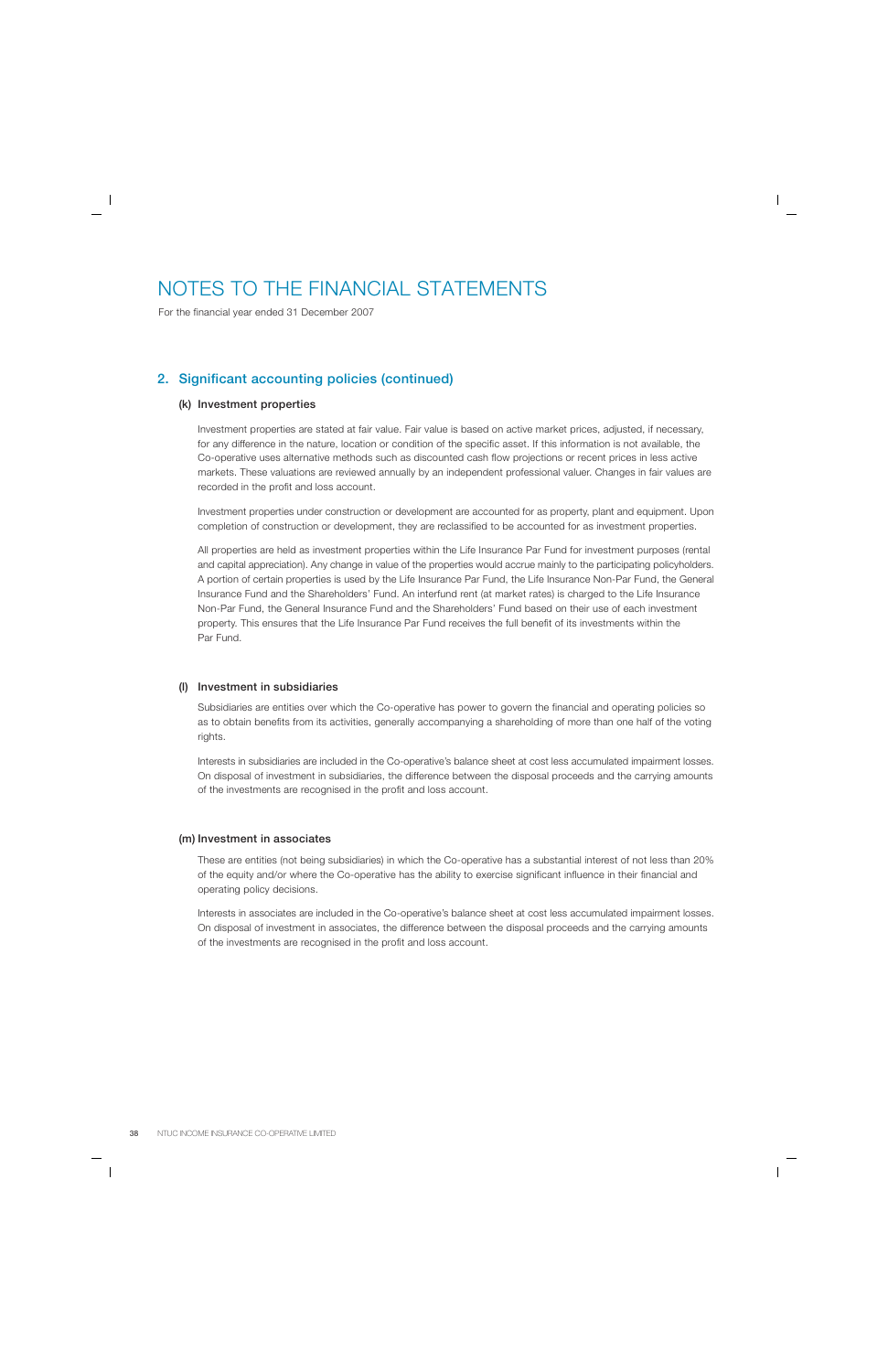For the financial year ended 31 December 2007

# **2. Significant accounting policies (continued)**

### **(n) Investments and other financial assets**

Investments and other financial assets are classified into the following categories, depending on the purpose for which the assets were acquired. The categories are as follows:

#### Investments at fair value through profit or loss

All investments at fair value through profit or loss are designated at inception.

Investments that are held by the Co-operative to back life insurance and investment contract liabilities are designated by the Co-operative on initial recognition at fair value through profit or loss. This designation eliminates or significantly reduces measurement inconsistency that would otherwise arise. The measurement bases for investment contracts, investment linked life insurance contracts and contracts with discretionary participation features issued by the Cooperative all reflect changes in the fair value of the investments backing the contracts. For annuities and other life insurance contracts issued by the Co-operative, the valuation discount rate is adjusted for changes in the fair value of the investments backing the contracts. Changes in the value of all insurance contract and investment contract liabilities are included in the profit and loss account.

#### Loans

Loans are non-derivative financial assets with fixed or determinable payments that are not quoted in an active market other than those that the Co-operative intends to sell in the short term or that it has designated at fair value through profit or loss.

#### Available-for-sale investments

Available-for-sale investments are non-derivative financial assets that are either designated in this category or not classified in any of the other categories.

### Recognition, measurement and disclosure

Purchases and sales of 'regular way' financial assets are recognised on trade date, which is when the Co-operative commits to purchase or sell the assets. Other financial assets are derecognised when the contractual rights to receive cash flows from the financial assets expire, or when the financial assets have been transferred, together with substantially all the risks and rewards of ownership.

Financial assets are initially recognised at fair value plus transaction costs except for financial assets at fair value through profit or loss, which are recognised at fair value. Transaction costs for financial assets at fair value through profit and loss are recognised immediately in the profit and loss account.

After initial recognition, the Co-operative measures financial assets, designated at fair value through profit or loss, and as available-for-sale, at fair values without any deduction for transaction costs it may incur on their disposal. Loans are measured at amortised cost less accumulated impairment losses.

Changes in the fair value of financial assets at fair value through profit or loss are included in the profit and loss account in the period in which they arise, including interest income from such assets.

Changes in the fair value of monetary assets denominated in a foreign currency and classified as available-for-sale are analysed into translation differences resulting from changes in amortised cost of the asset and other changes. The translation differences are recognised in the profit and loss account, and other changes are recognised in the fair value reserve. Changes in fair values of other monetary and non-monetary assets that are classified as availablefor-sale are recognised in the fair value reserve.

Unquoted equities, including investments in private equity funds, are stated at fair value unless this fair value cannot be reliably measured, in which case they are stated at cost less accumulated impairment losses.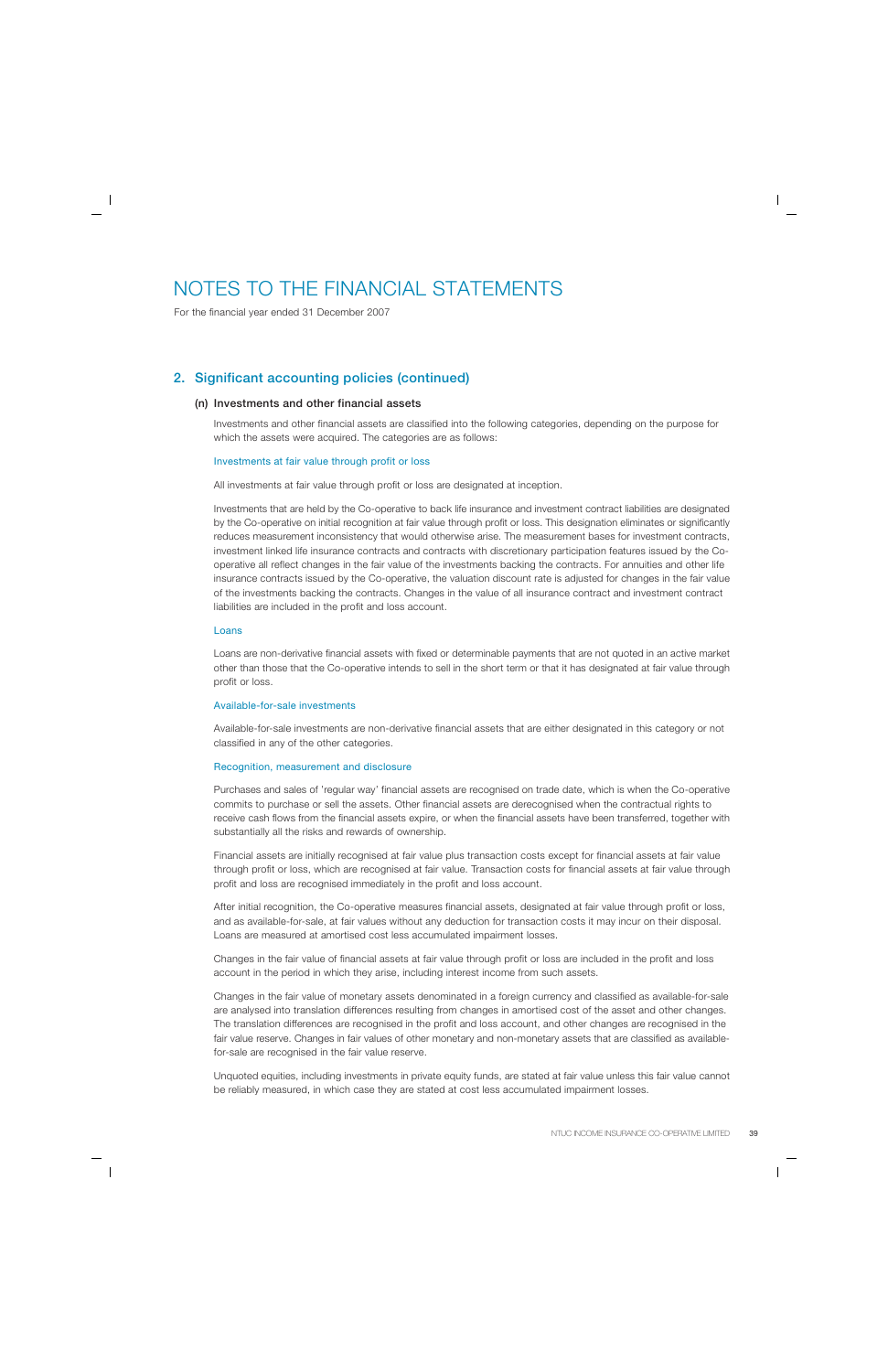For the financial year ended 31 December 2007

# **2. Significant accounting policies (continued)**

## **(n) Investments and other financial assets (continued)**

#### Derivative financial instruments

Derivative financial instruments are measured at initial recognition, and subsequently, at fair value and changes in fair value are recognised in the profit and loss account. Transaction costs incurred in buying and selling derivative instruments are recognised in the profit and loss account when incurred.

All derivatives are carried as assets when fair value is positive and as liabilities when fair value is negative.

#### Fair value estimation

The fair values of financial instruments traded in active markets (such as exchange-traded and over-the-counter securities and derivatives) are based on quoted market prices at the balance sheet date. The quoted market prices used for financial assets held by the Co-operative are the current bid prices. The fair values of financial instruments that are not traded in an active market are determined by using valuation techniques. The Co-operative uses a variety of methods and makes assumptions that are based on market conditions existing at each balance sheet date. These techniques include the use of recent arm's length market transactions, reference to the current fair value of another instrument that is substantially the same, discounted cash flow analysis or option pricing models. Where appropriate, quoted market prices or dealer quotes for similar instruments are used. Equity instruments whose value cannot be reliably measured are measured at cost less accumulated impairment losses, if any.

The fair value of a derivative financial instrument is determined by reference to its quoted price if quoted prices are regularly available from an exchange, dealer, or broker and there are regularly recurring market transactions in the instrument. The fair value of options is determined using option pricing techniques.

### Offsetting financial instruments

Financial assets and liabilities are offset, and the net amount reported in the balance sheet only when there is a legally enforceable right to offset the recognised amounts and there is an intention to settle on a net basis, or to realise the asset and settle the liability simultaneously.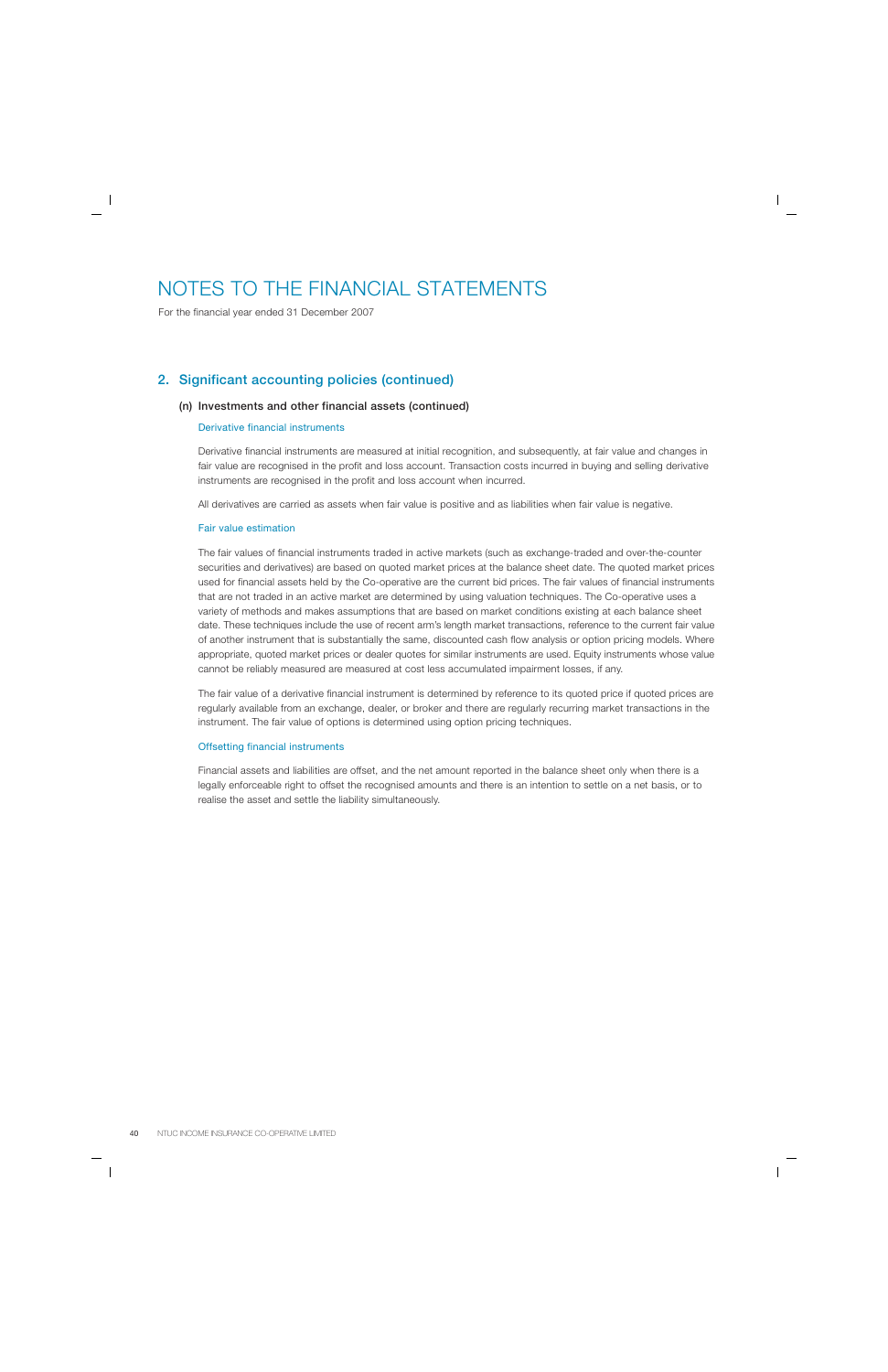For the financial year ended 31 December 2007

# **2. Significant accounting policies (continued)**

## **(o) Impairment of assets**

#### Financial assets carried at amortised costs

The Co-operative assesses at each balance sheet date whether there is objective evidence that a financial asset or group of financial assets is impaired. A financial asset or group of financial assets is impaired and impairment losses are incurred only if there is objective evidence of impairment as a result of one or more events that have occurred after the initial recognition of the assets (a 'loss event') and that loss event (or events) has an impact on the estimated future cash flows of the financial asset or group of financial assets that can be reliably estimated. Objective evidence that a financial asset or group of assets is impaired includes observable data that comes to the attention of the Co-operative about the following events: significant financial difficulty of the issuer or debtor; a breach of contract, such as a default of delinquency in payments; it becoming probable that the issuer or debtor will enter bankruptcy or other financial reorganisation; the disappearance of an active market for that financial asset because of financial difficulties; or observable data indicating that there is a measurable decrease in the estimated future cash flow from a group of financial assets since the initial recognition of those assets, although the decrease cannot yet be identified with the individual financial assets in the group, including: adverse changes in the payment status of issuers or debtors in the group; or national or local economic conditions that correlate with defaults on the assets in the group.

The Co-operative first assesses whether objective evidence of impairment exists individually for financial assets that are individually significant. If the Co-operative determines that no objective evidence of impairment exists for an individually assessed financial asset, whether significant or not, it includes the asset in a group of financial assets with similar credit risk characteristics and collectively assesses them for impairment. Assets that are individually assessed for impairment and for which an impairment loss is or continues to be recognised are not included in a collective assessment for impairment.

If there is objective evidence that an impairment loss has been incurred on loans and receivables or the amount of the loss is measured as the difference between the asset's carrying amount and the present value of estimated future cash flows (excluding future credit losses that have been incurred) discounted at the financial asset's original effective interest rate, the loss is measured on that basis. If a loan has a variable interest rate, the discount rate for measuring any impairment loss is the current effective interest rate determined under the contract. The carrying amount of the asset is reduced through the use of an allowance account and the amount of the loss is recognised in the profit and loss account.

For the purpose of a collective evaluation of impairment, financial assets are grouped on the basis of similar credit risk characteristics. Those characteristics are relevant to the estimation of future cash flows for a group of such assets being indicative of the issuer's ability to pay all amounts under the contractual terms of the loans being evaluated.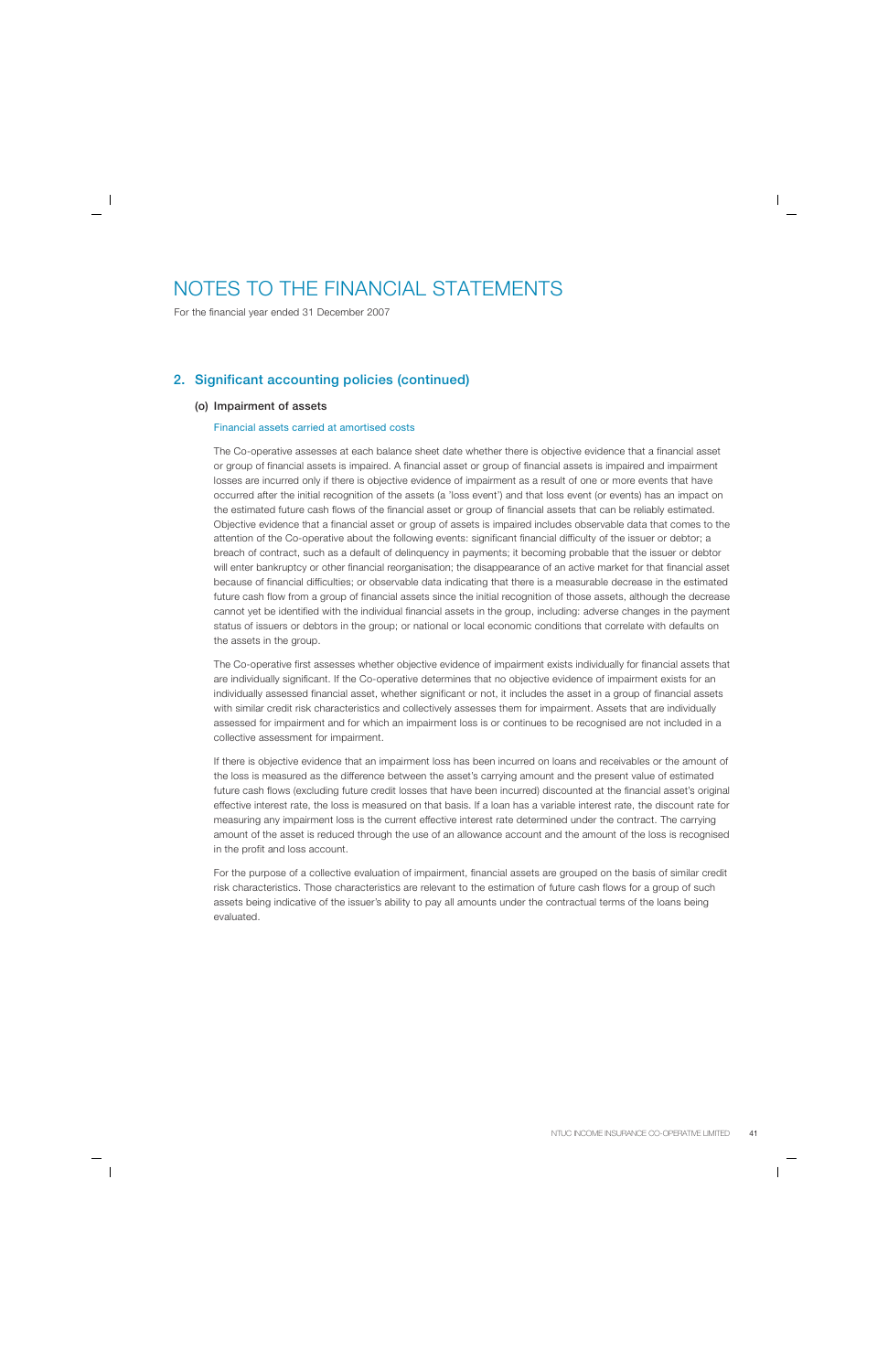For the financial year ended 31 December 2007

# **2. Significant accounting policies (continued)**

## **(o) Impairment of assets (continued)**

## Financial assets, available-for-sale

In the case of an equity and debt security classified as available-for-sale, a significant or prolonged decline in the fair value of the security below its cost is considered an indicator that the security is impaired. The Co-operative assesses at each balance sheet date whether there is an objective evidence of impairment that available-for-sale financial asset is impaired.

When there is objective evidence that an available-for-sale financial asset is impaired, the cumulative loss that has been recognised directly in the fair value reserve is removed from the fair value reserve and recognised in the profit and loss account. The cumulative loss is measured as the difference between the acquisition cost (net of any principal repayments and amortisation) and the current fair value, less any impairment loss on that financial asset previously recognised in profit and loss account.

Impairment losses on debt instruments classified as available-for-sale financial assets are reversed through the profit and loss account. However, impairment losses recognised in the profit and loss account on equity instruments classified as available-for-sale financial assets are not reversed through the profit and loss account.

#### Impairment of non-financial assets

Assets that have an indefinite useful life are not subject to amortisation and are tested annually for impairment. Assets that are subject to amortisation are reviewed for impairment whenever events or changes in circumstances indicate that the carrying amount may not be recoverable. An impairment loss is recognised for the amount by which the asset's carrying amount exceeds its recoverable amount. The recoverable amount is the higher of an asset's fair value less costs to sell and value in use. For the purposes of assessing impairment, assets are grouped at the lowest levels for which there are separately identifiable cash flows (cash-generating units).

### **(p) Insurance and other receivables**

Insurance and other receivables include outstanding premiums, trade receivables, accrued interest receivable from fixed deposits with banks and other receivables. These are recognised initially at fair value and subsequently measured at amortised cost less accumulated impairment losses.

### **(q) Cash and cash equivalents**

Cash and cash equivalents comprise bank balances and fixed deposits held with banks which are readily convertible into cash.

## **(r) Insurance and other payables**

Insurance and other payables are recognised initially at fair value and subsequently measured at amortised cost.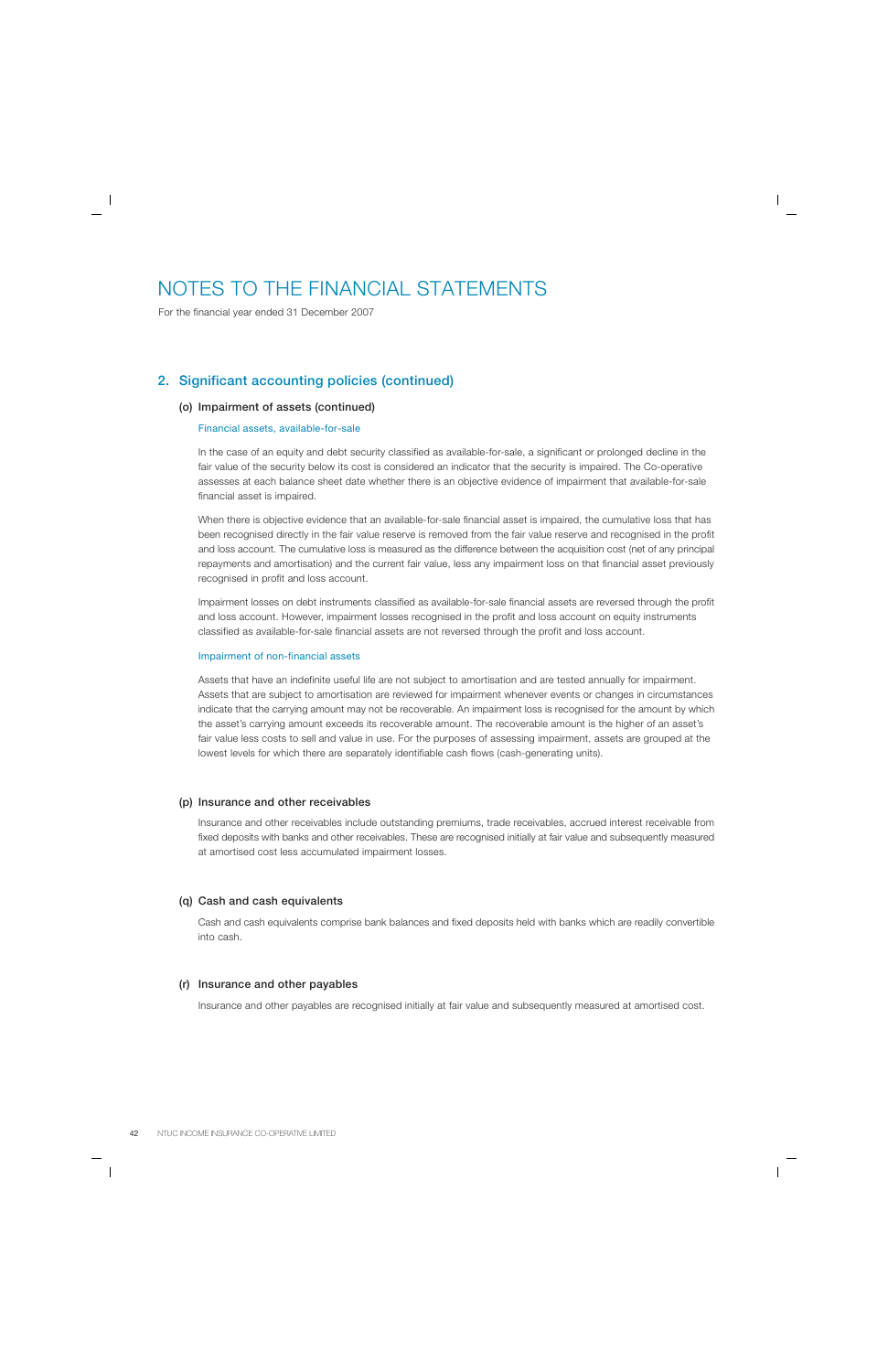For the financial year ended 31 December 2007

# **2. Significant accounting policies (continued)**

# **(s) Share capital**

All paid-up shares are participating shares and are classified as equity, although they do not all qualify as equity based on the presentation requirements of Singapore FRS 32. All shareholders are entitled to redeem their shares at the par value of \$10 each or the net asset value of the Co-operative based on the last balance sheet date, whichever is lower. The maximum number of shares which may be redeemed at the end of any year shall not exceed 10% of the shares outstanding at the prior year's balance sheet date. In practice, the number of shares redeemed each year is less than 1% of the total number of shares.

Dividends on participating shares are recognised in the Statement of Changes in Equity in the year in which they are declared.

# **(t) Provisions**

Provisions are recognised when the Co-operative has a present legal or constructive obligation, as a result of past events, and it is probable that an outflow of resources will be required to settle the obligation. When the Co-operative expects a provision to be reimbursed, the reimbursement is recognised as a separate asset but only when the reimbursement is virtually certain.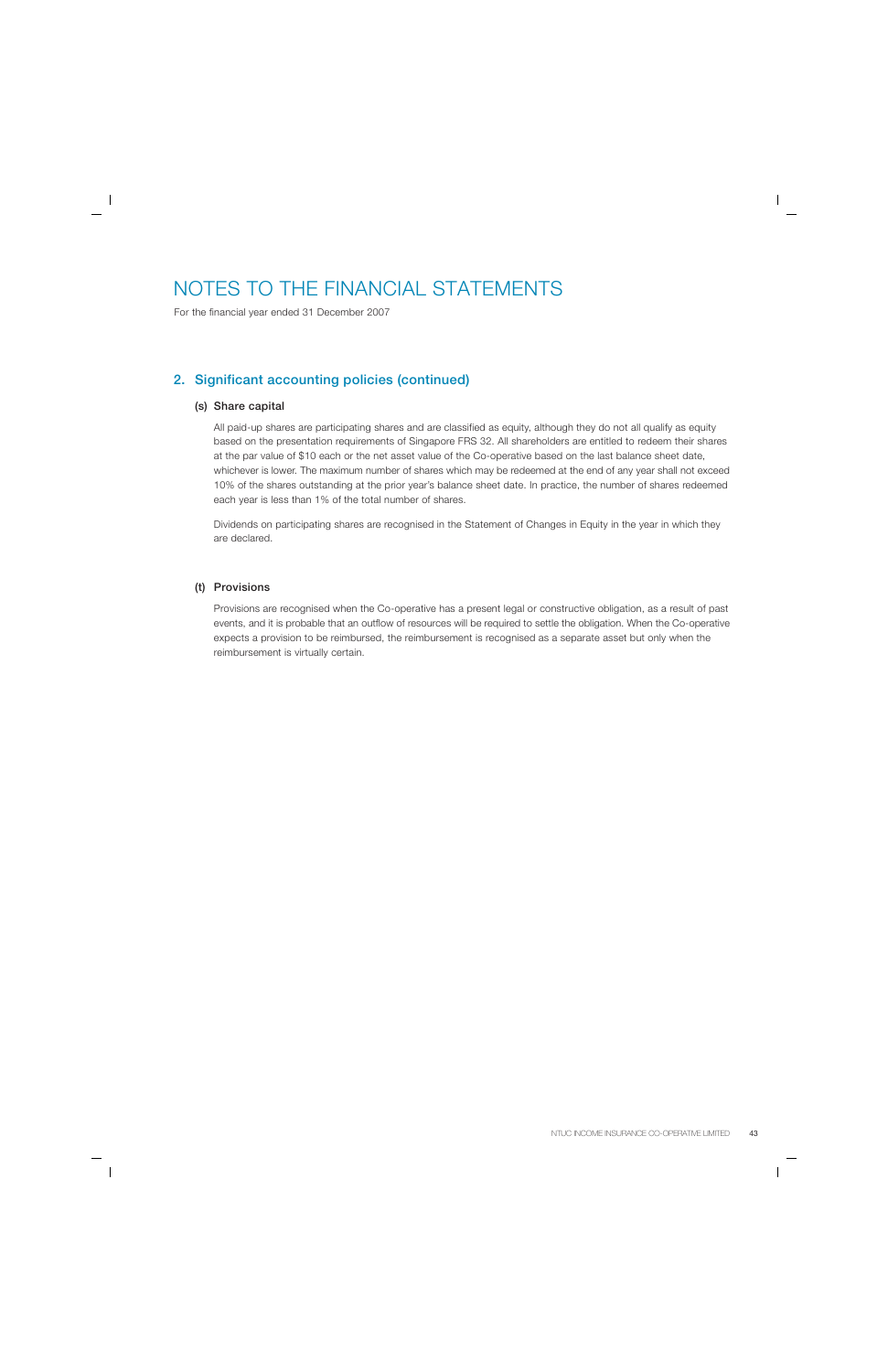For the financial year ended 31 December 2007

# **3. Critical accounting estimates and judgements**

## **Insurance Contract Provisions for Life Insurance**

The insurance contract provisions for Life insurance are computed in accordance with the applicable regulatory principles using a prospective approach.

The provisions comprise of the following liabilities:

- expected future net payments from guaranteed benefits
- expected future net payments from non-guaranteed benefits (if any)
- provision for adverse deviation from the expected experience

## Valuation Methodology

### Assumptions

Liabilities are computed using the prospective cash flow method. The areas where assumptions have been applied are:

- Mortality and morbidity (if applicable)
- Persistency
- Discount rate
- Management Expenses
- Bonuses (for Life Insurance Par Fund only)

## Mortality and Morbidity

A detailed review of the Co-operative's mortality and morbidity experience by plan types and by underwriting types is conducted annually. Based on the results of the review, the Co-operative's Appointed Actuary has formed an opinion with regards to the expected future mortality and/or morbidity experience. The Co-operative also uses published mortality and/or morbidity tables for plans that have no historical experience. A provision for adverse deviation is also made based on the types of product. In general, half of the regulatory provision for adverse deviation (PAD) for C1 (Insurance) risk charge is used.

### **Persistency**

A detailed review of the Co-operative's persistency experience by plan types and channels is conducted annually. The Co-operative tries to balance past experience and future conditions by making prudent assumptions about the future long term average persistency levels. For new plans with no historical experience, the Co-operative uses industry experience as a basis or assumes full persistency, whichever is deemed more prudent.

### Discount Rates

The discount rates used in the Life Insurance Non-Par Fund are derived from the yields of Singapore Government Securities. The discount rates used in the Life Insurance Par Fund are derived by adding risk margins to the yields of the Singapore Government Securities based on the expected prospective investment outlook.

### Expenses

The Co-operative reviews and determines the management expense assumptions regularly based on past experience and future business direction of the Co-operative. The expense inflation assumption is the expected long term inflation rate and is based on published inflation rate by the Department of Statistics of Singapore.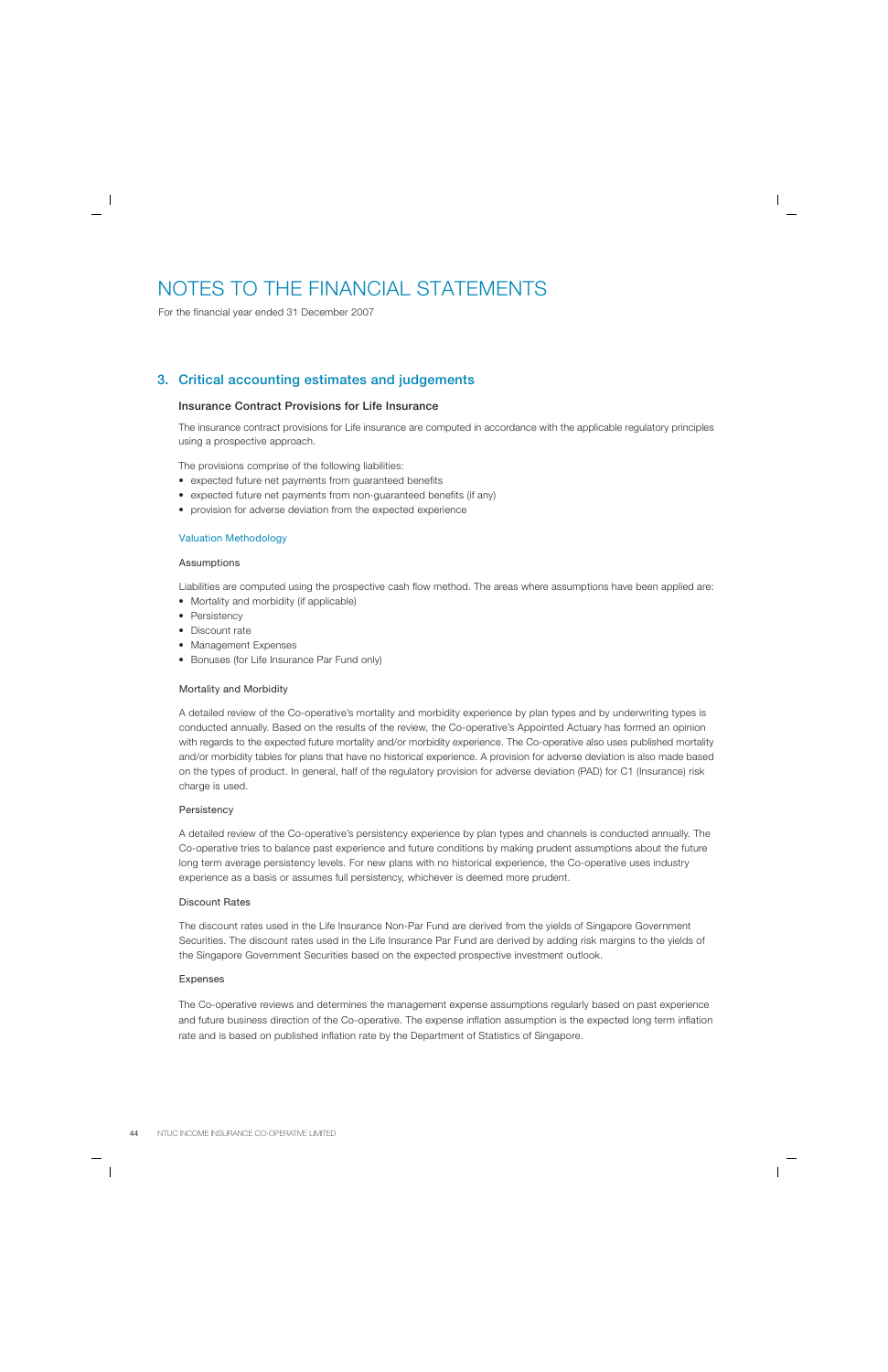For the financial year ended 31 December 2007

# **3. Critical accounting estimates and judgements (continued)**

# **Insurance Contract Provisions for Life Insurance (continued)**

Valuation Methodology (continued)

## Future Bonuses

The Co-operative conducts bonus review of the Life Insurance Par Fund annually. Bonuses are declared based on the results of the review which takes into consideration the past investment, mortality and/or morbidity, persistency, and management expense experiences. The goal of the review is to ensure bonuses paid are equitable and sustainable based on the Appointed Actuary's expected prospective outlook of the Life Insurance Par Fund. The reasonable expectations of policyholders are also taken into consideration when determining the amount of bonus to be declared.

#### Assumption table

The table below shows the assumptions used in the valuation of provision for future participating and non-participating benefits in the Life Insurance Par Fund and Life Insurance Non-Par Fund.

| <b>Assumptions</b>                                        | <b>Life Insurance Fund</b>                                                                                                    |
|-----------------------------------------------------------|-------------------------------------------------------------------------------------------------------------------------------|
| Interest Rate                                             | MCL*: Risk Free Rates from Year 1 to Year 15,<br>Long Term Rates thereafter<br>PL*: Risk Free Rates + Risk Premium            |
| Provision for adverse deviation (PAD)                     | Half of C1 (Insurance Risk charge) PAD                                                                                        |
| Lapse / Surrender Rate                                    | 0.0% to 12.0% depending on type of product                                                                                    |
| <b>Selling Expense</b>                                    | Based on current commission structure                                                                                         |
| Management Expense                                        | Renewal expense of \$35 per policy                                                                                            |
| Inflation Rate                                            | 1.75%                                                                                                                         |
| Non-guaranteed future bonus                               | 2007 Bonus Rates                                                                                                              |
| Mortality (Death & TPD)                                   | 90.00% to 116.5% of S9702M/F or a(90) or MSO8893 or Singapore<br>Population Rate whichever is the appropriate mortality table |
| Mortality/ Morbidity Rate<br>(Death, TPD & Dread Disease) | Adjusted Mortality / Morbidity Table compiled by<br>the Monetary Authority of Singapore                                       |
| Mortality Rate (Annuities)                                | Adjusted a(90) mortality table with age reduction                                                                             |

*\* Note: MCL - Minimum Condition Liability; PL - Policy Liability valuation bases*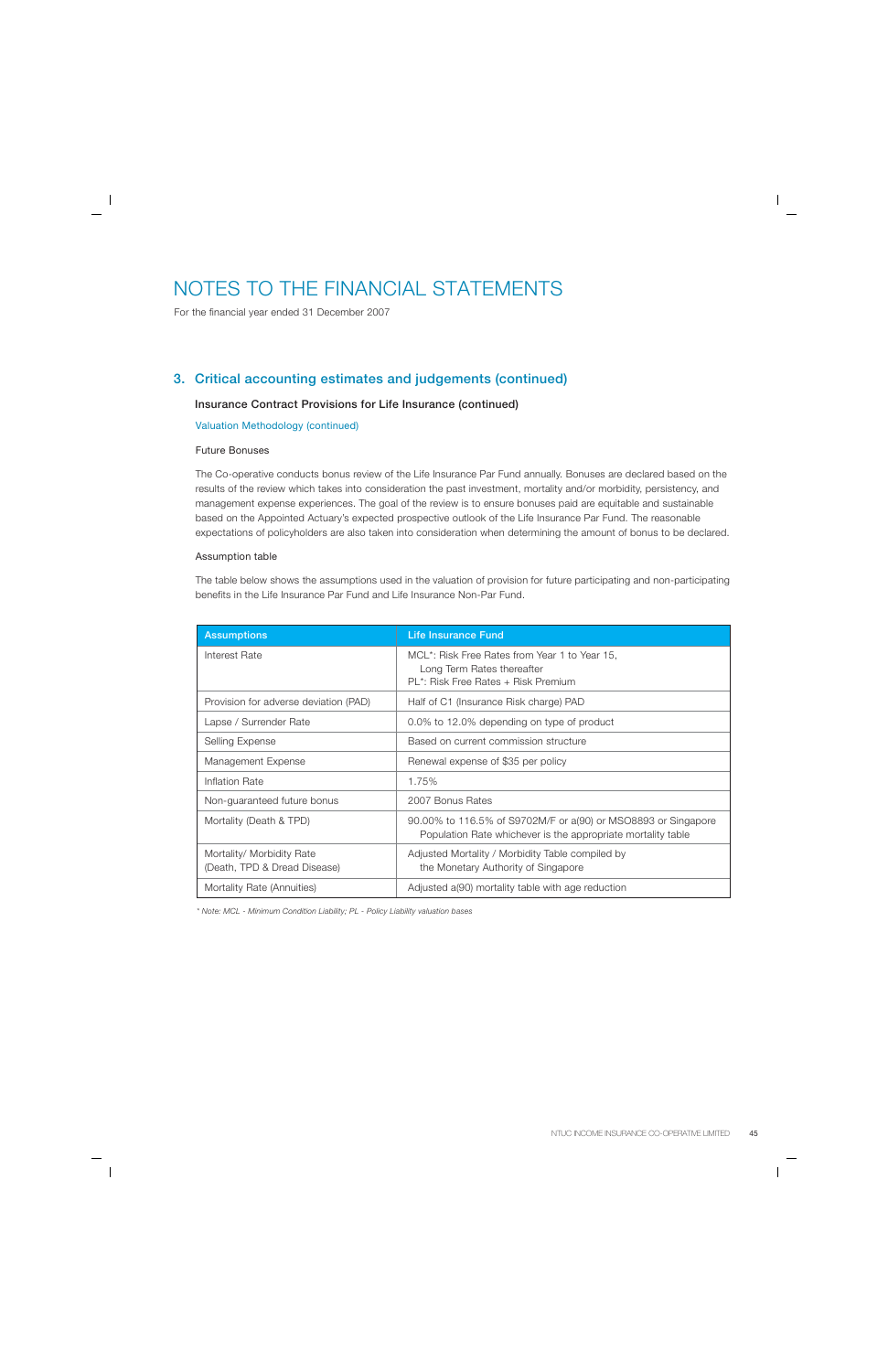For the financial year ended 31 December 2007

# **3. Critical accounting estimates and judgements (continued)**

## **Insurance Contract Provisions for Life Insurance (continued)**

### Effect of Changing Assumptions Used for Life Liability Valuation

For the valuation as at 31 December 2007, the Co-operative has updated the liability valuation assumptions as compared to 1 January 2007 valuation assumptions. The impact of the changes in the valuation assumptions is in the table shown below:

#### Life Insurance Par Fund

| Changes in sequence                      | \$ Change in Insurance<br><b>Contract Provision</b><br>for quaranteed benefits (m) | % Change in Insurance<br><b>Contract Provision</b><br>for guaranteed benefits* |
|------------------------------------------|------------------------------------------------------------------------------------|--------------------------------------------------------------------------------|
| Reshaping of Bonus Structure             | -60                                                                                | $-0.7\%$                                                                       |
| Decrease in Annuity Mortality            | 100                                                                                | $1.1\%$                                                                        |
| Reshaping of Management Expenses         | 17                                                                                 | $0.2\%$                                                                        |
| Reshaping of Sales Expenses & Commission | -2                                                                                 | $0.0\%$                                                                        |

*\* The insurance contract provision for guaranteed benefits is used to illustrate the effect of changing assumptions used for life liability valuation instead of using the entire insurance contract provision because the entire contract provision is currently the policy assets of the fund.*

### Life Insurance Non-Par Fund

The Risk Free Rates were updated to 31 December 2007. No other changes were made to the Non-Par Fund valuation assumptions.

### **Insurance Contract Provisions for General Insurance**

The insurance contract provisions for General Insurance comprise claims and premium liabilities and are computed in accordance with sound actuarial principles and regulatory guidelines.

These liabilities comprise:

- best estimate of the premium liabilities;
- best estimate of the claims liabilities; and
- margins for adverse deviation to ensure a 75% probability of adequacy.

#### Valuation methodology

Standard actuarial techniques are used to project the provision for claims and loss adjustment expenses ("claim liabilities and premium liabilities"). These methods include the Chain-ladder and Bornhuetter-Ferguson model.

The valuation process involves using the Co-operative's claims and policy data to estimate future claims experience. These insurance liabilities have been derived on a gross basis and are subsequently adjusted for reinsurance and other recoveries for a net basis.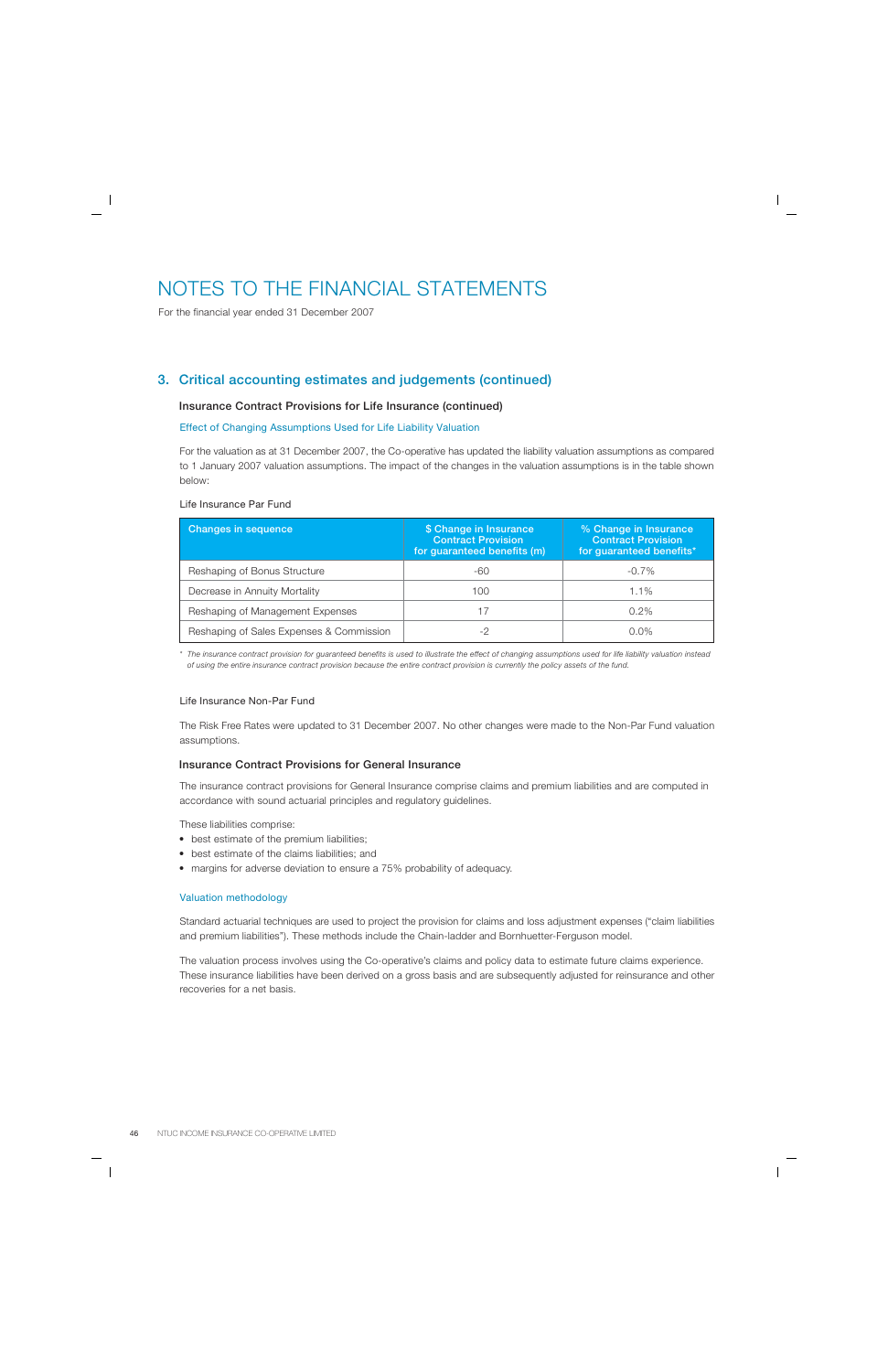For the financial year ended 31 December 2007

# **3. Critical accounting estimates and judgements (continued)**

# **Insurance Contract Provisions for General Insurance (continued)**

### **Assumptions**

The key assumptions of the actuarial valuation models include:

- chain-ladder claim development factors
- loss ratios
- expense ratios
- reinsurance recovery ratio

These assumptions are derived based on the Co-operative's historical and emerging underwriting experience.

### Margins for adverse deviation

In accordance with the insurance regulations, the insurance liabilities include a risk margin to ensure a 75% probability of adequacy.

The risk margin is determined to allow for the uncertainty and volatility of the claims experience. Effects of diversification are also allowed for at the fund level.

### **Discounting**

The insurance liabilities have been discounted using risk free rates derived from the yields of the Singapore government bonds of appropriate term.

#### Gross liabilities

The gross claims liability as at 31 December 2007 is \$326 million as compared to net claims liability of \$314 million.

The premium liability on gross basis is \$155 million as compared to net premium liability of \$141 million.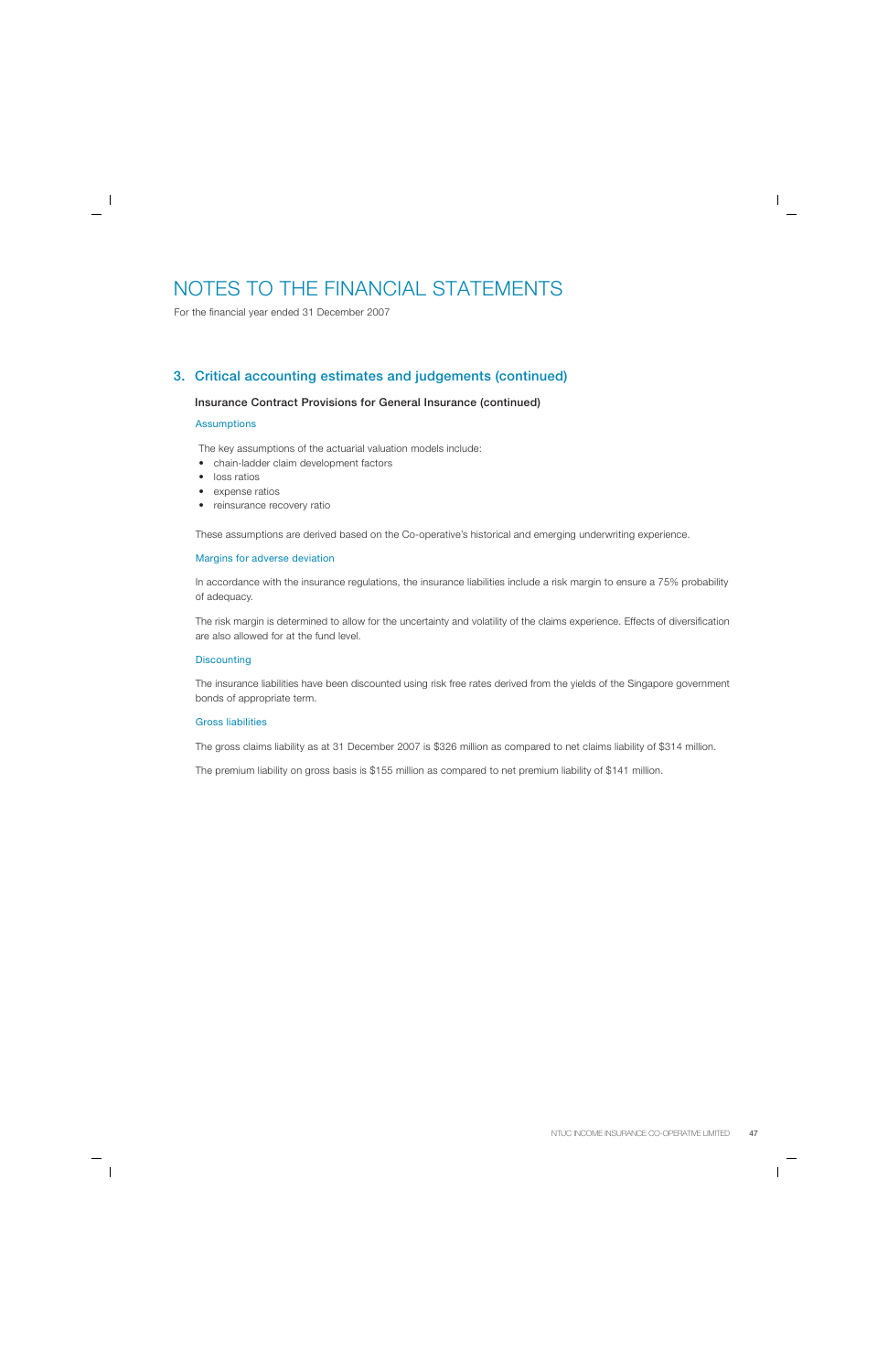For the financial year ended 31 December 2007

# **3. Critical accounting estimates and judgements (continued)**

# **Insurance Contract Provisions for General Insurance (continued)**

## Development and movement of general insurance claim liabilities

Below is the summary of the development of past years' gross claims liabilities.

| <b>Claims development table 2007</b><br><b>Accident year</b>  | 2001    | 2002    | 2003    | 2004    | 2005     | 2006    | 2007    | (\$000)<br><b>Total</b> |
|---------------------------------------------------------------|---------|---------|---------|---------|----------|---------|---------|-------------------------|
| End of accident year                                          | 130,921 | 180,583 | 214,700 | 221,260 | 211,430  | 166,473 | 175,745 |                         |
| 1 year later                                                  | 140,852 | 189,434 | 197,057 | 201,873 | 198,300  | 175,776 |         |                         |
| 2 years later                                                 | 142,216 | 185,858 | 189,914 | 196,892 | 197,168  |         |         |                         |
| 3 years later                                                 | 140,546 | 185,424 | 191,627 | 195,433 |          |         |         |                         |
| 4 years later                                                 | 140,205 | 182,769 | 191,504 |         |          |         |         |                         |
| 5 years later                                                 | 139,648 | 182,769 |         |         |          |         |         |                         |
| Estimate of gross cumulative claims                           | 139,648 | 182,769 | 191,504 | 195,433 | 197,168  | 175,776 |         | 175,745 1,258,043       |
| Cumulative claim payments                                     | 138,167 | 177,707 | 178,943 | 167,821 | 150,347  | 109,891 | 60,810  | 983,686                 |
| Estimate of gross claim liabilities                           | 1,481   | 5,062   | 12,561  | 27,612  | 46,821   | 65,885  | 114,935 | 274,357                 |
| Effect of discounting                                         | (25)    | (91)    | (286)   | (721)   | (1, 423) | (2,301) | (3,940) | (8, 787)                |
| Claims handling expenses                                      | 164     | 561     | 1,385   | 3,035   | 5,123    | 7,175   | 12,525  | 29,968                  |
| Best estimate of gross claim liability<br>before recoveries   | 1,620   | 5,532   | 13,660  | 29,926  | 50,521   | 70,759  | 123,520 | 295,538                 |
| Estimated gross claim liabilities for<br>prior accident years |         |         |         |         |          |         |         | 1,303                   |
| Recoveries and other adjustments                              |         |         |         |         |          |         |         | (611)                   |
| Provisions for adverse deviation                              |         |         |         |         |          |         |         | 29,613                  |
| Gross claim liabilities                                       |         |         |         |         |          |         |         | 325,843                 |
|                                                               |         |         |         |         |          |         |         |                         |

| <b>Claims development table 2006</b>                          |         |         |         |          |         |         | (\$000)   |
|---------------------------------------------------------------|---------|---------|---------|----------|---------|---------|-----------|
| <b>Accident year</b>                                          | 2001    | 2002    | 2003    | 2004     | 2005    | 2006    | Total     |
| End of accident year                                          | 130,921 | 180,583 | 214,700 | 221,260  | 211,430 | 166,473 |           |
| 1 year later                                                  | 140,852 | 189,434 | 197,057 | 201,873  | 198,300 |         |           |
| 2 years later                                                 | 142,216 | 185,858 | 189,914 | 196,892  |         |         |           |
| 3 years later                                                 | 140,546 | 185,424 | 191,627 |          |         |         |           |
| 4 years later                                                 | 140,205 | 182,769 |         |          |         |         |           |
| 5 years later                                                 | 139,794 |         |         |          |         |         |           |
| Estimate of gross cumulative claims                           | 139,794 | 182,769 | 191,627 | 196,892  | 198,300 | 166,473 | 1,075,855 |
| Cumulative claim payments                                     | 136,256 | 173,771 | 168,089 | 149,843  | 119,533 | 55,151  | 802,643   |
| Estimate of gross claim liabilities                           | 3,538   | 8,998   | 23,538  | 47,049   | 78,767  | 111,322 | 273,212   |
| Effect of discounting                                         | (116)   | (313)   | (962)   | (2, 161) | (4,097) | (5,603) | (13, 252) |
| Claims handling expenses                                      | 428     | 1,086   | 2,824   | 5,615    | 9,341   | 13,224  | 32,519    |
| Best estimate of gross claim liability<br>before recoveries   | 3,850   | 9,772   | 25,400  | 50,503   | 84,011  | 118,943 | 292,479   |
| Estimated gross claim liabilities for<br>prior accident years |         |         |         |          |         |         | 1,766     |
| Recoveries and other adjustments                              |         |         |         |          |         |         | (2,459)   |
| Provisions for adverse deviation                              |         |         |         |          |         |         | 28,673    |
| Gross claim liabilities                                       |         |         |         |          |         |         | 320,459   |
|                                                               |         |         |         |          |         |         |           |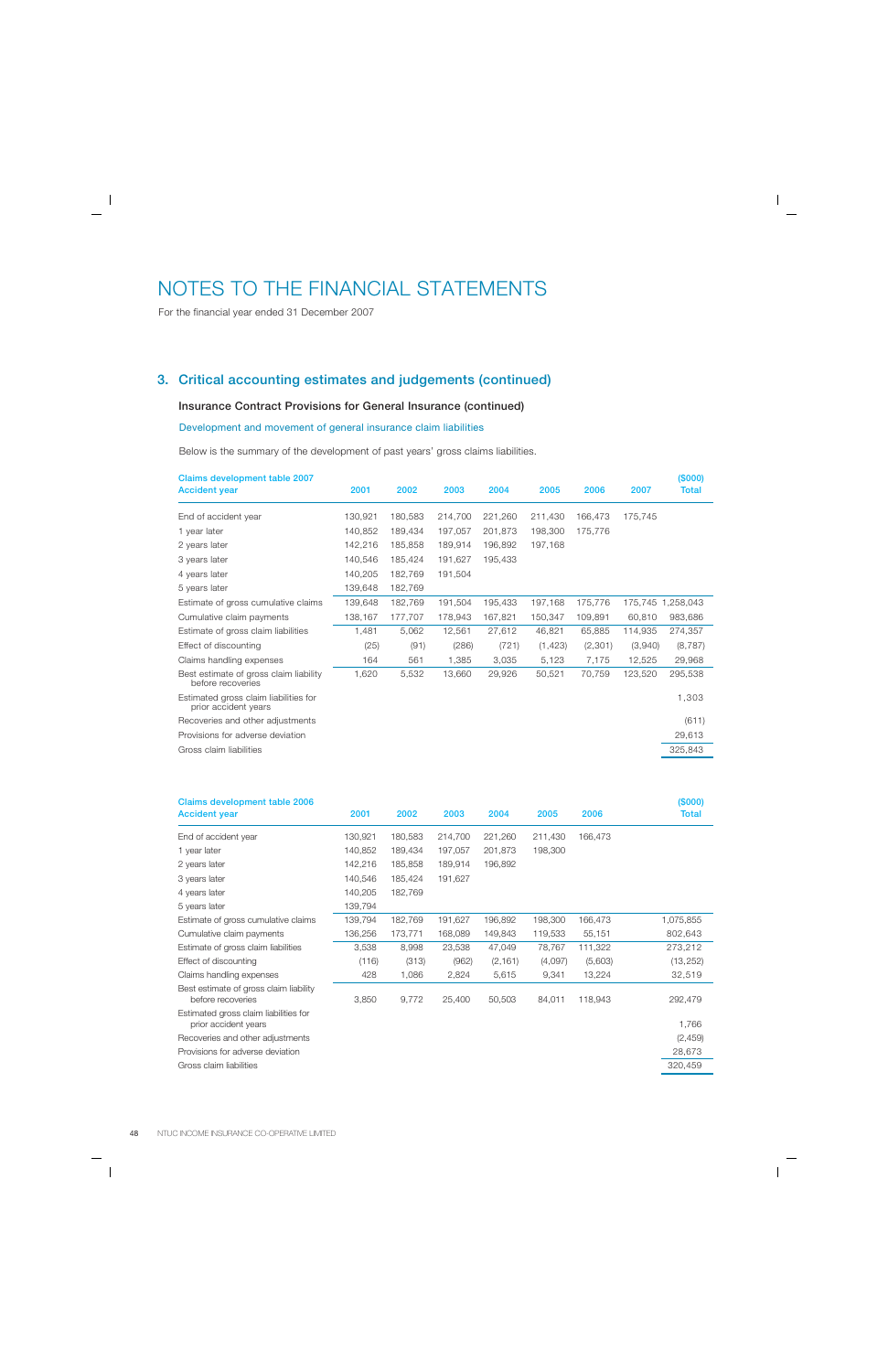For the financial year ended 31 December 2007

# **4. Management of insurance and financial risks**

## **(a) Life Insurance Contracts Risk Management**

#### Insurance Risk in Life Funds

The Co-operative is exposed to life insurance risk when it signs a contract with the insured party for a premium amount and in return promises to pay a sum of money if a specified event occurs within the time frame stipulated in the contract. The terms of acceptance of the risks by the Co-operative are generally long term in nature (except when they are group or health insurance plans, which is usually on an annual basis). These risks accepted by the Co-operative are mortality risk, morbidity risk, longevity risk and investment risk.

#### Terms and Conditions of Life Insurance Contracts

The majority of the individual life insurance contracts plans written in the Par Fund are long term participating policies consisting of Whole Life Plans, Endowments and Annuities. In writing these plans, the Co-operative takes on mortality, morbidity, longevity, and investment risks. The eventual payment to the policyholders consists of a guaranteed amount (the sum assured) and a non-guaranteed component distributed via annual reversionary (if any) and final terminal bonuses (if any). Once declared, bonuses become a fully guaranteed liability, although the Co-operative has the discretion to reduce future reversionary and terminal bonuses if experience is unfavourable. Payment occurs upon death, survival, occurrence of specific morbidity, or survival of the policyholder, depending on the type of policy.

The Non-Par Fund consists of pure insurance protection plans, such as Eldershield, Dependent Protection Scheme (DPS) and Group & Health Contracts. Both ElderShield and DPS provide long term contracts. The Group and Health contracts are usually on a negotiable and yearly renewable basis. Protection values are payable upon death, disability, and hospitalisation of the policyholders.

#### Objectives of managing life insurance risks and the policies for mitigating risks

Life insurance risks arise through exposure to mortality, morbidity, persistency and any unforeseen expenses.

The Co-operative has implemented underwriting and claims management guidelines and procedures to manage its life insurance risks. It also considers its reinsurance coverage and risk appetite to manage its overall risk exposure.

Mortality risks are selected through underwriting and appropriate premiums are charged based on the level of risks that applicants bring in. The mortality tables used for pricing are based on the Co-operative's best estimates from its annual experience studies. The levels of mortality risks are determined by age, gender, and underwriting experience. Applicants that have mortality risks higher than the Co-operative's tolerance level will be referred to the reinsurance companies. For new business written in 2007, 5.8% of the contracts written had exceeded the Cooperative's retention limit.

The Life Insurance Non-Par Fund is made up of both group and individual contracts. For death and morbidity covers, the Co-operative transfers insurance risk in excess of the its retention limit to its appointed reinsurers on a per contract basis. To manage concentration of insurance risks as a result of a single event such as an epidemic outbreak or terrorist activity, the Co-operative obtains catastrophic reinsurance that limits its maximum overall exposure.

As most of the life insurance contracts are written locally, there is a concentration of geographical risk in Singapore. Within this context, the Co-operative is exposed to protection and investment risks in its life insurance portfolio.

Lapse rate is evaluated in a prudent manner through the pricing of new products, product design, and regular monitoring of persistency reports and procedures for recovery.

Mortality risk is also managed through appropriate claim management systems that help to identify fraudulent claims. The results of yearly experience reviews of mortality, longevity and persistency are used to decide on the bases for reserving and pricing of products. Inevitably, there remains uncertainty about future longevity and persistency that cannot be removed.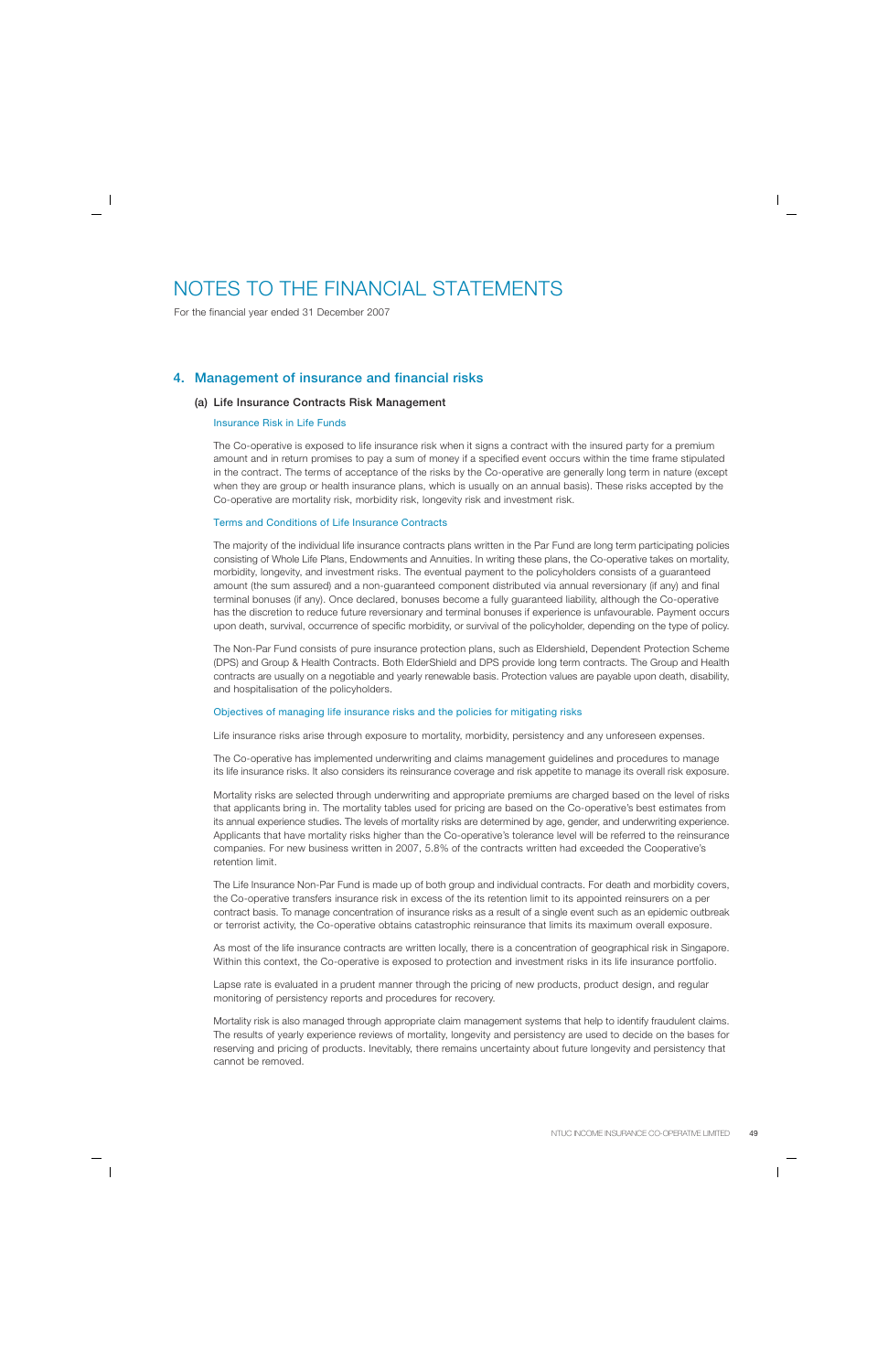For the financial year ended 31 December 2007

# **4. Management of insurance and financial risks (continued)**

# **(a) Life Insurance Contracts Risk Management (continued)**

## Sensitivity Analysis

## *Life Insurance Par Fund*

To understand the risks undertaken by the Co-operative in the Life Insurance Par Fund, the following sensitivity analysis is done to measure the impact on the Co-operative's non-guaranteed benefit liabilities.

| <b>Assumption</b>                                  | Change                             | <b>Impact On</b><br>Non-Guaranteed<br><b>Benefit Liabilities (\$mil)</b> | Impact On<br>Non-Guaranteed<br><b>Benefit Liabilities (%)</b> |
|----------------------------------------------------|------------------------------------|--------------------------------------------------------------------------|---------------------------------------------------------------|
| Interest rates                                     | $+1\%$<br>$-1%$                    | $+938$<br>$-1.223$                                                       | $+10.4%$<br>$-13.5%$                                          |
| Mortality/morbidity/longevity                      |                                    |                                                                          |                                                               |
| • life insurance contracts,<br>excluding annuities | $+20%$                             | -249                                                                     | $-2.8%$                                                       |
| annuities contracts<br>$\bullet$                   | Mortality Improvement<br>of 1 Year | $-27$                                                                    | $-0.3%$                                                       |
| Lapses                                             | $+20%$                             | $-402$                                                                   | $-4.4\%$                                                      |

The non-guaranteed benefit liabilities in the sensitivity analysis represent the value of future bonus and transfers. Assuming policy assets remain the same, a dollar reduction in the guaranteed benefit liabilities results in an additional dollar available for future bonus and transfer. If interest rates are increased by 1%, the non-guaranteed benefit liabilities are increased by 10.4%. This would mean that future bonus and transfers may be increased by 10.4%.

The changes in the assumptions are applied to all future cash flows.

Profits are defined as the present value of future cash flows before transfer to the Surplus Account and assuming no bonus is declared in the future.

The impact on profits gives an indication of how changes in experience in the future will affect the profits, and thereby, affect the ability of the Co-operative to declare bonus and transfer.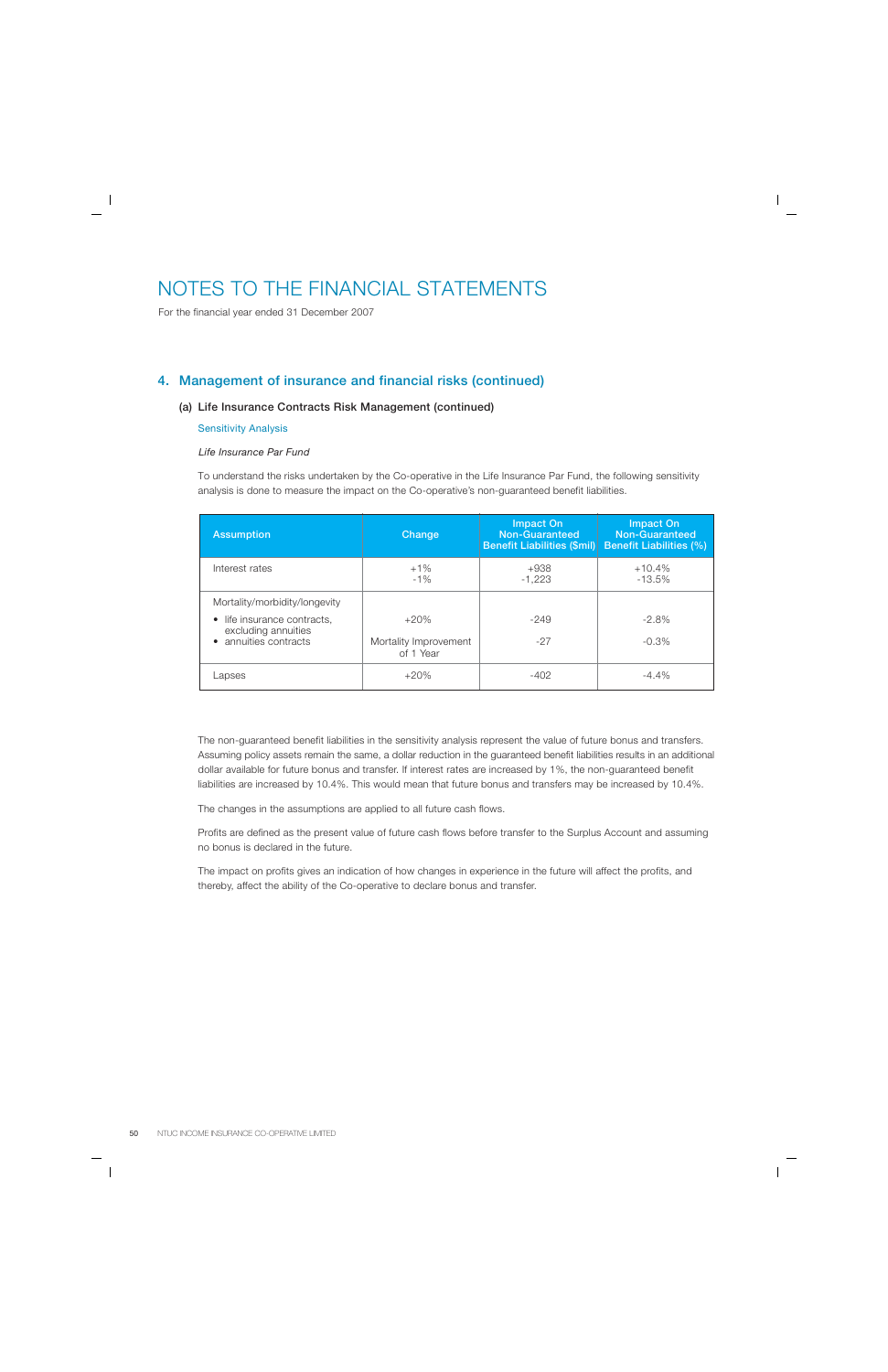For the financial year ended 31 December 2007

# **4. Management of insurance and financial risks (continued)**

# **(a) Life Insurance Contracts Risk Management (continued)**

## Sensitivity Analysis (continued)

## *Life Insurance Non-Par Fund*

To understand the risks undertaken by the Co-operative in the Life Insurance Non-Par Fund, the following sensitivity analysis is done to measure the impact on the Co-operative's benefit liabilities.

| <b>Assumption</b>   | Change                        | <b>Impact On Liabilities</b><br>(Smil) | <b>Impact On Liabilities</b><br>(%) |
|---------------------|-------------------------------|----------------------------------------|-------------------------------------|
| Interest rates      | $+1\%$<br>$-1%$               | $-143$<br>227                          | $-17%$<br>27%                       |
| Mortality/morbidity | $ELS: +11.1\%$<br>$DFS: +5\%$ | 131                                    | 15%                                 |

For the Life Insurance Non-Par Fund, the analysis is done with respect to the liabilities of the fund. If interest rates increase by 1% across the board, the value of liabilities decreases by \$143 million, and a corresponding amount will be recognised as surplus.

Considerations of non-guaranteed benefits do not arise in the Non-Par Fund, as all the product benefits written in this fund do not contain discretionary features.

# **(b) General Insurance Contracts Risk Management**

### General Insurance Risks

Insurance contracts transfer risk to the Co-operative by indemnifying the policyholders against adverse affects arising from the occurrence of specified uncertain future events. The insurance risks arise from the fluctuations in the timing, frequency and severity of claims, as well as the adequacy of premiums and reserves.

The majority of the general insurance business is motor insurance. Other insurance business includes personal accident, worker's compensation, fire, marine and other miscellaneous classes.

### Terms and Conditions of General Insurance Contracts

The General Insurance contracts written by the Co-operative are mostly on an annual coverage and annual premium basis, with the exception of short term policies such as Travel Insurance which cover only the travel period and Marine Cargo which covers the duration in which the cargo is being transported. Some of the more common policies which make up a large part of the general insurance portfolio are briefly described as follows:

Motor Insurance policies cover private cars, commercial vehicles, motorcycles, buses and taxis. Private Cars, the largest portion of the motor portfolio, covers losses or damages to the insured vehicle, death or injuries to third parties, damages to third party property and personal accident.

Personal Accident policies cover death, disablement, medical expenses and emergency evacuation expenses due to accident, hijacking, murder, assault, strike, riot, civil commotion, act of terrorism and natural disasters such as earthquake and flood.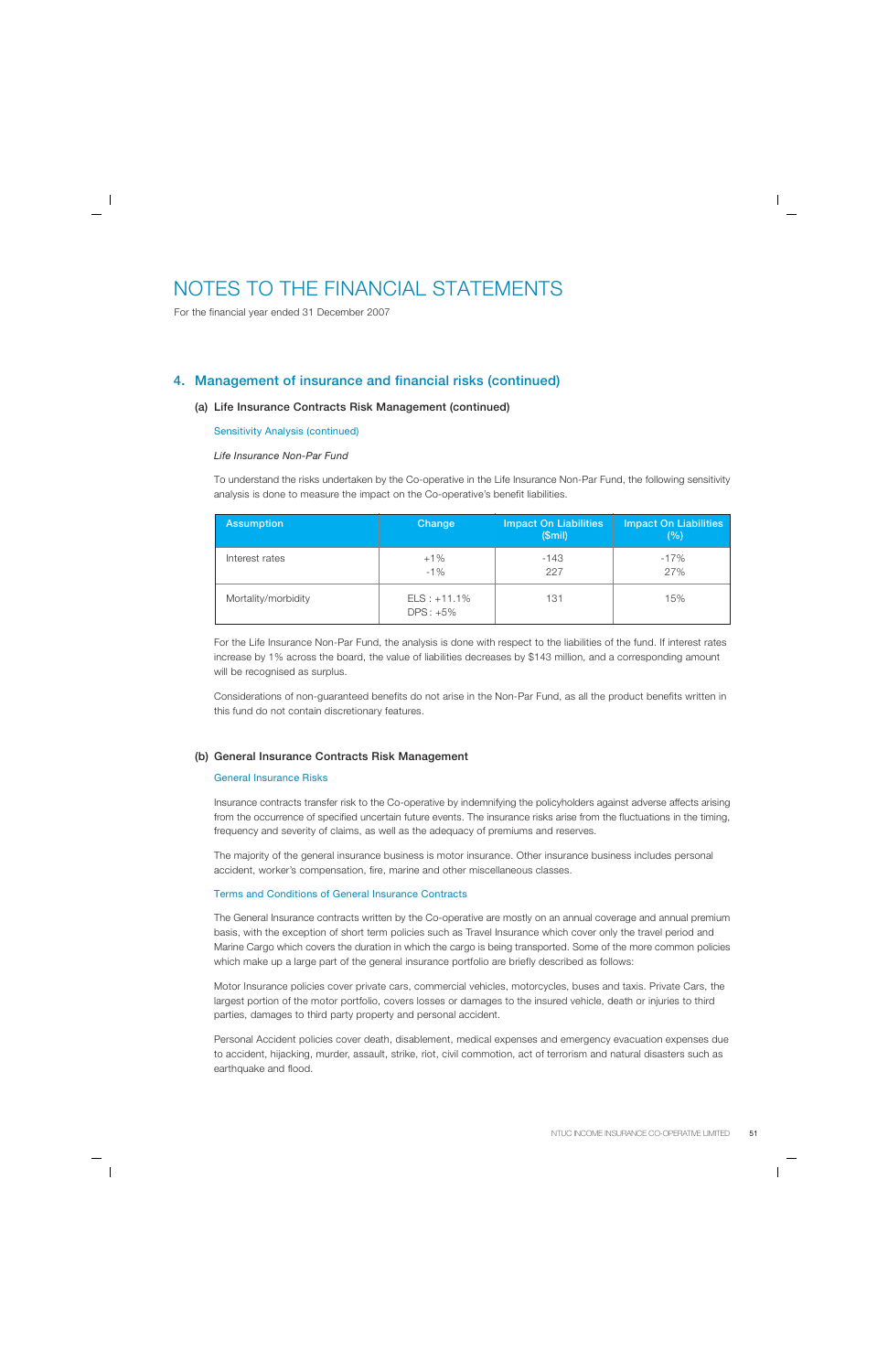For the financial year ended 31 December 2007

# **4. Management of insurance and financial risks (continued)**

## **(b) General Insurance Contracts Risk Management (continued)**

## Terms and Conditions of General Insurance Contracts (continued)

Workmen Compensation policies cover 2 legal liabilities. Firstly, the "Act" provides compensation to workers or their dependants for specified occupational diseases, personal injuries or deaths caused by accidents arising out of and in the course of employment. Secondly, "Common Law" covers an employer liability under common law by his workers, due to negligence leading to an accident resulting in death or injury.

Fire Insurance policies insure properties against physical losses or damages by fire and lightning and extraneous perils such as riot & strike, malicious damage, explosion, aircraft damage, impact damage, bursting & overflowing of water pipes, flood, earthquake, volcanic eruption, hurricane, cyclone, typhoon or windstorm.

## Objectives of managing risks and policies for mitigating risks

The objectives of managing insurance risks are to enhance the long-term financial performance of the business and limit any excessive variability of the insurance results.

Underwriting insurance contracts involves the pooling of a large number of uncorrelated risks to reduce relative variability. The Co-operative adopts the following measures to manage the general insurance risks:

- underwriting standards to select risks and control exposure in accordance to established guidelines.
- claims control to pay claims fairly and control claim wastage or fraud.
- pricing and reserving standards to ensure adequate pricing for risks and valuation of insurance liabilities.
- reinsurance protection to limit exposure to large insurance contracts and large claims.

Concentration risk is particularly relevant in the case of natural disasters and other catastrophes. The Co-operative's insurance contracts mostly cover perils and risks in Singapore. As such, the Co-operative's concentration risk is negligible as Singapore is hardly exposed to natural disasters.

Perils like floods, epidemics and terrorism do present a level of variability and correlation in the future claim experience but these concentration of risks are protected by event excess of loss reinsurance. In addition, these risks are not material given the likelihood of such events.

Geographically our risks are concentrated in Singapore. Concentration risk arising from natural catastrophes is negligible as the exposure to natural disasters in Singapore is minimal from historical experience. 70% of the Cooperative's general insurance portfolio is motor insurance with risks well diversified across private cars, commercial vehicles, motorcycles, buses and taxis.

### Sensitivity analysis

Given the uncertainty in establishing the claim liabilities, it is likely that the final outcome will be different from the estimation. The table below gives an indication of the sensitivity of the claim liabilities and the impact on net surplus before levy for the year:

| Net claim liabilities (\$ mil)                                     | 2007<br>\$000 | 2006<br>\$000 |
|--------------------------------------------------------------------|---------------|---------------|
| Assumed loss ratio for Bornhuetter-Ferguson method increase by 20% | 19,809        | 20.594        |
| Assumed loss ratio for Bornhuetter-Ferguson method decrease by 20% | (19, 809)     | (20, 594)     |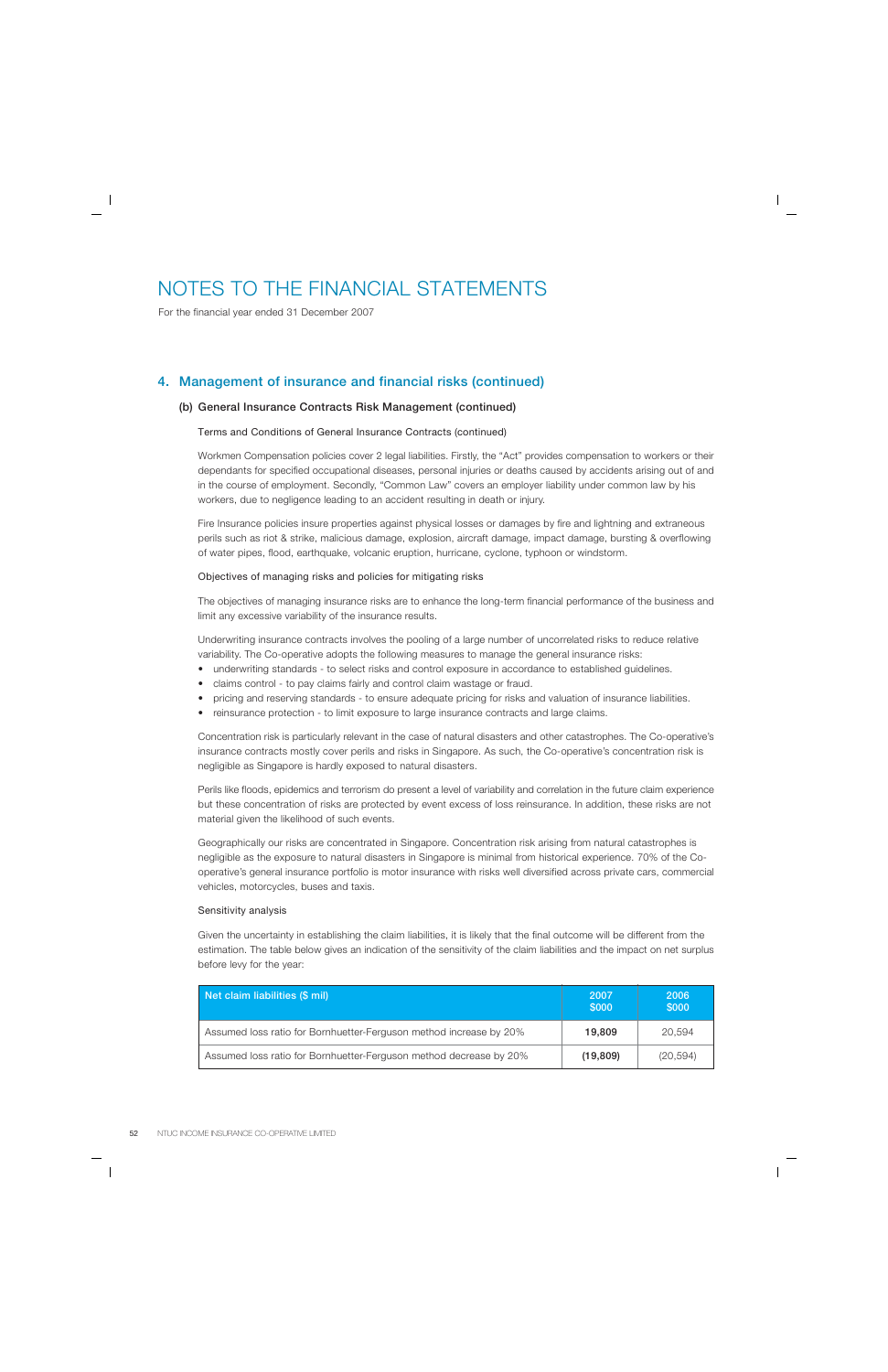For the financial year ended 31 December 2007

# **4. Management of insurance and financial risks (continued)**

## **(c) Financial risk**

The Co-operative has to meet substantial long term liabilities to policyholders for claims and maturity payments and to ensure that adequate liquidity is available to meet short term claims, solvency margin and capital adequacy for business expansion. The Co-operative invests in a variety of market instruments such as bonds and quoted and unquoted equities to match the maturity of its liabilities. This exposes the Co-operative to a number of risks such as interest rate, liquidity, currency and credit risks.

The management of these risks lies with the Risk Management and Investment Committees of the Board of Directors. The Risk Management Committee sets the policy and direction for the risk management function and reviews its appropriateness regularly. The administration of the financial risk management process is delegated to the senior management of the Co-operative. Primarily, the risk management process focuses on mitigating the uncertainties of the financial market to minimise the adverse impact of these risks on the financial performance of the Co-operative. A key aspect of risk management is matching the timing of cash flows from assets and liabilities. The Investment Committee provides oversight of the asset/liability management process and establishes investment guidelines and limits.

#### (i) Interest rate risk and market risk

The Co-operative's exposure to changes in interest rates relates primarily to interest-earning financial assets. Interest rate risks are managed by the Co-operative on an ongoing basis with the primary objective of limiting the extent to which solvency can be affected by an adverse movement in interest rates.

The Co-operative regularly monitors its exposure to different asset classes to satisfy itself that its exposure to equities, debt securities, properties, and other risk assets are within the Co-operative's self-imposed risk tolerance limits. The Co-operative also conducts regular stress tests to ensure that volatility in the market value of its risk assets will not threaten its statutory solvency position.

The Co-operative's aim is to match the Life Insurance Par Fund's contractual liabilities falling due within the next 10 years from balance sheet date. The Co-operative also matches the Life Insurance Par Fund's contractual liabilities falling due within the 11 - 15 years according to the following percentages:

| Year              | % of Liabilities |
|-------------------|------------------|
| 11                | 80%              |
| $12 \overline{ }$ | 60%              |
| 13                | 40%              |
| 14                | 20%              |
| 15                | 0%               |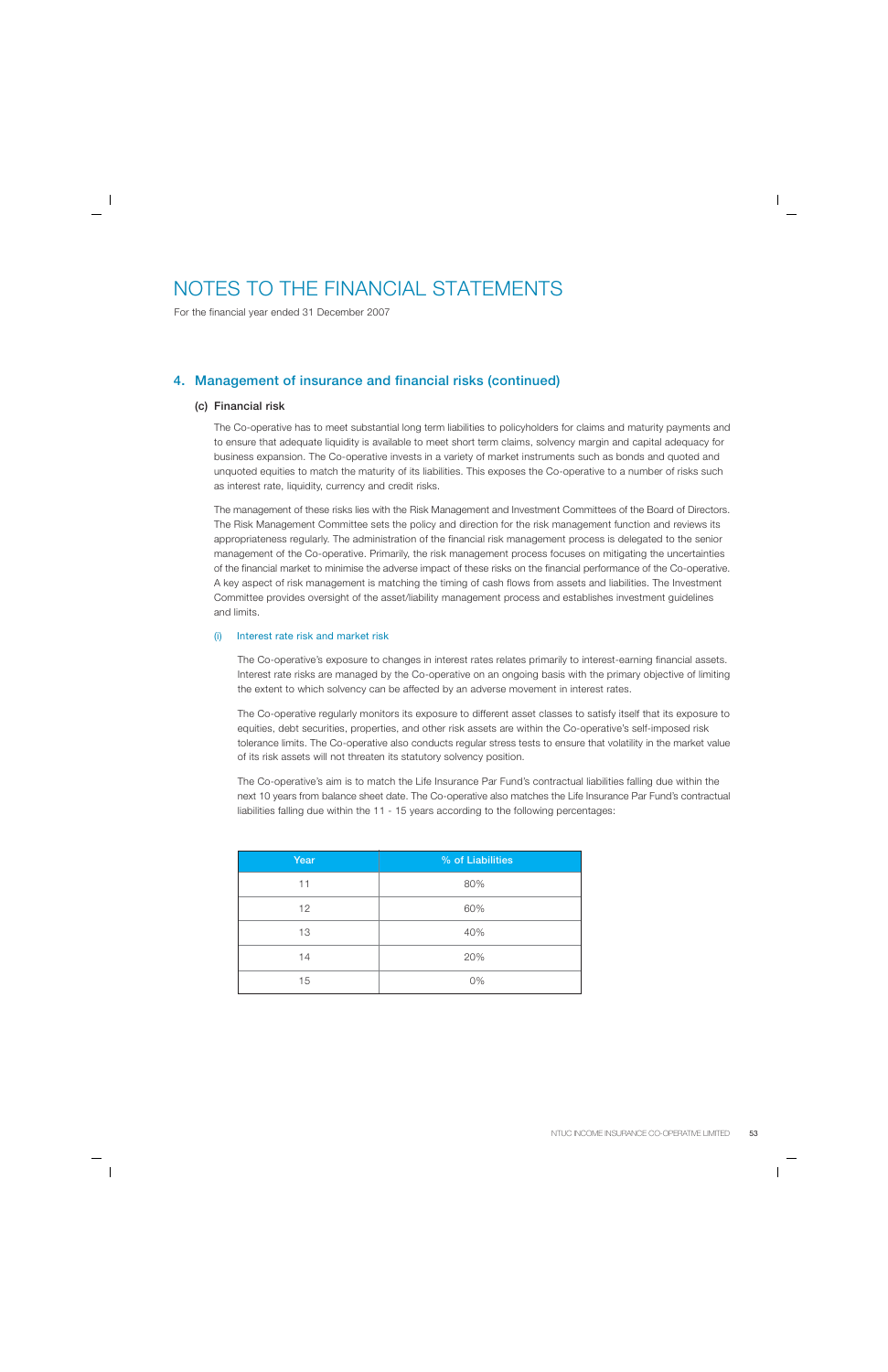For the financial year ended 31 December 2007

# **4. Management of insurance and financial risks (continued)**

# **(c) Financial risk (continued)**

## (i) Interest rate risk and market risk (continued)

The table below summarises the expected contractual liabilities falling due and the corresponding effective interest rates used to discount these liabilities at the balance sheet date. Correspondingly, it also summarises the value of interest-bearing assets falling due over the next 15 years, together with effective yield to maturity of these interest bearing assets.

### Life Participating Fund

|             | <b>Expected</b><br>contractual insurance<br>liabilities falling due<br>(S000) | <b>Effective interest</b><br>rate used for<br>discounting liabilities<br>(%) | Interest bearing<br>assets falling due<br>(S000) | <b>Effective yield</b><br>to maturity<br>(%) |
|-------------|-------------------------------------------------------------------------------|------------------------------------------------------------------------------|--------------------------------------------------|----------------------------------------------|
| $0-1$ years | 484.152                                                                       |                                                                              | 1,113,972                                        | 0.0                                          |
| 1-5 years   | 2,749,544                                                                     | 2.1                                                                          | 3,555,993                                        | 2.8                                          |
| 6-10 years  | 2.375.975                                                                     | 2.7                                                                          | 2,844,510                                        | 3.1                                          |
| 11-15 years | 1,344,018                                                                     | 3.4                                                                          | 561,599                                          | 3.3                                          |

The remaining liabilities are backed by equities, fixed income securities, loans and investment properties with a view to maximise long term returns, subject to acceptable volatility in market value.

### Life Insurance Non-Par Fund

Eldershield liabilities are currently not matched because the Co-operative expects the fund to be cash-flow positive for at least 10 years.

### Investment Linked Fund

Investment Linked Fund's liabilities are fully matched by the assets held in the respective ILP sub-funds.

### (ii) Liquidity risk

The Co-operative monitors its liquidity risk and maintains a level of cash and cash equivalents deemed adequate by management to finance its operations and to mitigate the effects of fluctuations in cash flows. Liquidity management requires the Co-operative to maintain a liquid position at all times to meet unexpected claims payments when they fall due and simultaneously holding an asset mix which meets the Co-operative's target return. The liquidity risk is minimised by a 60% allocation of total assets in local and foreign fixed income securities and cash.

### (iii) Currency risk

The Co-operative operates mainly in Singapore, with over 99% of its insurance liabilities denominated in Singapore Dollars.

The Co-operative mitigates potential foreign currency risks arising from its exposures to financial assets by superimposing over these foreign exchange exposures a foreign exchange overlay position, with the Singapore dollar trade weighted basket as the benchmark. The foreign exchange overlay is periodically rebalanced. The Co-operative limits its exposures to foreign exchange risk arising from foreign currency denominated bonds using foreign exchange forward contracts and currency swaps. This mitigates the risk that the fair value of these investments fluctuates as a result of changes in foreign exchange rates.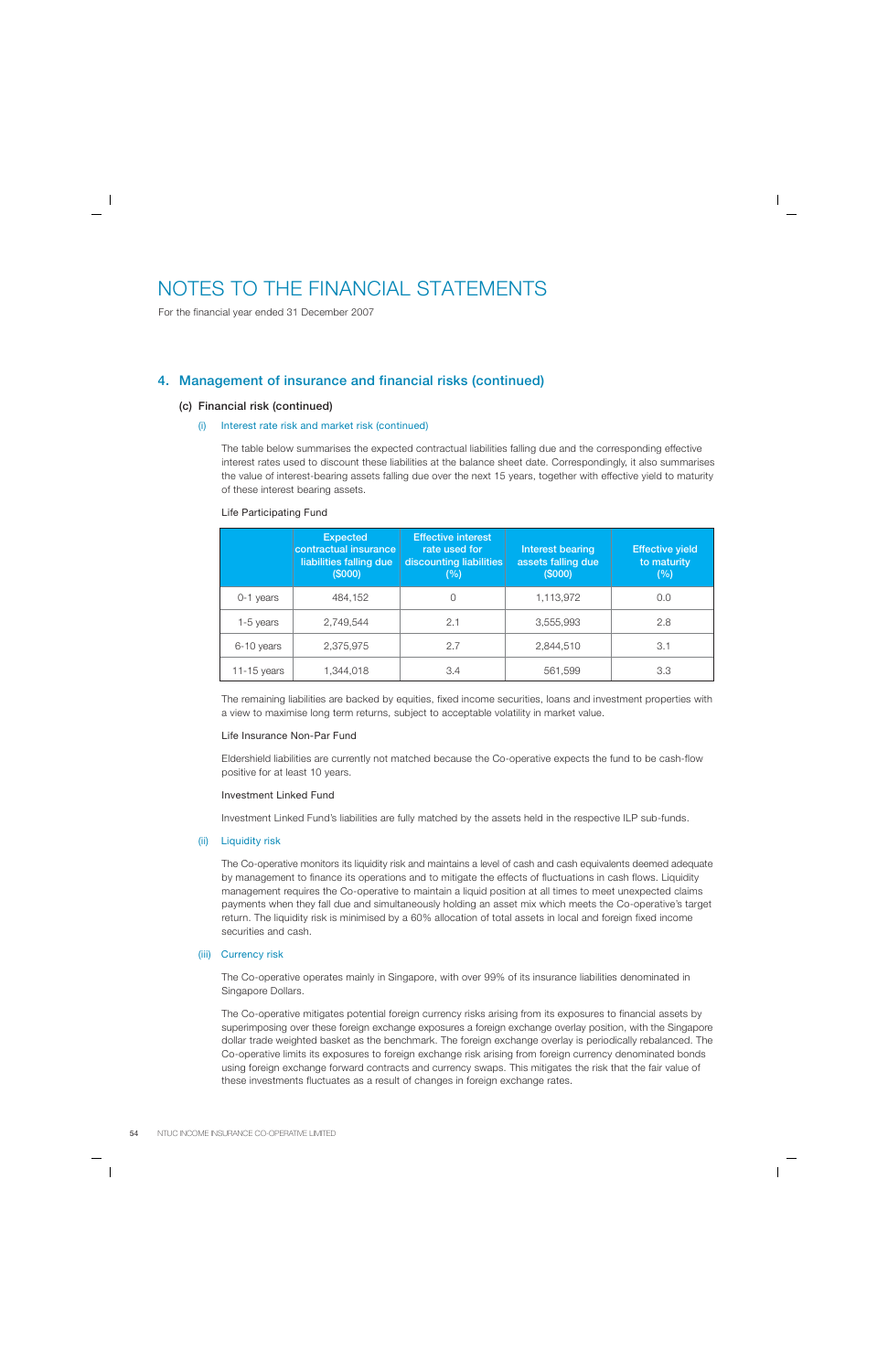For the financial year ended 31 December 2007

# **4. Management of insurance and financial risks (continued)**

# **(c) Financial risk (continued)**

# (iii) Currency risk (continued)

The following table presents the Co-operative's exposures to Singapore Dollars and major foreign currencies, presented in Singapore Dollar equivalent amounts as at:

| At 31 December 2007                                                                                                                                               | <b>SGD</b><br>\$000                            | <b>USD</b><br>\$000                   | <b>Euro</b><br>\$000             | <b>GBP</b><br>\$000             | <b>Others</b><br>\$000              | <b>Total</b><br>\$000                         |
|-------------------------------------------------------------------------------------------------------------------------------------------------------------------|------------------------------------------------|---------------------------------------|----------------------------------|---------------------------------|-------------------------------------|-----------------------------------------------|
| 2007                                                                                                                                                              |                                                |                                       |                                  |                                 |                                     |                                               |
| <b>Assets</b>                                                                                                                                                     |                                                |                                       |                                  |                                 |                                     |                                               |
| Property, plant and equipment                                                                                                                                     | 17,764                                         |                                       |                                  |                                 |                                     | 17,764                                        |
| Intangible assets                                                                                                                                                 | 5,893                                          |                                       |                                  |                                 |                                     | 5,893                                         |
| Investment properties                                                                                                                                             | 1,124,464                                      |                                       |                                  |                                 |                                     | 1,124,464                                     |
| Investment in subsidiaries                                                                                                                                        | 1,200                                          |                                       |                                  |                                 | 518                                 | 1,718                                         |
| Investment in associates                                                                                                                                          | 104,127                                        |                                       |                                  |                                 |                                     | 104,127                                       |
| Investments<br>- Equities<br>- Debt securities<br>- Collective Investment Schemes<br>Loans<br>Derivative financial instruments*<br>Reinsurers' share of insurance | 3,012,171<br>9,193,633<br>830,747<br>3,652,606 | 1,094,037<br>1,155,215<br>(1,752,499) | 324,796<br>437,417<br>(481, 390) | 150,529<br>92,091<br>(221, 265) | 1,829,450<br>460,059<br>(1,089,322) | 6,410,983<br>11,338,415<br>830,747<br>108,130 |
| contract provisions                                                                                                                                               | 24,982                                         |                                       |                                  |                                 |                                     | 24,982                                        |
| Insurance and other receivables                                                                                                                                   | 278,354                                        |                                       |                                  |                                 |                                     | 278,354                                       |
| Cash and cash equivalents                                                                                                                                         | 774,408                                        | 111,315                               | 4,082                            | 5,159                           | 124,161                             | 1,019,125                                     |
| <b>Total Assets</b>                                                                                                                                               | 19,020,349                                     | 608,068                               | 284,905                          | 26,514                          | 1,324,866                           | 21,264,702                                    |
| <b>Liabilities</b>                                                                                                                                                |                                                |                                       |                                  |                                 |                                     |                                               |
| Insurance contract provisions                                                                                                                                     | 19,003,787                                     |                                       |                                  |                                 |                                     | 19,003,787                                    |
| Investment contract provisions                                                                                                                                    | 248,686                                        |                                       |                                  |                                 |                                     | 248,686                                       |
| Insurance and other payables                                                                                                                                      | 518,264                                        |                                       |                                  |                                 |                                     | 518,264                                       |
| <b>Total Liabilities</b>                                                                                                                                          | 19,770,737                                     |                                       |                                  |                                 |                                     | 19,770,737                                    |

\* Presented as net position in foreign currency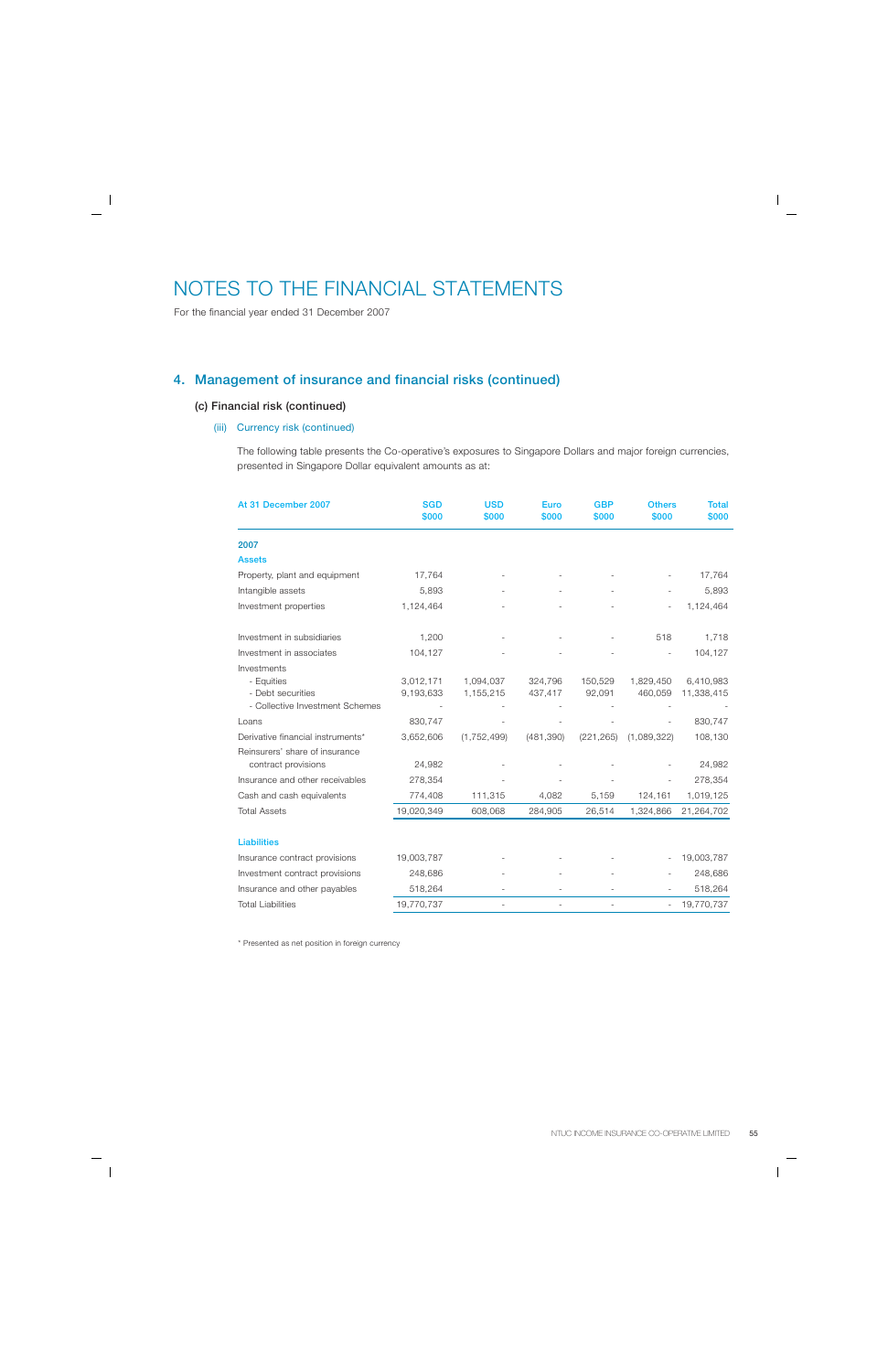For the financial year ended 31 December 2007

# **4. Management of insurance and financial risks (continued)**

# **(c) Financial risk (continued)**

# (iii) Currency risk (continued)

| At 31 December 2006                                                                                                                                                                                                                                                             | <b>SGD</b><br>\$000                                                                                     | <b>USD</b><br>\$000                                                   | <b>Euro</b><br>\$000                                 | <b>GBP</b><br>\$000                                | <b>Others</b><br>\$000                                               | <b>Total</b><br>\$000                                                                                 |
|---------------------------------------------------------------------------------------------------------------------------------------------------------------------------------------------------------------------------------------------------------------------------------|---------------------------------------------------------------------------------------------------------|-----------------------------------------------------------------------|------------------------------------------------------|----------------------------------------------------|----------------------------------------------------------------------|-------------------------------------------------------------------------------------------------------|
| 2006                                                                                                                                                                                                                                                                            |                                                                                                         |                                                                       |                                                      |                                                    |                                                                      |                                                                                                       |
| <b>Assets</b>                                                                                                                                                                                                                                                                   |                                                                                                         |                                                                       |                                                      |                                                    |                                                                      |                                                                                                       |
| Property, plant and equipment                                                                                                                                                                                                                                                   | 110,458                                                                                                 |                                                                       |                                                      |                                                    |                                                                      | 110,458                                                                                               |
| Intangible assets                                                                                                                                                                                                                                                               | 5,829                                                                                                   |                                                                       |                                                      |                                                    |                                                                      | 5,829                                                                                                 |
| Investment properties                                                                                                                                                                                                                                                           | 727,805                                                                                                 |                                                                       |                                                      |                                                    | 1,074                                                                | 728,879                                                                                               |
| Investment in subsidiaries                                                                                                                                                                                                                                                      | 3,275                                                                                                   |                                                                       |                                                      |                                                    | 518                                                                  | 3,793                                                                                                 |
| Investment in associates                                                                                                                                                                                                                                                        | 113,627                                                                                                 |                                                                       |                                                      |                                                    |                                                                      | 113,627                                                                                               |
| Investments<br>- Equities<br>- Debt securities<br>- Collective Investment Schemes<br>Loans<br>Derivative financial instruments*<br>Reinsurers' share of insurance<br>contract provisions<br>Insurance and other receivables<br>Cash and cash equivalents<br><b>Total Assets</b> | 2,217,001<br>7,566,524<br>639,273<br>866,298<br>1,827,852<br>18,859<br>169,496<br>796,722<br>15,063,019 | 1,014,140<br>1,520,156<br>59,960<br>(813, 246)<br>62,450<br>1,843,460 | 289,773<br>451,651<br>(257, 774)<br>3,093<br>486,743 | 157,689<br>66,539<br>(185, 555)<br>4,632<br>43,305 | 1,280,925<br>432,433<br>102,644<br>(549, 780)<br>26,585<br>1,294,399 | 4,959,529<br>10,037,303<br>801,877<br>866,298<br>21,497<br>18,859<br>169,496<br>893,482<br>18,730,926 |
| <b>Liabilities</b>                                                                                                                                                                                                                                                              |                                                                                                         |                                                                       |                                                      |                                                    |                                                                      |                                                                                                       |
| Insurance contract provisions                                                                                                                                                                                                                                                   | 16,633,666                                                                                              |                                                                       |                                                      |                                                    | 12,588                                                               | 16,646,254                                                                                            |
| Investment contract provisions                                                                                                                                                                                                                                                  | 160,185                                                                                                 |                                                                       |                                                      |                                                    |                                                                      | 160,185                                                                                               |
| Insurance and other payables                                                                                                                                                                                                                                                    | 470,493                                                                                                 |                                                                       |                                                      |                                                    |                                                                      | 470,493                                                                                               |
| <b>Total Liabilities</b>                                                                                                                                                                                                                                                        | 17,264,344                                                                                              |                                                                       |                                                      | $\overline{\phantom{a}}$                           | 12,588                                                               | 17,276,932                                                                                            |

\* Presented as net position in foreign currency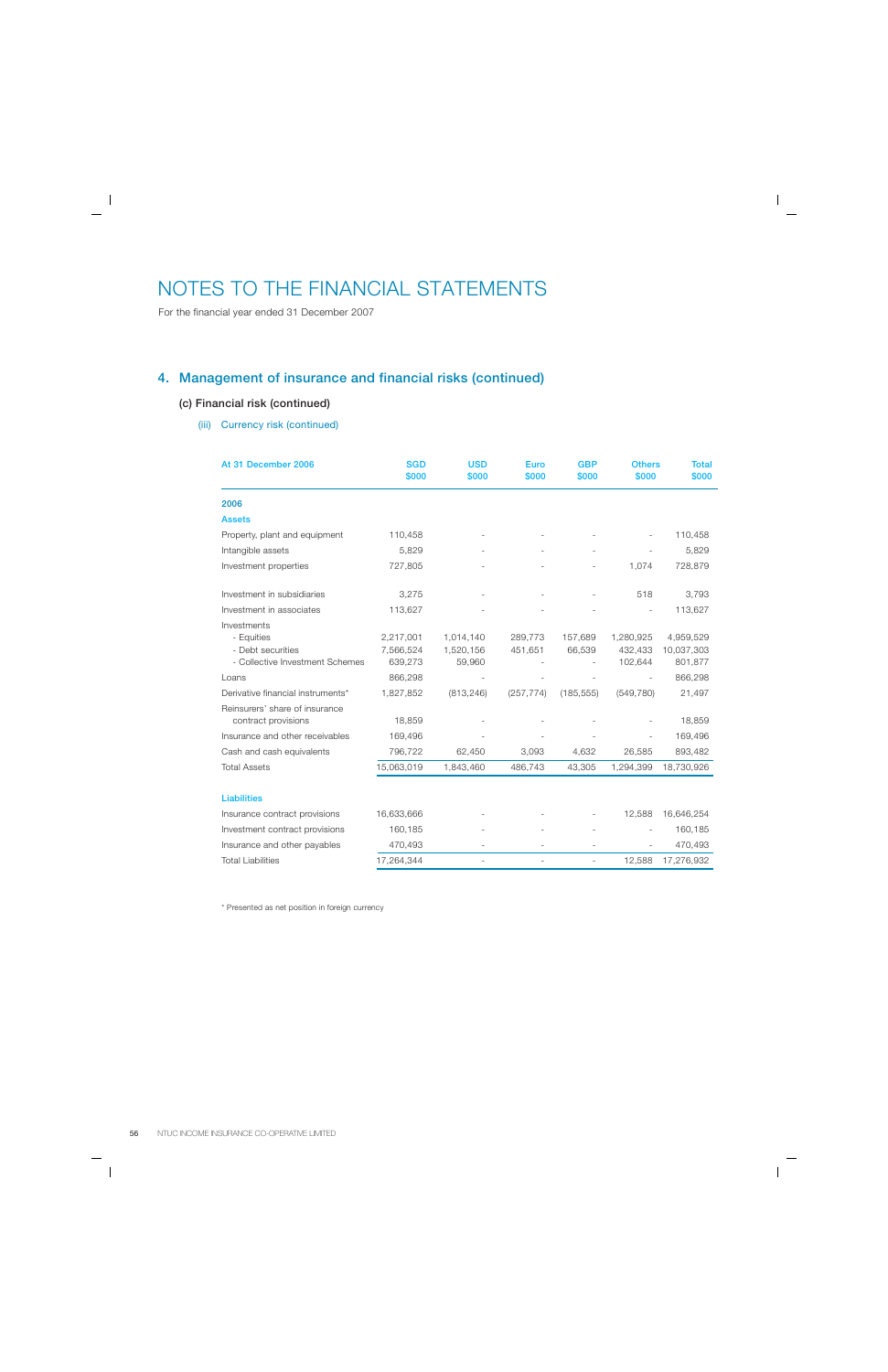For the financial year ended 31 December 2007

# **4. Management of insurance and financial risks (continued)**

## **(c) Financial risk (continued)**

#### (iv) Credit risk

Credit risk is the potential financial loss resulting from the failure of a customer or counterparty to settle its financial and contractual obligations to the Co-operative as and when they fall due.

The Co-operative is exposed to substantial credit risks through its fixed income investments. The Co-operative conducts regular stress tests to satisfy itself that its credit exposures are within the Co-operative's risk tolerance limits.

The Co-operative has established credit limits for its customers and intermediaries and monitors their balances; such parties are generally not rated.

Cash and deposits are placed with banks and financial institutions which are regulated and rated by rating agencies. Investments and transactions involving derivative financial instruments are allowed only with counterparties that are of high credit quality.

Ceded reinsurance contains credit risk, and such reinsurance assets are reported after deductions for known insolvencies and uncollectible items. The Co-operative monitors the financial condition of its reinsurers on an ongoing basis and reviews its reinsurance arrangements periodically. When selecting its reinsurers, the Cooperative considers their relative financial security. The security of the reinsurer is assessed based on public rating information.

At the balance sheet date, there is no significant concentration of credit risk and exposures are well spread. The maximum exposure to credit risk is represented by the carrying amount of each type of financial asset on the balance sheet and the settlement risks relating to the financial derivatives explained in these financial statements.

The Co-operative's exposure to credit risk relating to its financial assets is summarised below:

|                                           |                      |                     | <b>Financial Strength Ratings*</b>        |                    |                                            |                |
|-------------------------------------------|----------------------|---------------------|-------------------------------------------|--------------------|--------------------------------------------|----------------|
|                                           | Aaa to Aaa1<br>\$000 | Aa3 to Aa1<br>\$000 | A <sub>3</sub> to A <sub>a</sub><br>\$000 | Baa3 to A<br>\$000 | <b>Below Baa3</b><br>or not rated<br>\$000 | Total<br>\$000 |
| 2007                                      |                      |                     |                                           |                    |                                            |                |
| Debt securities:                          |                      |                     |                                           |                    |                                            |                |
| - Government securities                   | 5,629,837            | 151,468             | 32.041                                    | 9.000              | 790,560                                    | 6,612,906      |
| - Corporate bonds and<br>public authority | 639,099              | 820,010             | 1,026,860                                 | 129,300            | 2,110,239                                  | 4,725,508      |
| Loans                                     |                      |                     |                                           |                    | 830,747                                    | 830,747        |
| Total                                     | 6,268,936            | 971,478             | 1,058,901                                 | 138,300            | 3,731,546                                  | 12,169,161     |
| 2006                                      |                      |                     |                                           |                    |                                            |                |
| Debt securities:                          |                      |                     |                                           |                    |                                            |                |
| - Government securities                   | 4,756,803            |                     |                                           |                    |                                            | 4,756,803      |
| - Corporate bonds and<br>public authority | 1,169,280            | 484,525             | 1,329,757                                 | 329,593            | 1,967,345                                  | 5,280,500      |
| Loans                                     |                      |                     |                                           |                    | 866,298                                    | 866,298        |
| Total                                     | 5,926,083            | 484,525             | 1,329,757                                 | 329,593            | 2,833,643                                  | 10,903,601     |

\* Based on financial strength ratings from Moody's or equivalents.

#### Other financial assets and other financial liabilities

The carrying amounts of financial assets and other financial liabilities with a maturity of less than one year, carried at amortised cost, less any allowance for impairment losses, are assumed to approximate their fair values.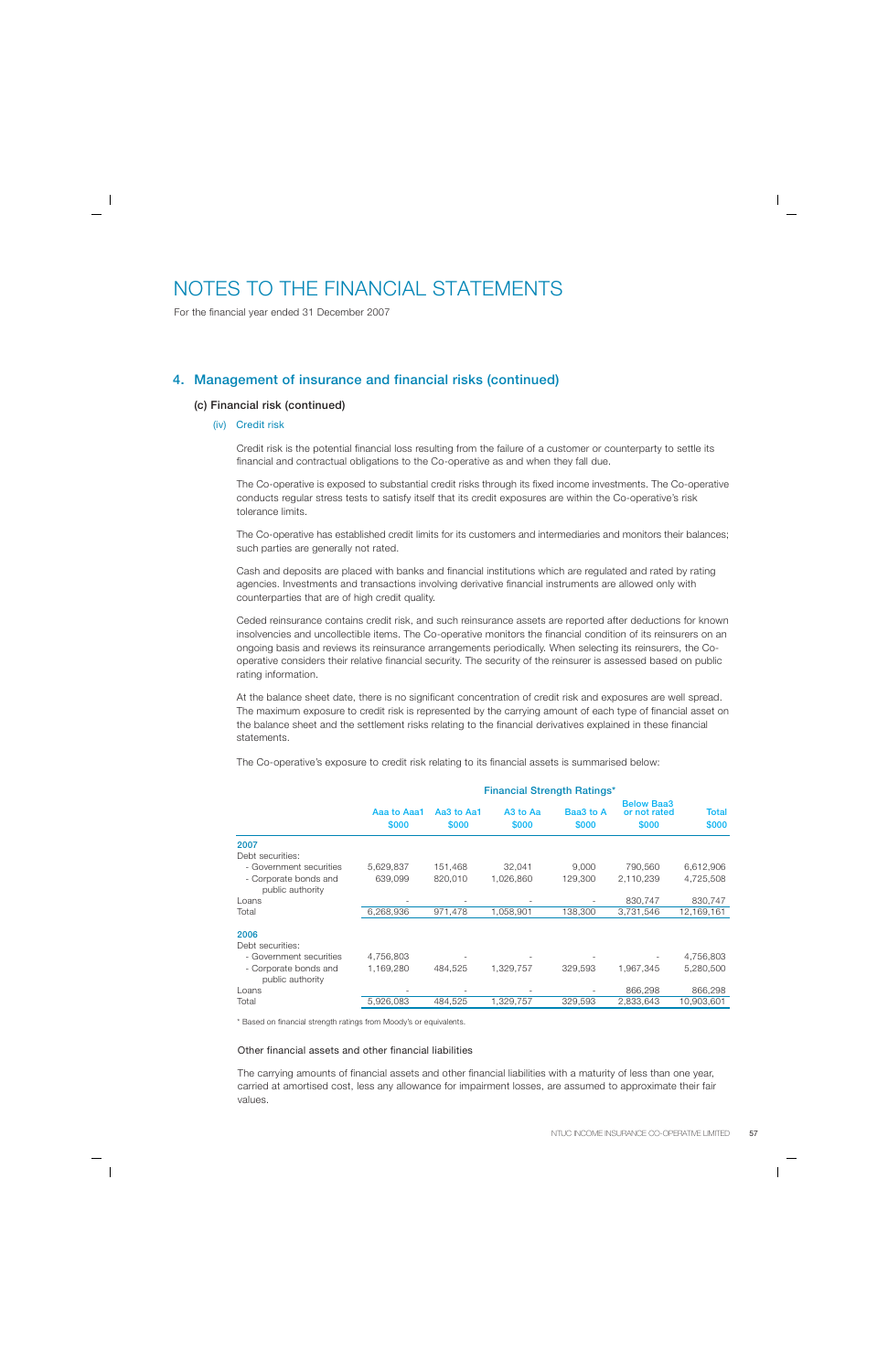For the financial year ended 31 December 2007

# **4. Management of insurance and financial risks (continued)**

## **(c) Financial risk (continued)**

## (v) Estimation of fair values

#### *Quoted equities and debt securities*

Valuation of quoted equity and debt securities are obtained from sources such as Bloomberg, Reuters and FT Interactive Data.

#### *Unquoted equities and funds*

Unquoted equities, including investments in private equity funds, are stated at cost less impairment losses as their fair values cannot be reliably measured.

### *Unquoted debt securities and Collateralised debt obligations ("CDOs")*

Unquoted debt securities are valued at the lowest bid prices obtained from several banks, such as Citibank, OCBC and HSBC.

The fair values of collateralised debt/loan obligations (CDOs/CLOs) are based on those provided by the issuer; the valuation techniques use discounted cash flows, information on credit ratings, default rates, recovery rates, interest rate curves, and other factors.

#### *Financial derivative instruments*

| <b>Type of derivatives</b> | <b>Valuation source</b> | <b>Valuation methodology</b>                                                                                     |
|----------------------------|-------------------------|------------------------------------------------------------------------------------------------------------------|
| Forward foreign exchange   | <b>Bloomberg</b>        | Forward analysis with reference to spot rates                                                                    |
| Interest rate swaps        | Fund manager            | Pricing model in Bloomberg that<br>uses yield curves and discounts cash flows<br>to present value- Swap Manager  |
| Swaptions                  |                         |                                                                                                                  |
| • underlying swaps         | Fund manager            | Pricing model in Bloomberg that<br>uses yield curves and discounts cash flows<br>to present value - Swap Manager |
| • options                  | Fund manager            | <b>Black Scholes model</b>                                                                                       |
| Bond forwards              | Fund manager            | Pricing model in Bloomberg that<br>uses valuation of bond and forward<br>pricing analysis                        |
| Currency options           | Fund manager            | Valuation based on implied volatility delta and<br>spot price reference                                          |
| Cross currency swaps       | Counterparties          | Discounted cash flow model                                                                                       |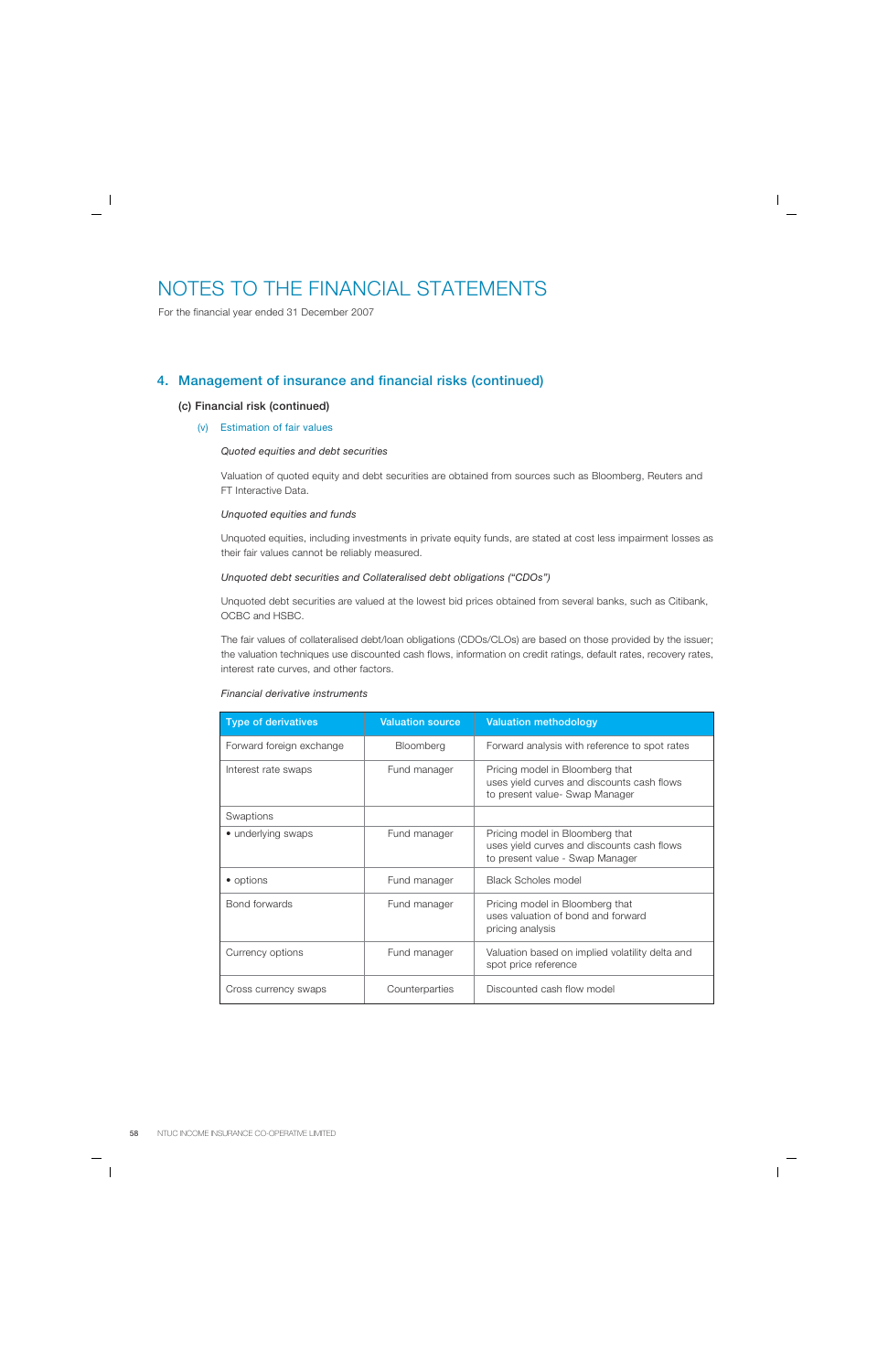For the financial year ended 31 December 2007

# **5. Property, plant and equipment**

# **Life Insurance Par Fund**

|                                               | <b>Property</b><br>under<br>development<br>\$000 | <b>Office</b><br>equipment<br>\$000 | <b>Furniture</b><br>and fittings<br>\$000 | <b>Computer</b><br>equipment<br>\$000 | <b>Motor</b><br>vehicles<br>\$000 | <b>Renovation</b><br>\$000 | <b>Total</b><br>\$000 |
|-----------------------------------------------|--------------------------------------------------|-------------------------------------|-------------------------------------------|---------------------------------------|-----------------------------------|----------------------------|-----------------------|
| 2007                                          |                                                  |                                     |                                           |                                       |                                   |                            |                       |
| <b>Cost</b>                                   |                                                  |                                     |                                           |                                       |                                   |                            |                       |
| At 1<br>January 2007                          | 101,158                                          | 4,929                               | 5,690                                     | 21,161                                | 445                               | 6,174                      | 139,557               |
| Additions                                     | 1,751                                            | 602                                 | 1,099                                     | 3,014                                 | 293                               | 6,562                      | 13,321                |
| <b>Disposals</b>                              |                                                  | (22)                                |                                           | (435)                                 | (277)                             | (1)                        | (735)                 |
| Transfer to investment properties<br>(Note 7) | (102,909)                                        |                                     |                                           |                                       |                                   |                            | (102,909)             |
| At 31 December 2007                           | $\overline{\phantom{a}}$                         | 5,509                               | 6,789                                     | 23,740                                | 461                               | 12,735                     | 49,234                |
| <b>Accumulated depreciation</b>               |                                                  |                                     |                                           |                                       |                                   |                            |                       |
| At 1 January 2007                             | -                                                | 3,453                               | 4,422                                     | 15,711                                | 293                               | 5,220                      | 29,099                |
| Charge for the year                           | ٠                                                | 591                                 | 537                                       | 1,089                                 | 63                                | 665                        | 2,945                 |
| <b>Disposals</b>                              | -                                                | (18)                                | $\overline{\phantom{a}}$                  | (410)                                 | (145)                             | (1)                        | (574)                 |
| At 31 December 2007                           | $\overline{\phantom{a}}$                         | 4,026                               | 4,959                                     | 16,390                                | 211                               | 5,884                      | 31,470                |
| Carrying amount<br>At 31 December 2007        | ۰                                                | 1,483                               | 1,830                                     | 7,350                                 | 250                               | 6,851                      | 17,764                |

|                                        | <b>Property</b><br>under<br>development<br>\$000 | <b>Office</b><br>equipment<br>\$000 | <b>Furniture</b><br>and fittings<br>\$000 | <b>Computer</b><br>equipment<br>\$000 | <b>Motor</b><br>vehicles<br>\$000 | <b>Renovation</b><br>\$000 | Total<br>\$000 |
|----------------------------------------|--------------------------------------------------|-------------------------------------|-------------------------------------------|---------------------------------------|-----------------------------------|----------------------------|----------------|
| 2006                                   |                                                  |                                     |                                           |                                       |                                   |                            |                |
| Cost                                   |                                                  |                                     |                                           |                                       |                                   |                            |                |
| At 1 January 2006                      | 71,031                                           | 4,346                               | 5,059                                     | 17,674                                | 505                               | 7,704                      | 106,319        |
| Additions                              | 30,127                                           | 587                                 | 631                                       | 3,720                                 | 185                               |                            | 35,250         |
| <b>Disposals</b>                       |                                                  | (4)                                 | $\overline{\phantom{a}}$                  | (233)                                 | (245)                             | (1,530)                    | (2,012)        |
| At 31 December 2006                    | 101,158                                          | 4,929                               | 5,690                                     | 21,161                                | 445                               | 6,174                      | 139,557        |
| <b>Accumulated depreciation</b>        |                                                  |                                     |                                           |                                       |                                   |                            |                |
| At 1 January 2006                      | $\overline{\phantom{a}}$                         | 2,835                               | 4,020                                     | 12,063                                | 490                               | 4,808                      | 24,216         |
| Charge for the year                    | ٠                                                | 620                                 | 402                                       | 3,871                                 | 48                                | 412                        | 5,353          |
| <b>Disposals</b>                       | -                                                | (2)                                 | $\overline{\phantom{m}}$                  | (223)                                 | (245)                             | $\overline{\phantom{a}}$   | (470)          |
| At 31 December 2006                    | $\overline{\phantom{a}}$                         | 3,453                               | 4,422                                     | 15,711                                | 293                               | 5,220                      | 29,099         |
| Carrying amount<br>At 31 December 2006 | 101,158                                          | 1,476                               | 1,268                                     | 5,450                                 | 152                               | 954                        | 110,458        |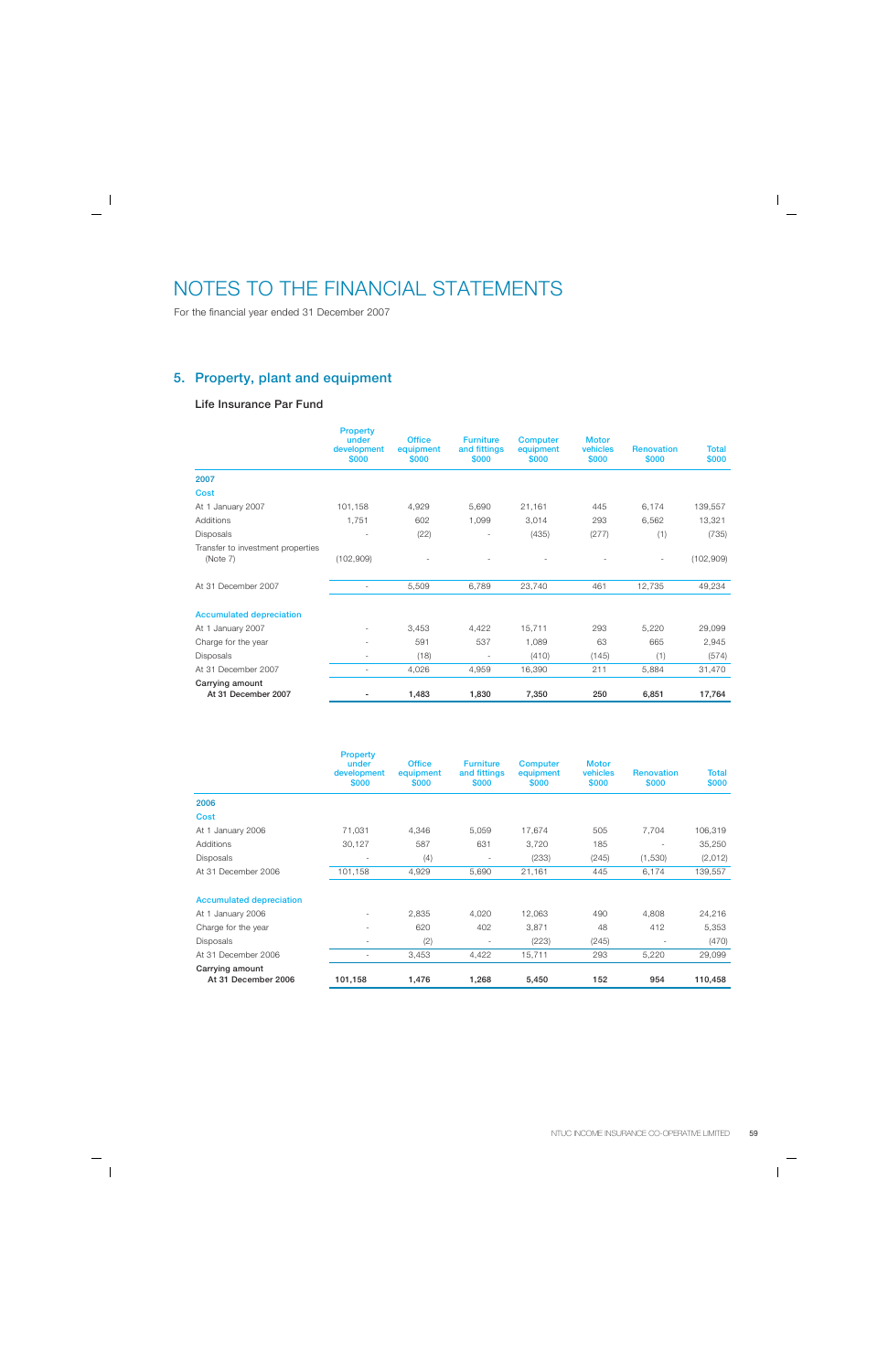For the financial year ended 31 December 2007

# **6. Intangible assets**

## **Life Insurance Par Fund**

|                                                                        | 2007<br>\$000  | 2006<br>\$000 |
|------------------------------------------------------------------------|----------------|---------------|
| Cost                                                                   |                |               |
| At 1 January                                                           | 8,402          | 6,963         |
| Additions                                                              | 3,554          | 1,439         |
| At 31 December                                                         | 11,956         | 8,402         |
| <b>Accumulated amortisation</b><br>At 1 January<br>Charge for the year | 2,573<br>3,490 | 2,424<br>149  |
| At 31 December                                                         | 6,063          | 2,573         |
| Carrying amount at 31 December                                         | 5,893          | 5,829         |

# **7. Investment properties**

# **Life Insurance Par Fund**

|                                                          | 2007<br>\$000 | 2006<br>\$000 |
|----------------------------------------------------------|---------------|---------------|
| At 1 January                                             | 728,879       | 668.685       |
| Transfer from plant, property and equipment (Note 5)     | 102.909       |               |
| Net fair value recognised in the profit and loss account | 292.676       | 60,194        |
|                                                          |               |               |
| At 31 December                                           | 1,124,464     | 728,879       |
|                                                          |               |               |

Investment properties are carried at fair values at the balance sheet date as determined by independent professional valuers. Valuations are made annually based on the properties' fair market values using the direct sale comparison and income approach.

All investment properties belong to the Life Insurance Par Fund. These properties are held for the purpose of capital appreciation and rental income.

The following amounts are recognised in the profit and loss account.

|                                                                    | 2007<br>\$000 | 2006<br>\$000 |
|--------------------------------------------------------------------|---------------|---------------|
| Rental income<br>Direct operating expenses arising from investment | 50.783        | 43.448        |
| properties that generated rental income                            | (14, 339)     | (15.512)      |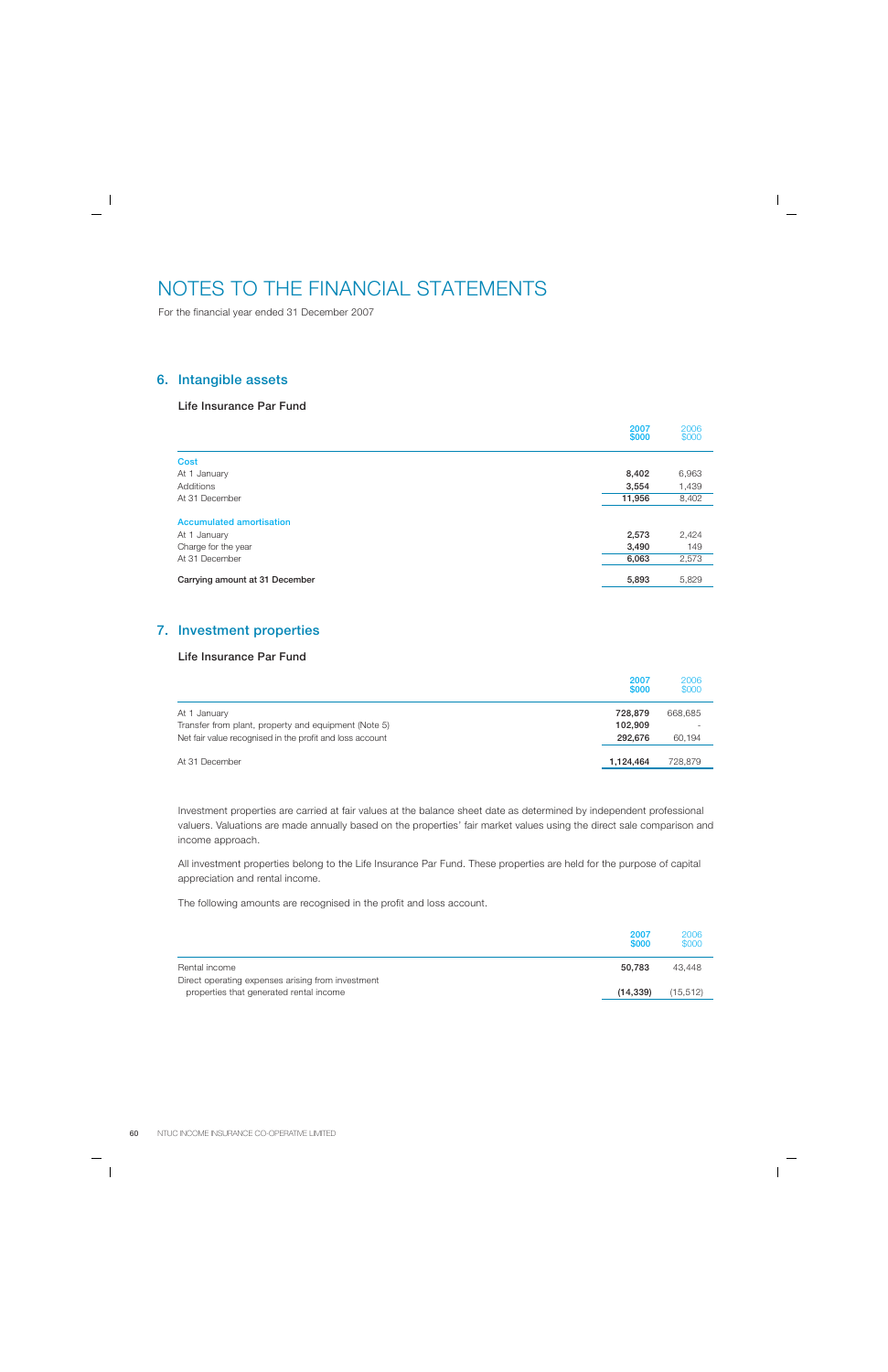For the financial year ended 31 December 2007

# **8. Investment in subsidiaries**

The subsidiaries of the Co-operative, all incorporated in Singapore and having their place of business in Singapore, at 31 December 2007 are as follows:

| <b>Name</b>                                                        | <b>Principal activities</b>                                      |                       | Interest held by<br><b>Co-operative</b> | <b>Cost of investments</b> |               |
|--------------------------------------------------------------------|------------------------------------------------------------------|-----------------------|-----------------------------------------|----------------------------|---------------|
|                                                                    |                                                                  | 2007<br>$\frac{9}{6}$ | 2006<br>$\%$                            | 2007<br>\$000              | 2006<br>\$000 |
| <b>Life Insurance Par Fund</b>                                     |                                                                  |                       |                                         |                            |               |
| NTUC Income International Pte Ltd                                  | Investment holding                                               | 100                   | 100                                     | 10,000                     | 10,000        |
| NTUC Co-operatives Suzhou<br>Investments Pte Ltd                   | Investment holding                                               | 74                    | 74                                      | 3,776                      | 3,776         |
| Allowance for impairment                                           |                                                                  |                       |                                         | (13, 258)                  | (13, 258)     |
|                                                                    |                                                                  |                       |                                         | 518                        | 518           |
| <b>Shareholders' Fund</b><br>NTUC Income Enterprises Pte Ltd (NIE) | Operator of retail and fitness<br>centres and advertising agency | 100                   | 100                                     | 1,079                      | 7,000         |
| NTUC Income Car Co-operative Ltd                                   | Car sharing                                                      | 100                   | 100                                     | 1,200                      | 1,200         |
| NTUC Income Asset Management Ltd                                   | Investment management                                            | 100                   | 100                                     | #                          | #             |
| Snow Venture Pte Ltd                                               | Operator of entertainment centre                                 |                       | 70                                      |                            | 2,100         |
| Allowance for impairment                                           |                                                                  |                       |                                         | (1,079)                    | (7,025)       |
|                                                                    |                                                                  |                       |                                         | 1,200                      | 3,275         |
|                                                                    |                                                                  |                       |                                         | 1,718                      | 3,793         |

As at 31 December 2007, investments in subsidiaries held through NTUC Income Enterprises Pte Ltd (NIE), a 100% owned subsidiary of the Co-operative, are as follows:

| <b>Name</b>                                                                                                      | <b>Principal activities</b>                                | Interest held by NIE |           |               | Cost of investments |
|------------------------------------------------------------------------------------------------------------------|------------------------------------------------------------|----------------------|-----------|---------------|---------------------|
|                                                                                                                  |                                                            | 2007<br>$\%$         | 2006<br>% | 2007<br>\$000 | 2006<br>\$000       |
| NTUC Income e-Remit Pte Ltd<br>(formerly known as NTUC Income<br>e-Finance Pte Ltd & Singapore<br>Dress Pte Ltd) | Operator of retail business                                | 100                  | 100       | 2,658         | 2,658               |
| NTUC Income Travel Pte Ltd                                                                                       | Travel agency and tour operator                            | 100                  | 100       | 1.000         | 1.000               |
| I-Map Pte Ltd                                                                                                    | Electronic directories                                     | 100                  | 100       | #             | #                   |
| e-Lifestyle (S) Ltd                                                                                              | Development of Web applications                            | 100                  | 100       | #             | #                   |
| Income Dotcom Ltd                                                                                                | General electronic-<br>Commerce business                   | 100                  | 100       | #             | #                   |
| Big Trumpet Ltd                                                                                                  | Create, establish and maintain<br>electronic commerce club | 100                  | 100       | #             | #                   |
|                                                                                                                  |                                                            |                      |           | 3.658         | 3.658               |

*# Cost of investment is less than \$1,000.*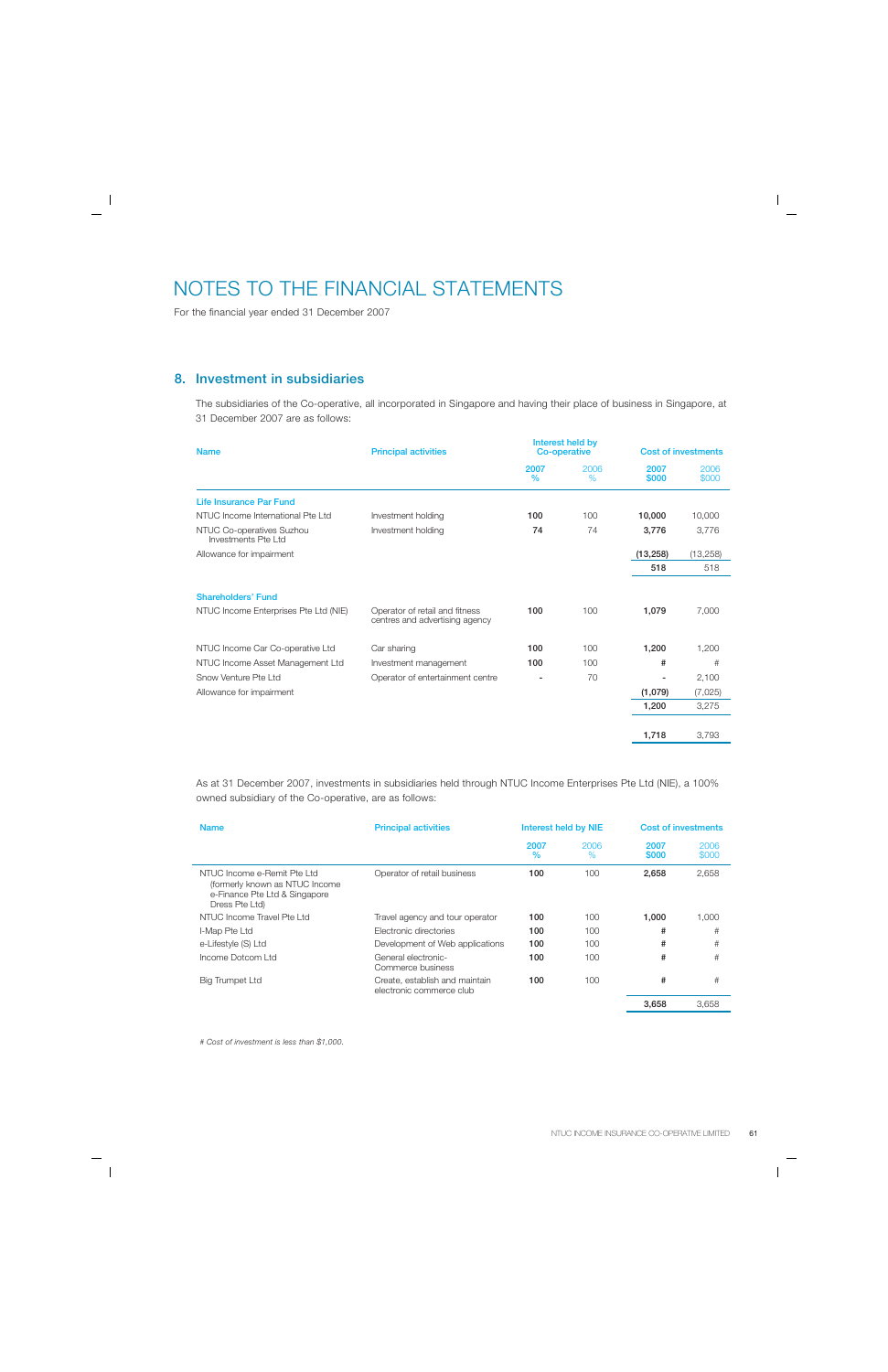For the financial year ended 31 December 2007

# **8. Investment in subsidiaries (continued)**

Movements in allowance for impairment losses are as follows:

|                                | 2007<br>\$000 | 2006<br>\$000            |
|--------------------------------|---------------|--------------------------|
| <b>Life Insurance Par Fund</b> |               |                          |
| At 1 January and 31 December   | 13,258        | 13,258                   |
|                                |               |                          |
| <b>Shareholders' Fund</b>      |               |                          |
| At 1 January                   | 7,025         | 7,025                    |
| Accumulated losses written off | (5,946)       | $\overline{\phantom{a}}$ |
| At 31 December                 | 1,079         | 7,025                    |
|                                |               |                          |

No consolidated accounts have been presented as the amounts involved are immaterial relative to the core insurance business of the Co-operative. The share of the results and attributable net tangible assets or liabilities of the subsidiaries are as follows:

|                                                          |                                                    | 2007                                                                                | 2006                                               |                                                                               |  |
|----------------------------------------------------------|----------------------------------------------------|-------------------------------------------------------------------------------------|----------------------------------------------------|-------------------------------------------------------------------------------|--|
|                                                          | Share of<br>profit/(loss)<br>for the year<br>\$000 | Share of<br>attributable<br>net tangible<br>assets/<br>(liabilities)<br><b>SOOO</b> | Share of<br>profit/(loss)<br>for the year<br>\$000 | Share of<br>attributable<br>net tangible<br>assets/<br>(liabilities)<br>\$000 |  |
| <b>Life Insurance Par Fund</b>                           |                                                    |                                                                                     |                                                    |                                                                               |  |
| NTUC Income International Pte Ltd                        | 2,479                                              | (15, 108)                                                                           | 3,426                                              | (17,586)                                                                      |  |
| NTUC Co-operatives Suzhou Investments Pte Ltd            | 233                                                | 3,871                                                                               | 1,839                                              | 4,917                                                                         |  |
| <b>Shareholders' Fund</b>                                |                                                    |                                                                                     |                                                    |                                                                               |  |
| NTUC Income Enterprises Pte Ltd                          | 1,865                                              | 3,929                                                                               | 827                                                | 1,906                                                                         |  |
| NTUC Income Car Co-operative Ltd                         | (106)                                              | 2,085                                                                               | (200)                                              | 2,203                                                                         |  |
| NTUC Income Asset Management Ltd                         |                                                    | (20)                                                                                |                                                    | (20)                                                                          |  |
| Snow Venture Pte Ltd                                     |                                                    |                                                                                     | (228)                                              | 98                                                                            |  |
| <b>Held through NTUC Income Enterprises Pte Ltd</b>      |                                                    |                                                                                     |                                                    |                                                                               |  |
| NTUC Income e-Remit Pte Ltd (formerly known as           |                                                    |                                                                                     |                                                    |                                                                               |  |
| NTUC Income e-Finance Pte Ltd & Singapore Dress Pte Ltd) |                                                    | 15                                                                                  |                                                    | 15                                                                            |  |
| NTUC Income Travel Pte Ltd                               |                                                    | 30                                                                                  |                                                    | 30                                                                            |  |
| I-Map Pte Ltd                                            |                                                    | (129)                                                                               |                                                    | (15)                                                                          |  |
| e-Lifestyle (S) Ltd                                      |                                                    | (189)                                                                               |                                                    | (15)                                                                          |  |
| Income Dotcom Ltd                                        |                                                    | (4)                                                                                 |                                                    | (11)                                                                          |  |
| <b>Big Trumpet Ltd</b>                                   | 69                                                 | (2, 106)                                                                            | (186)                                              | (1,996)                                                                       |  |
|                                                          | 4,540                                              | (7,626)                                                                             | 5,478                                              | (10, 474)                                                                     |  |

Allowance is made in recognition of impairment in the value of investments which is other than temporary, determined on an individual investment basis.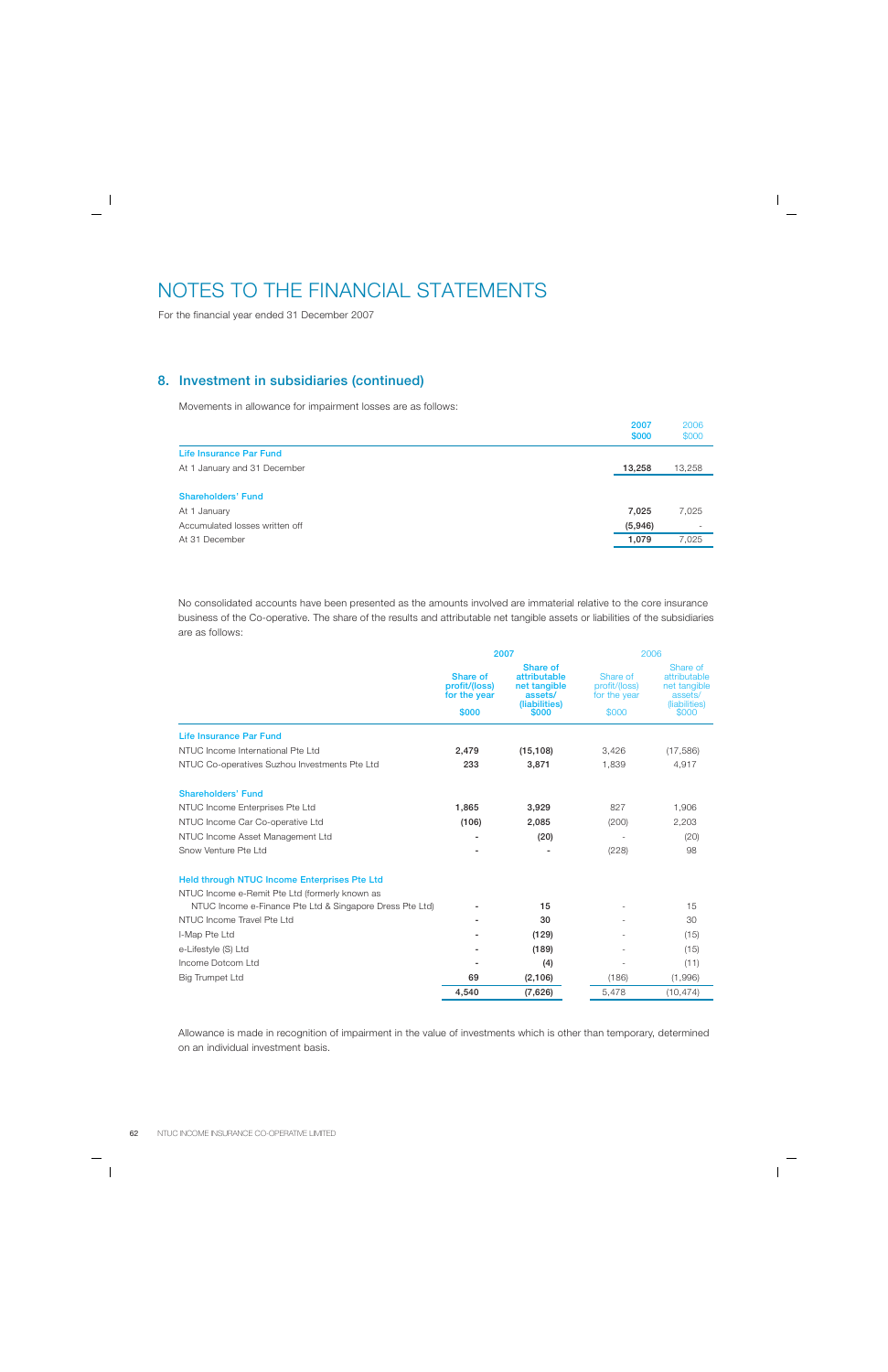For the financial year ended 31 December 2007

# **8. Investment in subsidiaries (continued)**

### **Disposals**

#### Snow Venture Pte Ltd

During the year, the Co-operative sold its entire shareholdings in Snow Venture Pte Ltd to Science Centre Holdings Pte Ltd for a consideration of S\$1. On disposal, the difference between the disposal proceeds and the carrying amount of the investment is recognised as a loss of \$2.1million in the profit and loss account.

### Call Centre One Pte Ltd

Call Centre One Pte Ltd became a directly owned subsidiary of the Co-operative on 1 September 2007 as part of the Co-operative's re-structuring and divestment plans. Previously, it operated as a business division of NTUC Income Enterprises Pte Ltd, a wholly owned subsidiary of the Cooperative. In September 2007, NTUC Income Enterprises Pte Ltd agreed to transfer the Call Centre One business, as a going concern to the Co-operative for a sale consideration of \$0.8million. In October 2007, the Cooperative divested 70% of its shareholdings in Call Centre One Pte Ltd to RE Holdings Private Limited for a consideration of \$0.5million. The difference between the disposal proceeds and the carrying amounts of the investments is recognised as a loss of \$0.03million in the profit and loss account.

After the disposal of 70% shareholdings, Call Centre One Pte Ltd is accounted for as an associate (Note 9).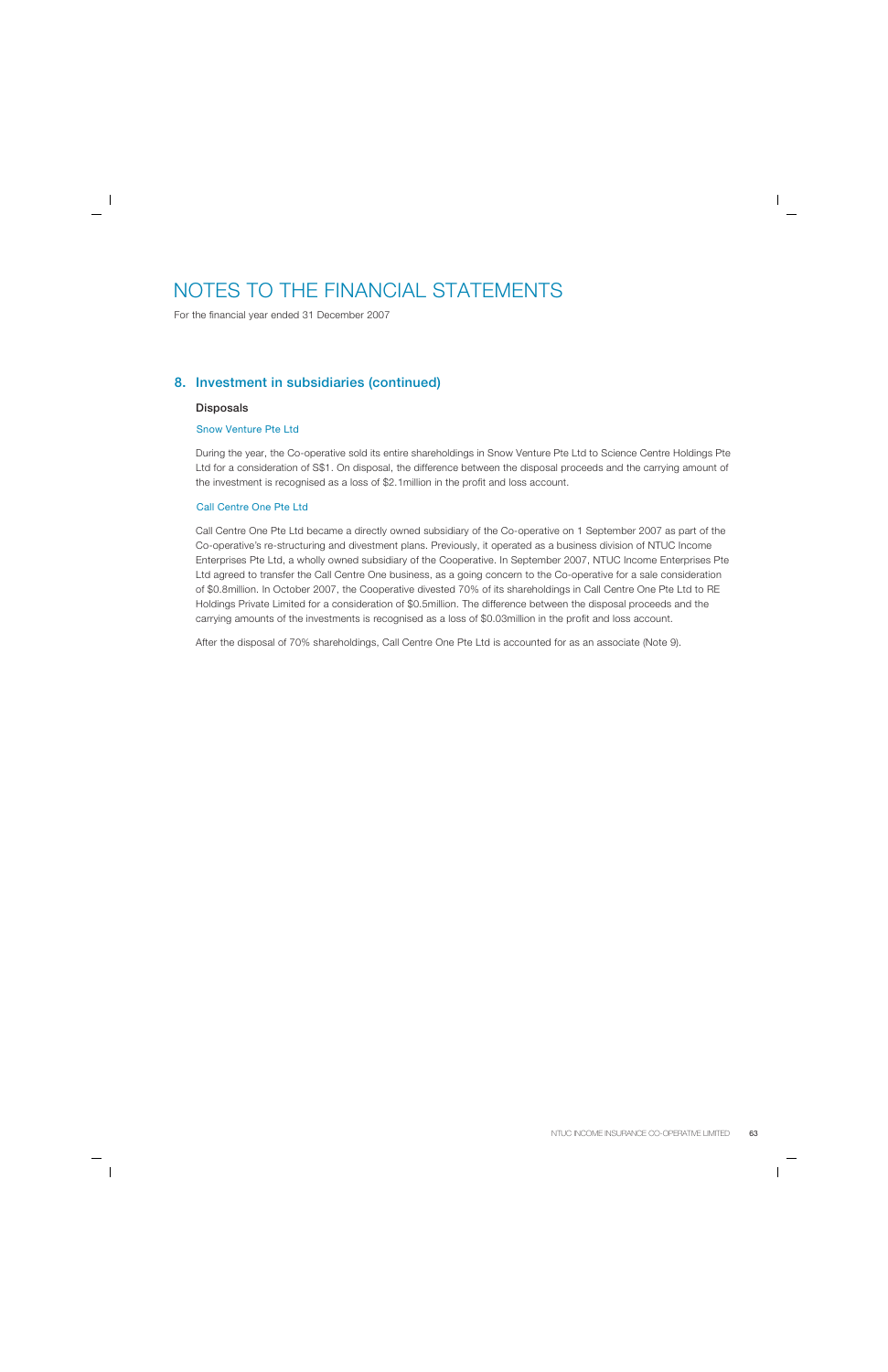For the financial year ended 31 December 2007

# **9. Investment in associates**

The investment in associates is as follows:

| Name of company                                                                                | <b>Country of</b><br>incorporation | <b>Principal</b><br><b>activities</b>                                                         |                          | Interest held by<br><b>Co-operative</b> |               | <b>Cost of investments</b> |
|------------------------------------------------------------------------------------------------|------------------------------------|-----------------------------------------------------------------------------------------------|--------------------------|-----------------------------------------|---------------|----------------------------|
|                                                                                                |                                    |                                                                                               | 2007<br>$\%$             | 2006<br>%                               | 2007<br>\$000 | 2006<br>\$000              |
| Life Insurance Par Fund                                                                        |                                    |                                                                                               |                          |                                         |               |                            |
| Falcon-Air Holdings Pte Ltd                                                                    | Singapore                          | Investment holding                                                                            | 23                       | 23                                      | 2,150         | 2.150                      |
| MegaTalk Pte Ltd                                                                               | Singapore                          | Provision of internet<br>phone solutions                                                      | 40                       | 40                                      | 200           | 200                        |
| NTUC Choice Homes Co-operative Ltd                                                             | Singapore                          | Property development                                                                          | 25                       | 25                                      | 20,000        | 20,000                     |
| Savu Properties Ltd                                                                            | Singapore                          | Property development                                                                          | $\overline{\phantom{a}}$ | 25                                      |               | 9,500                      |
| One Marina Property Services Pte Ltd<br>(formerly known as SLF Management<br>Services Pte Ltd) | Singapore                          | Provision of facility<br>management, project<br>management, marketing<br>and leasing services | 20                       | 20                                      | 580           | 580                        |
| Vicom Assessment Centre Pte Ltd                                                                | Singapore                          | Provision of motor<br>assessment services                                                     | 25                       | 25                                      | 125           | 125                        |
| Asia Pacific Investment Company No. 2 Ltd                                                      | Singapore                          | Properties investment                                                                         | 21                       | 21                                      | 61,172        | 61,172                     |
|                                                                                                |                                    |                                                                                               |                          |                                         | 84,227        | 93,727                     |
| Less allowance for impairment                                                                  |                                    |                                                                                               |                          |                                         | (100)         | (100)                      |
|                                                                                                |                                    |                                                                                               |                          |                                         | 84,127        | 93,627                     |
| <b>Shareholders' Fund</b>                                                                      |                                    |                                                                                               |                          |                                         |               |                            |
| Call Centre One Pte Ltd                                                                        | Singapore                          | Provision of Call<br>Centre services                                                          | 30                       |                                         | 238           |                            |
| Less allowance for impairment                                                                  |                                    |                                                                                               |                          |                                         | (238)         |                            |
|                                                                                                |                                    |                                                                                               |                          |                                         |               |                            |
| <b>General Insurance Fund</b>                                                                  |                                    |                                                                                               |                          |                                         |               |                            |
| ACAL Holdings Pte Ltd<br>Total                                                                 | Singapore                          | Investment holding                                                                            | 26                       | 26                                      | 20,000        | 20,000                     |
|                                                                                                |                                    |                                                                                               |                          |                                         | 104,127       | 113,627                    |

Movements in allowance for impairment losses are as follows:

|                                | 2007<br>\$000 | 2006<br>\$000 |
|--------------------------------|---------------|---------------|
| <b>Life Insurance Par Fund</b> |               |               |
| At 1 January                   | 100           |               |
| Allowance made during the year |               | 100           |
| At 31 December                 | 100           | 100           |
| <b>Shareholders' Fund</b>      |               |               |
| At 1 January                   |               |               |
| Allowance made during the year | 238           |               |
| At 31 December                 | 238           |               |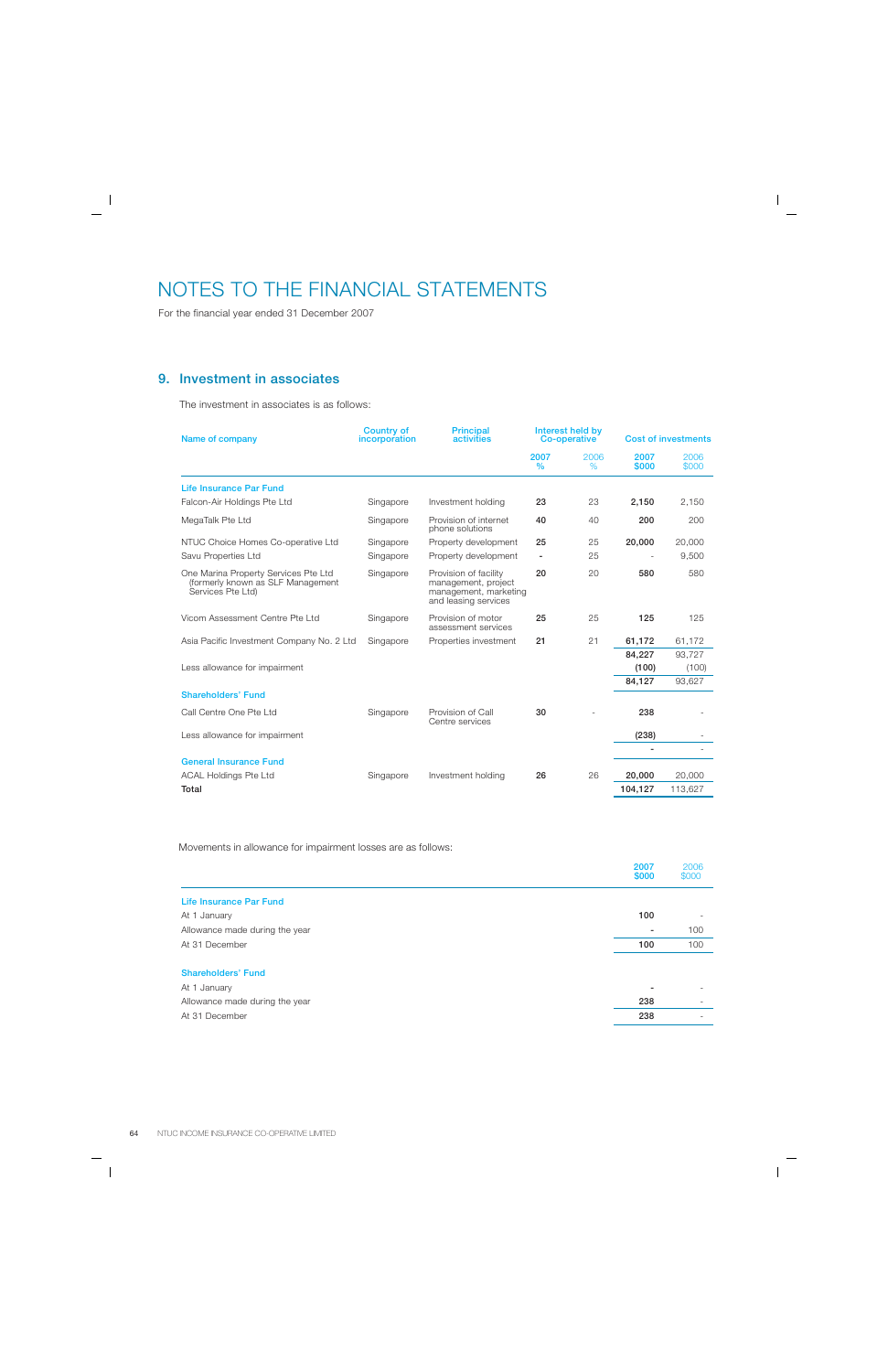For the financial year ended 31 December 2007

# **9. Investment in associates (continued)**

The investment in associates has not been equity accounted for as the amounts involved are immaterial relative to the core insurance business of the Co-operative. The share of the results and attributable net tangible assets or liabilities of the associates are as follows:

|                                                                                             | 2007                                               |                                                                                      |                                                    | 2006                                                                          |  |  |
|---------------------------------------------------------------------------------------------|----------------------------------------------------|--------------------------------------------------------------------------------------|----------------------------------------------------|-------------------------------------------------------------------------------|--|--|
|                                                                                             | Share of<br>profit/(loss)<br>for the year<br>\$000 | <b>Share of</b><br>attributable<br>net tangible<br>assets/<br>(liabilities)<br>\$000 | Share of<br>profit/(loss)<br>for the year<br>\$000 | Share of<br>attributable<br>net tangible<br>assets/<br>(liabilities)<br>\$000 |  |  |
| <b>Life Insurance Par Fund</b>                                                              |                                                    |                                                                                      |                                                    |                                                                               |  |  |
| Falcon-Air Holdings Pte Ltd                                                                 | 17                                                 | 3,188                                                                                | (42)                                               | 3,177                                                                         |  |  |
| MegaTalk Pte Ltd                                                                            | (10)                                               | 94                                                                                   | (10)                                               | 96                                                                            |  |  |
| NTUC Choice Homes Co-operative Ltd                                                          | 7,880                                              | 69,883                                                                               | 1,549                                              | 61,214                                                                        |  |  |
| Savu Properties Ltd                                                                         |                                                    |                                                                                      | 11,649                                             | 16,688                                                                        |  |  |
| One Marina Property Services Pte Ltd<br>(formerly known as SLF Management Services Pte Ltd) | 334                                                | 1,624                                                                                | 203                                                | 1,237                                                                         |  |  |
| Vicom Assessment Centre Pte Ltd                                                             | 4                                                  | 361                                                                                  | (107)                                              | 357                                                                           |  |  |
| Asia Pacific Investment Company No 2 Ltd                                                    | 21,018                                             | 129,955                                                                              | 7,459                                              | 101,000                                                                       |  |  |
| <b>Shareholders' Fund</b>                                                                   |                                                    |                                                                                      |                                                    |                                                                               |  |  |
| Call Centre One Pte Ltd                                                                     | 31                                                 | (51)                                                                                 |                                                    |                                                                               |  |  |
| <b>General Insurance Fund</b>                                                               |                                                    |                                                                                      |                                                    |                                                                               |  |  |
| <b>ACAL Holdings Pte Ltd</b>                                                                | 314                                                | 20,337                                                                               | 426                                                | 20,543                                                                        |  |  |
|                                                                                             | 29,588                                             | 225,391                                                                              | 21,127                                             | 204,312                                                                       |  |  |

Allowance is made in recognition of impairment in the value of investments which is other than temporary, determined on an individual investment basis.

### **Disposals**

During the year, the Co-operative divested its 25% holdings in Savu Properties Ltd for a consideration of \$38.8million. On disposal, the difference between the disposal proceeds and the carrying amount of the investment is recognised as a gain of \$29.3million in the profit and loss account.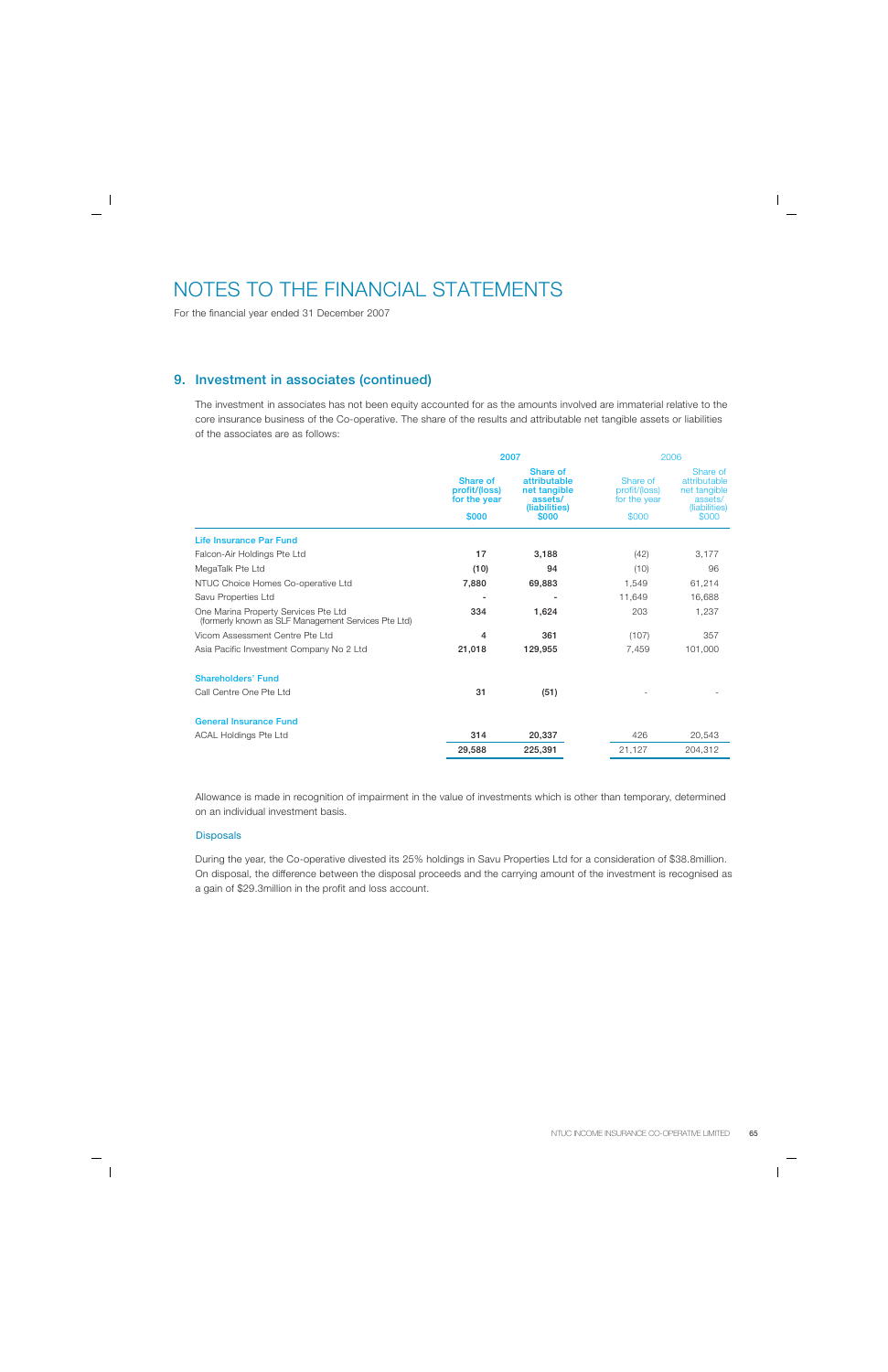For the financial year ended 31 December 2007

# **10.Other financial assets**

|                                                                         |                                                      | 2007                                                     |                                              |                                                     |                                                  |                |
|-------------------------------------------------------------------------|------------------------------------------------------|----------------------------------------------------------|----------------------------------------------|-----------------------------------------------------|--------------------------------------------------|----------------|
|                                                                         | Life<br><b>Insurance</b><br><b>Par Fund</b><br>\$000 | Life<br><b>Insurance</b><br><b>Non Par Fund</b><br>\$000 | Investment<br>Linked<br><b>Fund</b><br>\$000 | General<br><b>Insurance</b><br><b>Fund</b><br>\$000 | <b>Share</b><br>holders'<br><b>Fund</b><br>\$000 | Total<br>\$000 |
| Investments designated at fair<br>value through profit or loss          |                                                      |                                                          |                                              |                                                     |                                                  |                |
| Quoted equities and funds                                               | 4,654,051                                            | 174,254                                                  | 826,656                                      |                                                     | 439,794                                          | 6,094,755      |
| Debt securities                                                         | 9,004,513                                            | 1,005,903                                                | 422,942                                      | 882,334                                             | 22,723                                           | 11,338,415     |
| Total investments designated<br>at fair value through<br>profit or loss | 13,658,564                                           | 1,180,157                                                | 1,249,598                                    | 882,334                                             | 462,517                                          | 17,433,170     |
| <b>Available-for-sale investments</b>                                   |                                                      |                                                          |                                              |                                                     |                                                  |                |
| Unquoted equities and funds                                             | 312,767                                              |                                                          |                                              | 3,007                                               | 454                                              | 316,228        |
| <b>Total investments</b>                                                | 13,971,331                                           | 1,180,157                                                | 1,249,598                                    | 885,341                                             | 462,971                                          | 17,749,398     |
|                                                                         |                                                      |                                                          |                                              |                                                     |                                                  |                |
| To be settled within 12 months                                          | 1,166,300                                            | 128,052                                                  | 76,168                                       | 122,791                                             |                                                  | 1,493,311      |
| To be settled after 12 months                                           | 12,805,031                                           | 1,052,105                                                | 1,173,430                                    | 762,550                                             | 462,971                                          | 16,256,087     |
|                                                                         | 13,971,331                                           | 1,180,157                                                | 1,249,598                                    | 885,341                                             | 462,971                                          | 17,749,398     |

# **Fair value of Collateralised Debt Obligations ("CDOs")**

Included in the debt securities held by Life Insurance Par Fund as at 31 December 2007 are the following Collateralised Debt Obligations ("CDOs"):

|                                   | <b>Asset Backed</b><br>Securities ("ABS")<br>\$ million | <b>Others</b><br>\$ million | <b>Total</b><br>\$ million |
|-----------------------------------|---------------------------------------------------------|-----------------------------|----------------------------|
| Cost                              | 245                                                     | 240                         | 485                        |
| Fair value change                 | (245)                                                   | (97)                        | (342)                      |
| Fair value as at 31 December 2007 |                                                         | 143                         | 143                        |

The underlying assets of ABS CDOs are mainly 2004 and 2005 vintage US residential mortgage-backed securities ("RMBS"), including sub-prime RMBS. The remaining CDOs comprise mainly collateralised loans obligations ("CLOs") where the underlying assets are primarily commercial loans.

The Co-operative accounts for its CDO exposures on a fair-value basis with all changes in fair value recorded in the profit and loss account. The Co-operative's CDO exposures are subject to valuation based on management's best estimates of facts and circumstances as of the date of these financial statements. The best estimates incorporate a variety of inputs, including indicative pricing quotes received from vendor banks using their respective valuation methodology, the performance of related credit derivatives based on sub-prime mortgages and other corporate loan exposures, cash flow data on interest servicing, interest and collateralization covers on specific CDO tranches and credit rating developments of the CDO tranches.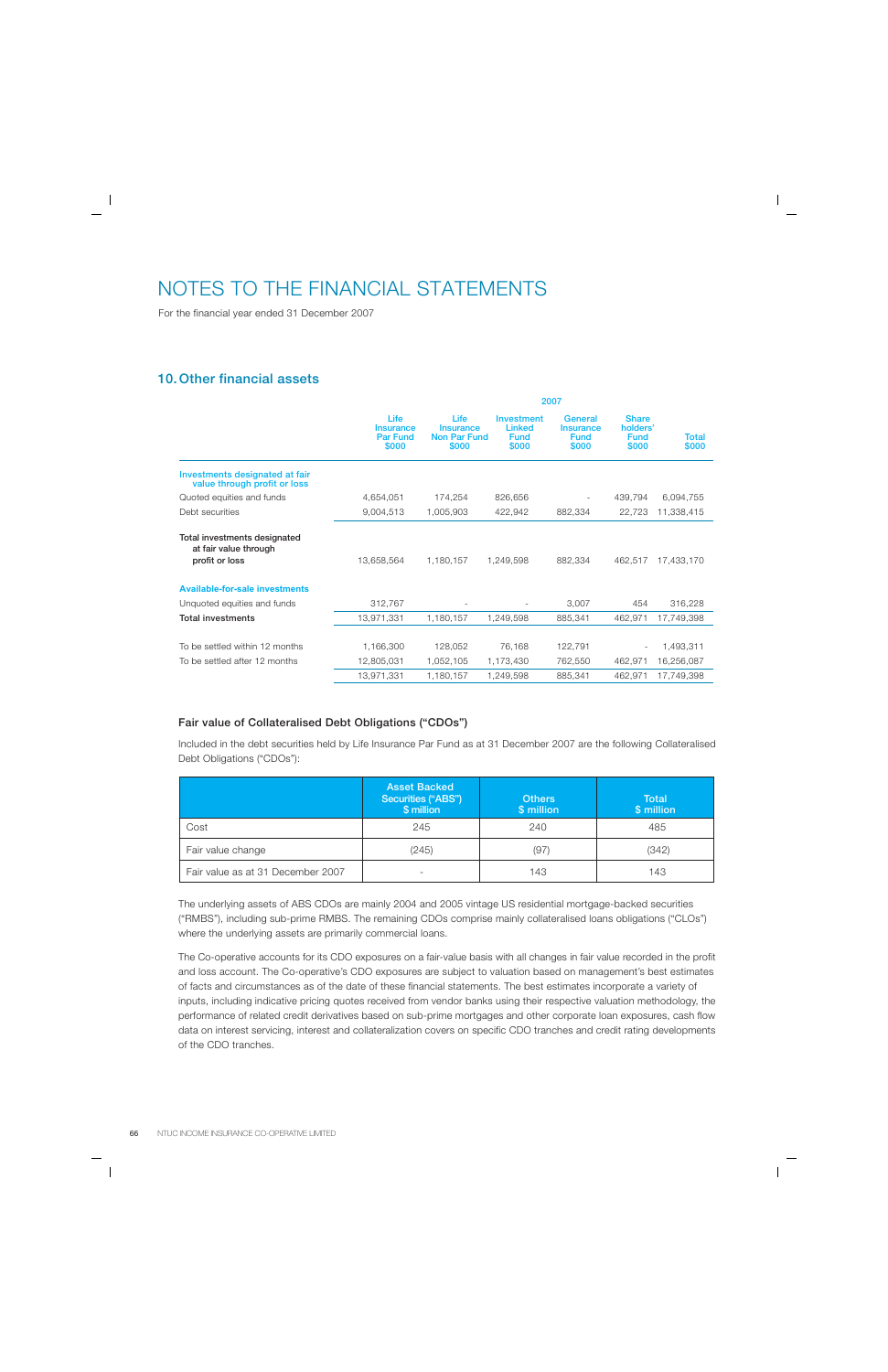For the financial year ended 31 December 2007

# **10.Other financial assets (continued)**

# **Fair value of Collateralised Debt Obligations ("CDOs") (continued)**

In this regard, the Co-operative may make adjustments to price quotes received based on the above factors to determine the estimated fair value of the CDO exposures as at the balance sheet date. While the Co-operative believes that the methodology used to value these exposures is reasonable, the methodology is subject to continuing refinement and modification, including as a result of market developments.

Based on the valuation methodology applied by the Co-operative, management has adjusted the fair value of each of the ABS CDO tranche to a nominal amount of US\$1. The Co-operative has also considered the contagion effect from the US sub-prime RMBS market on the CLOs and has made further impairment provisions through a mark-down to the indicative quotes provided by the vendor banks to arrive at its considered fair values.

|                                                                         |                                               |                                                   |                                                     | 2006                                         |                                                  |                |
|-------------------------------------------------------------------------|-----------------------------------------------|---------------------------------------------------|-----------------------------------------------------|----------------------------------------------|--------------------------------------------------|----------------|
|                                                                         | Life<br>Insurance<br><b>Par Fund</b><br>\$000 | Life<br>Insurance<br><b>Non Par Fund</b><br>\$000 | Investment<br><b>Linked</b><br><b>Fund</b><br>\$000 | General<br>Insurance<br><b>Fund</b><br>\$000 | <b>Share</b><br>holders'<br><b>Fund</b><br>\$000 | Total<br>\$000 |
| Investments designated at fair<br>value through profit or loss          |                                               |                                                   |                                                     |                                              |                                                  |                |
| Quoted equities and funds                                               | 4,368,173                                     | 138,820                                           | 718,365                                             | 258,541                                      | 61,328                                           | 5,545,227      |
| Debt securities                                                         | 7,888,922                                     | 816,854                                           | 347,525                                             | 596,366                                      | 387,636                                          | 10,037,303     |
| Total investments designated<br>at fair value through<br>profit or loss | 12,257,095                                    | 955,674                                           | 1,065,890                                           | 854,907                                      | 448.964                                          | 15,582,530     |
| <b>Available-for-sale investments</b>                                   |                                               |                                                   |                                                     |                                              |                                                  |                |
| Unquoted equities and funds                                             | 210,956                                       |                                                   |                                                     | 5,122                                        | 100                                              | 216,178        |
| <b>Total investments</b>                                                | 12,468,051                                    | 955,674                                           | 1,065,890                                           | 860,029                                      | 449,064                                          | 15,798,708     |
|                                                                         |                                               |                                                   |                                                     |                                              |                                                  |                |
| To be settled within 12 months                                          | 536,657                                       | 154,559                                           | 37,798                                              | 39,982                                       | 61,724                                           | 830,720        |
| To be settled after 12 months                                           | 11,931,394                                    | 801,115                                           | 1,028,092                                           | 820,047                                      | 387,340                                          | 14,967,988     |
|                                                                         | 12,468,051                                    | 955,674                                           | 1,065,890                                           | 860,029                                      | 449,064                                          | 15,798,708     |

Debt securities held by Life Insurance Par Fund in 2006 included \$24.4million of Singapore Government Securities which were segregated assets of the surplus account maintained in accordance with Insurance (Valuation and Capital) Regulations 2004. In 2007, cash and cash equivalents are the segregated assets of the surplus account maintained in accordance with the Regulations (refer to Note 16).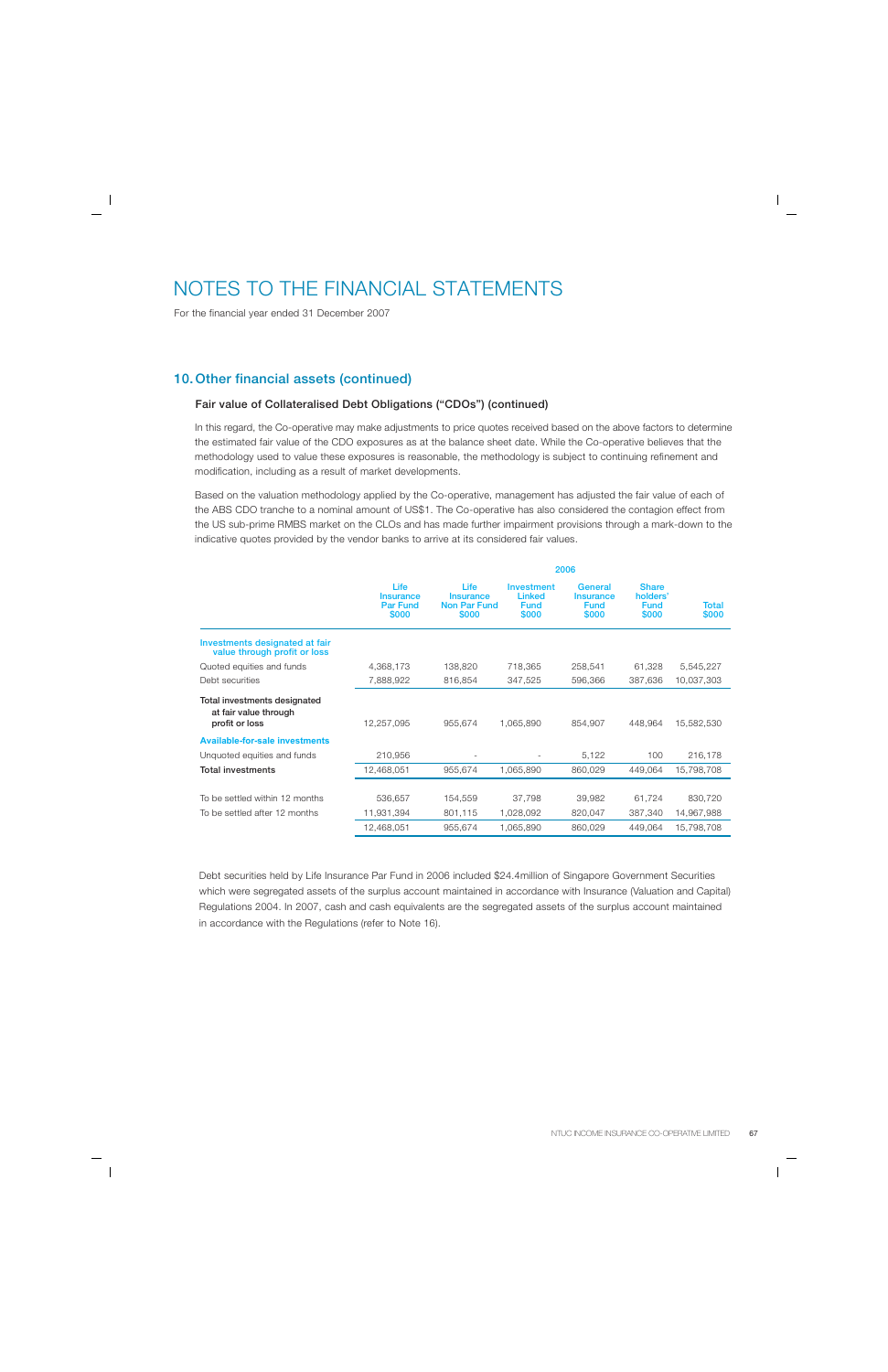For the financial year ended 31 December 2007

# **10.Other financial assets (continued)**

## **Life Insurance Par Fund**

## Loans of quoted equities to financial institutions

During the year, the Co-operative was a participating lender of a Securities Lending Program administered by a financial institution acting as an agent. The agent collected cash and other securities from borrowers as collateral, and this collateral will be at an agreed percentage above the market value of the securities lent out. Marking to market of collateral was performed every business day by the agent and the borrower was required to deliver additional collateral when necessary. Income earned from the investment of cash collateral and loan fees for loans collateralised by non-cash collateral were distributed to the participating lenders by the agent.

The fair value of the Co-operative's share of the collateral in cash and other securities received by the agent as at 31 December 2007 was \$59.1million (2006: \$44.7 million). These collateral were in respect of equity investments designated as fair value through profit or loss, which were lent to financial institutions. The fair values of these equity investments were \$56.2million (2006: \$42.2 million) at 31 December 2007.

# **Shareholders' Fund**

## Singapore government securities

Included in debt securities of Shareholders' Fund is \$1.3 million (2006: \$1.3 million) with nominal value of \$1.2 million (2006: \$1.2 million) in Singapore government securities deposited with the Monetary Authority of Singapore as statutory deposits under the Insurance Act for the life and general insurance businesses.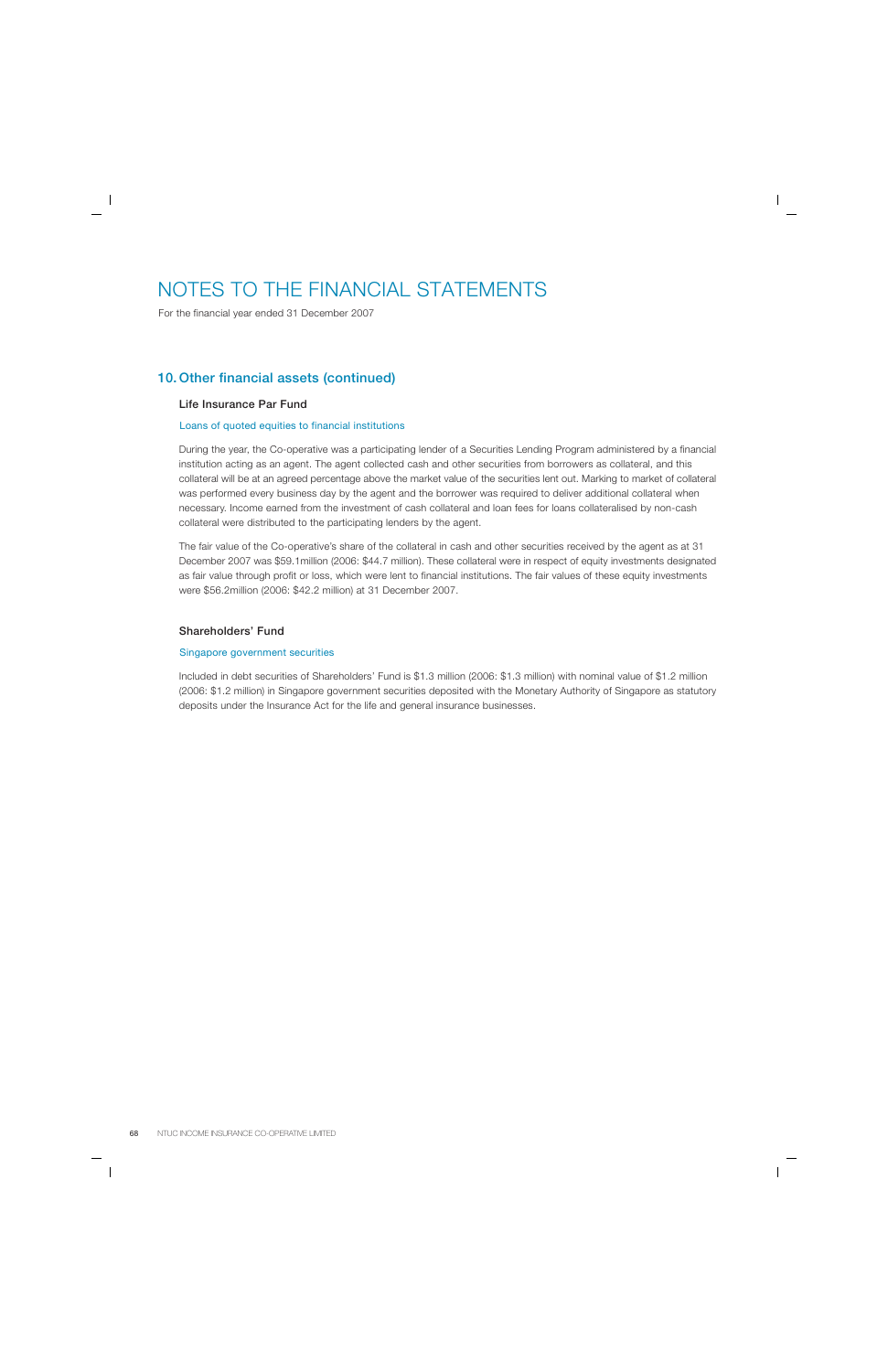For the financial year ended 31 December 2007

# **11.Loans**

|                                | 2007                                                 |                                                          |                                                            |                                                     |                                                  |                       |  |
|--------------------------------|------------------------------------------------------|----------------------------------------------------------|------------------------------------------------------------|-----------------------------------------------------|--------------------------------------------------|-----------------------|--|
|                                | Life<br><b>Insurance</b><br><b>Par Fund</b><br>\$000 | Life<br><b>Insurance</b><br><b>Non Par Fund</b><br>\$000 | <b>Investment</b><br><b>Linked</b><br><b>Fund</b><br>\$000 | General<br><b>Insurance</b><br><b>Fund</b><br>\$000 | <b>Share</b><br>holders'<br><b>Fund</b><br>\$000 | <b>Total</b><br>\$000 |  |
| Term loans to corporations     |                                                      |                                                          |                                                            |                                                     |                                                  |                       |  |
| - secured                      | 74,837                                               | $\overline{\phantom{a}}$                                 | ٠                                                          |                                                     | ٠                                                | 74,837                |  |
| - unsecured                    | 105                                                  | $\overline{\phantom{a}}$                                 | ۰                                                          | ۰                                                   | ٠                                                | 105                   |  |
| Consumer loans                 | 220,645                                              | $\overline{\phantom{a}}$                                 | ۰                                                          | 2,126                                               | 41                                               | 222,812               |  |
| Loans on policies              | 537,750                                              |                                                          | ۰                                                          | $\overline{\phantom{a}}$                            |                                                  | 537,750               |  |
| Impairment loss                | (4, 719)                                             | $\overline{\phantom{a}}$                                 | $\overline{\phantom{0}}$                                   | (38)                                                |                                                  | (4, 757)              |  |
|                                | 828,618                                              |                                                          |                                                            | 2,088                                               | 41                                               | 830,747               |  |
| To be settled within 12 months | 44,810                                               |                                                          |                                                            | 1,170                                               | 11                                               | 45,991                |  |
| To be settled after 12 months  | 783,808                                              | $\overline{\phantom{a}}$                                 |                                                            | 918                                                 | 30                                               | 784,756               |  |
|                                | 828,618                                              | $\overline{\phantom{a}}$                                 |                                                            | 2,088                                               | 41                                               | 830,747               |  |

|                                |                                                      | 2006                                              |                                                     |                                                     |                                                  |                       |  |
|--------------------------------|------------------------------------------------------|---------------------------------------------------|-----------------------------------------------------|-----------------------------------------------------|--------------------------------------------------|-----------------------|--|
|                                | Life<br><b>Insurance</b><br><b>Par Fund</b><br>\$000 | Life<br>Insurance<br><b>Non Par Fund</b><br>\$000 | Investment<br><b>Linked</b><br><b>Fund</b><br>\$000 | General<br><b>Insurance</b><br><b>Fund</b><br>\$000 | <b>Share</b><br>holders'<br><b>Fund</b><br>\$000 | <b>Total</b><br>\$000 |  |
| Term loans to corporations     |                                                      |                                                   |                                                     |                                                     |                                                  |                       |  |
| - secured                      | 71,961                                               | ٠                                                 |                                                     | 10,000                                              | 10,000                                           | 91,961                |  |
| - unsecured                    | 35,728                                               |                                                   |                                                     |                                                     | 722                                              | 36,450                |  |
| Consumer Ioans                 | 265,711                                              | $\overline{\phantom{a}}$                          | $\overline{\phantom{a}}$                            | 2,924                                               | 67                                               | 268,702               |  |
| Loans on policies              | 490,217                                              | ٠                                                 |                                                     |                                                     |                                                  | 490,217               |  |
| Impairment loss                | (20, 978)                                            | $\overline{\phantom{a}}$                          | $\overline{\phantom{a}}$                            | (53)                                                | (1)                                              | (21, 032)             |  |
|                                | 842,639                                              | $\overline{\phantom{a}}$                          | $\overline{\phantom{a}}$                            | 12,871                                              | 10,788                                           | 866,298               |  |
| To be settled within 12 months | 38,536                                               | $\sim$                                            | $\overline{\phantom{a}}$                            | 2,871                                               | 66                                               | 41,473                |  |
| To be settled after 12 months  | 804,103                                              | $\overline{\phantom{a}}$                          | $\overline{\phantom{a}}$                            | 10,000                                              | 10,722                                           | 824,825               |  |
|                                | 842,639                                              | ٠                                                 |                                                     | 12,871                                              | 10,788                                           | 866,298               |  |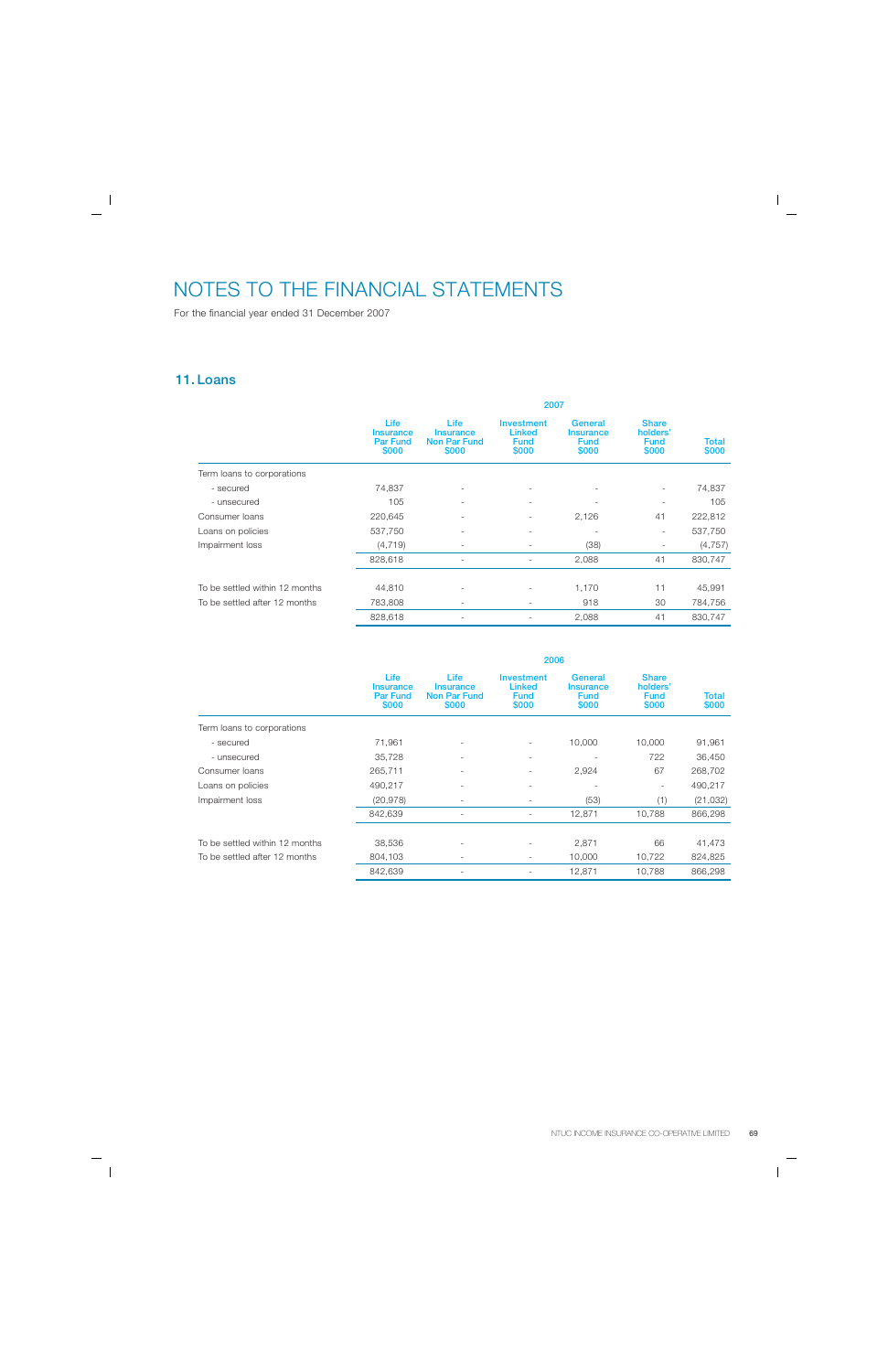For the financial year ended 31 December 2007

# **11.Loans (continued)**

The loans advanced include the following amounts made in the ordinary course of business:

|                                                                                                      | 2007<br>\$000                 | 2006<br>\$000 |
|------------------------------------------------------------------------------------------------------|-------------------------------|---------------|
| Term loans to subsidiaries<br>- secured                                                              | 6,817                         | 8,761         |
| Term loans to companies in which the Co-operative has an equity interest<br>- secured<br>- unsecured | $\overline{\phantom{a}}$<br>٠ | 200<br>19.774 |
| Loans to key personnel of the Co-operative<br>- secured                                              | ۰                             | 437           |
|                                                                                                      | 6,817                         | 29.172        |

Movements in allowance for impairment loss during the financial year are as follows:

|                                        | Life<br>Insurance<br><b>Par Fund</b><br>\$000 | Life<br><b>Insurance</b><br><b>Non Par Fund</b><br>\$000 | <b>Investment</b><br><b>Linked</b><br><b>Fund</b><br>\$000 | General<br><b>Insurance</b><br><b>Fund</b><br>\$000 | <b>Share</b><br>holders'<br><b>Fund</b><br>\$000 | <b>Total</b><br>\$000 |
|----------------------------------------|-----------------------------------------------|----------------------------------------------------------|------------------------------------------------------------|-----------------------------------------------------|--------------------------------------------------|-----------------------|
| 2007                                   |                                               |                                                          |                                                            |                                                     |                                                  |                       |
| At 1 January                           | 20,978                                        |                                                          |                                                            | 53                                                  |                                                  | 21,032                |
| Allowance made during the year         |                                               |                                                          |                                                            |                                                     | ٠                                                |                       |
| Allowance written back during the year | (2,760)                                       |                                                          |                                                            | (15)                                                | $\overline{\phantom{a}}$                         | (2,775)               |
| Allowance written off                  | (13,499)                                      |                                                          |                                                            |                                                     | (1)                                              | (13,500)              |
| At 31 December                         | 4,719                                         |                                                          |                                                            | 38                                                  |                                                  | 4,757                 |
| 2006                                   |                                               |                                                          |                                                            |                                                     |                                                  |                       |
| At 1 January                           | 21,768                                        |                                                          |                                                            | 33                                                  |                                                  | 21,801                |
| Allowance made during the year         | ٠                                             |                                                          |                                                            | 20                                                  |                                                  | 21                    |
| Allowance written back during the year | (790)                                         |                                                          |                                                            |                                                     |                                                  | (790)                 |
| At 31 December                         | 20,978                                        |                                                          |                                                            | 53                                                  |                                                  | 21,032                |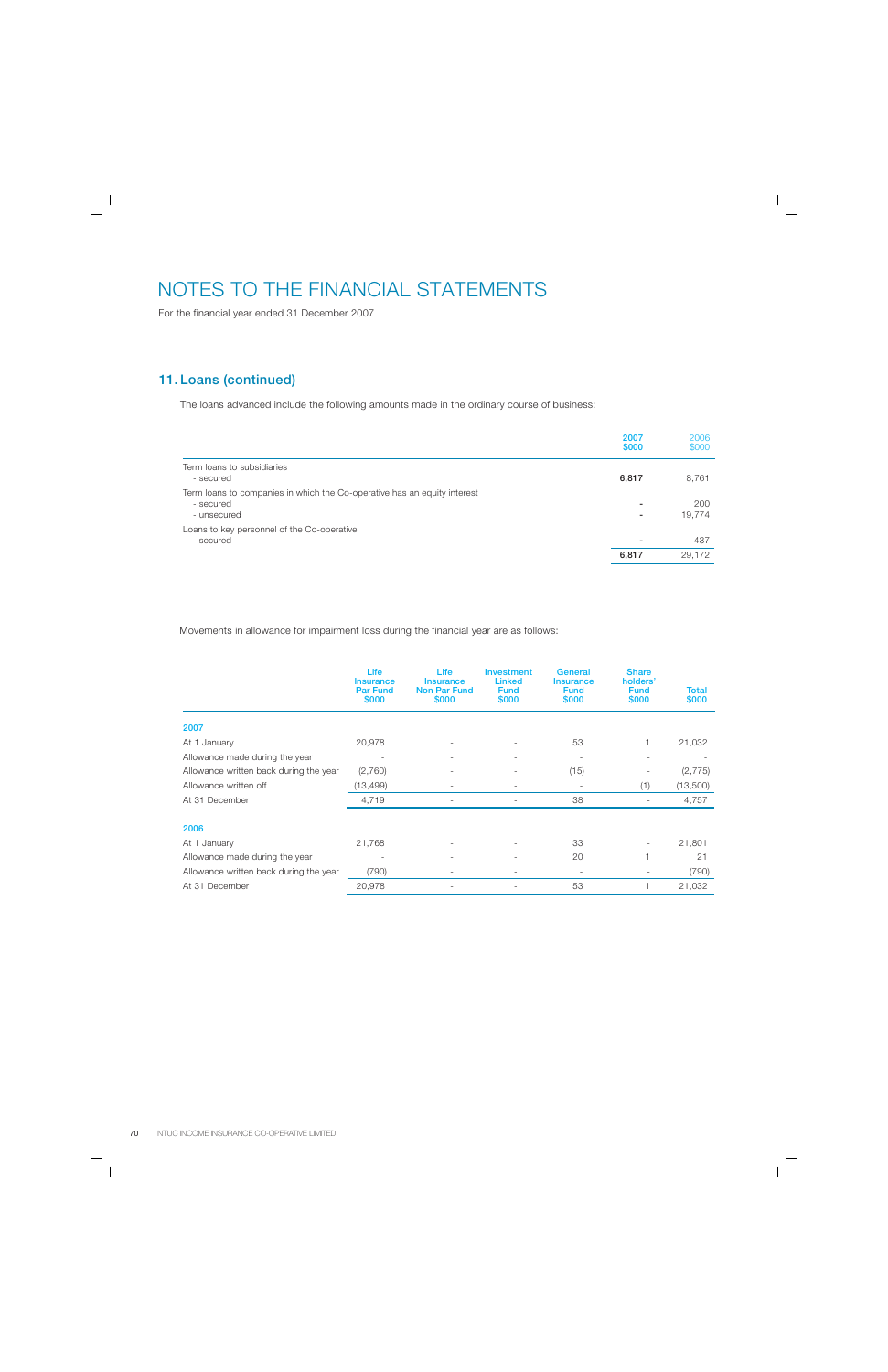For the financial year ended 31 December 2007

### **12.Derivative financial instruments**

|                                                 |                                                                      | 2007                                           |                                                |                     |  |  |  |
|-------------------------------------------------|----------------------------------------------------------------------|------------------------------------------------|------------------------------------------------|---------------------|--|--|--|
|                                                 | <b>Contract or</b><br><b>Underlying</b><br><b>Principal</b><br>\$000 | <b>Positive</b><br><b>Revaluation</b><br>\$000 | <b>Negative</b><br><b>Revaluation</b><br>\$000 | <b>Net</b><br>\$000 |  |  |  |
| <b>Life Insurance Par Fund</b>                  |                                                                      |                                                |                                                |                     |  |  |  |
| Forward foreign exchange                        | 7,343,493                                                            | 103,767                                        | 30,561                                         | 73,206              |  |  |  |
| Interest rate swaps                             | 1,095,655                                                            | 6,212                                          | 6,677                                          | (465)               |  |  |  |
| Swaptions                                       |                                                                      |                                                |                                                |                     |  |  |  |
| Bond forwards                                   |                                                                      |                                                |                                                |                     |  |  |  |
| Currency options                                |                                                                      |                                                |                                                |                     |  |  |  |
| Cross currency swaps                            | 465,932                                                              | 59,359                                         | 28,609                                         | 30,750              |  |  |  |
|                                                 | 8,905,080                                                            | 169,338                                        | 65,847                                         | 103,491             |  |  |  |
| <b>Life Insurance Non-Par Fund</b>              |                                                                      |                                                |                                                |                     |  |  |  |
| Cross currency swaps                            | 16,807                                                               | 1,253                                          | 32                                             | 1,221               |  |  |  |
| <b>Investment Linked Fund</b>                   |                                                                      |                                                |                                                |                     |  |  |  |
| Forward foreign exchange                        | 331,151                                                              | 3,027                                          | 1,524                                          | 1,503               |  |  |  |
| Interest rate swaps                             | 159,106                                                              | 902                                            | 970                                            | (68)                |  |  |  |
| Swaptions                                       |                                                                      |                                                |                                                |                     |  |  |  |
| Bond forwards                                   |                                                                      |                                                |                                                |                     |  |  |  |
| Currency options                                |                                                                      |                                                |                                                |                     |  |  |  |
| Cross currency swaps                            | 1,357                                                                | 254                                            |                                                | 254                 |  |  |  |
|                                                 | 491,614                                                              | 4,183                                          | 2,494                                          | 1,689               |  |  |  |
| <b>General Insurance Fund</b>                   |                                                                      |                                                |                                                |                     |  |  |  |
|                                                 |                                                                      |                                                |                                                |                     |  |  |  |
| Forward foreign exchange<br>Interest rate swaps | 4,480                                                                | 838                                            |                                                | 838                 |  |  |  |
|                                                 | 4,480                                                                | 838                                            |                                                | 838                 |  |  |  |
|                                                 |                                                                      |                                                |                                                |                     |  |  |  |
| <b>Shareholders' Fund</b>                       |                                                                      |                                                |                                                |                     |  |  |  |
| Cross currency swaps                            | 233,078                                                              | 1,650                                          | 759                                            | 891                 |  |  |  |
| Total                                           | 9,651,059                                                            | 177,262                                        | 69,132                                         | 108,130             |  |  |  |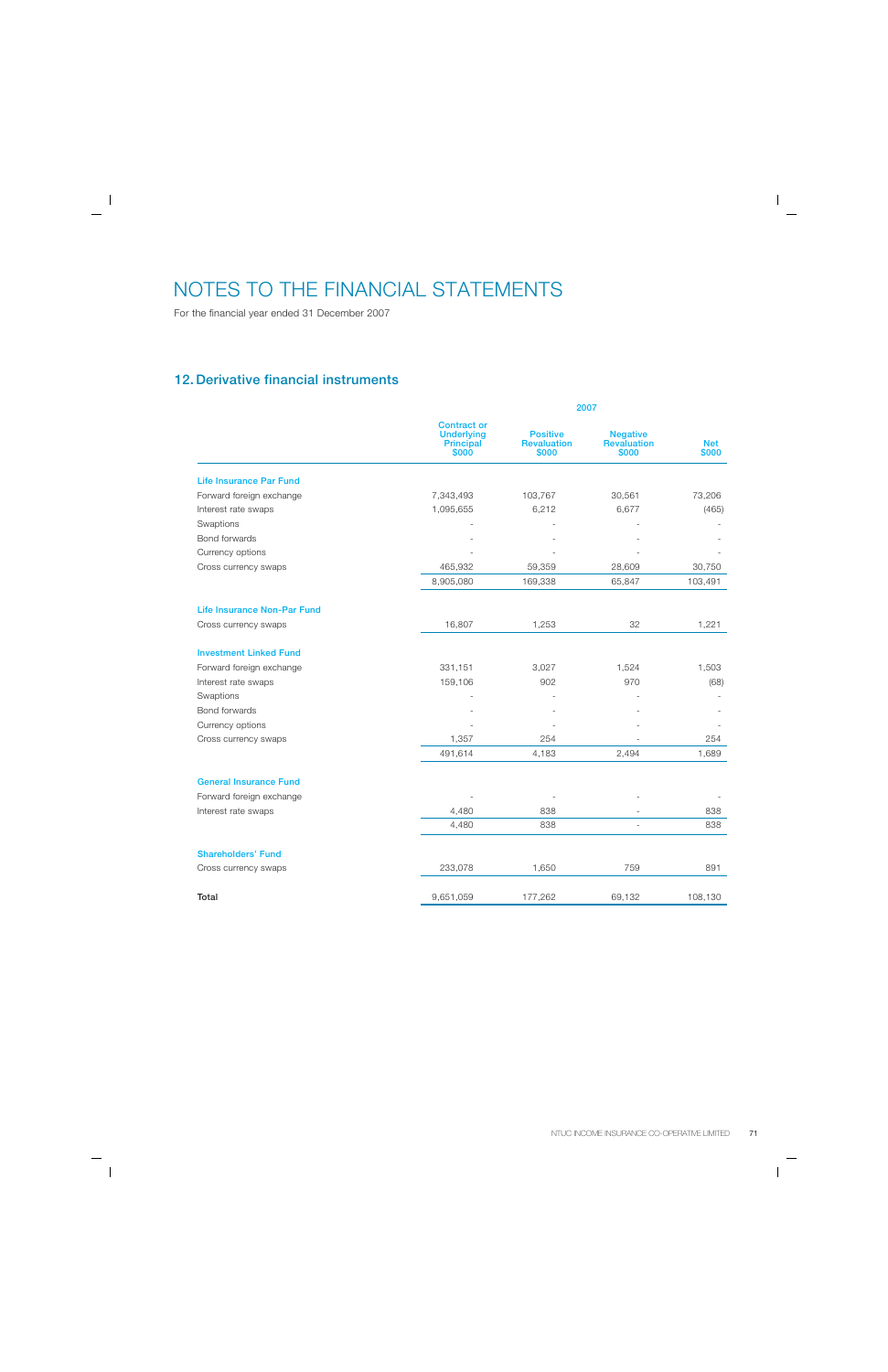For the financial year ended 31 December 2007

### **12.Derivative financial instruments (continued)**

| 2006                                                                 |                                                |                                                |                     |  |  |
|----------------------------------------------------------------------|------------------------------------------------|------------------------------------------------|---------------------|--|--|
| <b>Contract or</b><br><b>Underlying</b><br><b>Principal</b><br>\$000 | <b>Positive</b><br><b>Revaluation</b><br>\$000 | <b>Negative</b><br><b>Revaluation</b><br>\$000 | <b>Net</b><br>\$000 |  |  |
|                                                                      |                                                |                                                |                     |  |  |
| 4,183,499                                                            | 33,911                                         | 28,197                                         | 5,714               |  |  |
| 480,249                                                              | 2,005                                          | 1,682                                          | 323                 |  |  |
| 225,717                                                              | 407                                            | 409                                            | (2)                 |  |  |
| 290,000                                                              | 1,711                                          | 2,228                                          | (517)               |  |  |
|                                                                      |                                                |                                                |                     |  |  |
| 442,195                                                              | 40,608                                         | 26,821                                         | 13,787              |  |  |
| 5,621,660                                                            | 78,642                                         | 59,337                                         | 19,305              |  |  |
|                                                                      |                                                |                                                |                     |  |  |
| 14,770                                                               | 768                                            | 101                                            | 667                 |  |  |
|                                                                      |                                                |                                                |                     |  |  |
| 326,449                                                              | 2,837                                          | 2,248                                          | 589                 |  |  |
| 51,071                                                               | 213                                            | 179                                            | 34                  |  |  |
| 24,003                                                               | 43                                             | 43                                             |                     |  |  |
| 30,840                                                               | 182                                            | 237                                            | (55)                |  |  |
|                                                                      | $\overline{\phantom{a}}$                       |                                                |                     |  |  |
| 1,206                                                                | 165                                            |                                                | 165                 |  |  |
| 433,569                                                              | 3,440                                          | 2,707                                          | 733                 |  |  |
|                                                                      |                                                |                                                |                     |  |  |
| 91                                                                   |                                                |                                                |                     |  |  |
|                                                                      |                                                |                                                | 485                 |  |  |
| 3,624                                                                | 485                                            | L.                                             | 485                 |  |  |
|                                                                      |                                                |                                                |                     |  |  |
| 2,239                                                                | 307                                            |                                                | 307                 |  |  |
| 6,075,862                                                            | 83,642                                         | 62,145                                         | 21,497              |  |  |
|                                                                      | 3,533                                          | 485                                            |                     |  |  |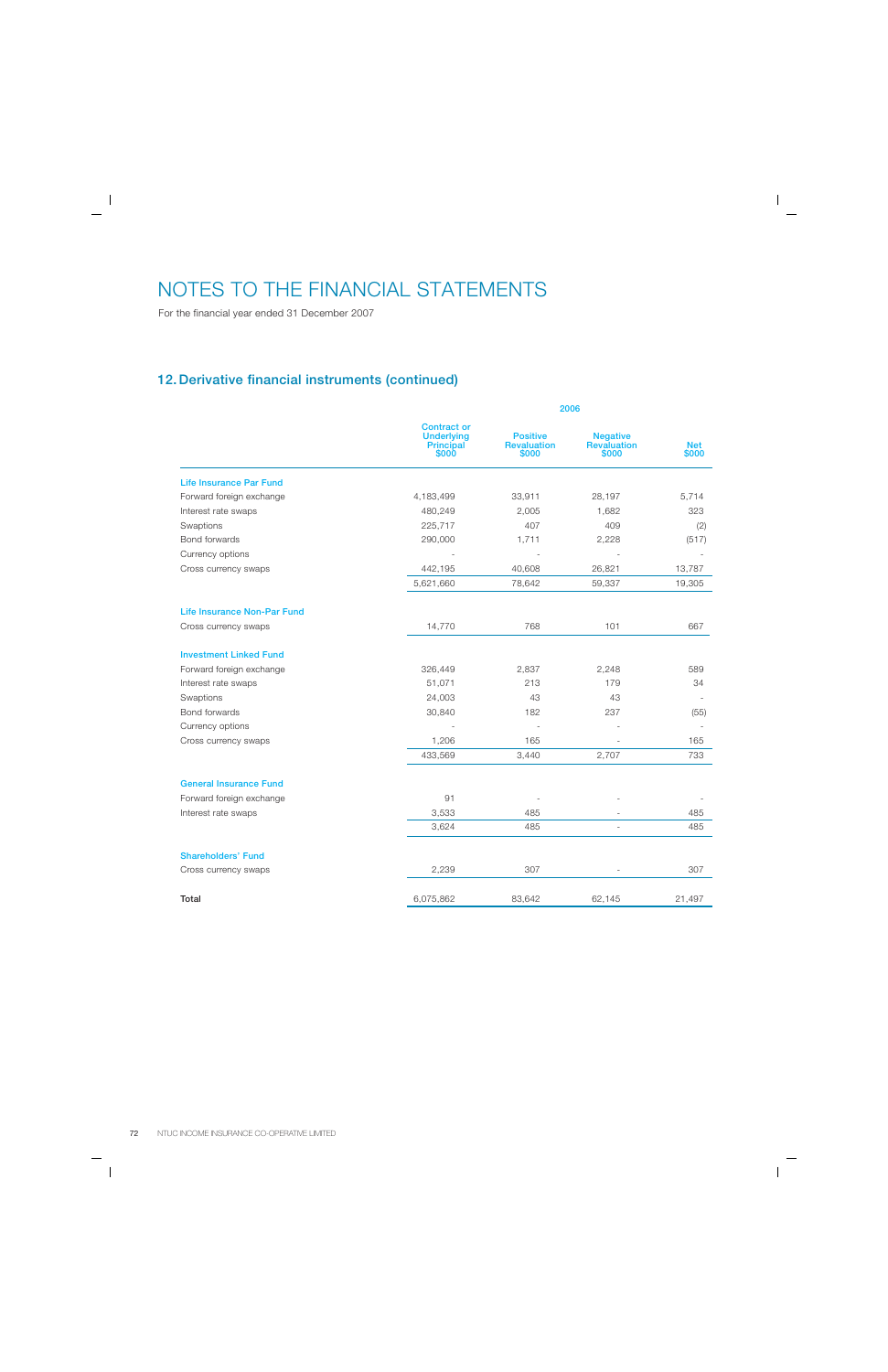For the financial year ended 31 December 2007

### **13.Insurance contract provisions**

|                                                                                                                                                | 2007                                                 |                                                          |                                                     |                                                     |                                     |  |  |
|------------------------------------------------------------------------------------------------------------------------------------------------|------------------------------------------------------|----------------------------------------------------------|-----------------------------------------------------|-----------------------------------------------------|-------------------------------------|--|--|
|                                                                                                                                                | Life<br><b>Insurance</b><br><b>Par Fund</b><br>\$000 | Life<br><b>Insurance</b><br><b>Non Par Fund</b><br>\$000 | Investment<br><b>Linked</b><br><b>Fund</b><br>\$000 | General<br><b>Insurance</b><br><b>Fund</b><br>\$000 | <b>Total</b><br>\$000               |  |  |
| <b>Gross</b>                                                                                                                                   |                                                      |                                                          |                                                     |                                                     |                                     |  |  |
| Provision for claims and loss adjustment expenses                                                                                              |                                                      | 148,498                                                  |                                                     | 325,843                                             | 474,341                             |  |  |
| Provision for unexpired risks                                                                                                                  |                                                      | 98,843                                                   |                                                     | 154,715                                             | 253,558                             |  |  |
| Provision for future non-participating benefits                                                                                                | 1,059,006                                            | 603,833                                                  |                                                     |                                                     | 1,662,839                           |  |  |
| Provision for future participating benefits<br>- Guaranteed benefits<br>- Non-Guaranteed benefits<br>Provision for investment linked contracts | 7,750,445<br>7,576,852                               |                                                          | 1,285,752                                           |                                                     | 7,750,445<br>7,576,852<br>1,285,752 |  |  |
| Total insurance contract provisions, gross                                                                                                     | 16,386,303                                           | 851,174                                                  | 1,285,752                                           | 480,558                                             | 19,003,787                          |  |  |
|                                                                                                                                                |                                                      |                                                          |                                                     |                                                     |                                     |  |  |
| <b>Reinsurance</b>                                                                                                                             |                                                      |                                                          |                                                     |                                                     |                                     |  |  |
| Provision for claims and loss adjustment expenses                                                                                              |                                                      |                                                          |                                                     | 11,695                                              | 11,695                              |  |  |
| Provision for unexpired risks                                                                                                                  |                                                      |                                                          |                                                     | 13,287                                              | 13,287                              |  |  |
| Provision for future non-participating benefits                                                                                                |                                                      |                                                          |                                                     |                                                     |                                     |  |  |
| Provision for future participating benefits<br>- Guaranteed benefits<br>- Non-Guaranteed benefits                                              |                                                      |                                                          |                                                     |                                                     |                                     |  |  |
| Provision for investment linked contracts                                                                                                      |                                                      |                                                          |                                                     |                                                     |                                     |  |  |
| Total reinsurers' share of insurance<br>contract provisions                                                                                    |                                                      |                                                          |                                                     | 24,982                                              | 24,982                              |  |  |
|                                                                                                                                                |                                                      |                                                          |                                                     |                                                     |                                     |  |  |
| <b>Net</b>                                                                                                                                     |                                                      |                                                          |                                                     |                                                     |                                     |  |  |
| Provision for claims and loss adjustment expenses                                                                                              |                                                      | 148,498                                                  |                                                     | 314,148                                             | 462,646                             |  |  |
| Provision for unexpired risks                                                                                                                  |                                                      | 98,843                                                   |                                                     | 141,428                                             | 240,271                             |  |  |
| Provision for future non-participating benefits                                                                                                | 1,059,006                                            | 603,833                                                  |                                                     |                                                     | 1,662,839                           |  |  |
| Provision for future participating benefits<br>- Guaranteed benefits<br>- Non-Guaranteed benefits                                              | 7,750,445<br>7,576,852                               |                                                          |                                                     |                                                     | 7,750,445<br>7,576,852              |  |  |
| Provision for investment linked contracts                                                                                                      |                                                      |                                                          | 1,285,752                                           |                                                     | 1,285,752                           |  |  |
| Total insurance contract provisions, net                                                                                                       | 16,386,303                                           | 851,174                                                  | 1,285,752                                           | 455,576                                             | 18,978,805                          |  |  |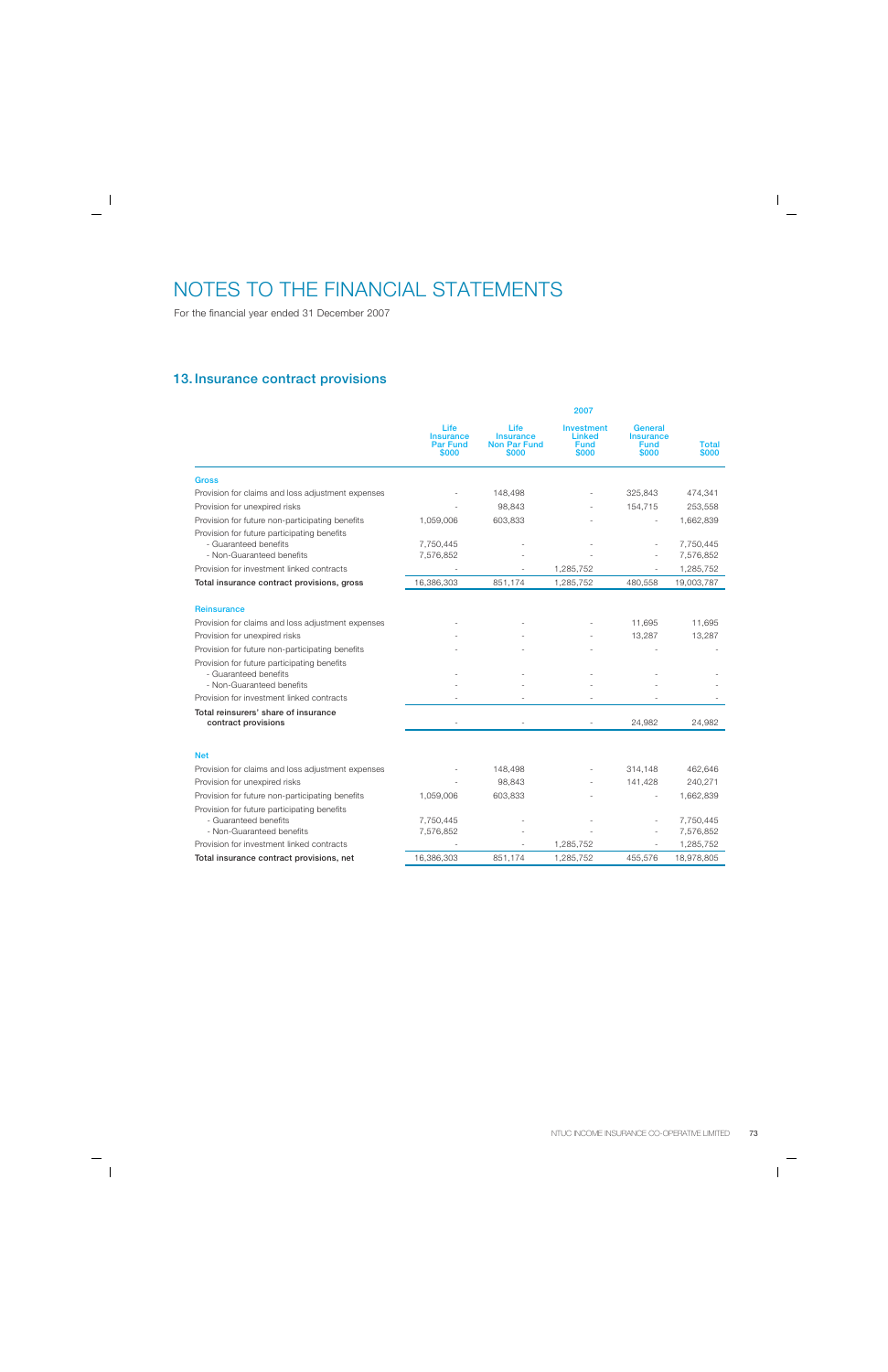For the financial year ended 31 December 2007

### **13.Insurance contract provisions (continued)**

|                                                                                                                                                | 2006                                                 |                                                                |                                              |                                                     |                                     |  |  |
|------------------------------------------------------------------------------------------------------------------------------------------------|------------------------------------------------------|----------------------------------------------------------------|----------------------------------------------|-----------------------------------------------------|-------------------------------------|--|--|
|                                                                                                                                                | Life<br><b>Insurance</b><br><b>Par Fund</b><br>\$000 | Life<br><b>Insurance</b><br><b>Non Par Fund</b><br><b>SOOO</b> | Investment<br>Linked<br><b>Fund</b><br>\$000 | <b>General</b><br><b>Insurance</b><br>Fund<br>\$000 | Total<br>\$000                      |  |  |
| <b>Gross</b>                                                                                                                                   |                                                      |                                                                |                                              |                                                     |                                     |  |  |
| Provision for claims and loss adjustment expenses                                                                                              |                                                      | 113,413                                                        |                                              | 320,459                                             | 433,872                             |  |  |
| Provision for unexpired risks                                                                                                                  |                                                      | 76,348                                                         |                                              | 134,530                                             | 210,878                             |  |  |
| Provision for future non-participating benefits                                                                                                | 1,174,751                                            | 506,336                                                        |                                              |                                                     | 1,681,087                           |  |  |
| Provision for future participating benefits<br>- Guaranteed benefits<br>- Non-Guaranteed benefits<br>Provision for investment linked contracts | 6,474,044<br>6,762,480                               |                                                                | 1,083,893                                    |                                                     | 6,474,044<br>6,762,480<br>1,083,893 |  |  |
| Total insurance contract provisions, gross                                                                                                     | 14,411,275                                           | 696,097                                                        | 1,083,893                                    | 454,989                                             | 16,646,254                          |  |  |
|                                                                                                                                                |                                                      |                                                                |                                              |                                                     |                                     |  |  |
| <b>Reinsurance</b>                                                                                                                             |                                                      |                                                                |                                              |                                                     |                                     |  |  |
| Provision for claims and loss adjustment expenses                                                                                              |                                                      |                                                                |                                              | 11,314                                              | 11,314                              |  |  |
| Provision for unexpired risks                                                                                                                  |                                                      |                                                                |                                              | 7,545                                               | 7,545                               |  |  |
| Provision for future non-participating benefits                                                                                                |                                                      |                                                                |                                              |                                                     |                                     |  |  |
| Provision for future participating benefits<br>- Guaranteed benefits<br>- Non-Guaranteed benefits                                              |                                                      |                                                                |                                              |                                                     |                                     |  |  |
| Provision for investment linked contracts                                                                                                      |                                                      |                                                                |                                              |                                                     |                                     |  |  |
| Total reinsurers' share of insurance<br>contract provisions                                                                                    |                                                      | i.                                                             |                                              | 18,859                                              | 18,859                              |  |  |
| <b>Net</b>                                                                                                                                     |                                                      |                                                                |                                              |                                                     |                                     |  |  |
| Provision for claims and loss adjustment expenses                                                                                              |                                                      | 113,413                                                        |                                              | 309,145                                             | 422,558                             |  |  |
| Provision for unexpired risks                                                                                                                  |                                                      | 76,348                                                         |                                              | 126,985                                             | 203,333                             |  |  |
| Provision for future non-participating benefits                                                                                                | 1,174,751                                            | 506,336                                                        |                                              |                                                     | 1,681,087                           |  |  |
| Provision for future participating benefits<br>- Guaranteed benefits<br>- Non-Guaranteed benefits                                              | 6,474,044<br>6,762,480                               |                                                                |                                              |                                                     | 6,474,044<br>6,762,480              |  |  |
| Provision for investment linked contracts                                                                                                      |                                                      |                                                                | 1,083,893                                    |                                                     | 1,083,893                           |  |  |
| Total insurance contract provisions, net                                                                                                       | 14,411,275                                           | 696,097                                                        | 1,083,893                                    | 436,130                                             | 16,627,395                          |  |  |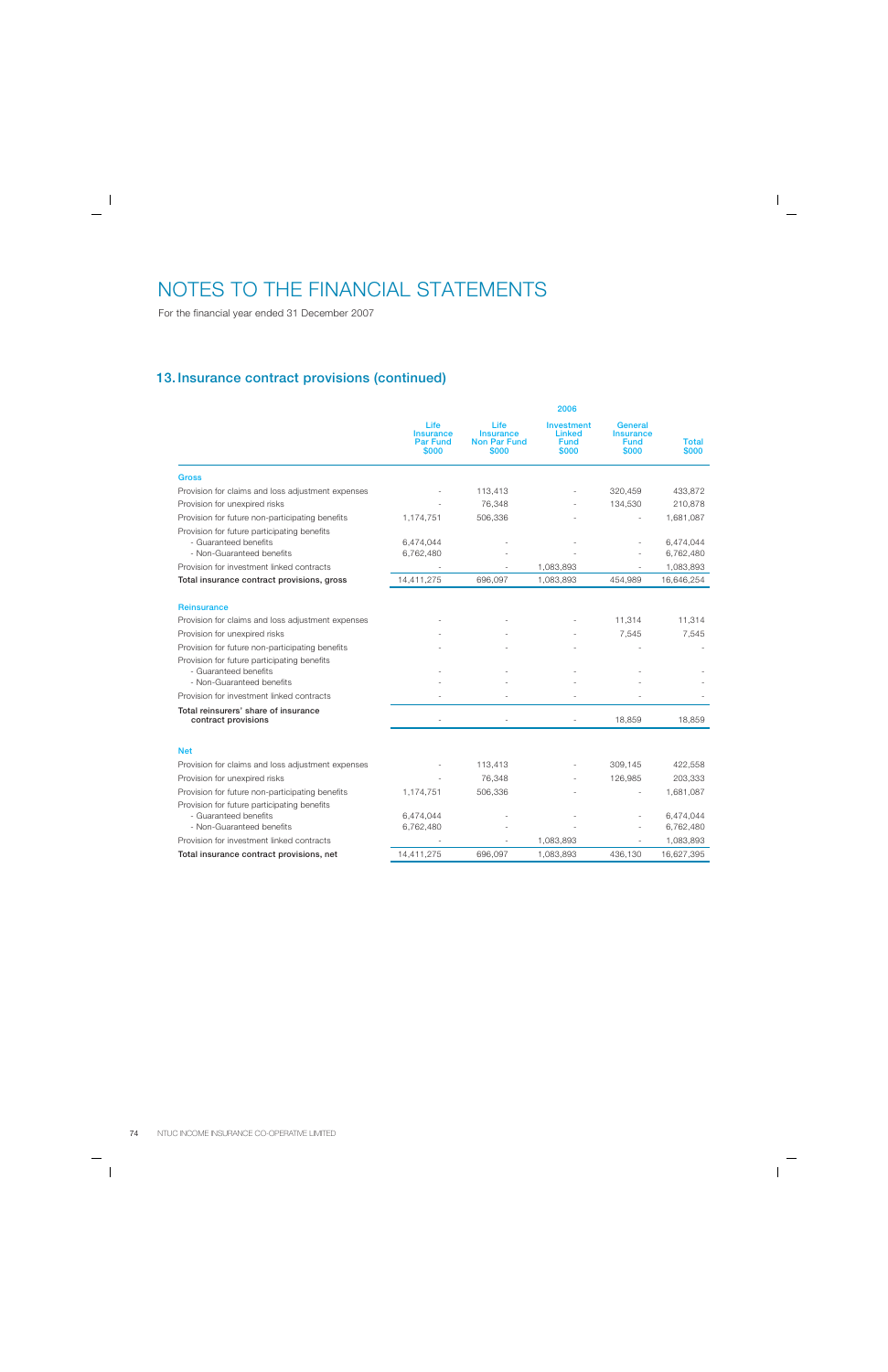For the financial year ended 31 December 2007

### **13.Insurance contract provisions (continued)**

#### **Movements in insurance contract provisions**

#### Life Insurance Par Fund

*Provision for future participating/non-participating benefits*

|                                               |                       | 2007                        |                     |                | 2006                     |                     |  |  |
|-----------------------------------------------|-----------------------|-----------------------------|---------------------|----------------|--------------------------|---------------------|--|--|
|                                               | <b>Gross</b><br>\$000 | <b>Reinsurance</b><br>\$000 | <b>Net</b><br>\$000 | Gross<br>\$000 | Reinsurance<br>\$000     | <b>Net</b><br>\$000 |  |  |
| At 1 January                                  | 14,411,275            | $\overline{\phantom{a}}$    | 14,411,275          | 12,960,048     | $\overline{\phantom{a}}$ | 12,960,048          |  |  |
| Increase in insurance<br>contract provisions  | 1,648,138             | $\overline{\phantom{a}}$    | 1,648,138           | 1,157,674      | $\overline{\phantom{a}}$ | 1,157,674           |  |  |
| Transfer of recovery of<br>allocated expenses | 72.300                | $\overline{\phantom{a}}$    | 72.300              |                | ۰.                       |                     |  |  |
| Bonus to policyholders                        | 254,590               | $\overline{\phantom{a}}$    | 254,590             | 293,553        |                          | 293,553             |  |  |
| At 31 December                                | 16,386,303            | $\overline{\phantom{a}}$    | 16,386,303          | 14,411,275     | $\sim$                   | 14,411,275          |  |  |

#### Life Insurance Non-Par Fund

(a) Provision for unexpired risks

|                        | 2007           |                                   |                     |                       | 2006                 |                     |  |  |
|------------------------|----------------|-----------------------------------|---------------------|-----------------------|----------------------|---------------------|--|--|
|                        | Gross<br>\$000 | <b>Reinsurance</b><br><b>SOOO</b> | <b>Net</b><br>\$000 | <b>Gross</b><br>\$000 | Reinsurance<br>\$000 | <b>Net</b><br>\$000 |  |  |
| At 1 January           | 76,348         | $\overline{\phantom{a}}$          | 76.348              | 65,963                |                      | 65,963              |  |  |
| Movements for the year | 22.495         | ۰                                 | 22.495              | 10.385                | ۰                    | 10,385              |  |  |
| At 31 December         | 98,843         | $\overline{\phantom{a}}$          | 98.843              | 76.348                |                      | 76,348              |  |  |

#### (b) Provisions for future non-participating benefits, claims and loss adjustment expenses

|                                                 | 2007           |                             |                     |                       | 2006                         |                     |
|-------------------------------------------------|----------------|-----------------------------|---------------------|-----------------------|------------------------------|---------------------|
|                                                 | Gross<br>\$000 | <b>Reinsurance</b><br>\$000 | <b>Net</b><br>\$000 | <b>Gross</b><br>\$000 | Reinsurance<br>\$000         | <b>Net</b><br>\$000 |
| At 1<br>January as<br>previously reported       | 918.599        |                             | 918.599             | 674.868               | ۰                            | 674.868             |
| Transfer to reserves for<br>future distribution | (298, 850)     | ٠                           | (298, 850)          | (250, 875)            | $\qquad \qquad \blacksquare$ | (250, 875)          |
| At 1 January as restated                        | 619.749        |                             | 619.749             | 423.993               | ۰                            | 423.993             |
| Increase in insurance<br>contract provisions    | 132.582        |                             | 132.582             | 195.756               | $\qquad \qquad \blacksquare$ | 195.756             |
| At 31 December                                  | 752,331        |                             | 752,331             | 619.749               | ۰                            | 619.749             |
|                                                 |                |                             |                     |                       |                              |                     |
| At 31 December (a) $+$ (b)                      | 851,174        |                             | 851.174             | 696,097               |                              | 696,097             |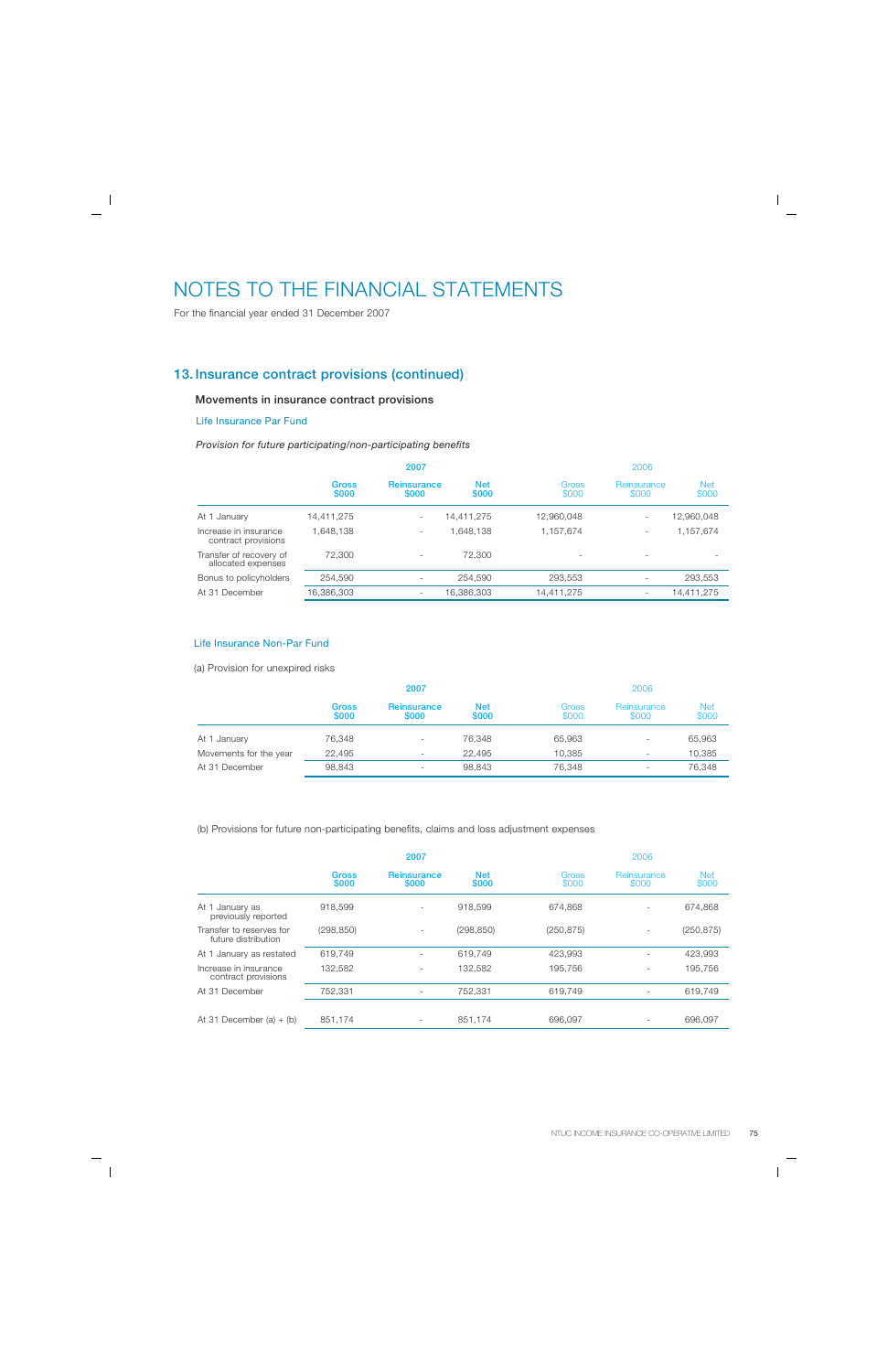For the financial year ended 31 December 2007

### **13.Insurance contract provisions (continued)**

#### **Movements in insurance contract provisions (continued)**

#### Investment Linked Fund

#### *Provision for investment linked contracts*

|                                              | 2007                  |                                   |                     | 2006           |                          |                     |  |
|----------------------------------------------|-----------------------|-----------------------------------|---------------------|----------------|--------------------------|---------------------|--|
|                                              | <b>Gross</b><br>\$000 | <b>Reinsurance</b><br><b>SOOO</b> | <b>Net</b><br>\$000 | Gross<br>\$000 | Reinsurance<br>\$000     | <b>Net</b><br>\$000 |  |
| At 1 January                                 | 893,893.              | $\sim$                            | 1,083,893           | 1,075,470      | $\overline{\phantom{a}}$ | 1,075,470           |  |
| Increase in insurance<br>contract provisions | 201.859               | -                                 | 201.859             | 8.423          | $\overline{\phantom{a}}$ | 8,423               |  |
| At 31 December                               | .285.752              | -                                 | 1.285.752           | 1,083,893      | $\sim$                   | ,083,893            |  |

#### General Insurance Fund

(a) Provision for claims and loss adjustment expenses

|                                             | 2007           |                                   |                     | 2006           |                      |                     |  |
|---------------------------------------------|----------------|-----------------------------------|---------------------|----------------|----------------------|---------------------|--|
|                                             | Gross<br>\$000 | <b>Reinsurance</b><br><b>SOOO</b> | <b>Net</b><br>\$000 | Gross<br>\$000 | Reinsurance<br>\$000 | <b>Net</b><br>\$000 |  |
| At 1 January                                | 320.459        | (11, 314)                         | 309.145             | 338,874        | (10, 937)            | 327,937             |  |
| Cash paid for claims<br>settled in the year | (182, 285)     | 5.891                             | (176,394)           | (160, 653)     | 3,668                | (156,985)           |  |
| Movements for the year                      | 187.669        | (6, 272)                          | 181,397             | 142.238        | (4,045)              | 138,193             |  |
| At 31 December                              | 325.843        | (11, 695)                         | 314.148             | 320.459        | (11, 314)            | 309,145             |  |

#### (b) Provision for unexpired risks

|                            | 2007                  |                                   |                     |                | 2006                 |                     |
|----------------------------|-----------------------|-----------------------------------|---------------------|----------------|----------------------|---------------------|
|                            | <b>Gross</b><br>\$000 | <b>Reinsurance</b><br><b>SOOO</b> | <b>Net</b><br>\$000 | Gross<br>\$000 | Reinsurance<br>\$000 | <b>Net</b><br>\$000 |
| At 1 January               | 134,530               | (7, 545)                          | 126.985             | 140,310        | (8,358)              | 131,952             |
| Movements for the year     | 20,185                | (5, 742)                          | 14,443              | (5,780)        | 813                  | (4,967)             |
| At 31 December             | 154.715               | (13, 287)                         | 141.428             | 134.530        | (7, 545)             | 126,985             |
| At 31 December (a) $+$ (b) | 480,558               | (24, 982)                         | 455,576             | 454,989        | (18, 859)            | 436,130             |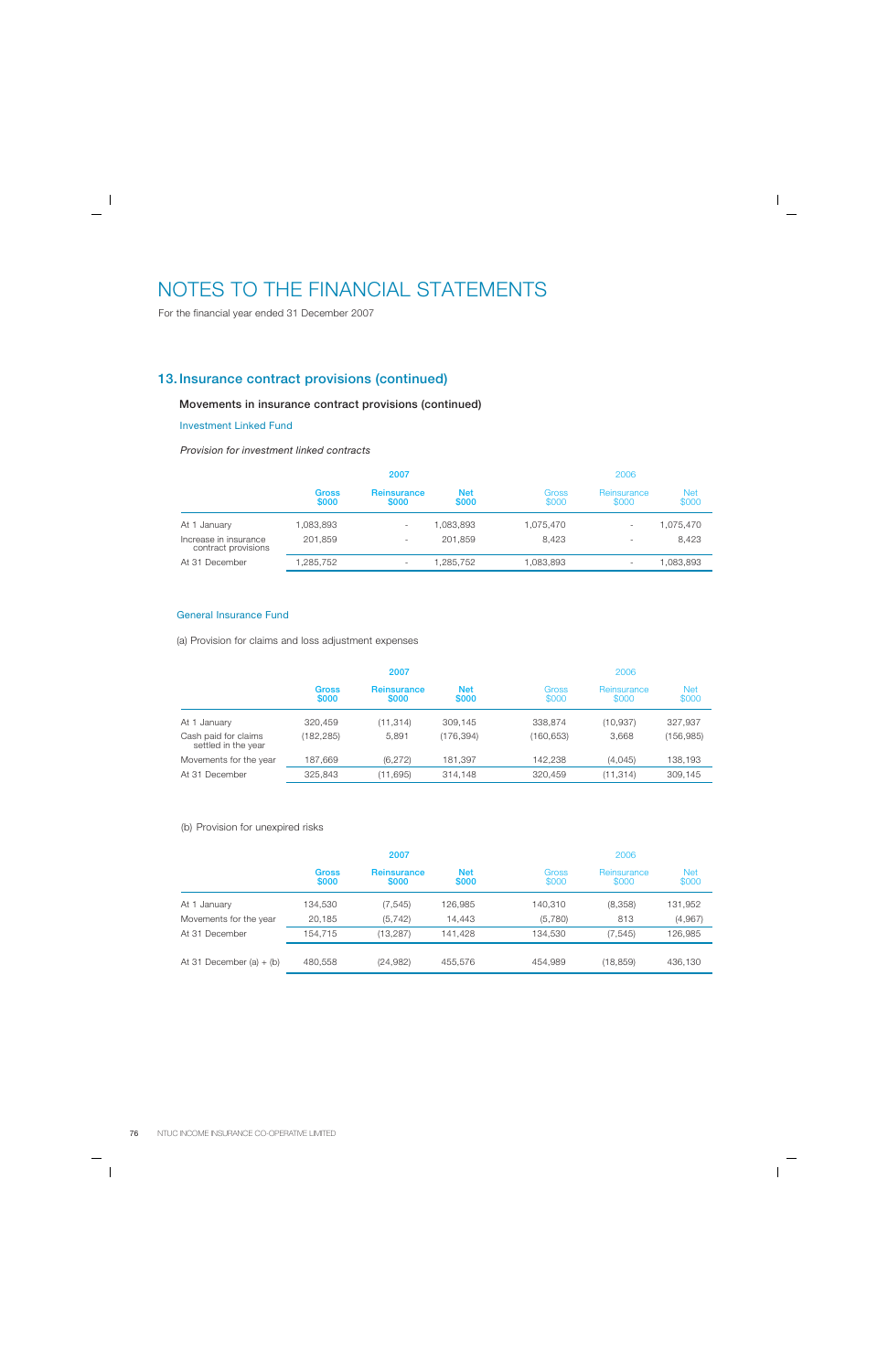For the financial year ended 31 December 2007

### **14.Investment contract liabilities**

#### **Life Insurance Par Fund**

|                                 | 2007<br>\$000 | 2006<br>\$000 |
|---------------------------------|---------------|---------------|
| Investment contract liabilities | 248,686       | 160,185       |
| To be settled within 12 months  | 75.182        | 20,261        |
| To be settled after 12 months   | 173,504       | 139.924       |

The investment contract liabilities relate to insurance plans which do not involve transfer of significant insurance risk to the Co-operative. They are accounted for as investment contracts in accordance with FRS 104.

### **15.Insurance and other receivables**

|                                    | 2007                                          |                                                          |                                              |                                                     |                                                  |                       |  |  |
|------------------------------------|-----------------------------------------------|----------------------------------------------------------|----------------------------------------------|-----------------------------------------------------|--------------------------------------------------|-----------------------|--|--|
|                                    | Life<br>Insurance<br><b>Par Fund</b><br>\$000 | <b>Life</b><br>Insurance<br><b>Non Par Fund</b><br>\$000 | Investment<br>Linked<br><b>Fund</b><br>\$000 | General<br><b>Insurance</b><br><b>Fund</b><br>\$000 | <b>Share</b><br>holders'<br><b>Fund</b><br>\$000 | <b>Total</b><br>\$000 |  |  |
| Outstanding premiums               | 34,863                                        | 15,817                                                   |                                              | 32,909                                              |                                                  | 83,589                |  |  |
| Accrued interest receivable        | 164                                           |                                                          |                                              |                                                     |                                                  | 164                   |  |  |
| Investment receivables             | 112,843                                       | 259                                                      | 11,737                                       | 184                                                 | 542                                              | 125,565               |  |  |
| Trade receivables                  | 1,540                                         | 20,654                                                   |                                              | 131                                                 | 1,204                                            | 23,529                |  |  |
| Other receivables                  | 18,489                                        | 533                                                      | 2,207                                        | 614                                                 | 4,041                                            | 25,884                |  |  |
| Interfund balances                 | 18,620                                        | $\overline{\phantom{a}}$                                 |                                              | 945                                                 | 5,044                                            | 24,609                |  |  |
|                                    | 186,519                                       | 37,263                                                   | 13,944                                       | 34,783                                              | 10,831                                           | 283,340               |  |  |
| Less allowance for impairment loss | (30)                                          | (466)                                                    |                                              | (4,490)                                             |                                                  | (4,986)               |  |  |
|                                    | 186,489                                       | 36,797                                                   | 13,944                                       | 30,293                                              | 10,831                                           | 278,354               |  |  |

|                                    |                                               | 2006                                                    |                                                           |                                                           |                                                  |                |  |  |
|------------------------------------|-----------------------------------------------|---------------------------------------------------------|-----------------------------------------------------------|-----------------------------------------------------------|--------------------------------------------------|----------------|--|--|
|                                    | Life<br>Insurance<br><b>Par Fund</b><br>\$000 | Life<br>Insurance<br><b>Non Par Fund</b><br><b>SOOO</b> | <b>Investment</b><br>Linked<br><b>Fund</b><br><b>SOOO</b> | General<br><b>Insurance</b><br><b>Fund</b><br><b>SOOO</b> | <b>Share</b><br>holders'<br><b>Fund</b><br>\$000 | Total<br>\$000 |  |  |
| Outstanding premiums               | 25,773                                        | 6,896                                                   | ۰.                                                        | 22,284                                                    |                                                  | 54,953         |  |  |
| Accrued interest receivable        | 308                                           | 23                                                      |                                                           | 436                                                       | 34                                               | 802            |  |  |
| Investment receivables             | 44,539                                        | 6,273                                                   | $\overline{\phantom{0}}$                                  | 3,439                                                     | 1,317                                            | 55,568         |  |  |
| Trade receivables                  |                                               | 12,256                                                  | ۰.                                                        |                                                           |                                                  | 12,256         |  |  |
| Other receivables                  | 4,442                                         | 42                                                      | ۰.                                                        | 51                                                        | 10,050                                           | 14,585         |  |  |
| Interfund balances                 | ۰                                             | ٠                                                       | ۰.                                                        |                                                           | 34.389                                           | 34,389         |  |  |
|                                    | 75,062                                        | 25,490                                                  | ٠                                                         | 26,210                                                    | 45,790                                           | 172,553        |  |  |
| Less allowance for impairment loss | (74)                                          | (797)                                                   |                                                           | (2, 186)                                                  |                                                  | (3,057)        |  |  |
|                                    | 74,988                                        | 24,693                                                  |                                                           | 24,024                                                    | 45.790                                           | 169.496        |  |  |

Included in other receivables are amounts due from subsidiaries of \$4,627,000 (2006 : \$8,345,000)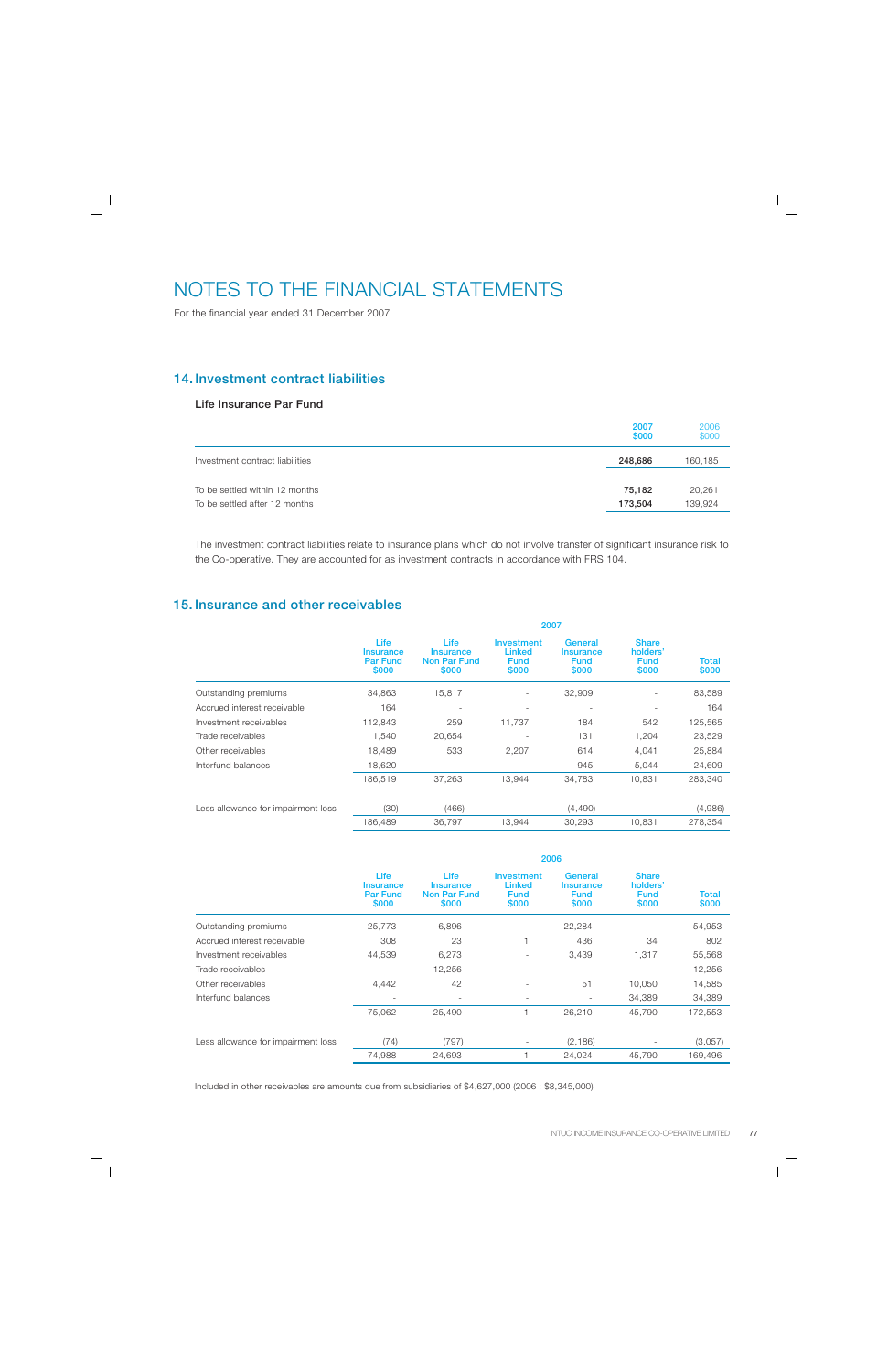For the financial year ended 31 December 2007

### **15.Insurance and other receivables (continued)**

Movements in allowance for impairment loss for the financial year are as follows:

|                                 | 2007                                                 |                                                   |                                              |                                                     |                                                  |                       |  |
|---------------------------------|------------------------------------------------------|---------------------------------------------------|----------------------------------------------|-----------------------------------------------------|--------------------------------------------------|-----------------------|--|
|                                 | Life<br><b>Insurance</b><br><b>Par Fund</b><br>\$000 | Life<br><b>Insurance</b><br>Non Par Fund<br>\$000 | Investment<br>Linked<br><b>Fund</b><br>\$000 | General<br><b>Insurance</b><br><b>Fund</b><br>\$000 | <b>Share</b><br>holders'<br><b>Fund</b><br>\$000 | <b>Total</b><br>\$000 |  |
| At 1 January                    | 74                                                   | 797                                               | $\overline{\phantom{a}}$                     | 2,186                                               | ۰                                                | 3,057                 |  |
| Impairment loss during the year | ۰                                                    | $\sim$                                            | $\overline{\phantom{a}}$                     | 2,304                                               | ۰                                                | 2,304                 |  |
| Amount utilised                 | (44)                                                 | (331)                                             | $\overline{\phantom{a}}$                     | $\overline{\phantom{a}}$                            | ۰                                                | (375)                 |  |
| At 31 December                  | 30                                                   | 466                                               | $\overline{\phantom{a}}$                     | 4,490                                               | ۰                                                | 4,986                 |  |

|                                 |                                                | 2006                                                    |                                              |                                                     |                                                  |                       |  |  |
|---------------------------------|------------------------------------------------|---------------------------------------------------------|----------------------------------------------|-----------------------------------------------------|--------------------------------------------------|-----------------------|--|--|
|                                 | Life<br>Ins urance<br><b>Par Fund</b><br>\$000 | Life<br>Insurance<br><b>Non Par Fund</b><br><b>SOOO</b> | Investment<br>Linked<br><b>Fund</b><br>\$000 | General<br><b>Insurance</b><br><b>Fund</b><br>\$000 | <b>Share</b><br>holders'<br><b>Fund</b><br>\$000 | <b>Total</b><br>\$000 |  |  |
| At 1 January                    | 2,144                                          | $\overline{\phantom{a}}$                                | -                                            | 1,760                                               | $\overline{\phantom{a}}$                         | 3,904                 |  |  |
| Impairment loss during the year | 74                                             | 797                                                     | $\overline{\phantom{a}}$                     | 426                                                 | $\overline{\phantom{a}}$                         | 1,297                 |  |  |
| Amount utilised                 | (2, 144)                                       | $\overline{\phantom{a}}$                                | $\overline{\phantom{a}}$                     | $\overline{\phantom{a}}$                            | $\overline{\phantom{a}}$                         | (2, 144)              |  |  |
| At 31 December                  | 74                                             | 797                                                     | $\overline{\phantom{a}}$                     | 2,186                                               | $\overline{\phantom{a}}$                         | 3,057                 |  |  |

### **16.Cash and cash equivalents**

|                           | 2007                                          |                                                         |                                                    |                                                     |                                                  |                |  |
|---------------------------|-----------------------------------------------|---------------------------------------------------------|----------------------------------------------------|-----------------------------------------------------|--------------------------------------------------|----------------|--|
|                           | Life<br>Insurance<br><b>Par Fund</b><br>\$000 | Life<br>Insurance<br><b>Non Par Fund</b><br><b>SOOO</b> | Investment<br>Linked<br><b>Fund</b><br><b>SOOO</b> | General<br><b>Insurance</b><br><b>Fund</b><br>\$000 | <b>Share</b><br>holders'<br><b>Fund</b><br>\$000 | Total<br>\$000 |  |
| Fixed deposits with banks | 305.130                                       | 32.510                                                  | 21.194                                             | 21.498                                              | 10.000                                           | 390,332        |  |
| Cash and bank balances    | 455,644                                       | 62,469                                                  | 35.211                                             | 50,702                                              | 24,767                                           | 628,793        |  |
|                           | 760.774                                       | 94.979                                                  | 56.405                                             | 72,200                                              | 34,767                                           | 1,019,125      |  |

|                           |                                                      | 2006                                                    |                                              |                                                           |                                                  |                       |  |  |  |
|---------------------------|------------------------------------------------------|---------------------------------------------------------|----------------------------------------------|-----------------------------------------------------------|--------------------------------------------------|-----------------------|--|--|--|
|                           | Life<br><b>Insurance</b><br><b>Par Fund</b><br>\$000 | Life<br><b>Insurance</b><br>Non Par Fund<br><b>SOOO</b> | Investment<br>Linked<br><b>Fund</b><br>\$000 | General<br><b>Insurance</b><br><b>Fund</b><br><b>SOOO</b> | <b>Share</b><br>holders'<br><b>Fund</b><br>\$000 | <b>Total</b><br>\$000 |  |  |  |
| Fixed deposits with banks | 255.658                                              | 109.793                                                 | 2,632                                        | 55,382                                                    | 10.860                                           | 434,325               |  |  |  |
| Cash and bank balances    | 365.837                                              | 21.146                                                  | 30.378                                       | 28.354                                                    | 13.442                                           | 459.157               |  |  |  |
|                           | 621.495                                              | 130.939                                                 | 33,010                                       | 83.736                                                    | 24.302                                           | 893.482               |  |  |  |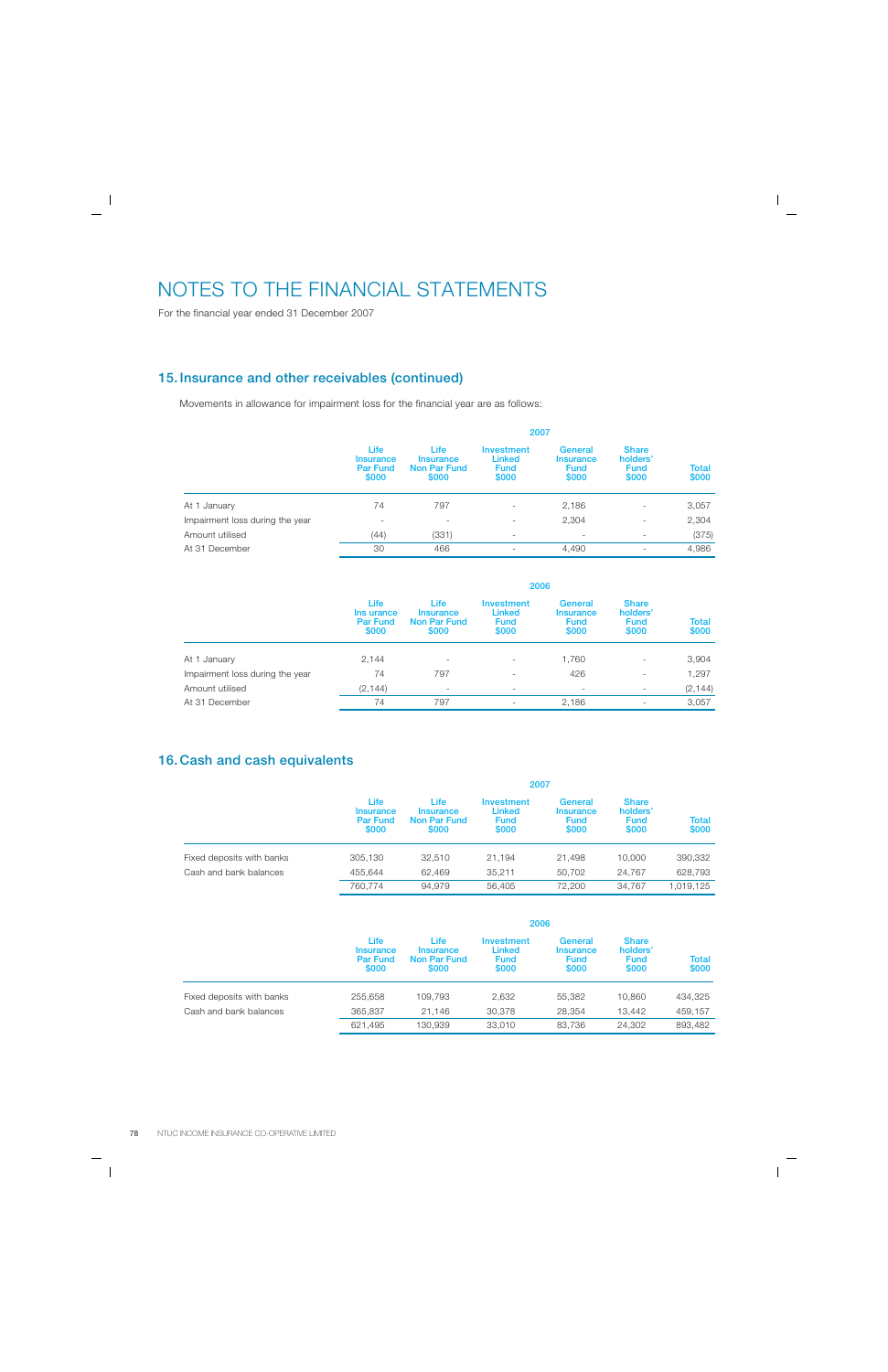For the financial year ended 31 December 2007

### **16.Cash and cash equivalents (continued)**

Included in Singapore currency deposits in Life Insurance Par Fund is \$52.3 million (2006 : nil) of Singapore currency deposits which are segregated assets of the surplus account maintained in accordance with Insurance (Valuation and Capital) Regulations 2004. In 2006, debt securities were the segregated assets of the surplus account maintained in accordance with the Regulations (refer to Note 10).

### **17.Insurance and other payables**

|                                                |                                               | 2007                                              |                                              |                                              |                                                  |                      |  |
|------------------------------------------------|-----------------------------------------------|---------------------------------------------------|----------------------------------------------|----------------------------------------------|--------------------------------------------------|----------------------|--|
|                                                | Life<br>Insurance<br><b>Par Fund</b><br>\$000 | Life<br>Insurance<br><b>Non Par Fund</b><br>\$000 | Investment<br>Linked<br><b>Fund</b><br>\$000 | General<br>Insurance<br><b>Fund</b><br>\$000 | <b>Share</b><br>holders'<br><b>Fund</b><br>\$000 | Total<br><b>SOOO</b> |  |
| Outstanding claims                             | 53.703                                        | 23,004                                            | ۰                                            | 868                                          | $\overline{\phantom{a}}$                         | 77,575               |  |
| Insurance and reinsurance payables             | 27,340                                        | 4,616                                             | ۰                                            | 16,949                                       | $\overline{\phantom{a}}$                         | 48,905               |  |
| Investments and other payables                 | 285.874                                       | 8.846                                             | 35.884                                       | 12.650                                       | 18.456                                           | 361.710              |  |
| Contribution to Singapore<br>Labour Foundation | ۰                                             |                                                   | ٠                                            |                                              | 5.440                                            | 5,440                |  |
| Contribution to Central<br>Co-operative Fund   |                                               |                                                   |                                              |                                              | 25                                               | 25                   |  |
| Interfund balances                             | 2.979                                         | 14,382                                            | ۰                                            | 5,937                                        | 1,311                                            | 24,609               |  |
|                                                | 369,896                                       | 50,848                                            | 35,884                                       | 36,404                                       | 25,232                                           | 518,264              |  |

|                                                |                                               | 2006                                              |                                              |                                              |                                                  |                |  |  |
|------------------------------------------------|-----------------------------------------------|---------------------------------------------------|----------------------------------------------|----------------------------------------------|--------------------------------------------------|----------------|--|--|
|                                                | Life<br>Insurance<br><b>Par Fund</b><br>\$000 | Life<br>Insurance<br><b>Non Par Fund</b><br>\$000 | Investment<br>Linked<br><b>Fund</b><br>\$000 | General<br>Insurance<br><b>Fund</b><br>\$000 | <b>Share</b><br>holders'<br><b>Fund</b><br>\$000 | Total<br>\$000 |  |  |
| Outstanding claims                             | 50,593                                        | 18,739                                            | $\overline{\phantom{a}}$                     | 1,261                                        | -                                                | 70,593         |  |  |
| Insurance and reinsurance payables             | 55.639                                        | 1,932                                             | ٠                                            | 9,914                                        | $\overline{\phantom{a}}$                         | 67,485         |  |  |
| Investments and other payables                 | 229.604                                       | 7,909                                             | 15,741                                       | 9,005                                        | 22,256                                           | 284,515        |  |  |
| Contribution to Singapore<br>Labour Foundation |                                               |                                                   |                                              |                                              | 13,670                                           | 13,670         |  |  |
| Contribution to Central<br>Co-operative Fund   |                                               |                                                   |                                              |                                              | 25                                               | 25             |  |  |
| Interfund balances                             | 6,200                                         | 8,227                                             | ۰                                            | 19,962                                       | ۰                                                | 34,389         |  |  |
|                                                | 342.036                                       | 36,807                                            | 15.741                                       | 40.142                                       | 35.951                                           | 470.677        |  |  |

Included in other payables are amounts due to subsidiaries of \$8,539,000 (2006 : \$8,566,000)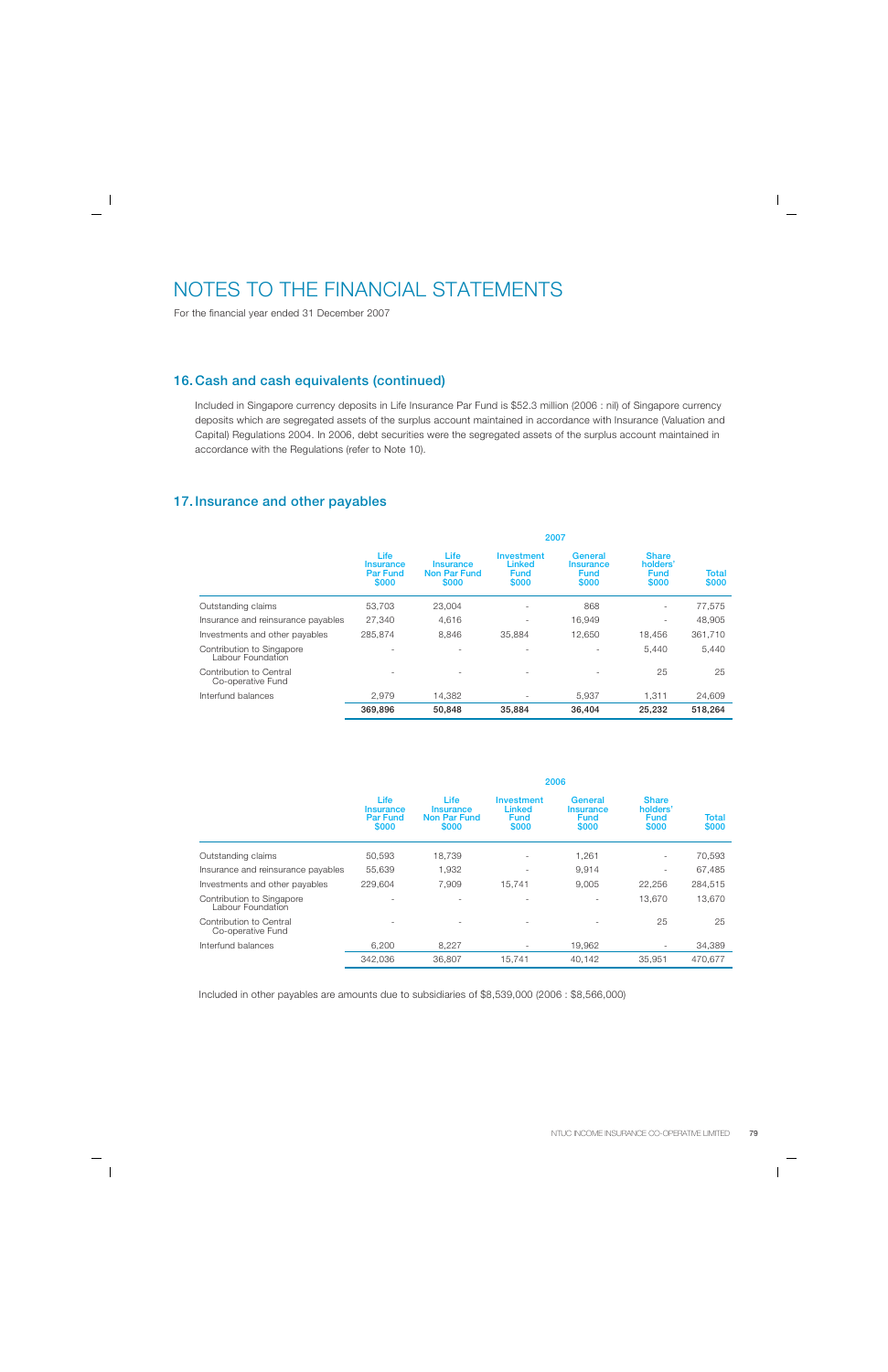For the financial year ended 31 December 2007

### **18.Share capital and treasury shares**

|                                               | 2007<br>\$000 | 2006<br>\$000 |
|-----------------------------------------------|---------------|---------------|
| Shareholders' Fund                            |               |               |
| Authorised:                                   |               |               |
| 100,000,000 participating shares of \$10 each | 1,000,000     | 1,000,000     |
| Issued and fully paid participating shares:   |               |               |
| At 1 January                                  | 435,795       | 432,518       |
| Issue of shares                               | 4,679         | 4,816         |
| Redemption of shares                          | (1,674)       | (1,539)       |
| At 31 December                                | 438,800       | 435.795       |

- (a) During the year, 276,792 (2006: 262,013) shares were issued at par in respect of the deferred incentive scheme for its employees. These shares were issued by the Co-operative and held in trust for the employees. These shares are reflected as treasury shares on the face of the balance sheet of the Co-operative with a corresponding amount included in other payables. Previously, treasury shares held in trust were not reflected in the financial statements. The effects of accounting for such shares are reflected in the Statement of Changes in Equity. Accordingly, other payables have been increased by \$13,698,960 (2006: \$10,931,040).
- (b) In addition, 15,560 (2006: 15,040) shares were issued at par to employees in respect of long service award. In 2007, 175,581 (2006:204,593) shares were issued at par for cash in respect of new subscriptions.

The newly issued shares rank pari passu in respect of distribution of dividends and bonus shares with the existing shares.

#### NTUC Income Insurance Co-operative Limited Members and their rights

Members of the Co-operative consist of:

- (i) The Singapore National Trades Union Congress which is designated the Founder Member;
- (ii) Trade Unions and Registered Societies as may be accepted by the Board of Directors, and the Singapore Labour Foundation, which are designated Institutional Members;
- (iii) Any person over the age of 18 years who has an assurance or insurance on his/her life with the Co-operative, and who at the time of proposal was a resident in Singapore, is designated an Ordinary Member; and
- (iv) Any person over the age of 18 years, who holds a minimum of ten participating shares in the Co-operative and who at the time of purchase was a resident in Singapore, is designated a Participating Member.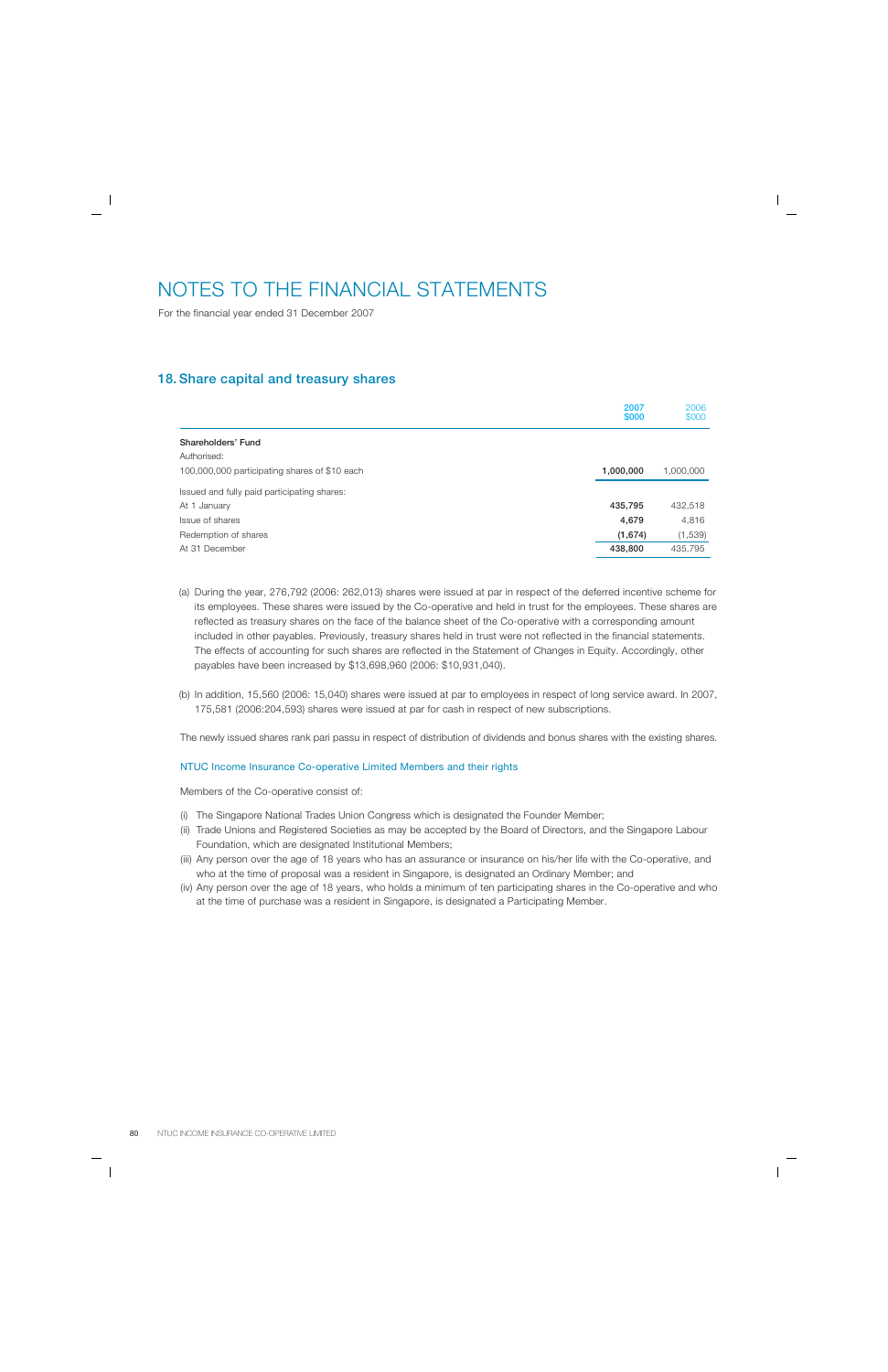For the financial year ended 31 December 2007

### **18.Share capital and treasury shares (continued)**

#### NTUC Income Insurance Co-operative Limited Members and their rights (continued)

Any Member of the Co-operative may vote at any General Meeting of the Co-operative. Ordinary and Participating members having one vote each, and Institutional Members and the Founder Member, having one vote for each share they hold.

Any Institutional, Ordinary or Participating Member may withdraw his/her shares, subject to a notice period of one year, or such other limitations as the Board of Directors may decide in accordance with the Rules and By-Laws. The member withdrawing shall be entitled on the expiry of his notice to receive as the value of his shares, not more than what he/she paid for them, nor more than their value, as disclosed by the last Balance Sheet prepared by the Co-operative or the last actuarial valuation of the Co-operative, whichever is later.

In the event of the winding up of the Co-operative, the assets, including the reserve fund, shall be applied first to the cost of liquidation, then to the discharge of the liabilities of the Co-operative, then to the payment of the share capital or subscription capital, and then, provided that the by-laws of the Co-operative permit, to the payment of a dividend or patronage refund at a rate not exceeding that laid down in the Rules or in the By-Laws.

Any monies remaining after the application of the funds to the purposes specified in the above paragraph (section 88 of Co-operative Societies Act) and any sums unclaimed after two years under Section 89 (2) (which relates to claims of creditors), shall not be divided among the Members but shall be carried to the Co-operative Societies Liquidation Account kept by the Registrar.

A sum carried to the Co-operative Societies Liquidation Account shall be kept in this Account for at least two years. Out of the Co-operative Societies Liquidation Account such sums may be transferred to the Central Co-operative Fund, or applied generally for the furtherance of co-operative principles in such manner, as the Minister may determine from time to time.

The participating shares are presented as equity on the balance sheet. The redemption rights of the participating shareholders, and the requirements of FRS32, are described in note 2(s) of significant accounting policies.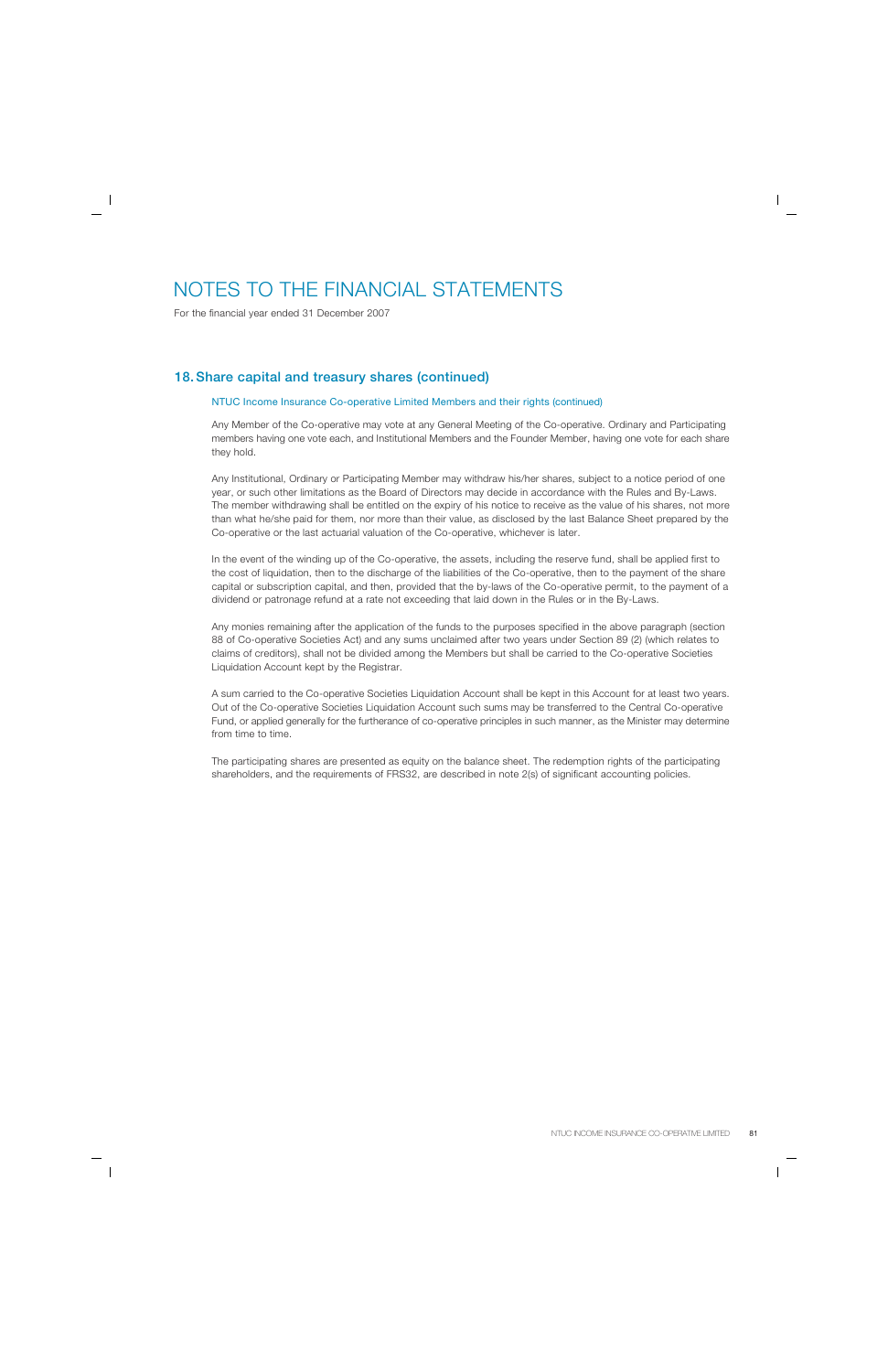For the financial year ended 31 December 2007

#### **19.Reserves for future distribution**

The Co-operative has designated an amount of \$325,302,000 (2006: \$298,850,000) as reserves for future distribution to satisfy capital requirements. These capital requirements are stipulated by the Monetary Authority of Singapore. This amount relates to the Eldershield business and was previously included as part of insurance contract provisions. The reserves are set aside because the current experience of the portfolio is favourable hence leading to surpluses emerging. However, because the underlying risk is of a very long term nature, it is prudent to earmark this amount as being available only for distribution when the trend of the experience is clearly established. Henceforth, the reclassification to reserves for future distribution is made to be consistent with the classification in the MAS Returns and more faithfully presents the nature of the account balance. Accordingly, the comparatives have been reclassified. There is no impact on the profit and loss account for the current financial year. The effect of the reclassification on the balance sheet is as follows:

|                                          | 2007<br>\$000 | 2006<br>\$000 |
|------------------------------------------|---------------|---------------|
| Reduce insurance contract provision      | (325, 302)    | (298, 850)    |
| Increase reserve for future distribution | 325.302       | 298.850       |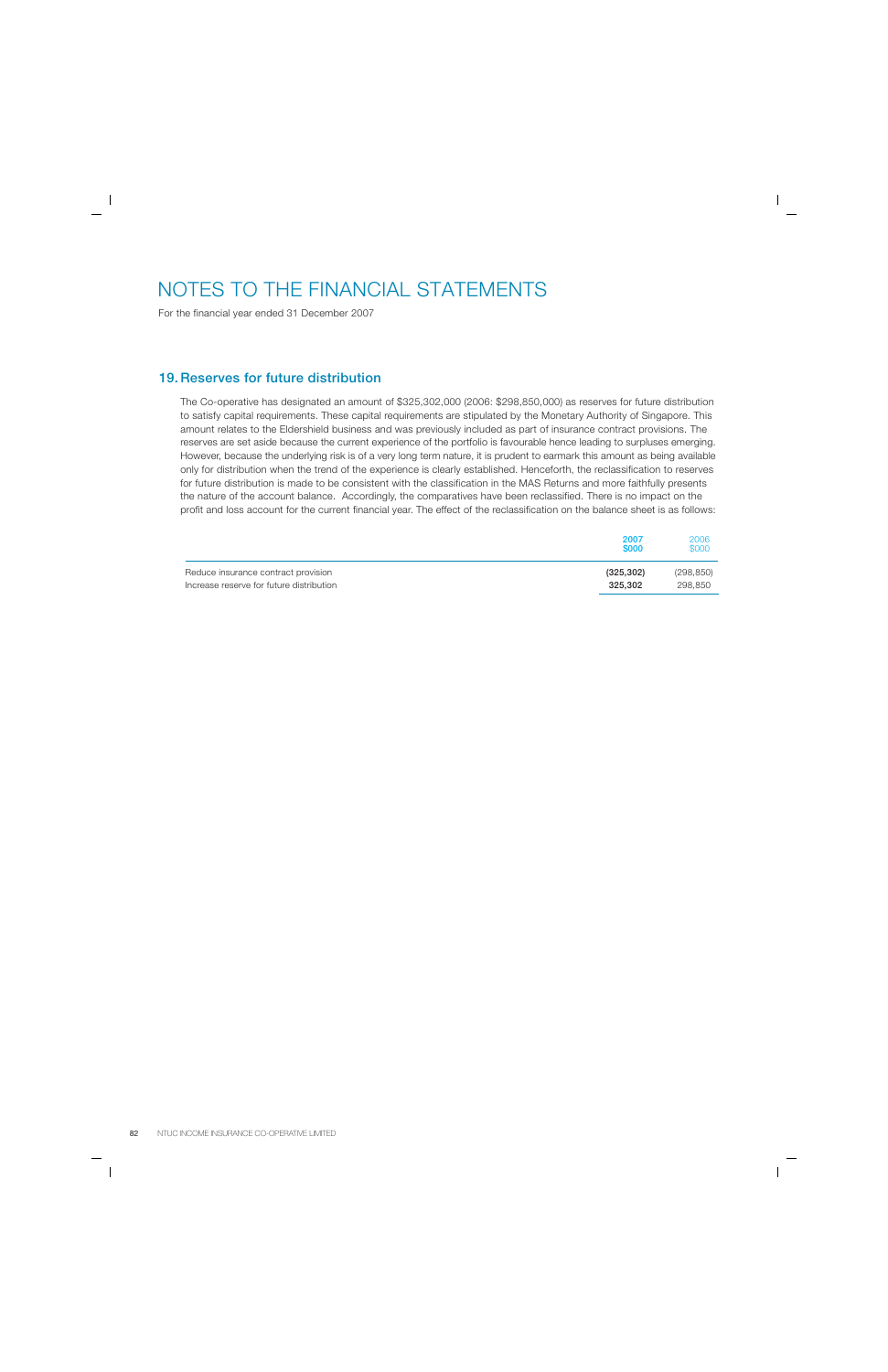For the financial year ended 31 December 2007

### **20.Insurance premium revenue after reinsurance**

| Life<br>Insurance<br><b>Par Fund</b><br>\$000 | Life<br>Insurance<br>Non Par Fund<br><b>SOOO</b> | Investment<br>Linked<br><b>Fund</b><br><b>SOOO</b> | General<br>Insurance<br><b>Fund</b><br><b>SOOO</b> | Total<br><b>SOOO</b> |  |
|-----------------------------------------------|--------------------------------------------------|----------------------------------------------------|----------------------------------------------------|----------------------|--|
| 1,509,863                                     | 360.711                                          | 457.476                                            | 251,245                                            | 2,579,295            |  |
|                                               | (22, 495)                                        |                                                    | (20, 185)                                          | (42,680)             |  |
| 1,509,863                                     | 338,216                                          | 457.476                                            | 231.060                                            | 2,536,615            |  |
| 9.028                                         | 64,657                                           | $\overline{\phantom{a}}$                           | 27.203                                             | 100.888              |  |
| $\overline{\phantom{a}}$                      |                                                  | $\overline{\phantom{a}}$                           | (5, 742)                                           | (5, 742)             |  |
| 9,028                                         | 64,657                                           | $\overline{\phantom{a}}$                           | 21,461                                             | 95,146               |  |
| 1,500,835                                     | 273,559                                          | 457.476                                            | 209.599                                            | 2,441,469            |  |
|                                               |                                                  |                                                    | 2007                                               |                      |  |

|                                                                 | 2006                                          |                                                   |                                                           |                                              |                |  |  |
|-----------------------------------------------------------------|-----------------------------------------------|---------------------------------------------------|-----------------------------------------------------------|----------------------------------------------|----------------|--|--|
|                                                                 | Life<br>Insurance<br><b>Par Fund</b><br>\$000 | Life<br>Insurance<br><b>Non Par Fund</b><br>\$000 | Investment<br><b>Linked</b><br><b>Fund</b><br><b>SOOO</b> | General<br>Insurance<br><b>Fund</b><br>\$000 | Total<br>\$000 |  |  |
| Gross premiums                                                  | 1,110,993                                     | 502.682                                           | 282.937                                                   | 226,669                                      | 2,123,281      |  |  |
| Change in gross provision for unexpired risks                   |                                               | (10, 385)                                         |                                                           | 5,780                                        | (4,605)        |  |  |
| Gross insurance premium revenue                                 | 1,110,993                                     | 492,297                                           | 282.937                                                   | 232.449                                      | 2,118,676      |  |  |
| Less: premiums ceded to reinsurers                              | 7.106                                         | 85,038                                            |                                                           | 18,035                                       | 110.179        |  |  |
| Reinsurers' share of change in provision<br>for unexpired risks |                                               |                                                   |                                                           | 813                                          | 813            |  |  |
| Reinsurance premium expense                                     | 7,106                                         | 85.038                                            |                                                           | 18,848                                       | 110,992        |  |  |
| Insurance premium revenue after reinsurance                     | 1,103,887                                     | 407.259                                           | 282.937                                                   | 213.601                                      | 2.007.684      |  |  |

Premium revenue of the Life Insurance Non-Par Fund has been regrossed to include certain reinsurance amounts. Accordingly, the comparatives have been reclassified. There is no impact on the profit and loss account for the current financial year. The effect of the reclassification is as follows:

|                                       | 2007<br>\$000 | 2006<br>\$000 |
|---------------------------------------|---------------|---------------|
| Increase gross premiums               | 64.032        | 75.765        |
| Increase premiums ceded to reinsurers | 64.032        | 75.765        |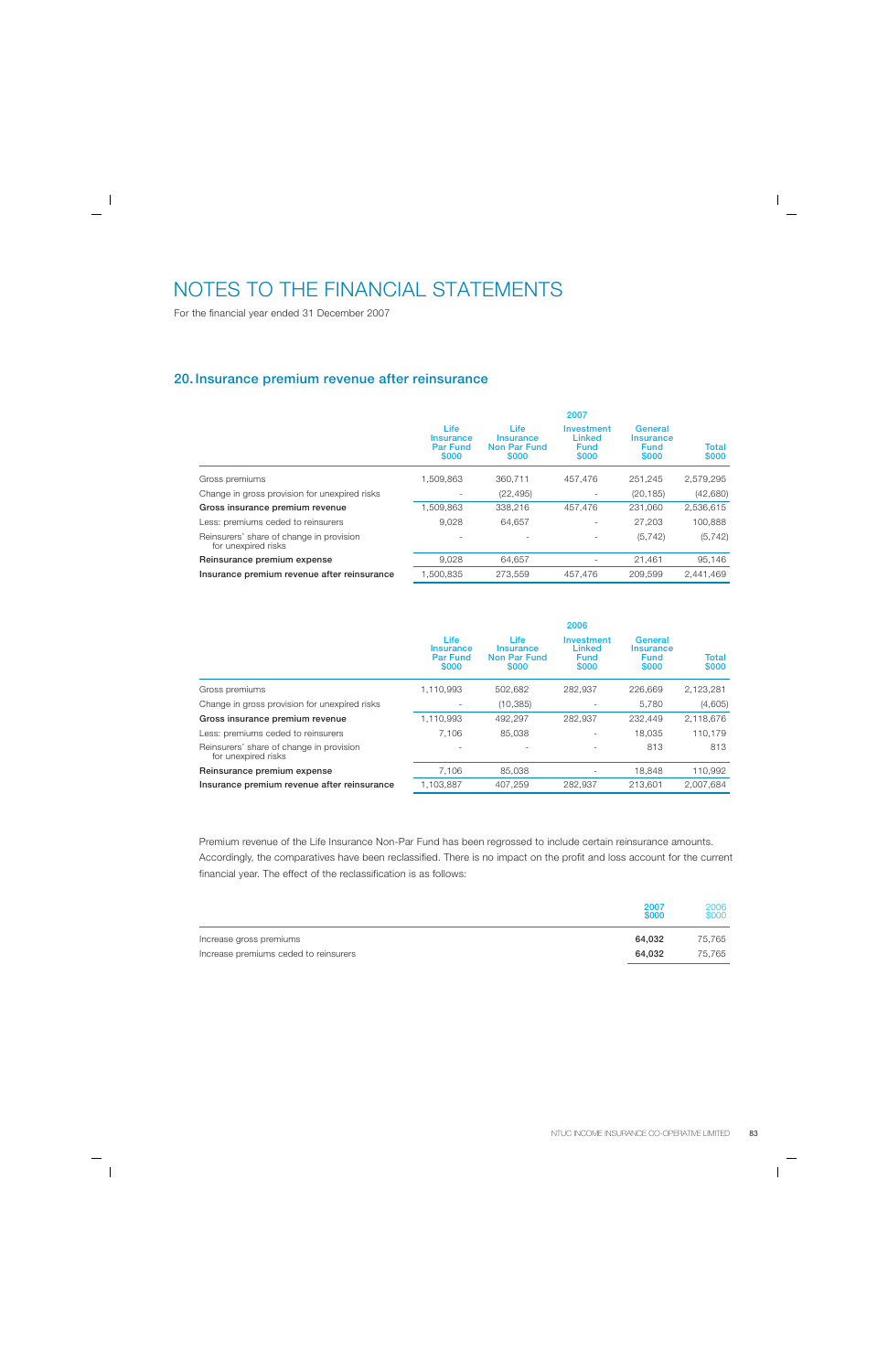For the financial year ended 31 December 2007

### **21.Fee and commission income**

|                           |                                               | 2007                                                                  |                                                    |                                                     |                       |
|---------------------------|-----------------------------------------------|-----------------------------------------------------------------------|----------------------------------------------------|-----------------------------------------------------|-----------------------|
|                           | Life<br>Insurance<br><b>Par Fund</b><br>\$000 | Life<br><i><u><b>Insurance</b></u></i><br>Non Par Fund<br><b>SOOO</b> | Investment<br>Linked<br><b>Fund</b><br><b>SOOO</b> | General<br><b>Insurance</b><br><b>Fund</b><br>\$000 | <b>Total</b><br>\$000 |
| Reinsurance commission    | 7.906                                         | 8.472                                                                 |                                                    | 5.790                                               | 22,168                |
| Management and other fees | 22.427                                        | $\sim$                                                                | ۰                                                  | ۰                                                   | 22,427                |
|                           | 30,333                                        | 8.472                                                                 | -                                                  | 5,790                                               | 44,595                |

|                           | Life<br>Insurance<br><b>Par Fund</b><br>\$000 | Life<br>Insurance<br>Non Par Fund<br><b>SOOO</b> | Investment<br><b>Linked</b><br><b>Fund</b><br>\$000 | General<br><b>Insurance</b><br><b>Fund</b><br>\$000 | Total<br>\$000 |
|---------------------------|-----------------------------------------------|--------------------------------------------------|-----------------------------------------------------|-----------------------------------------------------|----------------|
| Reinsurance commission    | 2,255                                         | (5,320)                                          | $\overline{\phantom{a}}$                            | 3,349                                               | 284            |
| Management and other fees | 18.644                                        | $\overline{\phantom{a}}$                         | $\overline{\phantom{a}}$                            | $\overline{\phantom{a}}$                            | 18,644         |
|                           | 20,899                                        | (5,320)                                          | $\overline{\phantom{a}}$                            | 3.349                                               | 18,928         |

The reinsurance commission in the Life Insurance Non-Par Fund relates to profit commission from the Eldershield business.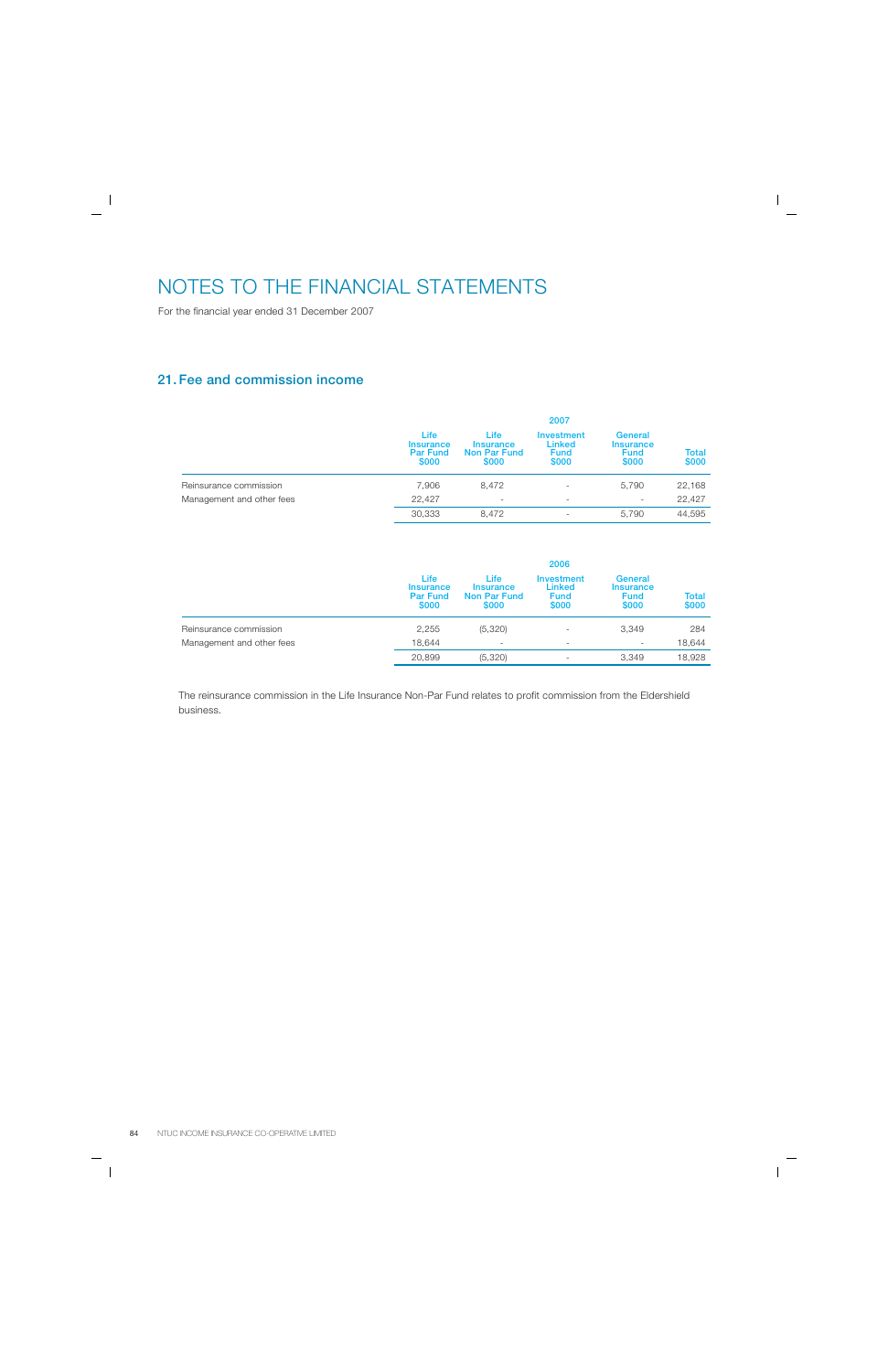For the financial year ended 31 December 2007

## **22.Net investment income and fair value gains**

|                                                                            |                                                      | 2007                                                     |                                                            |                                                     |                                                  |                       |  |
|----------------------------------------------------------------------------|------------------------------------------------------|----------------------------------------------------------|------------------------------------------------------------|-----------------------------------------------------|--------------------------------------------------|-----------------------|--|
|                                                                            | Life<br><b>Insurance</b><br><b>Par Fund</b><br>\$000 | Life<br><b>Insurance</b><br><b>Non Par Fund</b><br>\$000 | <b>Investment</b><br><b>Linked</b><br><b>Fund</b><br>\$000 | General<br><b>Insurance</b><br><b>Fund</b><br>\$000 | <b>Share</b><br>holders'<br><b>Fund</b><br>\$000 | <b>Total</b><br>\$000 |  |
| Interest income on cash and<br>cash equivalents                            | 10,640                                               | 1,913                                                    | 1,260                                                      | 1,008                                               | 580                                              | 15,401                |  |
| Interest on loans                                                          | 46.656                                               |                                                          |                                                            | 210                                                 |                                                  | 46,866                |  |
| Dividend income                                                            | 257,911                                              | 7,689                                                    | 16,954                                                     | 9,527                                               | 10,499                                           | 302,580               |  |
| Rental income (including interfund<br>rent of \$5,139k - refer to note 24) | 50,783                                               |                                                          |                                                            |                                                     |                                                  | 50,783                |  |
| Impairment loss on loans                                                   | 2,760                                                |                                                          |                                                            | 15                                                  |                                                  | 2,775                 |  |
| Loans written off                                                          | (6, 194)                                             |                                                          |                                                            | (395)                                               |                                                  | (6,589)               |  |
| Gains/(loss) on changes in<br>fair value of investments                    | 979,106                                              | 83,576                                                   | 67,286                                                     | 85,996                                              | 15,318                                           | 1,231,282             |  |
| Impairment (loss)/written back on<br>available-for-sale investments        | (2, 134)                                             |                                                          |                                                            | 3,795                                               |                                                  | 1,661                 |  |
| Impairment loss on<br>subsidiaries & associates                            |                                                      |                                                          |                                                            |                                                     | (238)                                            | (238)                 |  |
| Gains on changes in fair value<br>of investment properties                 | 292.676                                              |                                                          |                                                            |                                                     |                                                  | 292,676               |  |
| Others                                                                     | 449                                                  | (1,490)                                                  | 2,165                                                      | (2, 253)                                            |                                                  | (1, 129)              |  |
| Investment properties maintenance                                          | (14, 339)                                            |                                                          |                                                            |                                                     |                                                  | (14, 339)             |  |
| Investment expenses                                                        | (37, 954)                                            | (3, 146)                                                 | (1, 575)                                                   | (3,579)                                             | (1,068)                                          | (47, 322)             |  |
| Total                                                                      | 1,580,360                                            | 88,542                                                   | 86,090                                                     | 94,324                                              | 25,091                                           | 1,874,407             |  |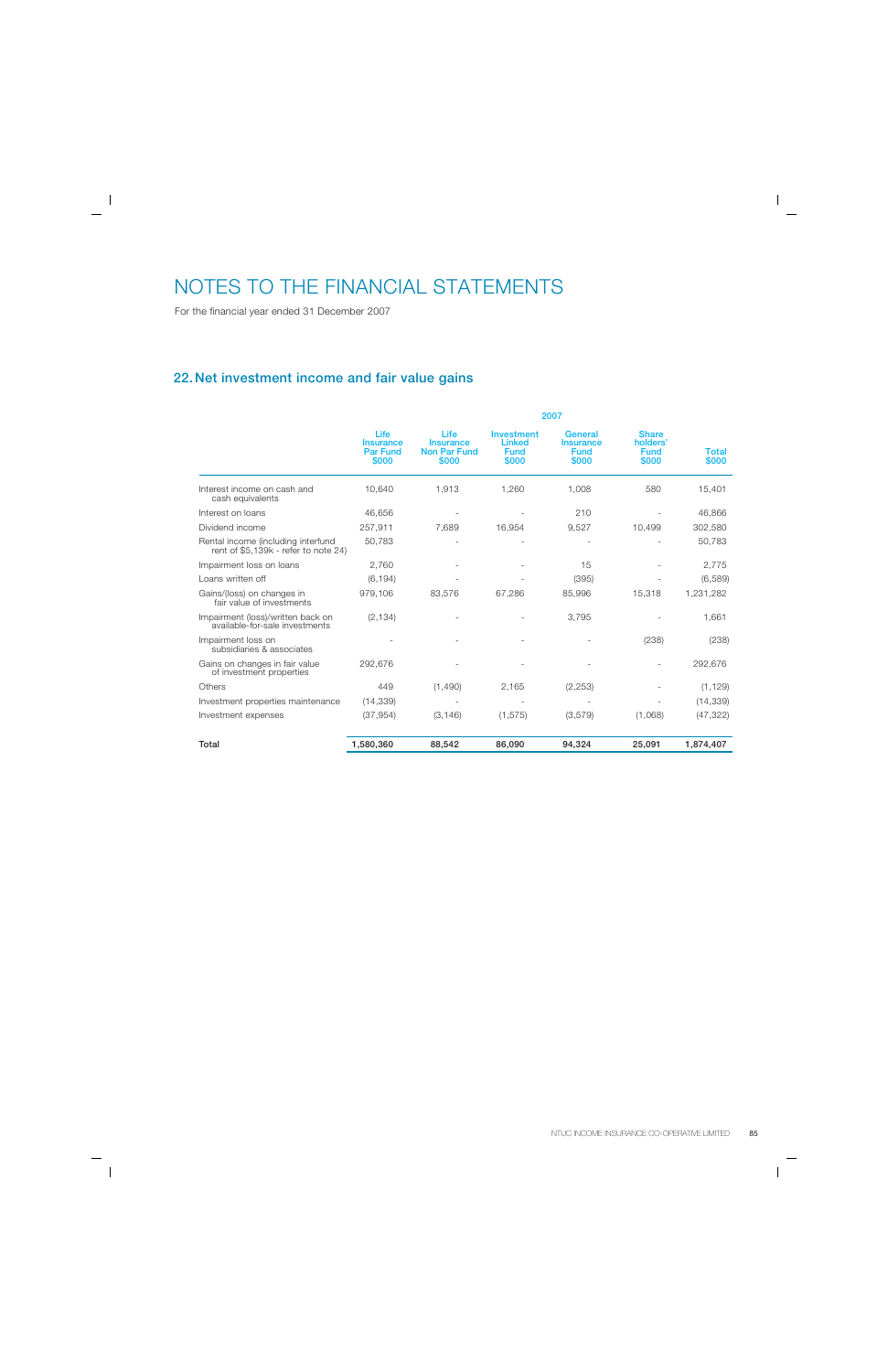For the financial year ended 31 December 2007

## **22.Net investment income and fair value gains (continued)**

|                                                                            |                                                      | 2006                                                     |                                                            |                                                     |                                                  |                       |  |  |
|----------------------------------------------------------------------------|------------------------------------------------------|----------------------------------------------------------|------------------------------------------------------------|-----------------------------------------------------|--------------------------------------------------|-----------------------|--|--|
|                                                                            | Life<br><b>Insurance</b><br><b>Par Fund</b><br>\$000 | Life<br><b>Insurance</b><br><b>Non Par Fund</b><br>\$000 | <b>Investment</b><br><b>Linked</b><br><b>Fund</b><br>\$000 | General<br><b>Insurance</b><br><b>Fund</b><br>\$000 | <b>Share</b><br>holders'<br><b>Fund</b><br>\$000 | <b>Total</b><br>\$000 |  |  |
| Interest income on cash and<br>cash equivalents                            | 12,149                                               | 4,621                                                    | 983                                                        | 2,631                                               | 925                                              | 21,309                |  |  |
| Interest on loans                                                          | 42,870                                               | 1                                                        |                                                            | 1,146                                               | 630                                              | 44,648                |  |  |
| Dividend income                                                            | 209,403                                              | 5,528                                                    | 15,912                                                     | 12,287                                              | 3,994                                            | 247,124               |  |  |
| Rental income (including interfund<br>rent of \$5,455k - refer to note 24) | 43,448                                               |                                                          |                                                            |                                                     |                                                  | 43,448                |  |  |
| Impairment loss on loans                                                   | 790                                                  |                                                          |                                                            | (20)                                                | (1)                                              | 769                   |  |  |
| Loans written off                                                          |                                                      |                                                          |                                                            |                                                     |                                                  |                       |  |  |
| Gains/(loss) on changes in<br>fair value of investments                    | 1,057,425                                            | 59,475                                                   | 104,434                                                    | 77.444                                              | 30,102                                           | 1,328,880             |  |  |
| Impairment (loss)/written back on<br>available-for-sale investments        |                                                      |                                                          |                                                            |                                                     |                                                  |                       |  |  |
| Impairment loss on<br>subsidiaries & associates                            | (100)                                                |                                                          |                                                            |                                                     |                                                  | (100)                 |  |  |
| Gains on changes in fair value<br>of investment properties                 | 60,194                                               |                                                          |                                                            |                                                     |                                                  | 60,194                |  |  |
| Others                                                                     | 674                                                  | (792)                                                    | 5                                                          | (799)                                               | 830                                              | (82)                  |  |  |
| Investment properties maintenance                                          | (15, 512)                                            |                                                          |                                                            |                                                     |                                                  | (15, 512)             |  |  |
| Investment expenses                                                        | (7,904)                                              | (74)                                                     | (1,420)                                                    | (399)                                               | (73)                                             | (9,870)               |  |  |
| Total                                                                      | 1,403,437                                            | 68,759                                                   | 119,915                                                    | 92,290                                              | 36.407                                           | 1,720,808             |  |  |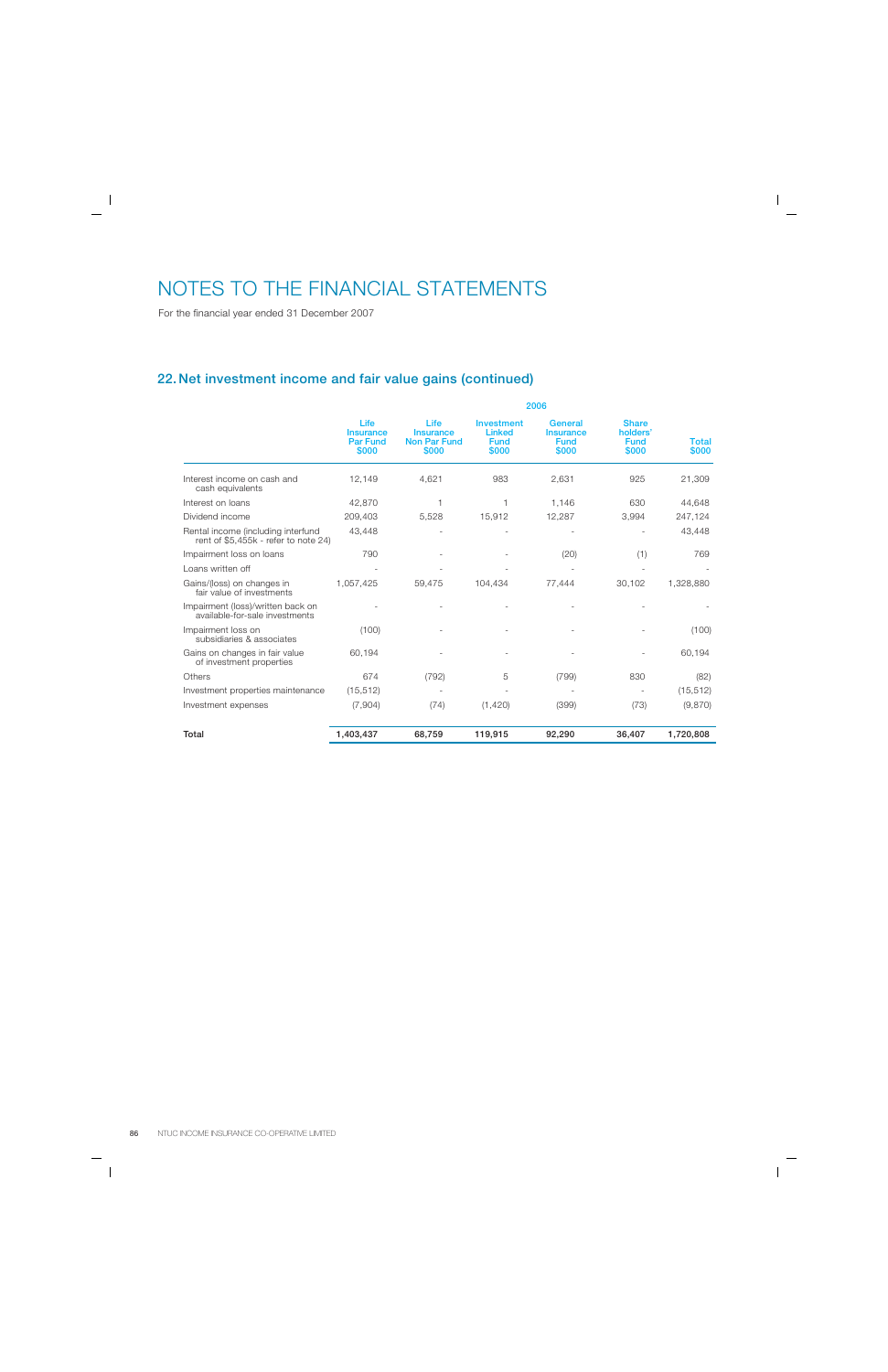For the financial year ended 31 December 2007

### **23.Claims, surrenders and annuities**

|                                 | 2007                                          |                                            |                                                     |                                              |                |  |
|---------------------------------|-----------------------------------------------|--------------------------------------------|-----------------------------------------------------|----------------------------------------------|----------------|--|
|                                 | Life<br>Insurance<br><b>Par Fund</b><br>\$000 | Life<br>Insurance<br>Non Par Fund<br>\$000 | Investment<br><b>Linked</b><br><b>Fund</b><br>\$000 | General<br>Insurance<br><b>Fund</b><br>\$000 | Total<br>\$000 |  |
| Death benefits and other claims | 74.295                                        | 98,125                                     | 1.567                                               | 181,650                                      | 355,637        |  |
| Health and accident benefits    | ۰                                             | 92,085                                     | $\overline{\phantom{a}}$                            | $\overline{\phantom{a}}$                     | 92,085         |  |
| Maturity benefits               | 606,826                                       | 72                                         | $\overline{\phantom{a}}$                            | $\sim$                                       | 606,898        |  |
| Surrender benefits              | 261,517                                       | 296                                        | 315,358                                             | $\sim$                                       | 577,171        |  |
| Annuity benefits                | 115,144                                       | $\overline{\phantom{a}}$                   |                                                     | $\overline{\phantom{a}}$                     | 115,144        |  |
| Total                           | 1,057,782                                     | 190,578                                    | 316.925                                             | 181.650                                      | 1,746,935      |  |

|                                 | 2006                                          |                                                          |                                                     |                                              |                |  |
|---------------------------------|-----------------------------------------------|----------------------------------------------------------|-----------------------------------------------------|----------------------------------------------|----------------|--|
|                                 | Life<br>Insurance<br><b>Par Fund</b><br>\$000 | <b>Life</b><br>Insurance<br><b>Non Par Fund</b><br>\$000 | Investment<br><b>Linked</b><br><b>Fund</b><br>\$000 | General<br>Insurance<br><b>Fund</b><br>\$000 | Total<br>\$000 |  |
| Death benefits and other claims | 87.738                                        | 106,659                                                  | $\qquad \qquad$                                     | 160.653                                      | 355,050        |  |
| Health and accident benefits    |                                               | 75.172                                                   | $\overline{\phantom{a}}$                            | $\overline{\phantom{a}}$                     | 75,172         |  |
| Maturity benefits               | 544.946                                       | $\overline{\phantom{a}}$                                 | $\overline{\phantom{a}}$                            | $\overline{\phantom{a}}$                     | 544,946        |  |
| Surrender benefits              | 249,104                                       | 177                                                      | 375.786                                             | ٠                                            | 625,067        |  |
| Annuity benefits                | 67,800                                        | $\overline{\phantom{a}}$                                 | $\sim$                                              | ٠                                            | 67,800         |  |
| Total                           | 949,588                                       | 182,008                                                  | 375,786                                             | 160,653                                      | 1,668,035      |  |

Gross claims, surrenders and annuities of the Life Insurance Par Fund includes bonus paid in anticipation of surplus of \$24.3 million (2006 : \$15.2 million).

Health and accident benefits of the Life Insurance Non-Par Fund have been regrossed to include certain reinsurance amounts. Accordingly, the comparatives have been reclassified. There is no impact on the profit and loss account for the current financial year. The effect of the reclassification is as follows:

|                                                             | 2007<br>\$000 | 2006<br>\$000 |
|-------------------------------------------------------------|---------------|---------------|
| Increase health and accident benefits                       | 32.162        | 26.112        |
| Increase reinsurers' share of insurance benefits and claims | 32.162        | 26.112        |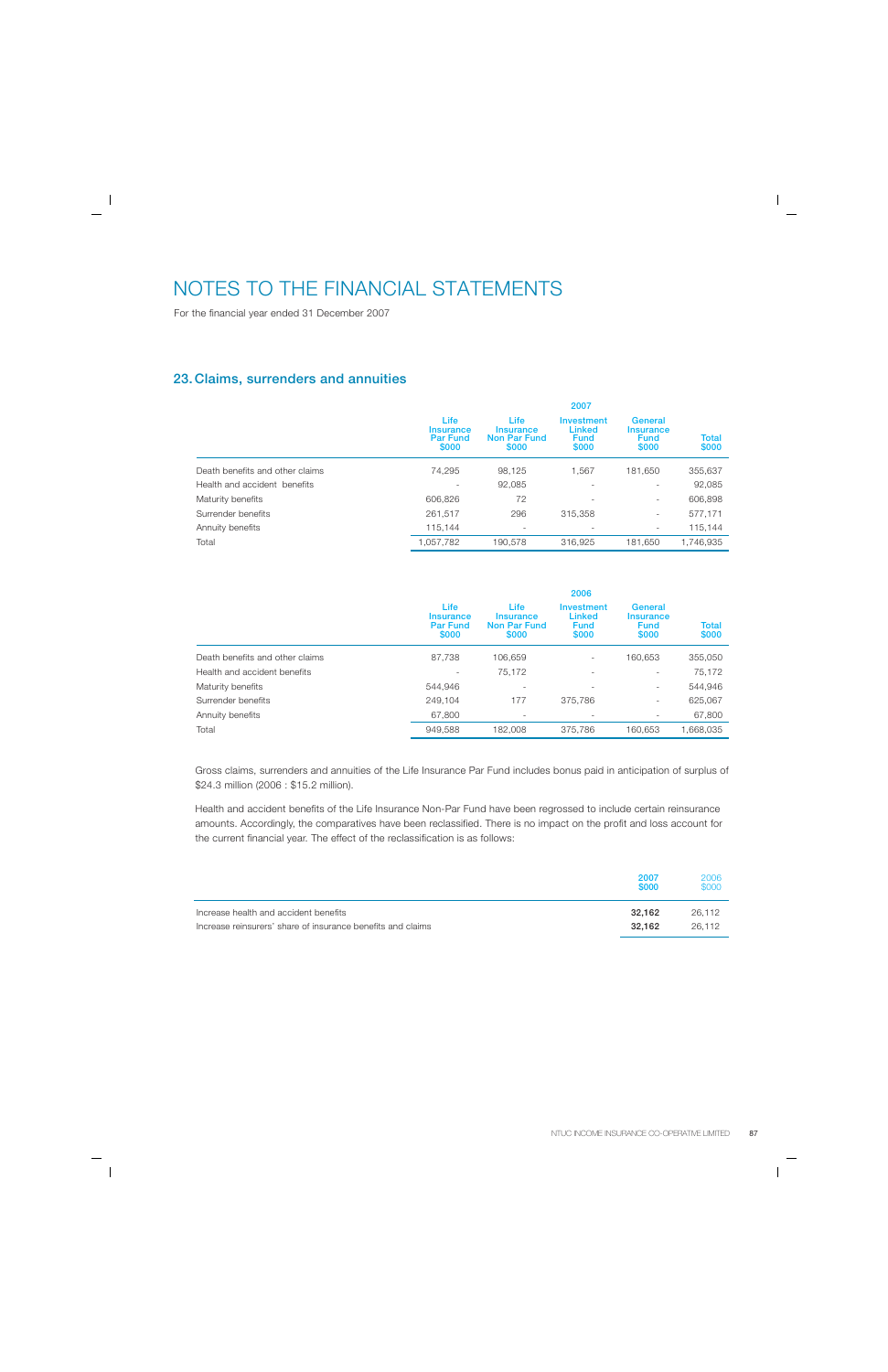For the financial year ended 31 December 2007

#### **24.Management expenses**

The following items are included in management expenses:

|                                                      | 2007<br><b>SOOO</b> | 2006<br>\$000 |
|------------------------------------------------------|---------------------|---------------|
| Staff costs                                          |                     |               |
| Salaries, commission, bonuses and staff benefits     | 82,450              | 96,940        |
| Employer's Contribution to defined contribution plan | 8,311               | 9,380         |
| Depreciation of property, plant and equipment        |                     |               |
| Office equipment                                     | 591                 | 620           |
| Furniture and fittings                               | 537                 | 402           |
| Computer equipment                                   | 1,089               | 3,871         |
| Motor vehicles                                       | 63                  | 48            |
| Renovation                                           | 665                 | 412           |
| Amortisation of intangible assets                    | 3,490               | 149           |
| Rental expense                                       | 1,651               | 1.045         |
| Interfund rent in respect of owned office premises   | 5,139               | 5,455         |

#### **25.Allocation of management expenses**

On the recommendation of the Monetary Authority of Singapore, NTUC Income conducted a reassessment of the basis applied to allocate management expenses from the General Insurance Fund to the Life Insurance Participating Fund. As a result of the reassessment, \$72.3 million representing the difference between the cumulative management expenses allocated on the previous basis and the cumulative management expenses allocated on the revised basis, is transferred from the General Insurance Fund to the Life Insurance Participating Fund. The amount transferred included accrued interest based on the actual investment return of the Participating Fund during the respective years. The General Insurance Fund has sufficient accumulated surplus for such a transfer. Neither the financial position of the fund nor NTUC Income is significantly affected by the allocation.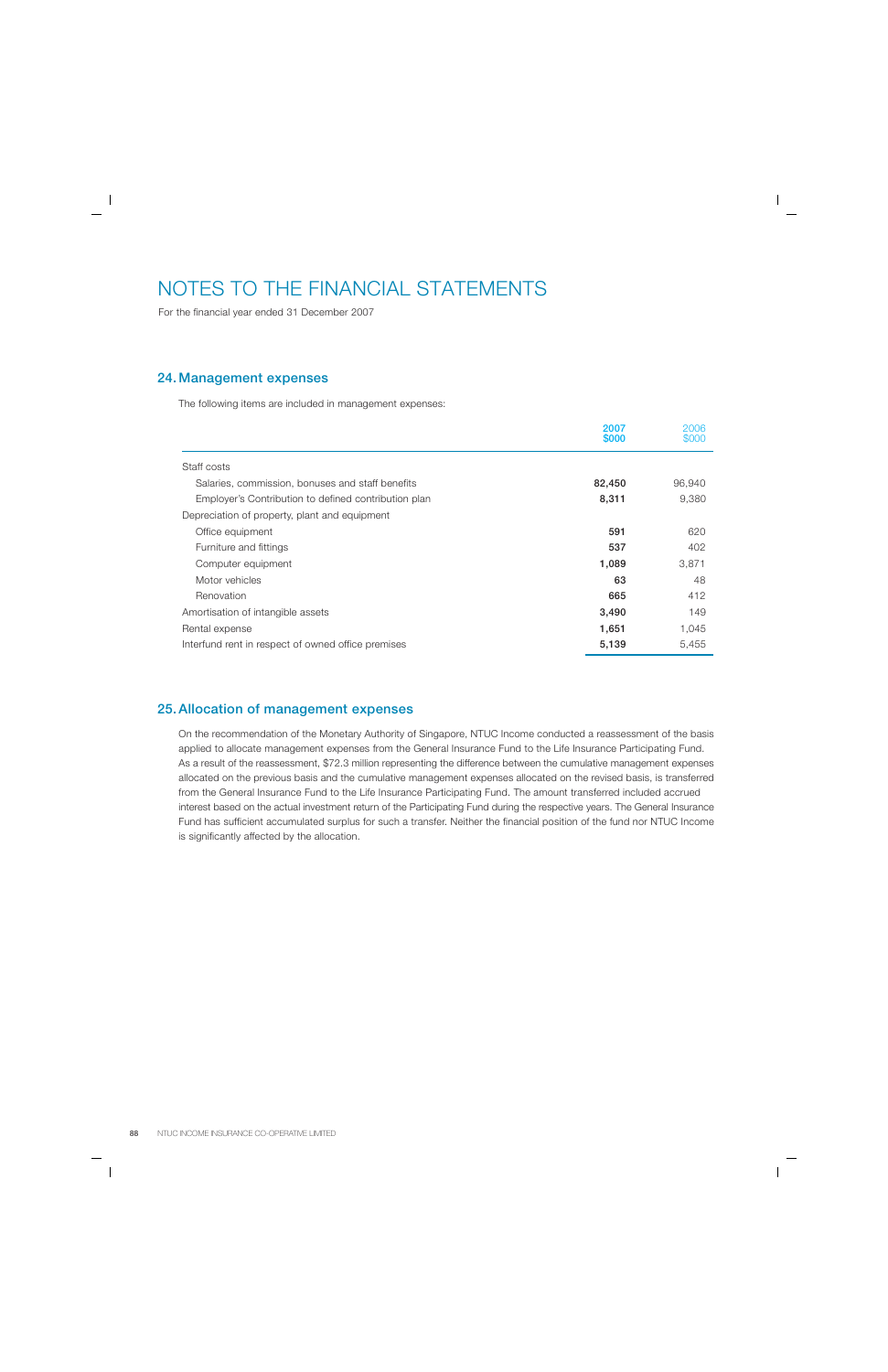For the financial year ended 31 December 2007

### **26.Related party transactions**

For the purpose of these financial statements, parties are considered to be related to the Co-operative if the Co-operative has the ability, directly or indirectly, to control the party or exercise significant influence over the party in making financial and operating decisions, or vice versa, or where the Co-operative and the party are subject to common control or common significant influence. Related parties may be individuals or other entities.

Key management personnel are those persons having authority and responsibility for planning, directing and controlling the activities of the Co-operative. This includes directors and officers of the Co-operative and close members of the families of such individuals. Key management personnel includes non-executive directors.

In addition to the related party information shown elsewhere in the financial statements, the following significant related party transactions took place between the Co-operative and related parties during the financial year on terms agreed by the parties concerned:

#### **(a) Sales and purchases of goods & services**

|                                                                                                                    | 2007  | 2006  |
|--------------------------------------------------------------------------------------------------------------------|-------|-------|
|                                                                                                                    | \$000 | \$000 |
| Charges by subsidiaries for sales of merchandise, marketing, promotion,<br>travel and rental car services rendered | 8.044 | 4.463 |
| Interest on loan granted to key management personnel during the year                                               |       | 15    |
| Interest received from subsidiaries for loans granted                                                              | 416   | 555   |
| Fee paid to an associate<br>- in relation to management of investment properties                                   | 1.395 | 1.764 |
| Fees receivable from subsidiaries                                                                                  | 191   | 192   |

#### **(b) Key management personnel compensation**

|                             | 2007  | 2006  |
|-----------------------------|-------|-------|
|                             | \$000 | \$000 |
| Salaries and other benefits | 5,009 | 3,982 |
| Directors fees              | 135   | 137   |
|                             | 5,144 | 4,119 |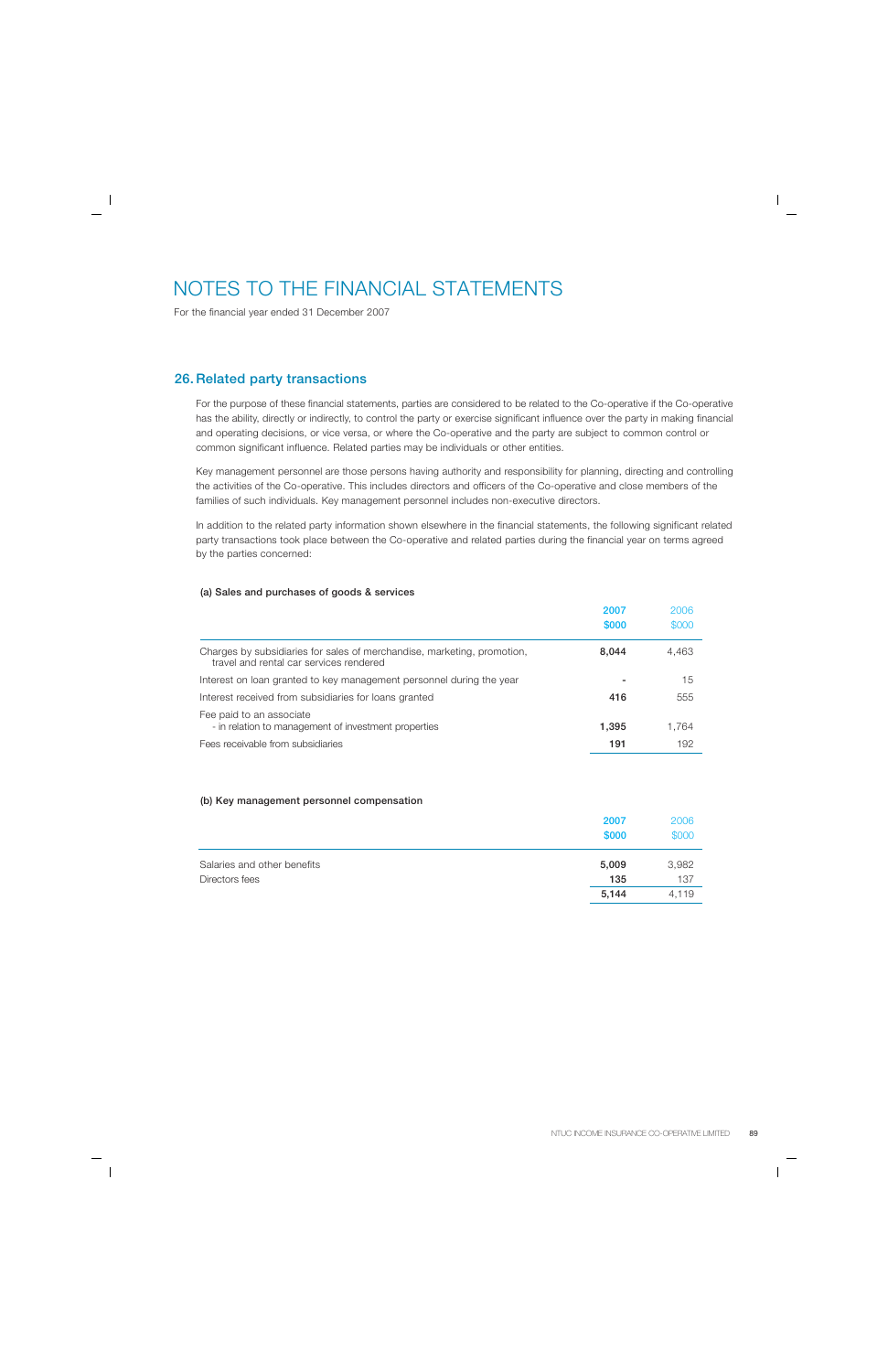For the financial year ended 31 December 2007

#### **27.Dividends**

The Directors have proposed a dividend of 60 cents per share (2006: 60 cents per share) and a special dividend of nil (2006: 20 cents per share) amounting to \$26.1 million (2006: \$34.7 million) to be paid in respect of the financial year ended 31 December 2007. The financial statements will reflect this dividend payable in the Shareholders' Fund as an appropriation of surplus in the year ending 31 December 2008 after declaration of the dividend by the Directors.

### **28.Commitments**

|                                                     | 2007<br>\$000 | 2006<br>\$000 |
|-----------------------------------------------------|---------------|---------------|
| Life Insurance Par Fund                             |               |               |
| Capital expenditure contracted but not provided for | 527           | 9.814         |
| Outstanding investment commitments                  | 320,838       | 189,735       |
|                                                     | 321,365       | 199.549       |

### **29.Contingent liability**

#### **Life Insurance Par Fund**

There is a proportionate share of guarantee for repayment of interest and bank fee given to a bank in respect of credit facility granted to a company in which the Co-operative has an equity interest.

The proportionate share of the credit facilities are:

|                        | 2007<br>\$000 | 2006<br>\$000 |
|------------------------|---------------|---------------|
| Transferable term loan | 386           | 2,710         |
| Overdraft facility     |               | 50            |
|                        | 386           | 2,760         |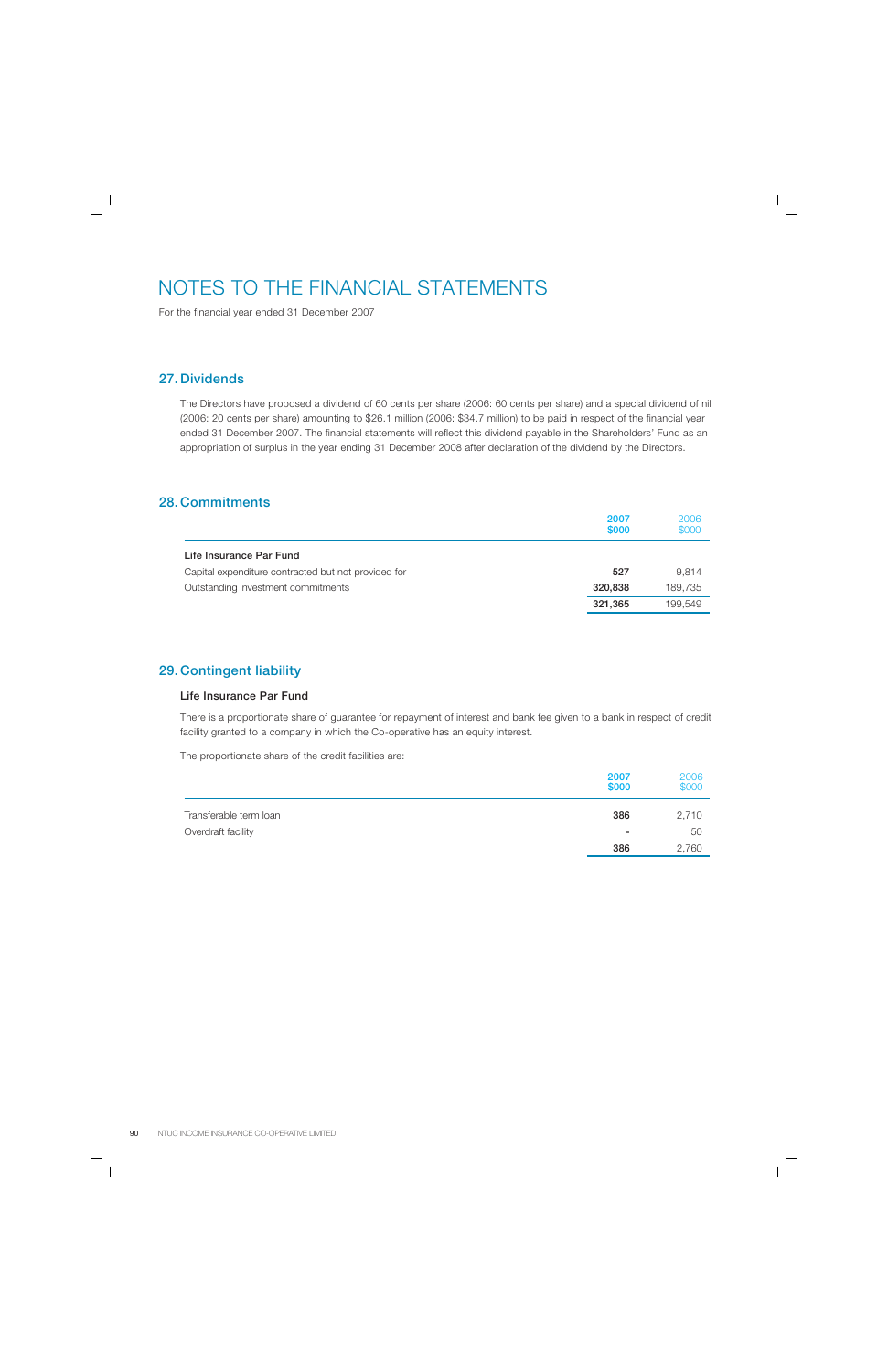For the financial year ended 31 December 2007

### **30.New or revised accounting Standards and Interpretations**

Certain new accounting standards, amendments and interpretations to existing standards have been published that are mandatory for accounting periods beginning on or after 1 January 2008. The Co-operative's assessment of the impact of adopting those standards, amendments and interpretations that are relevant to the Co-operative is set out below:

The Co-operative has adopted FRS 107 Financial Instruments: Disclosures and Amendment to FRS 1 Presentation of Financial Statements - Capital Disclosures on 1 January 2008.

FRS 107 introduces new disclosures to improve the information about financial instruments. It requires the disclosure of qualitative and quantitative information about exposure to risks arising from financial instruments, including minimum disclosures about credit risk, liquidity risk and market risk (including sensitivity analysis to market risk). It replaces the disclosure requirements in FRS 32: Financial Instruments: Disclosure and Presentation. The amendment to FRS 1 introduces disclosures about the level of an entity's capital and how it manages capital.

The Co-operative has assessed the impact of FRS 107 and the amendments to FRS 1 and concluded that the main additional disclosures will be the credit risks disclosures and sensitivity analysis to market risk required by FRS 107, as well as the capital disclosures required by the amendment to FRS 1.

#### **31.Authorisation for issue**

These financial statements were approved by the Board of Directors at a meeting held on 25 March 2008 and authorised for release on 25 March 2008.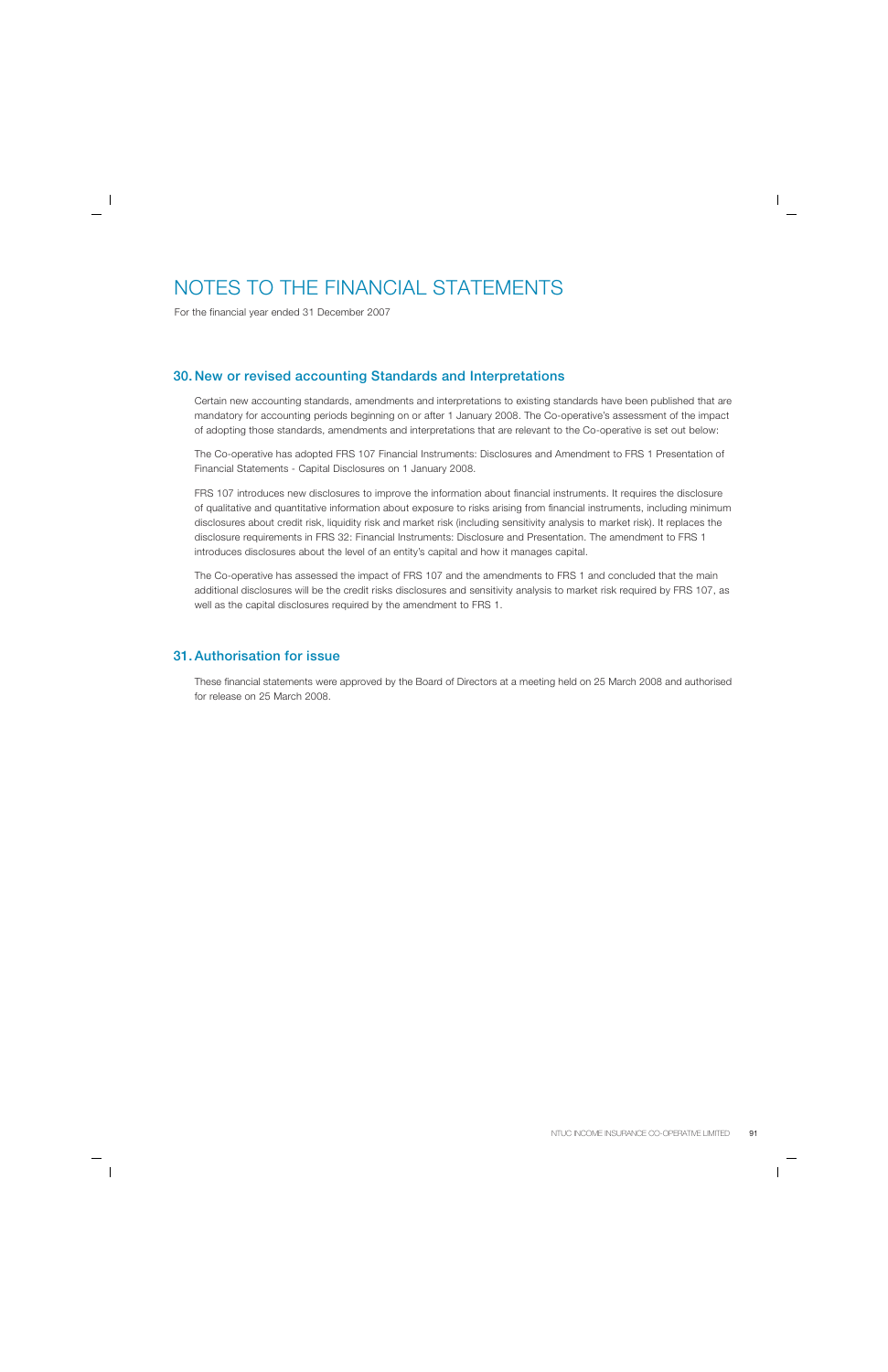# FOUNDER & INSTITUTIONAL MEMBERS

As at 31 December 2007

| <b>FOUNDER MEMBER</b>                                    | <b>No of Shares</b> | <b>INSTITUTIONAL MEMBERS</b>                            | <b>No of Shares</b> |
|----------------------------------------------------------|---------------------|---------------------------------------------------------|---------------------|
| National Trades Union Congress                           | 7,011,344           | Union of ITE Training Staff                             | 34,959              |
|                                                          |                     | Singapore Urban Redevelopment Authority Workers' Union  | 33,748              |
| <b>INSTITUTIONAL MEMBERS</b>                             |                     | Singapore Press Holdings Employees' Union               | 33,450              |
| Singapore Labour Foundation                              | 798,560             | Singapore Statutory Boards Employees' T & L Soc Ltd     | 31,739              |
| NTUC Income Insurance Co-operative Ltd (DIS)*            | 788,402             | <b>DBS Staff Union</b>                                  | 30,222              |
| NTUC Income Insurance Co-operative Ltd                   | 581,494             | Singapore Union of Broadcasting Employees               | 29,629              |
| Singapore Manual & Mercantile Workers' Union             | 530,533             | Singapore Police Co-operative Society Ltd               | 29,613              |
| Singapore Maritime Officers' Union                       | 470,386             | Staff Union of NTUC ARU                                 | 26,711              |
| National Transport Workers' Union                        | 406,984             | Air-Transport Executive Staff Union                     | 25,761              |
| United Workers of Electronic & Electrical Industries     | 385,719             | NTUC Media Co-operative Ltd                             | 25,412              |
| Amalgamated Union of Public Employees                    | 321,601             | Changi International Airport Services Employees' Union  | 23,968              |
| Singapore Bank Employees' Union                          | 273,301             | AUPE Multi-Purpose Co-operative Society Ltd             | 21,292              |
| Shipbuilding & Marine Engineering Employees' Union       | 204,808             | NTUC Healthcare Co-operative Ltd                        | 20,288              |
| Singapore Mercantile Co-operative Society Ltd            | 198,350             | Singapore Prison Service Multi-Purpose Co-operative Ltd | 20,100              |
| Singapore Airlines Staff Union                           | 195,470             | Telecoms Credit Co-operative Society Ltd                | 17,195              |
| NTUC Fairprice Co-operative Ltd                          | 183,267             | Ceylon Tamils Multi-Purpose Co-operative Ltd            | 16,719              |
| Healthcare Services Employees' Union                     | 161,805             | Sembawang Shipyard Employees' Union                     | 16,407              |
| Metal Industries Workers' Union                          | 149,010             | Keppel Services Staff Union                             | 15,410              |
| Union of Telecoms Employees of Singapore                 | 129,237             | Ngee Ann Polytechnic Academic Staff Union               | 15,325              |
| Singapore Credit Co-operative League Ltd                 | 127,830             | Premier Security Co-operative Society Ltd               | 14,200              |
| NTUC Childcare Co-operative Ltd                          | 120,019             | UTES Multi-Purpose Co-operative Society Ltd             | 13,304              |
| Singapore Teachers' Co-operative Society Ltd             | 118,058             | Ngee Ann Poly Consumer Co-operative Society             | 12,810              |
| Singapore Industrial & Services Employees' Union         | 113,987             | TRC Multi-Purpose Co-operative Society                  | 12,919              |
| United Workers of Petroleum Industry                     | 113,558             | Singapore Stevedores Union                              | 9,073               |
| Singapore Insurance Employees' Union                     | 112,865             | Singapore Refining Companies Employees' Union           | 8,255               |
| Exxonmobil Employees Co-operative Ltd                    | 103,250             | Keppel Employees' Union                                 | 6,154               |
| Singapore Shell Employees' Union                         | 101,962             | Industrial & Services Co-operative Society Ltd          | 6,095               |
| <b>HDB Staff Union</b>                                   | 100,000             | Singapore Polytechnic Co-operative Ltd                  | 5,818               |
| Singapore Organisation of Seamen                         | 90,341              | Singapore Air Transport-Workers' Union                  | 4,934               |
| Singapore Shell Employees Union Co-operative Ltd         | 83,463              | Union of Security Employees                             | 4,763               |
| Food, Drinks & Allied Workers Union                      | 80,269              | NUS Multi-Purpose Co-operative Society                  | 4,420               |
| Union of Power & Gas Employees                           | 78,029              | Singapore Interpreters & Translators Union              | 4,218               |
| Exxonmobil Singapore Employees' Union                    | 76,711              | Kindergarten & Childcare Centres Staff Union            | 3,729               |
| Amalgamated Union of Statutory Board Employees           | 67,386              | Times Publishing Group Employees Union                  | 3,427               |
| Singapore Port Workers Union                             | 66,517              | Port Officers Union                                     | 3,312               |
| Natsteel Employees' Union                                | 63,104              | Jurong Shipyard Multi-Purpose Co-operative Society Ltd  | 3,306               |
| Chemical Industries Employees' Union                     | 60,133              | Singapore Technologies Electronics Employees Union      | 2,973               |
| Singapore Teachers' Union                                | 57,115              | DEW Credit Co-operative Ltd                             | 2,875               |
| Singapore National Co-operative Federation               | 57,075              | Singapore Tamil Teachers' Union                         | 2,756               |
| Singapore Airport Terminal Services Workers' Union       | 55,857              | NTUC Club Staff Union                                   | 2,382               |
| Singapore Government Staff Credit Co-operative Soc Ltd   | 55,392              | Energy & Utilities Employees' Co-operative Ltd          | 2,369               |
| Inland Revenue Authority of S'pore Staff Union           | 48,580              | SIA Engineering Company Engineers & Executives Union    | 2,300               |
| Singapore Bank Officers Association                      | 46,640              | Singapore Bank Employees Co-operative                   | 2,130               |
| Straits Times Press Co-operative T & L Society           | 45,790              | Amalgamated Union of Public Daily-Rated Workers         | 2,077               |
| Customs Credit Co-operative Society Ltd                  | 45,599              | Singapore National Union of Journalists                 | 1,856               |
| <b>PUB Employees Union</b>                               | 41,588              | Spring Singapore Staff Union                            | 417                 |
| Keppel FELS Employees' Union                             | 39,095              | Singapore Government Shorthand Writers Association      | 309                 |
| Building Construction & Timber Industry Employees' Union | 35,906              | Singapore Malay Teachers' Union                         | 141                 |
| Temasek Polytechnic Co-operative Society                 | 35,880              | Singapore Chinese Teachers' Union                       | 21                  |
| Singapore Public Works Employees' Credit Co-op Soc Ltd   | 35,625              | Reuters Local Employees Union                           | 10                  |
| Citiport Credit Co-operative Ltd                         | 35,580              |                                                         |                     |

\* Held on behalf of staff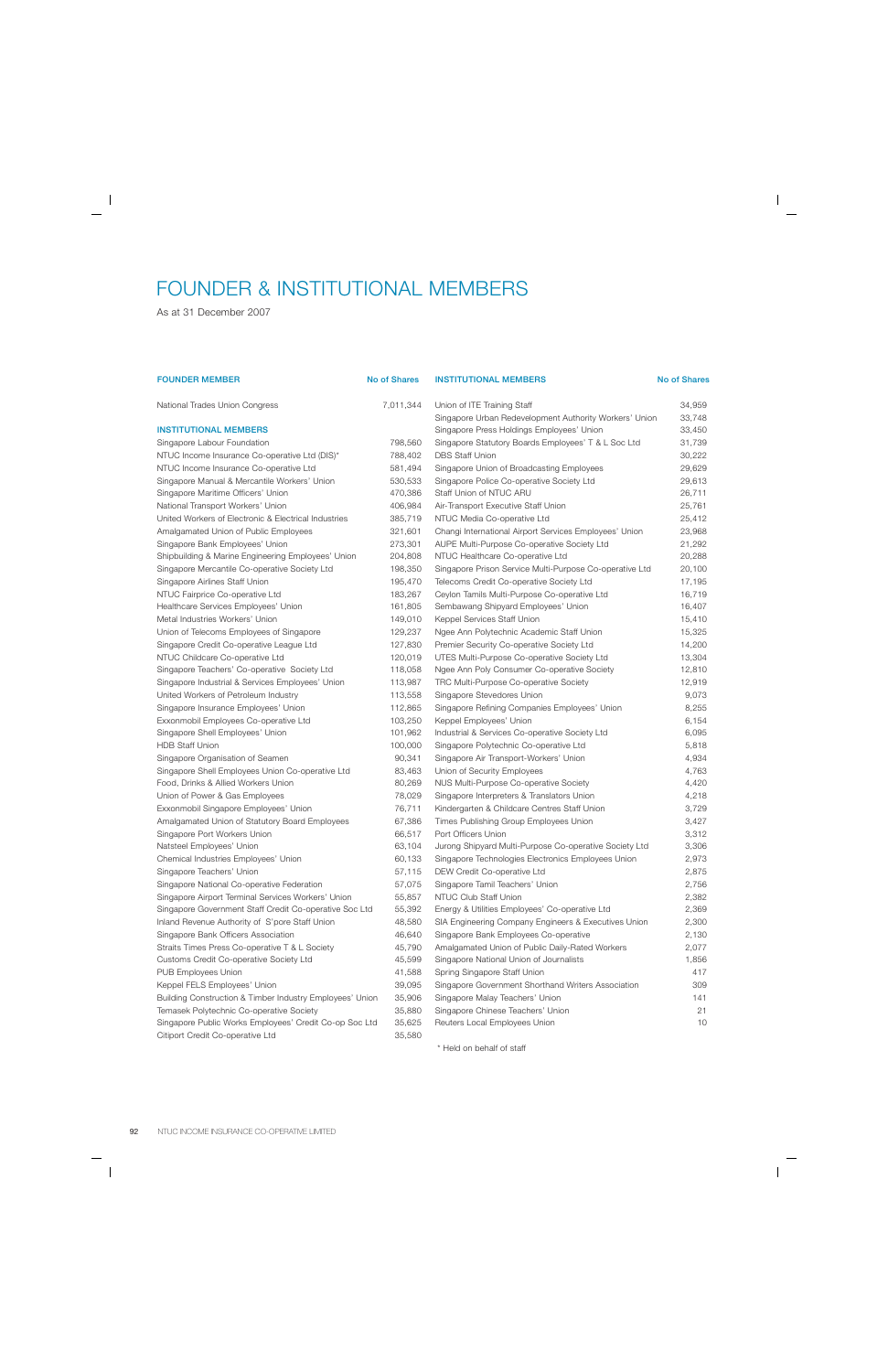## NOTICE OF ANNUAL GENERAL MEETING

For the financial year ended 31 December 2007

## **NOTICE IS HEREBY given that the Thirty-Eighth Annual General Meeting of NTUC INCOME INSURANCE CO-OPERATIVE LIMITED will be held on Friday, 30 May 2008, at 6.00 pm at the Auditorium, 7th Floor, NTUC Income Centre, 75 Bras Basah Road, Singapore 189557.**

#### **AGENDA**

- 1 To confirm the minutes of the 37th annual general meeting held on 30 May 2007.
- 2 To receive, and if approved, to adopt the Directors' Report and the Audited Accounts for the year ended 31 December 2007.
- 3 To consider the Actuary's Report and to endorse the proposals of the Board of Directors for the allocation of the surplus.
- 4 Election of Director(s)
- 5 To declare a dividend to shareholders.
- 6 To approve the payment of honoraria to directors.
- 7 To fix the maximum borrowing limit of the Co-operative at \$50 million under By-law 30.
- 8 To re-appoint Messrs PricewaterhouseCoopers as external auditors of the Co-operative for the financial year ending 31 December 2008.
- 9 To consider such other business not included in this notice of which at least ten days' notice in writing shall have been given to the Secretary.

#### **BY ORDER OF THE BOARD OF DIRECTORS**

Thanalakshmi d/o M R Balakrishnan **Secretary** 

Singapore 30 April 2008